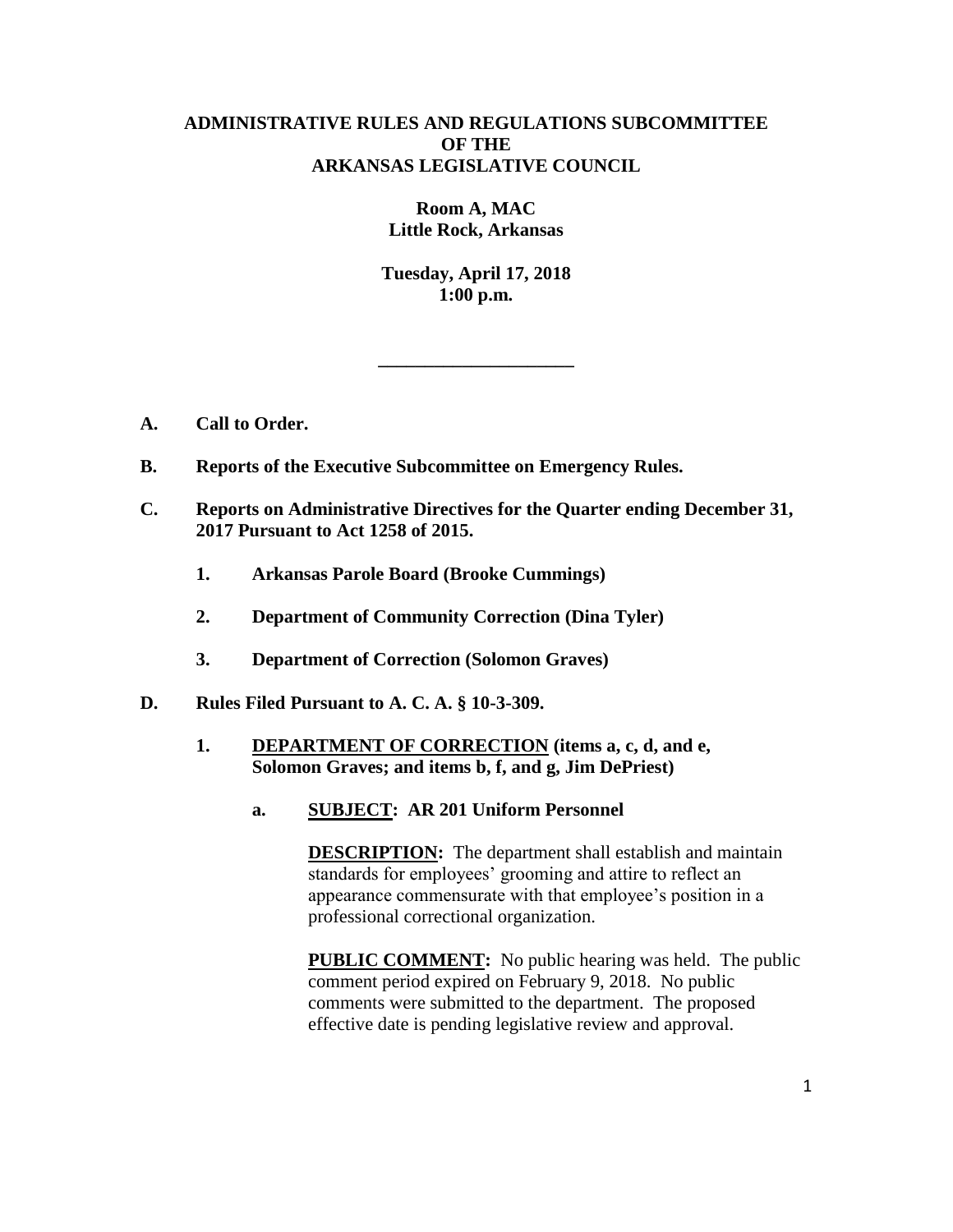**FINANCIAL IMPACT:** There is no financial impact.

**LEGAL AUTHORIZATION:** The Department of Correction shall have exclusive jurisdiction over the care, charge, custody, control, management, administration, and supervision of all persons and offenders committed to, or in the custody of, the state penitentiary. Ark. Code Ann. § 12-27-103(b). The department's functions, powers, and duties are administered in accordance with the policies, rules, and regulations promulgated by the Board of Corrections. § 12-27-103(b). The Board of Corrections has general supervisory power and control over the Department of Correction and shall perform all functions with respect to the management and control of the adult correctional institutions of this state contemplated by Arkansas Constitution, Amendment 33. Ark. Code Ann. § 12-27-105(b)(1).

# **b. SUBJECT: AR 855 Investigation and Transportation of Deceased Inmates**

**DESCRIPTION:** In its current form, this regulation requires the department to ensure that an autopsy is conducted by the medical examiners on all deceased inmates. The amended regulation establishes a system that maximizes the limited resources of the State Crime Laboratory by only requiring the transfer of deceased inmates if the department determines that the death falls into one or more of the following categories:

- 1. Death due to violence
- 2. Known or suspected non-natural death
- 3. Unexpected or unexplained death
- 4. Death occurring under an unusual or suspicious circumstance
- 5. Death known or suspected to be caused by disease constituting a threat to public health
- 6. Death of a person not under the care of a physician

7. Forensic medical examination requested by the Director of the Department of Correction or his or her designee if the person was in the care, custody, or control of the Department of Correction at the time of death

While the amended rule does not require the transfer of a deceased inmate whose death is believed to be due to natural causes, the director may still request a forensic examination for such a, or for that matter any, case.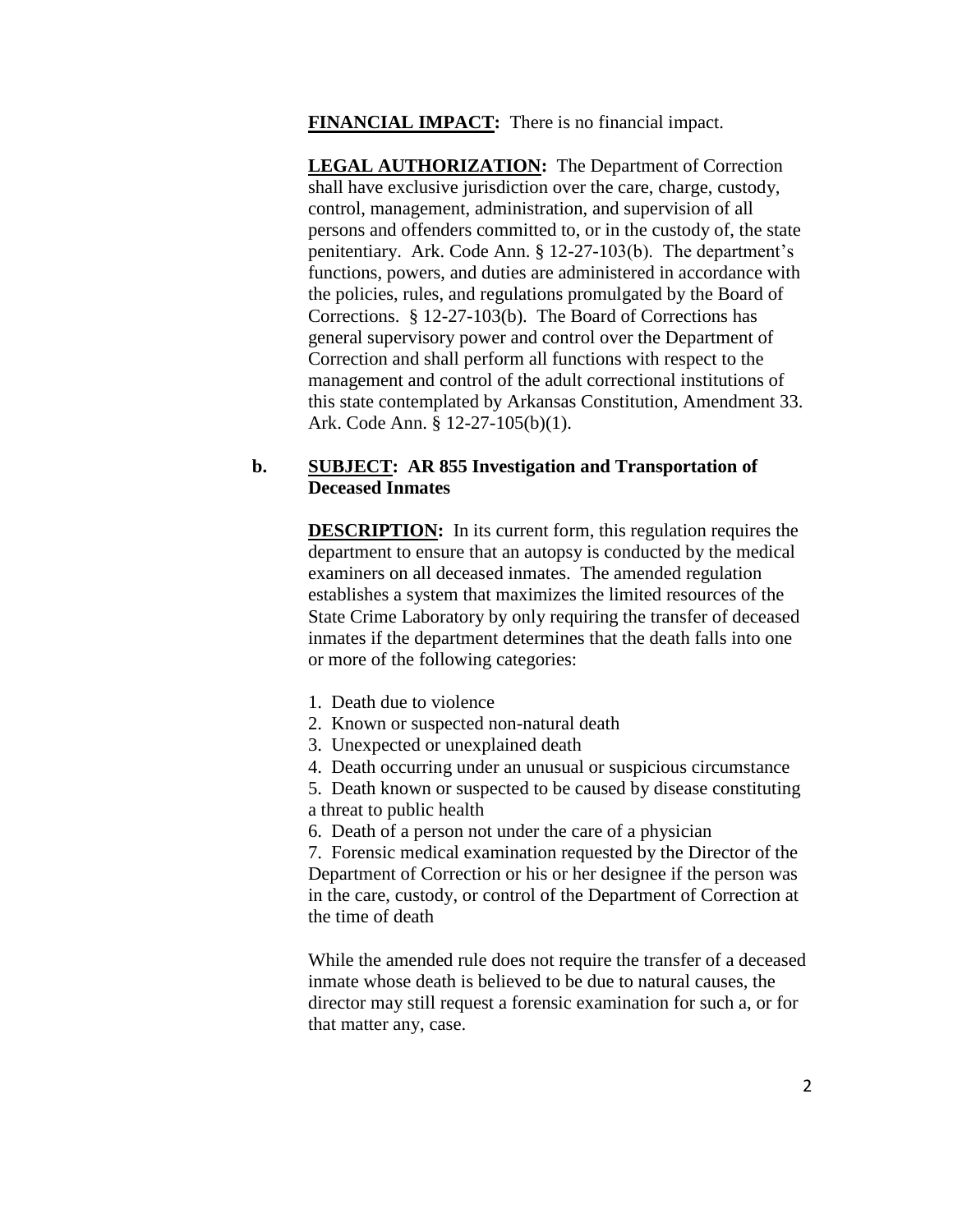**PUBLIC COMMENT:** No public hearing was held. The public comment period expired on February 9, 2018. No public comments were submitted to the department.

Jessica Sutton, an attorney with the Bureau of Legislative Research, asked the following question: The notification requirements under § 12-12-315(b) will still occur, right? **RESPONSE:** Yes, the department will still notify the County Coroner and the State Medical Examiner as required by law. While the noted statute only requires the Arkansas State Police (ASP) to be notified when previous medical history does not exist to explain the death, our AD on Incident Notifications requires ASP to also be notified following any death within an ADC facility.

The proposed effective date is pending legislative review and approval.

**FINANCIAL IMPACT:** There is no financial impact.

**LEGAL AUTHORIZATION:** The Department of Correction shall have exclusive jurisdiction over the care, charge, custody, control, management, administration, and supervision of all persons and offenders committed to, or in the custody of, the state penitentiary. Ark. Code Ann. § 12-27-103(b). The department's functions, powers, and duties are administered in accordance with the policies, rules, and regulations promulgated by the Board of Corrections. § 12-27-103(b). The Board of Corrections has general supervisory power and control over the Department of Correction and shall perform all functions with respect to the management and control of the adult correctional institutions of this state contemplated by Arkansas Constitution, Amendment 33. Ark. Code Ann. § 12-27-105(b)(1).

# **c. SUBJECT: AR 001 Administrative Regulations, Directives and Memoranda**

**DESCRIPTION:** Administration-001 establishes the process by which the Department of Correction formulates, amends, and repeals Administrative Regulations, Directives, and Memoranda designed to provide for the lawful, safe, orderly, and responsible operation of the department. This AR also applies to the Board of Corrections, the Director, and such staff as the director may charge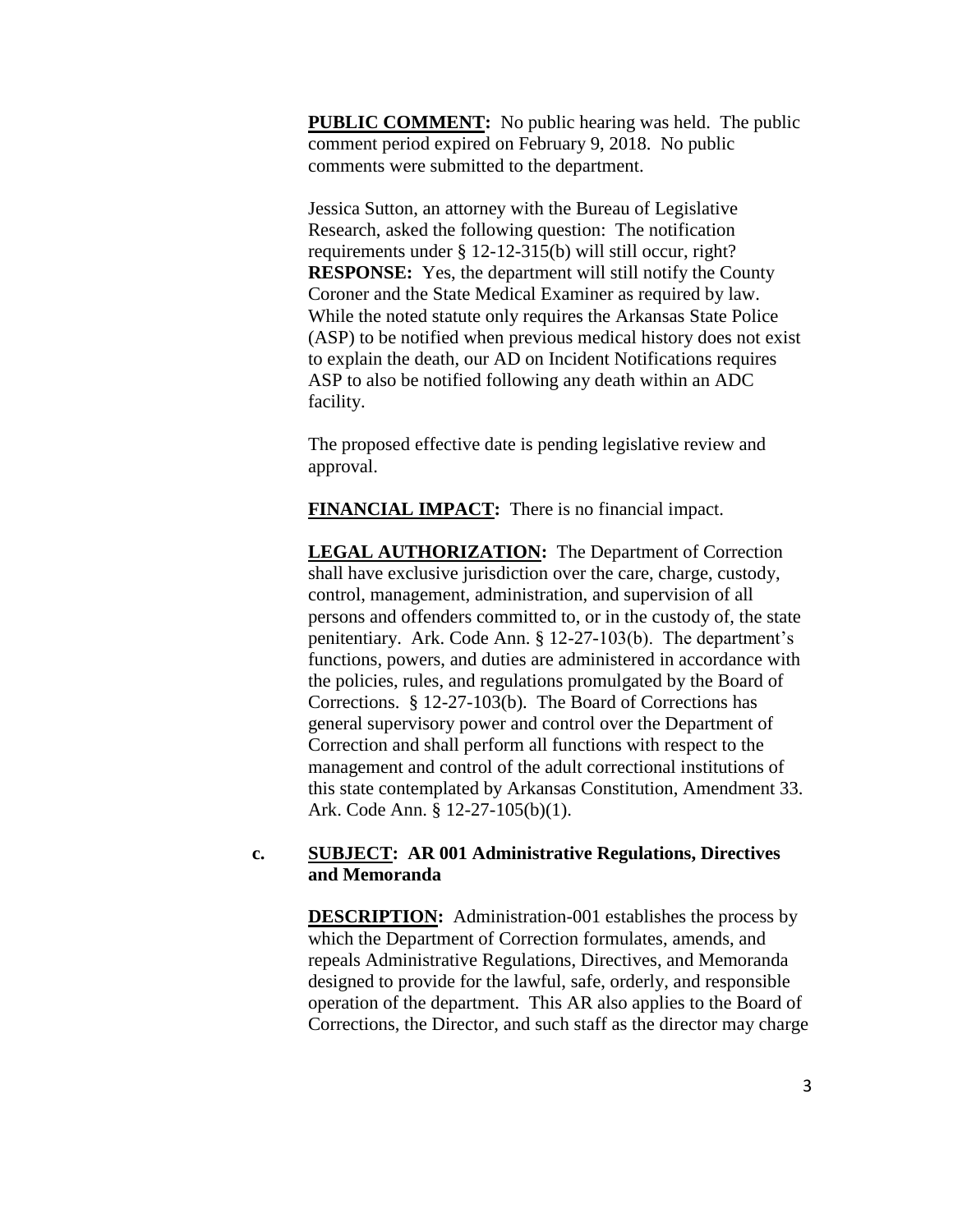with the responsibility of formulating, amending, and/or reviewing departmental regulations and policies.

AR-001 is amended to ensure compliance with Executive Order 15-02; to ensure compliance with Act 1258 of 2015; and to reflect the Department of Correction's current practices. Changes were also made throughout the AR related to syntax and structure.

**PUBLIC COMMENT:** No public hearing was held. The public comment period expired on December 15, 2017. No public comments were submitted to the department. The proposed effective date is pending legislative review and approval.

**FINANCIAL IMPACT:** There is no financial impact.

**LEGAL AUTHORIZATION:** The Department of Correction shall have exclusive jurisdiction over the care, charge, custody, control, management, administration, and supervision of all persons and offenders committed to, or in the custody of, the state penitentiary. Ark. Code Ann. § 12-27-103(b). The department's functions, powers, and duties are administered in accordance with the policies, rules, and regulations promulgated by the Board of Corrections. § 12-27-103(b). The Board of Corrections has general supervisory power and control over the Department of Correction and shall perform all functions with respect to the management and control of the adult correctional institutions of this state contemplated by Arkansas Constitution, Amendment 33. Ark. Code Ann. § 12-27-105(b)(1).

### **d. SUBJECT: AR 009 Public and Community Relations**

**DESCRIPTION:** This repeals this regulation. This rule is duplicated by AR-011.

**PUBLIC COMMENT:** No public hearing was held. The public comment period expired on December 15, 2017. No public comments were submitted to the department. The proposed effective date is pending legislative review and approval.

**FINANCIAL IMPACT:** There is no financial impact.

**LEGAL AUTHORIZATION:** The Department of Correction shall have exclusive jurisdiction over the care, charge, custody, control, management, administration, and supervision of all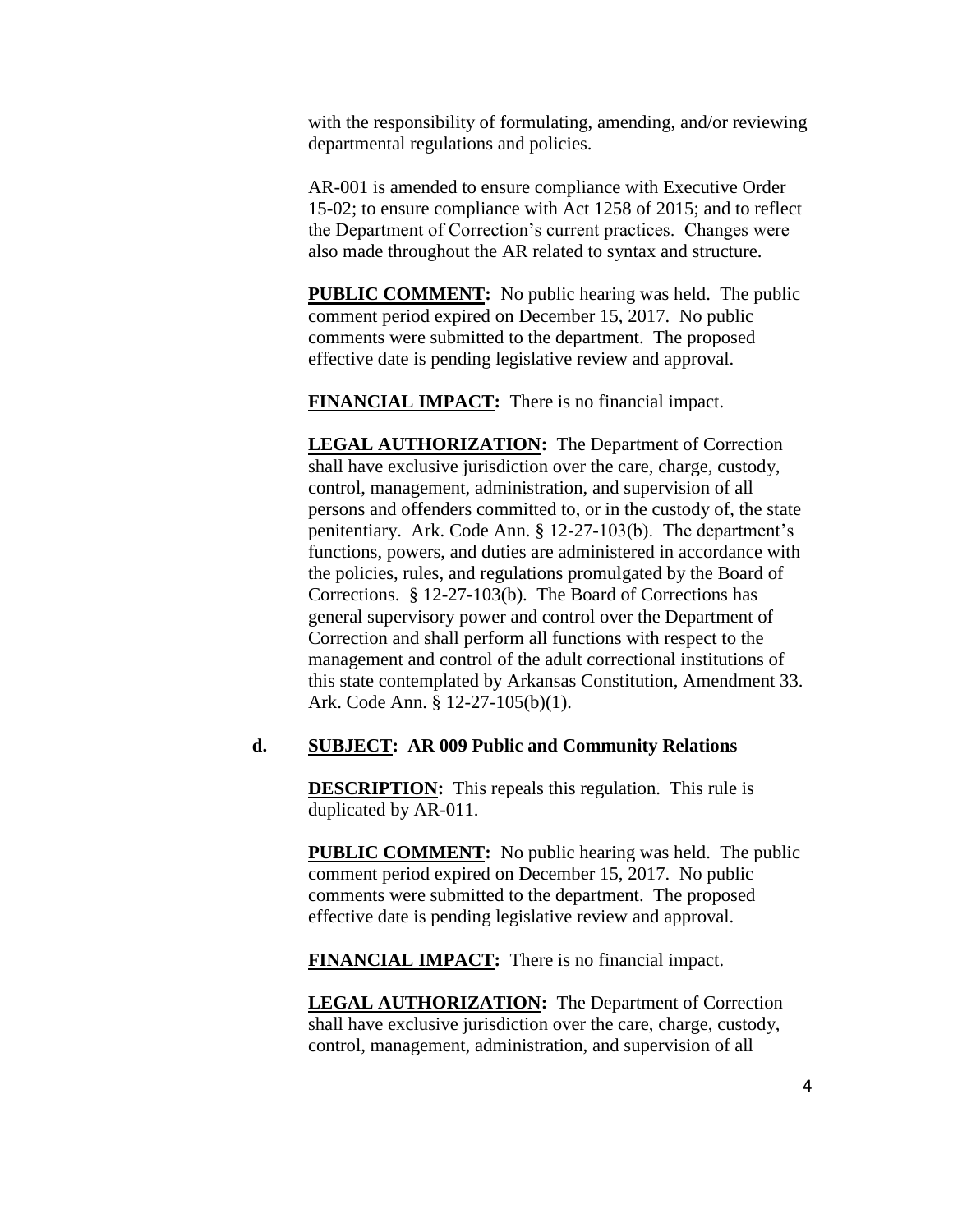persons and offenders committed to, or in the custody of, the state penitentiary. Ark. Code Ann. § 12-27-103(b). The department's functions, powers, and duties are administered in accordance with the policies, rules, and regulations promulgated by the Board of Corrections. § 12-27-103(b). The Board of Corrections has general supervisory power and control over the Department of Correction and shall perform all functions with respect to the management and control of the adult correctional institutions of this state contemplated by Arkansas Constitution, Amendment 33. Ark. Code Ann. § 12-27-105(b)(1).

### **e. SUBJECT: AR 011 News Media Interview and Correspondence**

**DESCRIPTION:** This amends AR-011 by adding a section entitled "Definition" to clarify the term news media and to establish protocol regulating the approval of admission of news media representatives to ADC Units/Facilities. This amendment also adds protocol that must be followed for emergency notification to the public and news media and to allow the development and implementation of programs designed to keep news media and the general public well-informed of the agency's special events and incidents.

**PUBLIC COMMENT:** No public hearing was held. The public comment period expired on December 15, 2017. No public comments were submitted to the department.

Jessica Sutton, an attorney with the Bureau of Legislative Research, asked the following questions: Are you deleting the inmate consent form? Is a new one being created? Why is it stricken from the rule? **RESPONSE:** Yes, the waiver form is being removed from the Administrative Regulation (AR). We felt it was more appropriately placed in an Administrative Directive (AD). Placing the waiver form in an AD will bring this AR in line with the formatting of more recently adopted ARs.

The proposed effective date is pending legislative review and approval.

**FINANCIAL IMPACT:** There is no financial impact.

**LEGAL AUTHORIZATION:** The Department of Correction shall have exclusive jurisdiction over the care, charge, custody,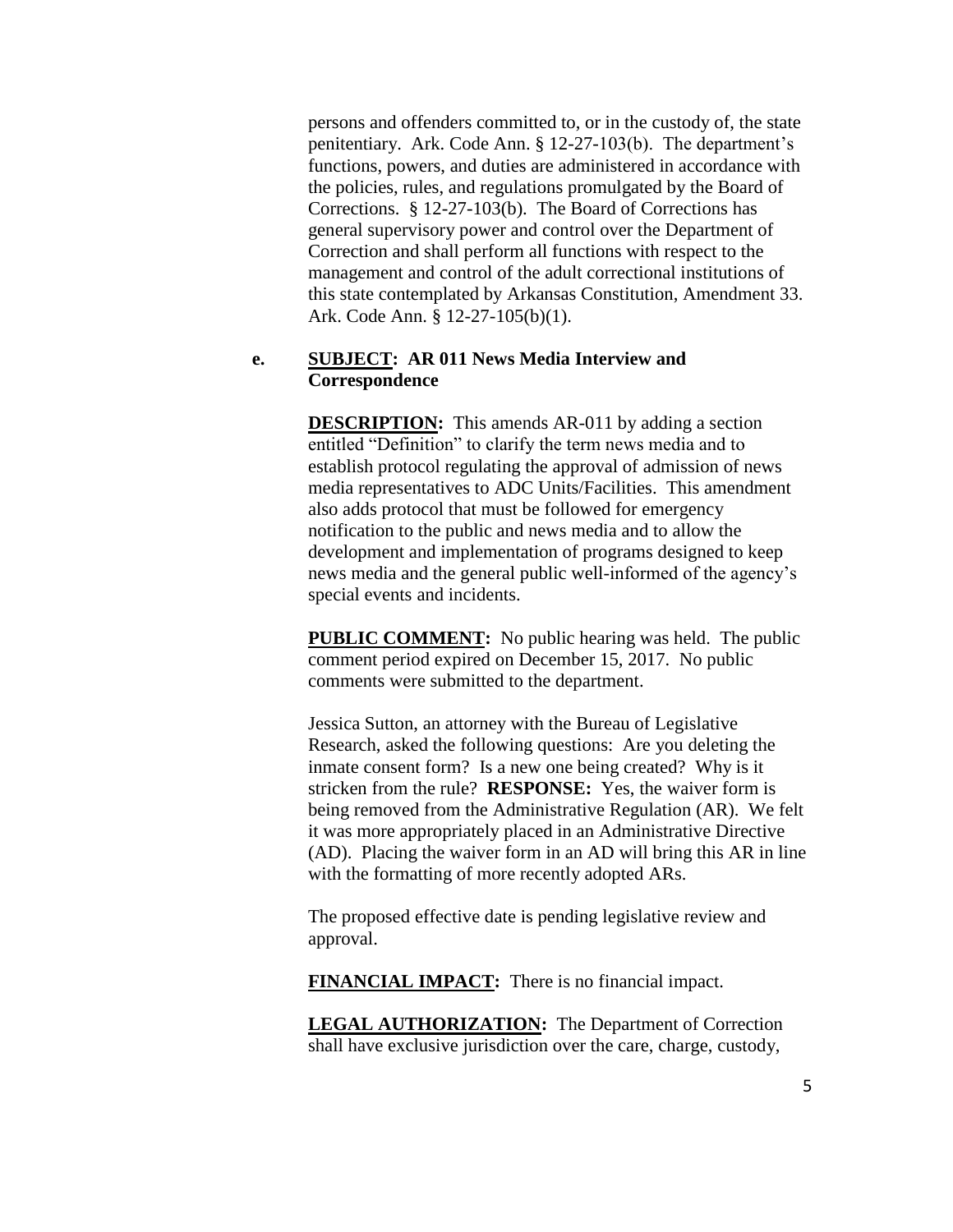control, management, administration, and supervision of all persons and offenders committed to, or in the custody of, the state penitentiary. Ark. Code Ann. § 12-27-103(b). The department's functions, powers, and duties are administered in accordance with the policies, rules, and regulations promulgated by the Board of Corrections. § 12-27-103(b). The Board of Corrections has general supervisory power and control over the Department of Correction and shall perform all functions with respect to the management and control of the adult correctional institutions of this state contemplated by Arkansas Constitution, Amendment 33. Ark. Code Ann. § 12-27-105(b)(1).

### **f. SUBJECT: AR 804 Inmate Records**

**DESCRIPTION:** This establishes that, upon the death of an inmate, access to that inmate's medical or mental health information or records will be provided to designated persons. Consistent with A.C.A § 12-27-113, this rule protects the integrity of inmate records and ensures their proper use. It is unlawful to permit inspection of or disclose information contained in inmate records, or to copy or issue a copy of all or part of any inmate record, except as authorized by administrative regulation or court order.

**PUBLIC COMMENT:** No public hearing was held. The public comment period expired on December 15, 2017. No public comments were submitted to the department. The proposed effective date is pending legislative review and approval.

**FINANCIAL IMPACT:** There is no financial impact.

**LEGAL AUTHORIZATION:** The Department of Correction shall have exclusive jurisdiction over the care, charge, custody, control, management, administration, and supervision of all persons and offenders committed to, or in the custody of, the state penitentiary. Ark. Code Ann. § 12-27-103(b). The department's functions, powers, and duties are administered in accordance with the policies, rules, and regulations promulgated by the Board of Corrections. § 12-27-103(b). The Board of Corrections has general supervisory power and control over the Department of Correction and shall perform all functions with respect to the management and control of the adult correctional institutions of this state contemplated by Arkansas Constitution, Amendment 33. Ark. Code Ann. § 12-27-105(b)(1).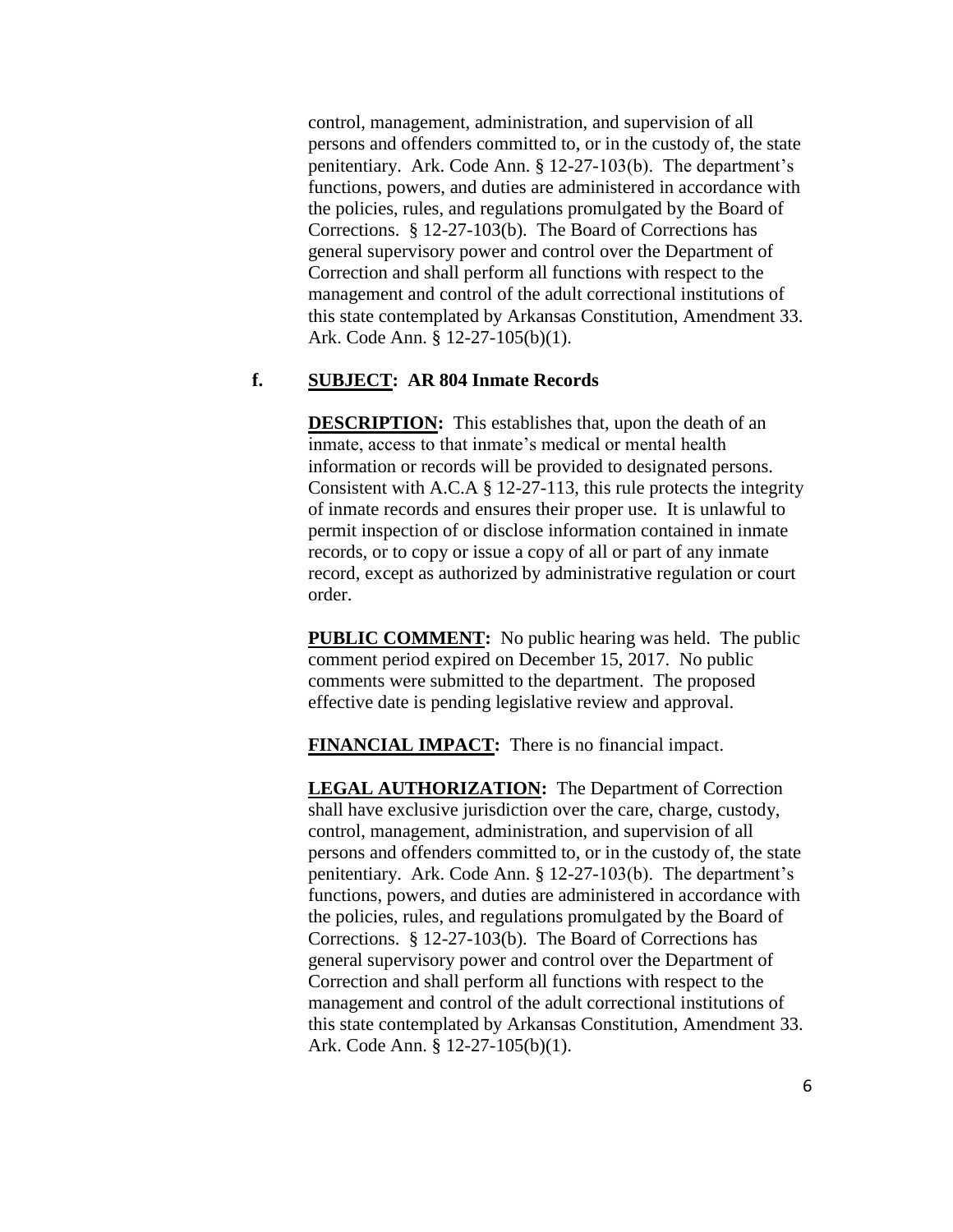The Director of the Department of Correction shall make and preserve a full and complete record of every inmate committed to the Department of Correction, along with a photograph of the inmate and data pertaining to his or her trial conviction and past history. Ark. Code Ann. § 12-27-113(e)(1). To protect the integrity of these records and to ensure their proper use, it is unlawful to permit inspection of or disclose information contained in these records or to copy or issue a copy of all or part of a record except as authorized by law, by court order, or as required to be posted on the department's website pursuant to § 12-27-145. Ark. Code Ann. § 12-27-113(e)(2).

### **g. SUBJECT: AR 834 Procedure for Handling Disciplinary Infractions of Mentally Disordered Inmates**

**DESCRIPTION:** This amendment sets the policy of the Department of Correction regarding the use of the disciplinary process in the management of the behavior of inmates who are suffering from, or may be suffering from, mental illness. The policy, both existing and as amended, recognizes the need to include the participation of trained mental health staff in the disciplinary process for these inmates. The purpose of the amendment is to adopt a new definition for the term "Serious Mental Illness" to conform to standards in the profession. Other proposed changes are non-substantive, designed only to clarify the existing procedures.

**PUBLIC COMMENT:** No public hearing was held. The public comment period expired on December 15, 2017. No public comments were submitted to the department. The proposed effective date is pending legislative review and approval.

**FINANCIAL IMPACT:** There is no financial impact.

**LEGAL AUTHORIZATION:** The Department of Correction shall have exclusive jurisdiction over the care, charge, custody, control, management, administration, and supervision of all persons and offenders committed to, or in the custody of, the state penitentiary. Ark. Code Ann. § 12-27-103(b). The department's functions, powers, and duties are administered in accordance with the policies, rules, and regulations promulgated by the Board of Corrections. § 12-27-103(b). The Board of Corrections has general supervisory power and control over the Department of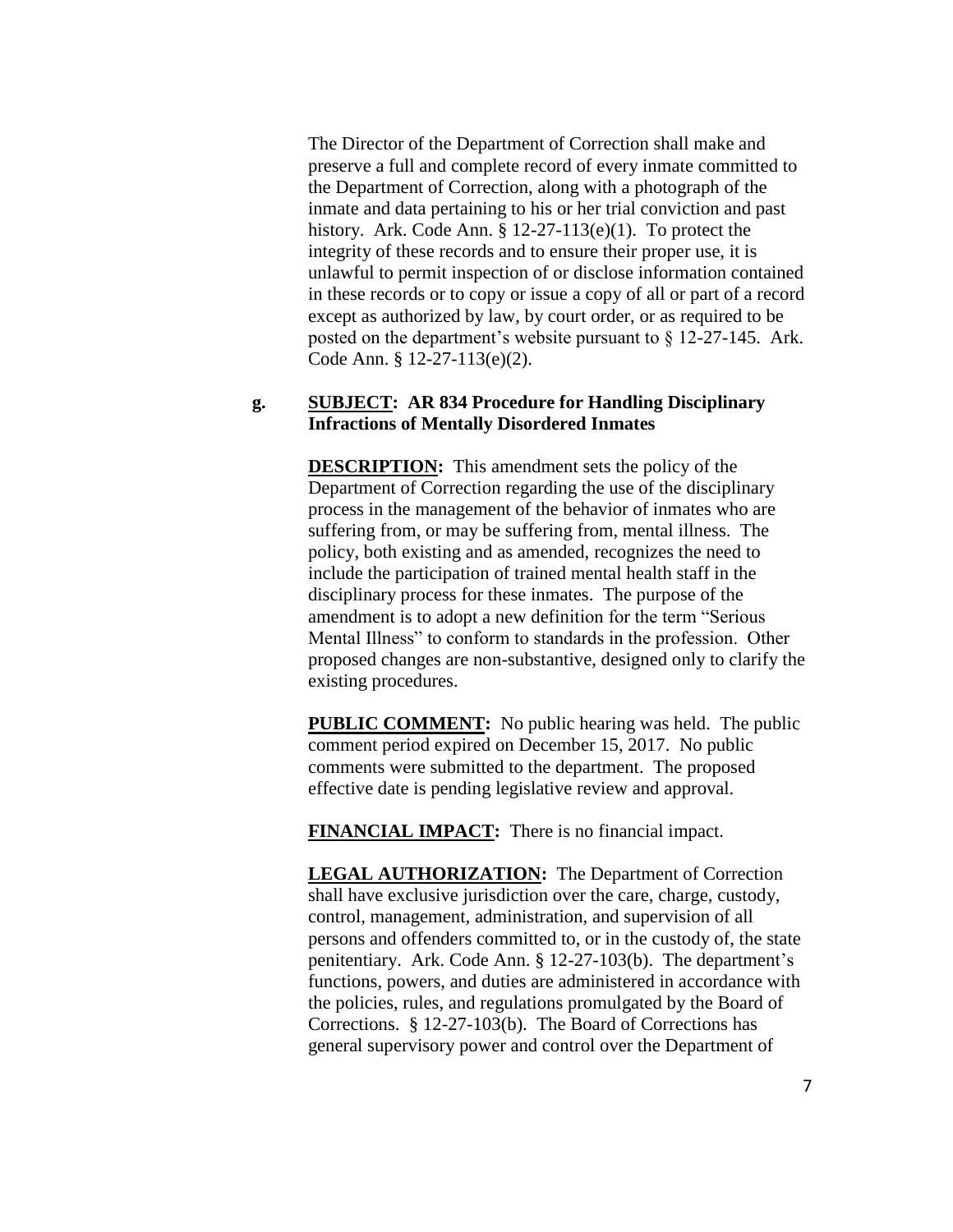Correction and shall perform all functions with respect to the management and control of the adult correctional institutions of this state contemplated by Arkansas Constitution, Amendment 33. Ark. Code Ann. § 12-27-105(b)(1).

# **2. STATE BOARD OF DENTAL EXAMINERS (Kevin O'Dwyer)**

# **a. SUBJECT: Article VII: Clarify Specialization and Limitation on Practice**

**DESCRIPTION:** Pursuant to Act 489 of 2017, Article VII clarifies that a dentist who chooses to announce specialization should limit their practice exclusively to the announced area of dental practice.

**PUBLIC COMMENT:** A public hearing was held on January 19, 2018, and the public comment period expired on that date. Public comments were as follows:

### **Mark Willis**

**COMMENT:** Dr. Willis, in an email, stated that a specialist should not be allowed to practice general dentistry and a general dentist should not be allowed to practice as a specialist. **RESPONSE:** Dr. Willis' comments were contrary to the act. The board adopted the regulation as proposed.

### **James Lee Jr. DDS**

**COMMENT:** Dr. Lee, in an email, stated that a specialist should not be allowed to practice general dentistry and a general dentist should not be allowed to practice as a specialist. **RESPONSE:**  Dr. Lee's comments were contrary to the act. The board adopted the regulation as proposed.

**FINANCIAL IMPACT:** There is no financial impact.

**LEGAL AUTHORIZATION:** The Arkansas State Board of Dental Examiners is authorized to promulgate rules and regulations in order to carry out the intent and purposes of the Arkansas Dental Practice Act. *See* Ark. Code Ann. § 17-82-208(a). The board shall by rule or regulation prescribe specifically those acts, services, procedures and practices which constitute the practice of dentistry. Ark. Code Ann. § 17-82-208(b). These rules implement Act 489 of 2017, sponsored by Representative Michelle Gray, which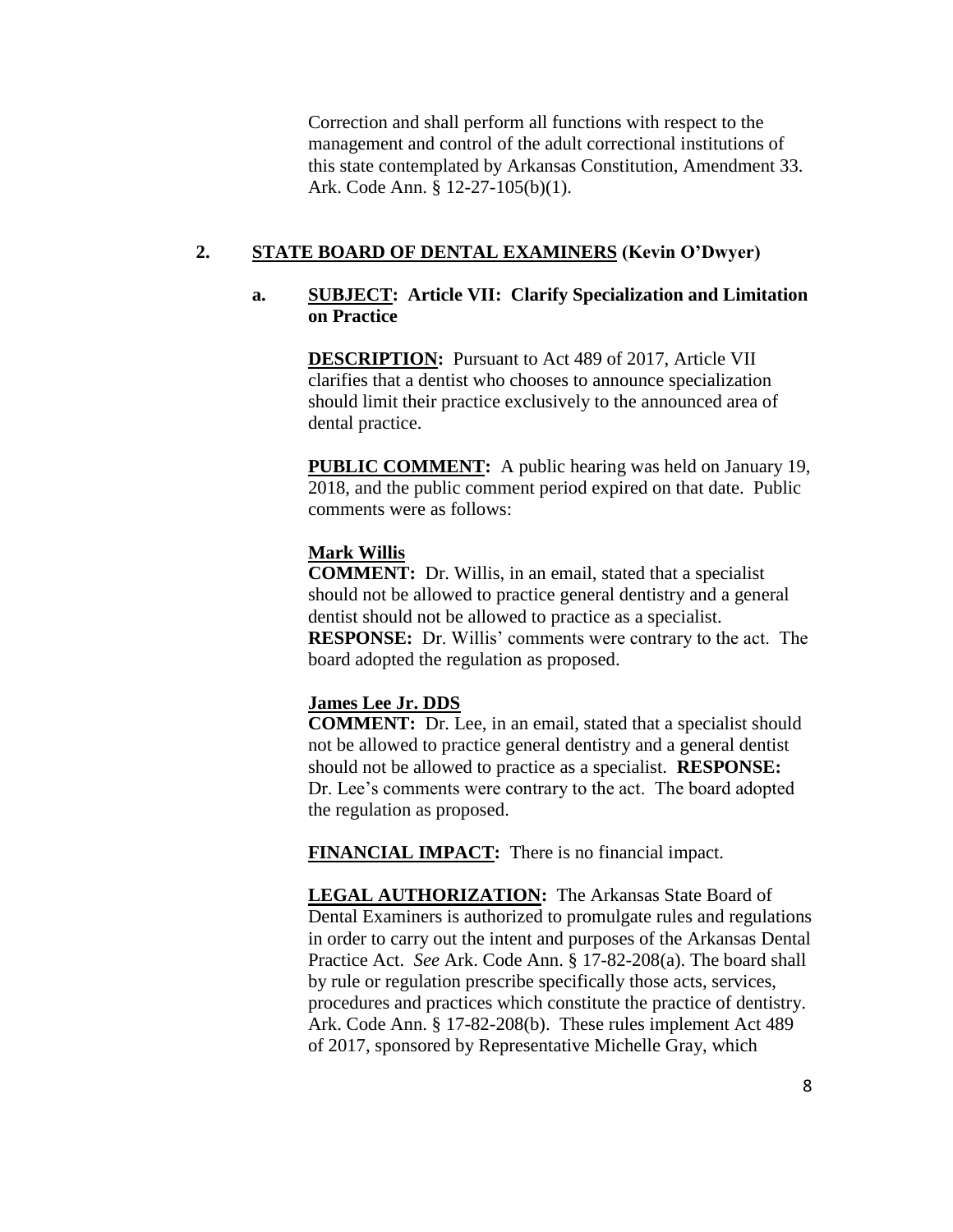amended the Arkansas Dental Practice Act, created additional exemptions to the practice of dentistry and dental hygiene, and modified dentistry specialty licenses.

### **b. SUBJECT: Article IX: Credentials for License**

**DESCRIPTION:** Pursuant to Act 489 of 2017, the amendment to Article IX clarifies the required credentials for issuing a dental or dental hygienist license.

**PUBLIC COMMENT:** A public hearing was held on January 19, 2018, and the public comment period expired on that date. Public comments were as follows:

# **Mark Willis**

**COMMENT:** Dr. Willis, in an email, stated that a specialist should not be allowed to practice general dentistry and a general dentist should not be allowed to practice as a specialist. **RESPONSE:** Dr. Willis' comments were contrary to the act. The board adopted the regulation as proposed.

### **Jennifer Lamb**

**COMMENT:** Ms. Lamb, spoke for the regulation. Ms. Lamb needed clarification on non-substantive changes. **RESPONSE:**  The board adopted the regulation as proposed with Ms. Lamb's clarifications.

The proposed effective date is pending legislative review and approval.

**FINANCIAL IMPACT:** There is no financial impact.

**LEGAL AUTHORIZATION:** The Arkansas State Board of Dental Examiners is authorized to promulgate rules and regulations in order to carry out the intent and purposes of the Arkansas Dental Practice Act. *See* Ark. Code Ann. § 17-82-208(a). The board shall by rule or regulation prescribe specifically those acts, services, procedures and practices which constitute the practice of dentistry. Ark. Code Ann. § 17-82-208(b). These rules implement Act 489 of 2017, sponsored by Representative Michelle Gray, which amended the Arkansas Dental Practice Act, created additional exemptions to the practice of dentistry and dental hygiene, and modified dentistry specialty licenses.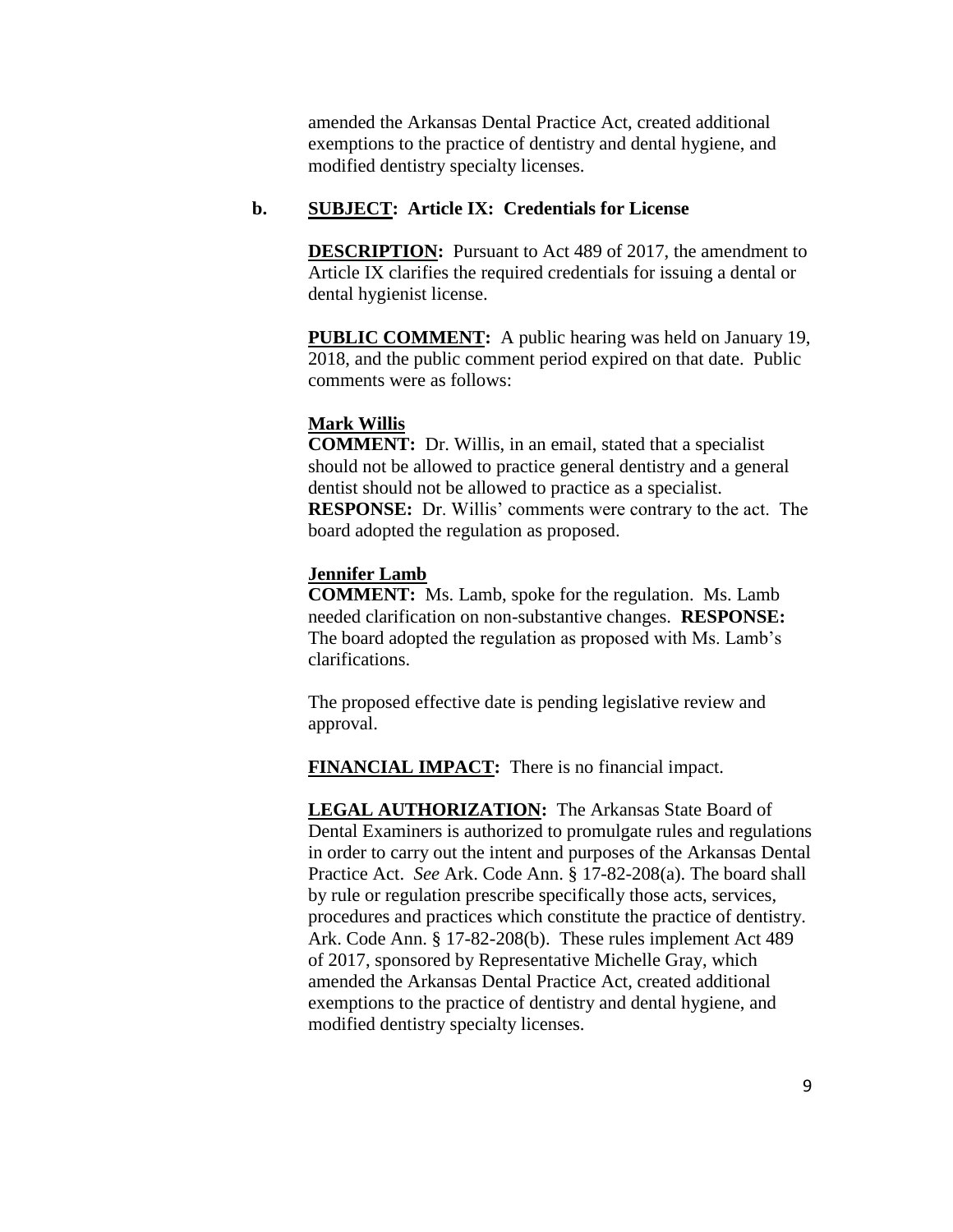# **c. SUBJECT: An Amendment to Article XXI Establishing Tele Dentistry**

**DESCRIPTION:** Pursuant to Act 203 of 2017, a dentist/patient relationship must be established before the delivery of services via teledentistry.

**PUBLIC COMMENT:** A public hearing was held on January 19, 2018, and the public comment period expired on that date. Two people spoke against the "in person" point of rule, Zachary Heard and Dr. Danny Leads. The board adopted the regulation as proposed.

The proposed effective date is pending legislative review and approval.

**FINANCIAL IMPACT:** There is no financial impact.

**LEGAL AUTHORIZATION:** The Arkansas State Board of Dental Examiners is authorized to promulgate rules and regulations in order to carry out the intent and purposes of the Arkansas Dental Practice Act. *See* Ark. Code Ann. § 17-82-208(a). The board shall by rule or regulation prescribe specifically those acts, services, procedures and practices which constitute the practice of dentistry. Ark. Code Ann. § 17-82-208(b). These rules implement Act 203 of 2017, sponsored by Senator Cecile Bledsoe, which created the Telemedicine Act. Pursuant to that act, state licensing and certification boards for a healthcare professional shall amend their rules where necessary to comply with that act. *See* § 17-80-406.

# **3. ARKANSAS ECONOMIC DEVELOPMENT COMMISSION (Kurt Naumann and Anthony Armstrong)**

# **a. SUBJECT: Minority Business Enterprise and Women-Owned Business Enterprise Loan Mobilization Program**

**DESCRIPTION:** These rules are for administering the Minority Business Loan Mobilization Program by the AEDC as authorized by Ark. Code Ann. §§ 15-4-306 and 15-4-209(b)(5) of the enabling legislation. These rules incorporate changes made by Act 1080 of 2017, which include: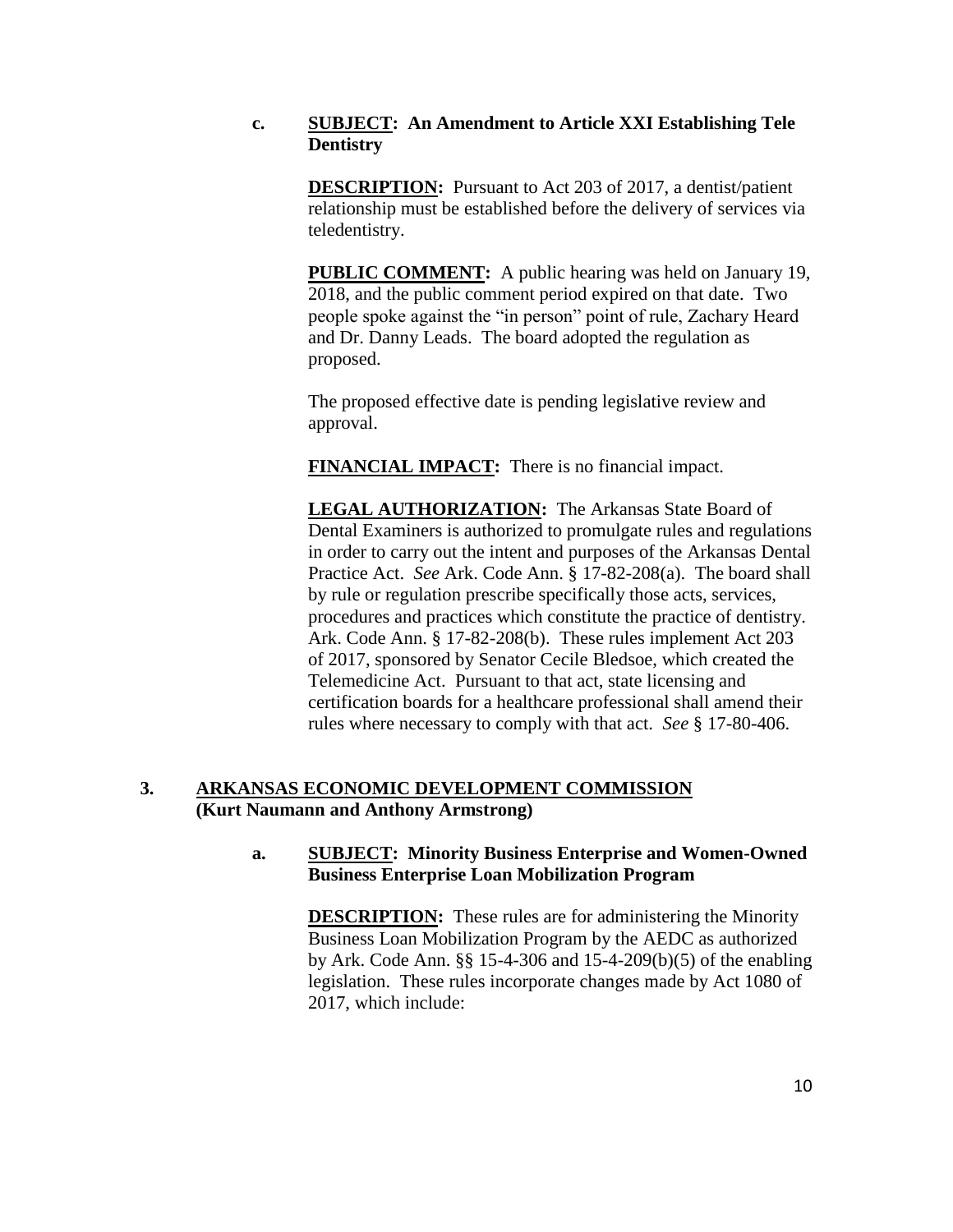1. Revising the name of the Arkansas Economic Development Commission division responsible for program administration from the Small and Minority Business Division to the Minority and Women-Owned Business Enterprise Division;

2. Adding a definition for "Women-owned business enterprise" and amending existing definitions to incorporate name changes to the program and the Arkansas Economic Development Commission division responsible for its administration; and

3. Revising text throughout to expand eligibility to Womenowned business enterprises for all aspects of the Minority Business Enterprise and Women-Owned Business Enterprise Loan Mobilization Program.

These rules also make technical corrections, add provisions for funding from other designated fund accounts, and clarify application requirements established by the Minority and Women-Owned Business Enterprise Division.

**PUBLIC COMMENT:** A public hearing was held on January 8, 2018. The public comment period expired on January 8, 2018. There were no comments.

The proposed effective date is pending legislative review and approval.

**FINANCIAL IMPACT:** There is no financial impact.

**LEGAL AUTHORIZATION:** The Arkansas Economic Development Commission (AEDC) has the power to promulgate rules as necessary to implement its programs and services. *See* Ark. Code Ann. §15-4-209(b)(5) (Repl. 2016). AEDC is authorized to administer the Minority Business Enterprise and Women-Owned Business Enterprise Loan Mobilization Program, *see* Ark. Code Ann. §15-4-306 (Supp. 2017), and the Minority Business Loan Mobilization Revolving Fund to promote the development of and sustain the economic growth of minority business enterprises. *See* Ark. Code Ann. §19-5-1240 (Repl. 2016). Act 1080 of 2017, sponsored by Representative Michael John Gray, expanded eligibility for the program to add Women-Owned Business Enterprises.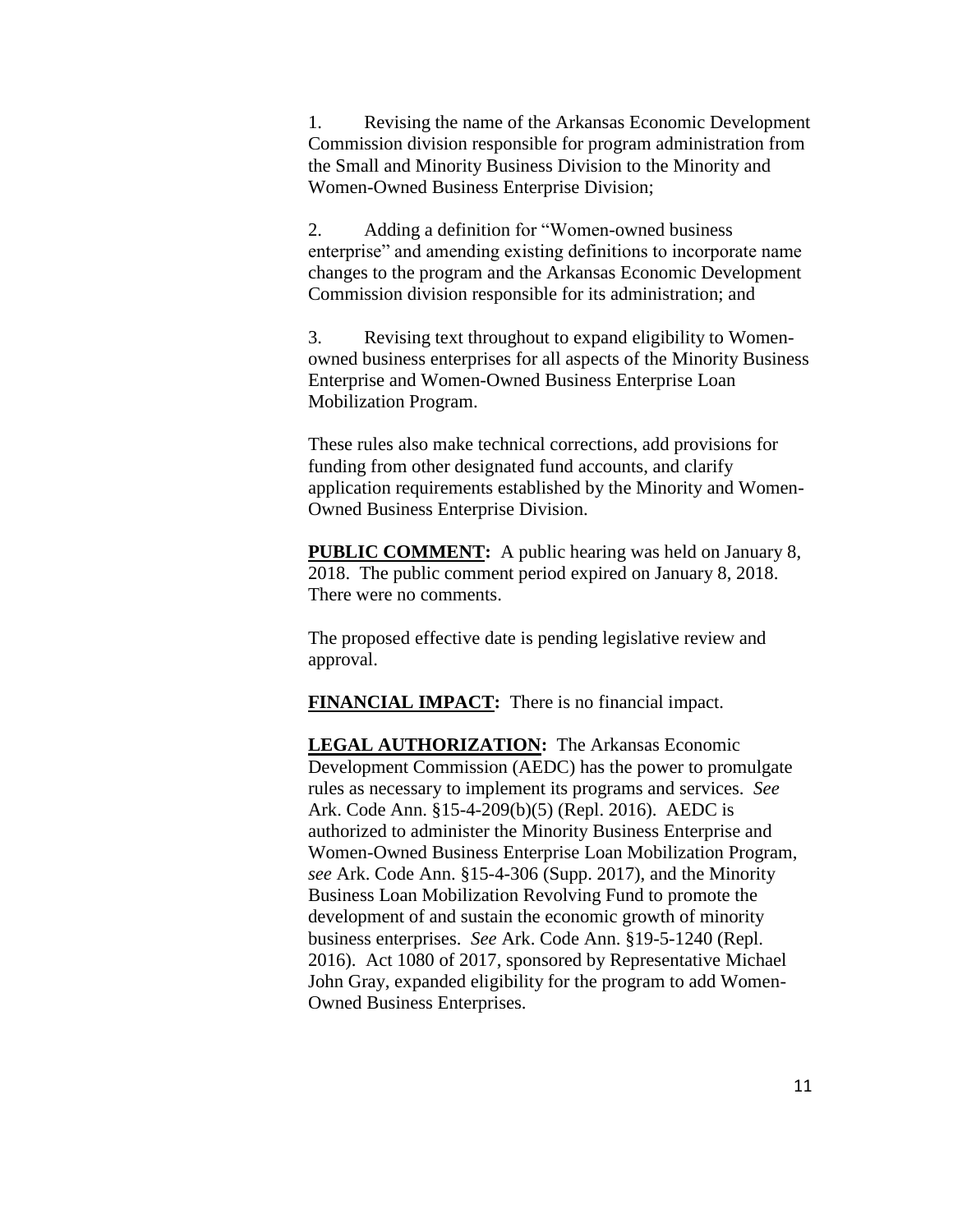# **4. DEPARTMENT OF EDUCATION (Courtney Salas-Ford, items a and b; Lori Freno, item c)**

# **a. SUBJECT: Required Training for School Board Members**

**DESCRIPTION:** These are changes in the requirements for reporting training hours and ensuring the training hours are completed. The changes include:

Renumbering where insertions/deletions have been made.

Section 1.01 – Regulatory authority updated to include Act 589 of 2017.

Section 6.02 – Clarified that instruction provided by any others than those listed must be pre-approved by ADE in order for the hours to count towards the required training hours.

Section 6.03 – Corrected capitalization of "Section."

Section 7.03 – Section added based on Act 589 of 2017 that requires superintendents to annually prepare a report of the training hours received by each school board member. The added subsections outline what happens when a board member fails to receive the required number of training hours.

Section 9.03 – Section added based on Act 589 of 2017 that adds that a vacancy occurs when a school board member fails to receive the mandatory number of training hours unless the failure was due to military service or serious medical condition of the board member.

Section 9.04 – Section added based on Act 589 of 2017 that prohibits a board member who failed to receive the required number of training hours to fill a vacancy on a school board created by the board member's failure to receive the training.

# **Changes made during the public comment period:**

Section 3.01 – Changed "published" to "posted on the ADE website" as publishing in the newspaper is no longer a requirement.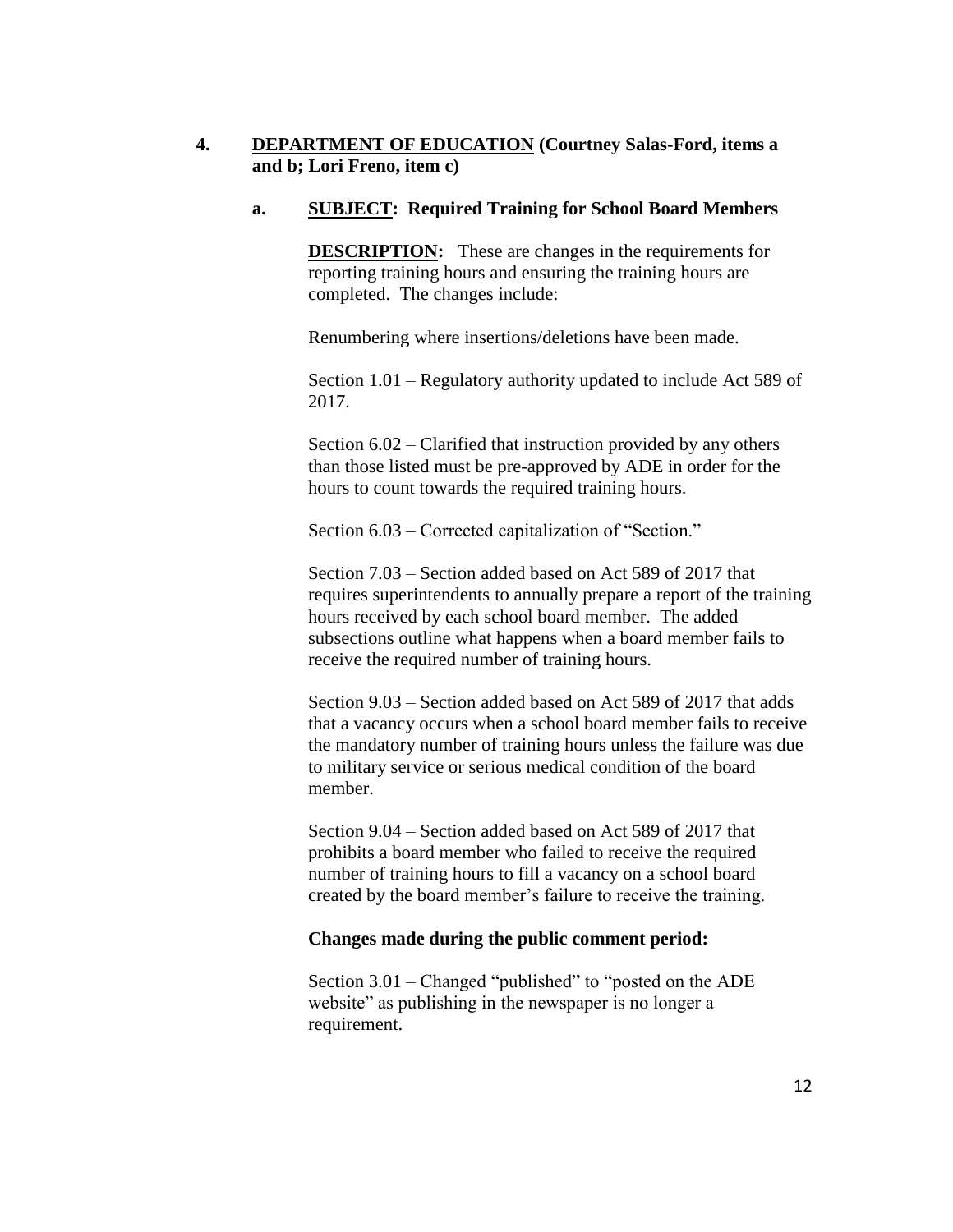Section 3.03 – Removed definition of "publish" as publishing in the newspaper is no longer a requirement.

Section 6.03 – Struck through lower-case "s" as an upper-case "S" was added.

Section 6.04 – Corrected spelling of "statutes."

Section 7.02.2 – Changed "published" to "posted" as publishing in the newspaper is no longer a requirement.

**PUBLIC COMMENT:** A public hearing was held on December 7, 2017. The public comment period expired on December 27, 2017. The Department submitted the following summary of the public comments that it received and its responses:

#### **Name: Lucas Harder, Arkansas School Boards Association**

Comment: 3.01: The annual school performance report under § 6- 15-1402 is no longer required to be published in the newspaper due to a combination of Acts 869 and 930 of 2017 removing reference to § 6-15-1402 from § 6-15-2006(c). The annual school performance report under § 6-15-1402 is now only required to be posted to the ADE and the district's website.

3.03: Due to the change that no longer requires the § 6-15-1402 annual school performance report to be published in the newspaper, I would recommend either striking this definition entirely or change it to state that publish means to post to the district's website under the state required information link along with the other required items under § 6-11-129. **AGENCY RESPONSE:** Comments considered. Section 3.03 (definition of publish) deleted and Sections 3.01 and 7.02.2 changed from "published" to "posted" to comport with the changes in the law, which no longer require publishing in the newspaper.

Comment: 4.02.1: As written, this section is duplicative language for that in 4.02 as all of the board members who were elected in September would have had to have completed the nine hours within fifteen months in order to have them by the end of December of the year following their election. Moreover, this language does not match the intent of  $\S 6-13-629(a)(1)(B)(ii)$  from Act 1213 of 2011, which was to require that a board member receive training on how to read and interpret an audit within the first fifteen months of service as subdivision  $(a)(3)(B)$  is specific to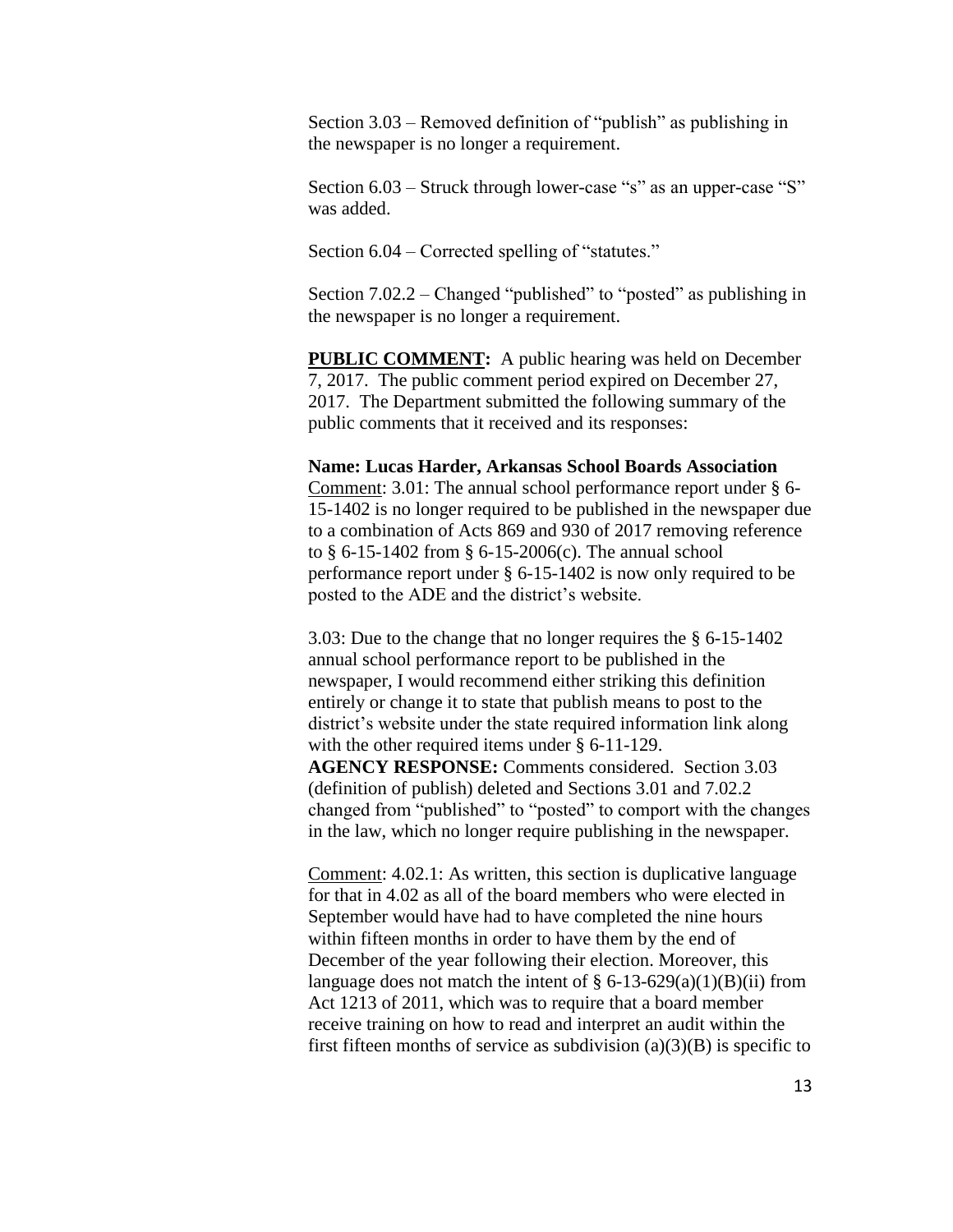the audit training. For accuracy and to account for the change in the election timeline, I would recommend changing this section to read "The nine (9) hours of training required under 4.02 shall include the training on how to read and interpret an audit report from Section 5.01.3 of these Rules."

**AGENCY RESPONSE:** Comment considered. No changes made.

Comment: 6.03: The lowercase "s" in "Section" appears to be underlined instead of struck through as the capital "S" is the new language.

**AGENCY RESPONSE:** Comment considered, correction made.

Comment: 6.04: The third "t" is missing from "statutes." **AGENCY RESPONSE:** Comment considered, spelling error corrected.

The proposed effective date is pending legislative review and approval.

**FINANCIAL IMPACT:** There is no financial impact.

**LEGAL AUTHORIZATION:** The proposed changes include revisions made in light of Act 589 of 2017, sponsored by Representative James Sturch, which concerned the training of members of the board of directors of a public school district. Pursuant to Arkansas Code Annotated § 6-13-629(c)(2), the State Board of Education shall promulgate rules as necessary to carry out the provisions and intent of the statute, which concerns the requisite training and instruction of a member of a local school district board of directors.

### **b. SUBJECT: Education Service Cooperatives**

**DESCRIPTION:** The proposed changes include:

Section 1.2 – Regulatory authority updated to include Act 741 of 2017.

Section 3.4.9 – Updated cooperative responsibilities regarding facilities and buildings to include (1) renting, leasing, purchasing, constructing, or gift, (2) borrowing from the revolving loan fund, or (3) borrowing from other sources for limited and unusual circumstances. Changes mirror the law in Act 741 of 2017.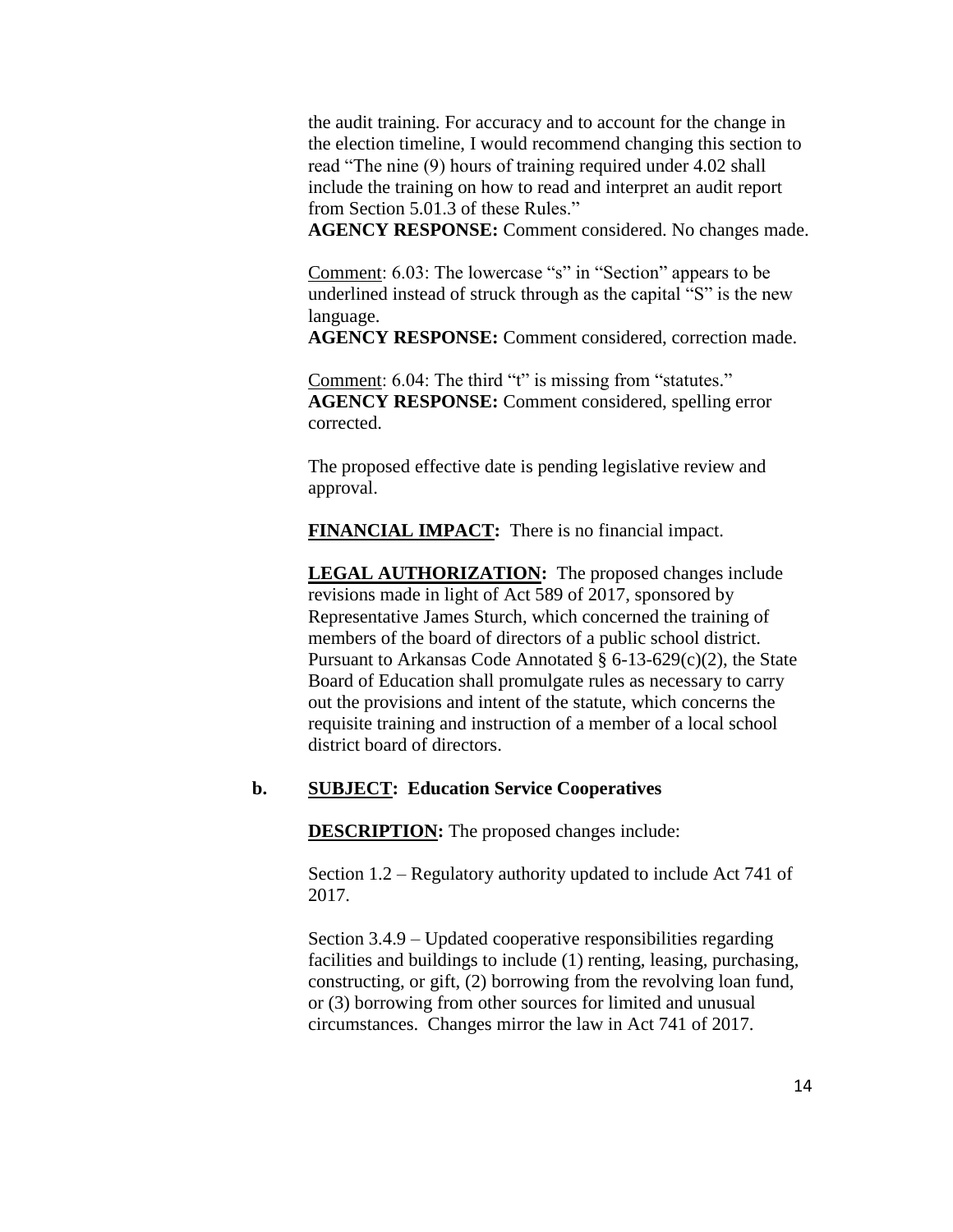Page 34 – Corrected Level 5 scoring to reflect at least 6 of the 9 categories. Was previously listed incorrectly as 6 of 8 categories.

Page 42 – Corrected Level 5 scoring to reflect at least 6 of the 9 categories. Was previously listed incorrectly as 6 of 8 categories.

**PUBLIC COMMENT:** A public hearing was held on December 7, 2017. The public comment period expired on December 27, 2017. The Department received no comments.

The proposed effective date is pending legislative review and approval.

**FINANCIAL IMPACT:** There is no financial impact.

**LEGAL AUTHORIZATION:** The proposed changes include revisions made in light of Act 741 of 2017, sponsored by Representative Bruce Cozart, which amended the law concerning the authority of a board of directors of an education service cooperative. Pursuant to Arkansas Code Annotated § 6-13- 1013(a), the State Board of Education shall develop such policies, rules, and regulations as may be needed for the proper administration of The Education Service Cooperative Act of 1985, codified at Ark. Code Ann. §§ 6-13-1001 through 6-13-1031, consistent with the need to support and assist education service cooperatives in the delivery of services to school districts and with prudent use of available human and financial resources. The policies and rules shall include without limitation: (1) the rules governing the operation of an education service cooperative within appropriate state and federal laws; (2) guidelines for settling possible disputes between school districts and in equity or jurisdictional matters relating to shared assets and services; (3) the obligation of an education service cooperative board of directors for overseeing administrative and program expenditures; and (4) the fiscal distress status of an education service cooperative under Ark. Code Ann. §§ 6-13-1027 through 6-13-1031. *See* Ark. Code Ann. § 6-13-1013(b).

### **c. SUBJECT: Rules Governing Educator Licensure and Repeal of Rules Governing Educator Preparation Program Approval**

**DESCRIPTION:** These rules regulate licensure for Arkansas teachers and administrators. The proposed rules reflect changes pursuant to Act 294 of 2017. Also, Act 416 of 2017 provides for a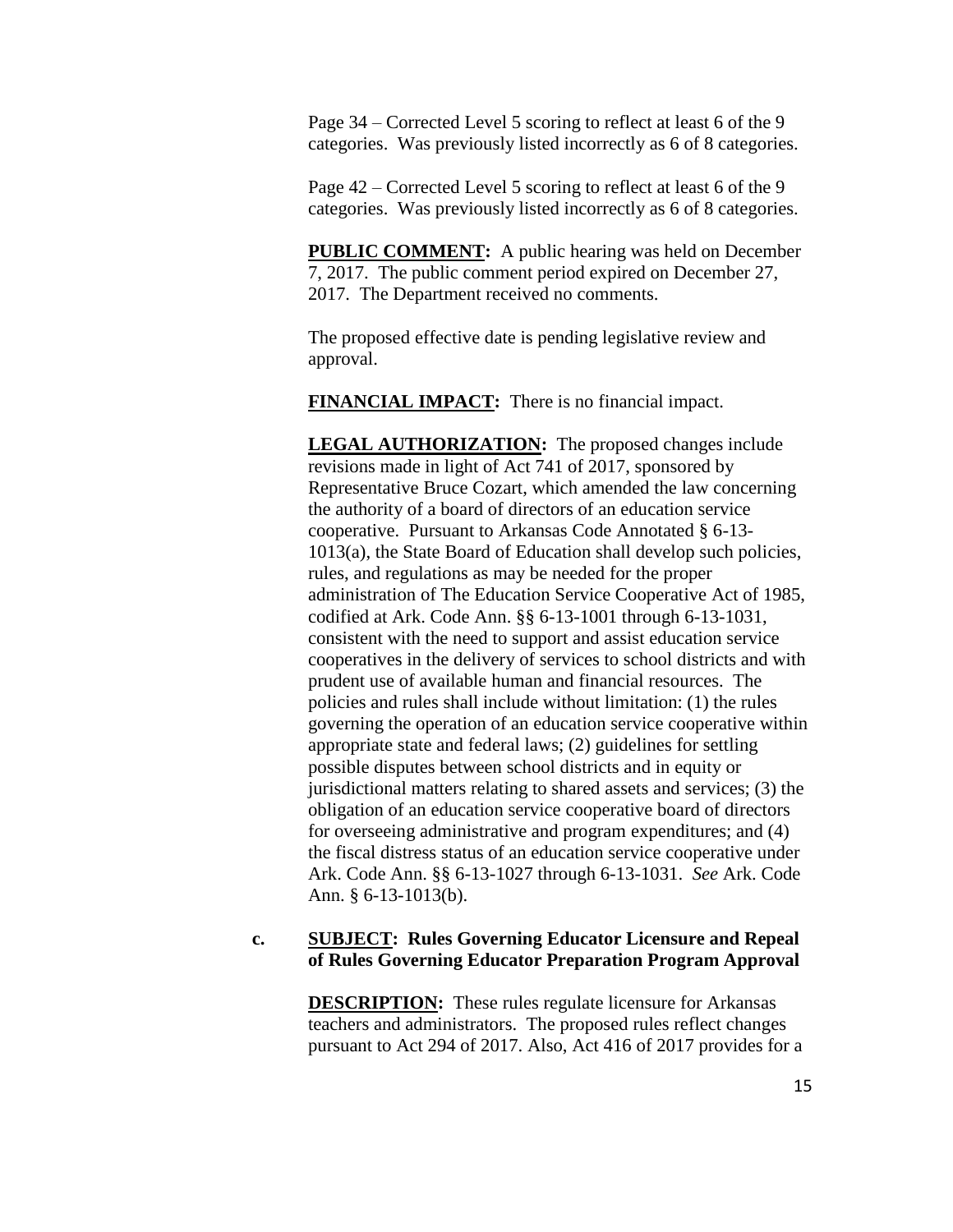new stand-alone reading test that is added to these rules. *Provisions of Act 1063 of 2017, the "Right to Read Act" are also added to these rules.* Under Act 588 of 2017, the provisions for a lifetime teaching license are revised.

The proposed rules incorporate the Rules Governing Educator Preparation Program Approval in Chapter 3, and there are definitions added for this purpose. The Rules Governing Educator Preparation Program Approval will be simultaneously repealed with the adoption of these rules.

These proposed rules implement changes authorized by Act 294 of 2017 for:

Arkansas Teacher Residency Program (1-2.15)

 Core Subject Areas for Arkansas Qualified Teacher Requirements (1-2.20)

 ESSA definitions for Effective Leader and Effective Teacher (1-2.27 and 1-2.28), Ineffective Leader and Ineffective Teacher (1-2.33 and 1-2.34)

Educator Career Continuum (Chapter 2)

 The elimination of a basic skills exam for licensure (4- 2.01.3, 4-3.01.4.1, 4-8.03.3)

 Licensure Exceptions (in addition to Additional Licensure Plans), these rules provide for an Emergency Teaching Permit (7- 2.0), and an Effective Teacher Waiver (7-3.0)

The rules are reorganized and contain the following substantive changes:

# *Chapter 1 – Definitions*

*Definitions from the Rules Governing Educator Preparation Program Approval are incorporated.*

*The definition of "internship" has been replaced with a definition for "supervised clinical practice."*

*A definition for "semester" is added to clarify the meaning for additional licensure plans, which are now based on semesters rather than school years.*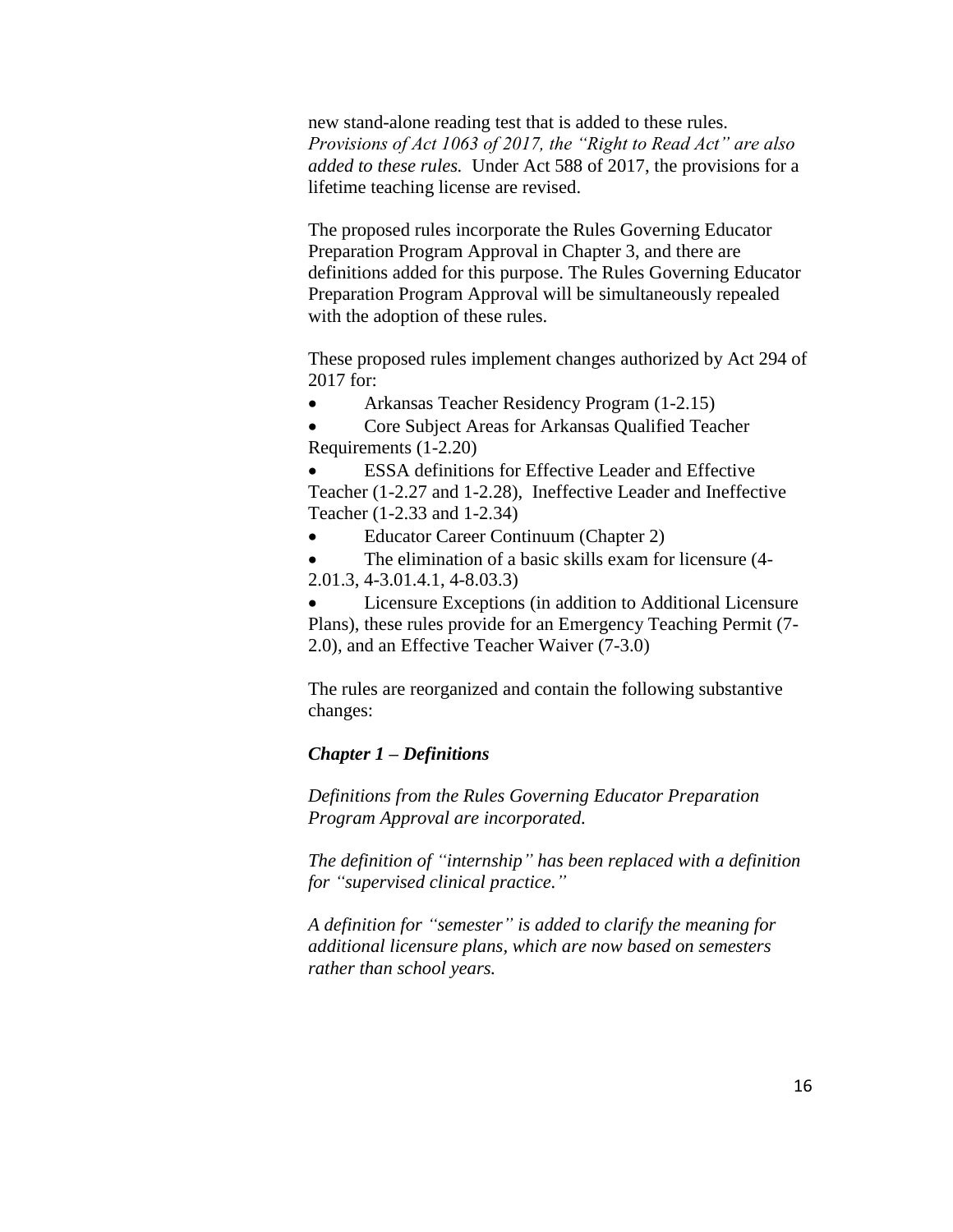### **Chapter 2 – Types of Permits and Licenses**

This chapter provides explanations for each type of license and for the tiered licensure system being developed as the Educator Career Continuum.

 *Section 2-4.02.4 – clarifies that the full requirements for the Educator Career Continuum will be appended to these rules upon State Board approval.*

 *Section 2-4.02.5 – clarifies how application fees will apply when applying for a license under the Educator Career Continuum.*

#### **Chapter 3 – Preparation for Licensure**

This chapter incorporates the Rules Governing Educator Preparation Programs and the provisions of the former Chapter 5 of these rules. The chapter is reorganized to more clearly provide requirements that apply to all programs, requirements specific to institutions of higher education undergraduate programs, alternative educator preparation programs, and educational leadership preparation programs.

*The CAEP accreditation has changed from an input-based accreditation process to an outcome-based accreditation. The new stringent accreditation standards now have rigorous standards for admission, internships, exiting grade point averages, and postgraduation teacher impact on students.* 

*Section 3-1.05 – introduces the concept of teacher or administrator residency programs permitted by the Every Student Succeeds Act and Act 294 of 2017. This section clarifies that the full requirements will be promulgated at a later date.*

#### **Chapter 4 – Application Requirements**

This chapter sets out the requirements for applying for a Career-Technical Permit, a Standard License (for in-state, out-of-state, and out-of-country applicants), a Standard Lifetime Teaching License (incorporating changes in Act 588), and a provisional license for a candidate in an alternative educator preparation program or pathway.

The stand-alone reading test requirements of Act 416 are incorporated.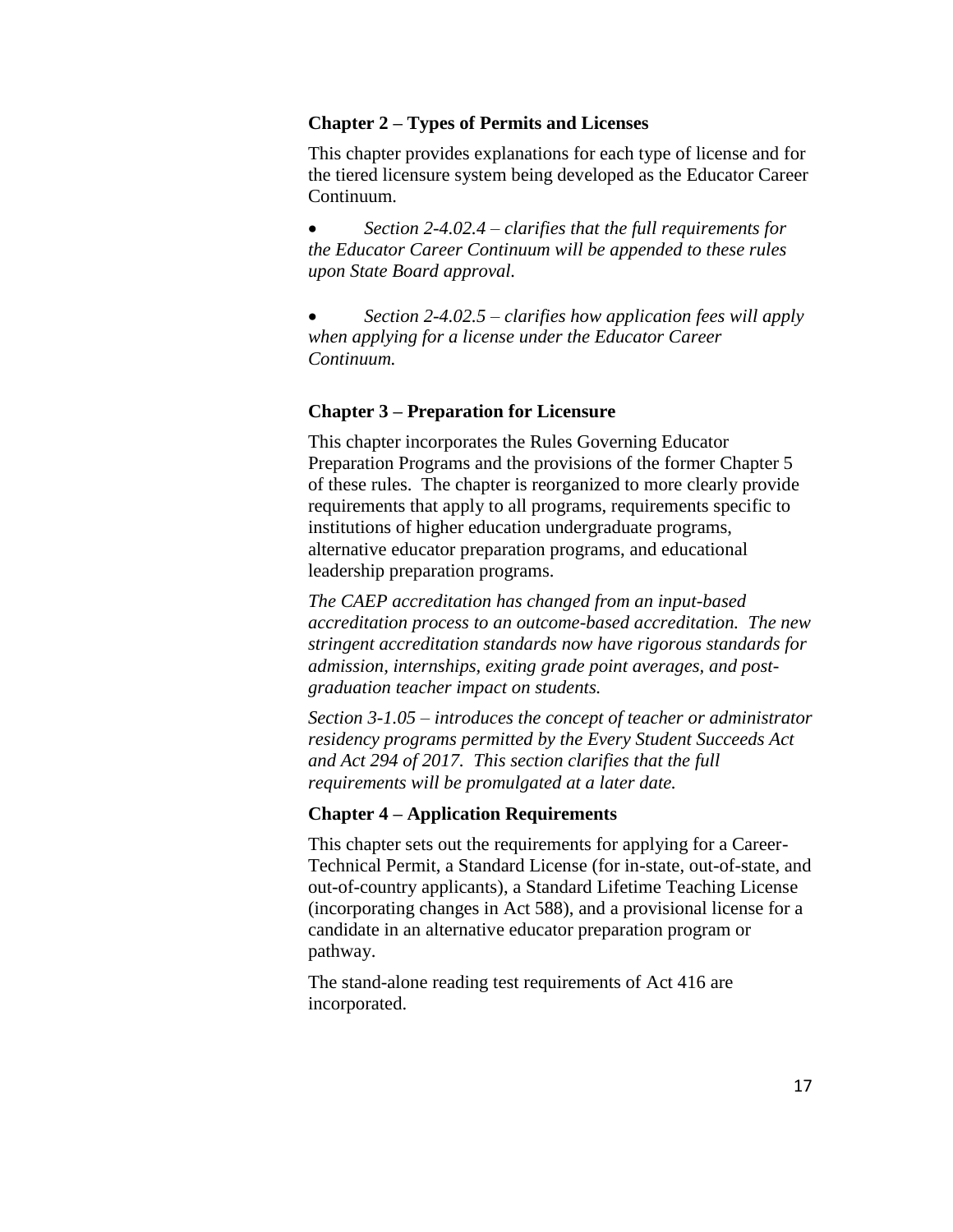Section 4-2.01.9.3 – provides flexibility for the Department to approve a provisional license when an applicant "meets other extenuating circumstances approved by the State Board."

*Sections 4-3.01.4 and 4-3.01.5 – clarify that out-of-state applicants with less than three (3) years of experience, or who have an expired out-of-state license will have to take the stand-alone reading test if they are licensing in the applicable areas.*

*Section 4-3.01.8 – clarifies what licensure levels must complete the Arkansas History coursework.*

*Section 4-5.03 – clarifies that a Provisional License may be extended but will not be issued past three (3) years.*

Section 4-9.0 – provides that the licensure areas available for an Ancillary License will be set by the State Board, excluding an administrator's endorsement. Section 4-9.02 provides that the licensure areas will require post-baccalaureate coursework or equivalent nationally recognized certification, and the successful completion of a content area assessment, if one is required by the State Board.

Section 4-9.03 – provides for adding the following to an ancillary license: Curriculum Program/Administrator for Special Education, English for Speakers of Other Languages (ESOL), Dyslexia, and any other licensure area added by the State Board of Education.

Section 4-10.03 – provides that when adding an endorsement to a Standard License, the endorsement licensure level may only be one level above or one level below the first-time license, unless "the applicant has completed three (3) years of teaching at the licensure level sought to be added." This provides flexibility for educators who may have taught in a private school or under a waiver from licensure.

# **Chapter 5 – License Effective Dates, Renewal, Reinstatement, and Conversion**

Section 5-2.0 – revises the number of professional development hours for the renewal of an expired teaching license.

Section 5-3.0 – contains a new provision for the reinstatement of a suspended license.

*Section 5-5.02 – adds a provision under Act 294 of 2017 to allow the Department to request that the State Board approve an alternative method of demonstrating subject matter content competency when there is not an existing assessment available.*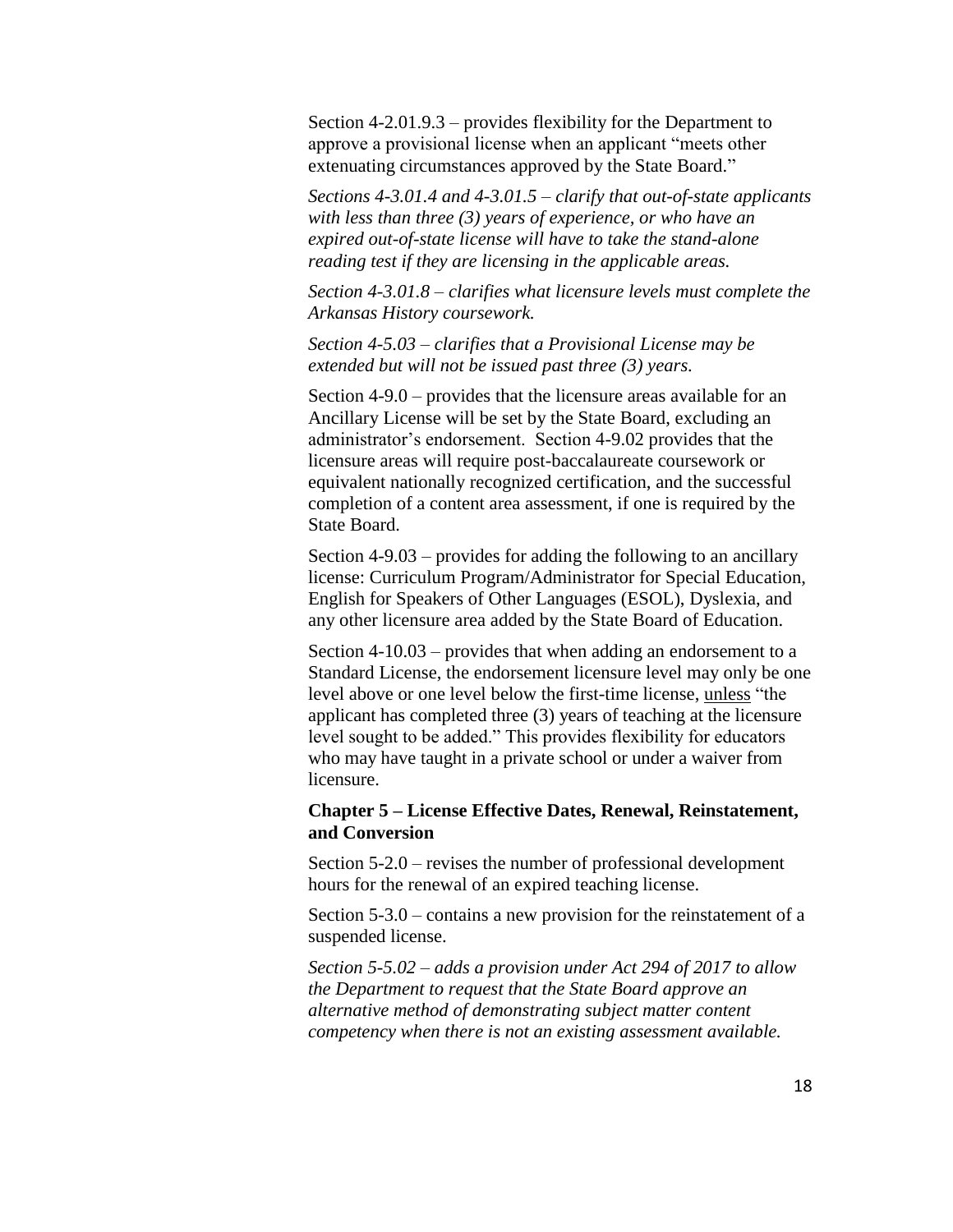Section 5-5.08 – adds that the Department may deny a license to an applicant who has been sanctioned by the State Board at a level equivalent to a suspension (during the period of suspension) or a revocation.

#### **Chapter 6 – Administrator Endorsement Requirements**

Sections 6-1.0.4 and 6-2.01.4 – change the number of years of teaching experience required for an administrator endorsement from four years to three years.

*Section 6-1.01.4.1.2 – adds library media specialist back to the provision for building-level administrator licensure (inadvertently omitted from the previous rules).*

### **Chapter 7 – Licensure Exceptions**

This Chapter contains existing provisions for additional licensure plans (ALP), administrator licensure completion plans (ALCP), substitute teachers, and new provisions for an Emergency Teaching Permit (7-2.0) and an Effective Teacher Licensure Exception (7-3.0). The chapter also includes provisions for licensure waivers granted by the State Board, adding that those persons shall meet the requirements of the Rules Governing Arkansas Qualified Teacher Requirements if teaching in a core subject area (7-7.0).

*Section 7-3.01.1 – provides an example of the Effective Teacher Licensure Exception.*

*Section 7-3.01.5.2 – requires the maintenance of records concerning the Effective Teacher Licensure Exception determination, which are subject to Department monitoring.*

*Section 7-4.03.2 – clarifies the adequately yearly progress required for an educator completing an ALP.*

**Appendix A –** has been revised and includes the following new licensure areas:

Alternative Learning (K-12) as an endorsement

 Dance (K-12) as a first-time license and an endorsement *(including by testing out)*

- Online Teaching (K-12) as an endorsement
- Dyslexia (K-12) as an Ancillary License and as an endorsement to an Ancillary License

 English for Speakers of Other Languages (ESOL) (K-12) as an Ancillary License and as an endorsement to an Ancillary License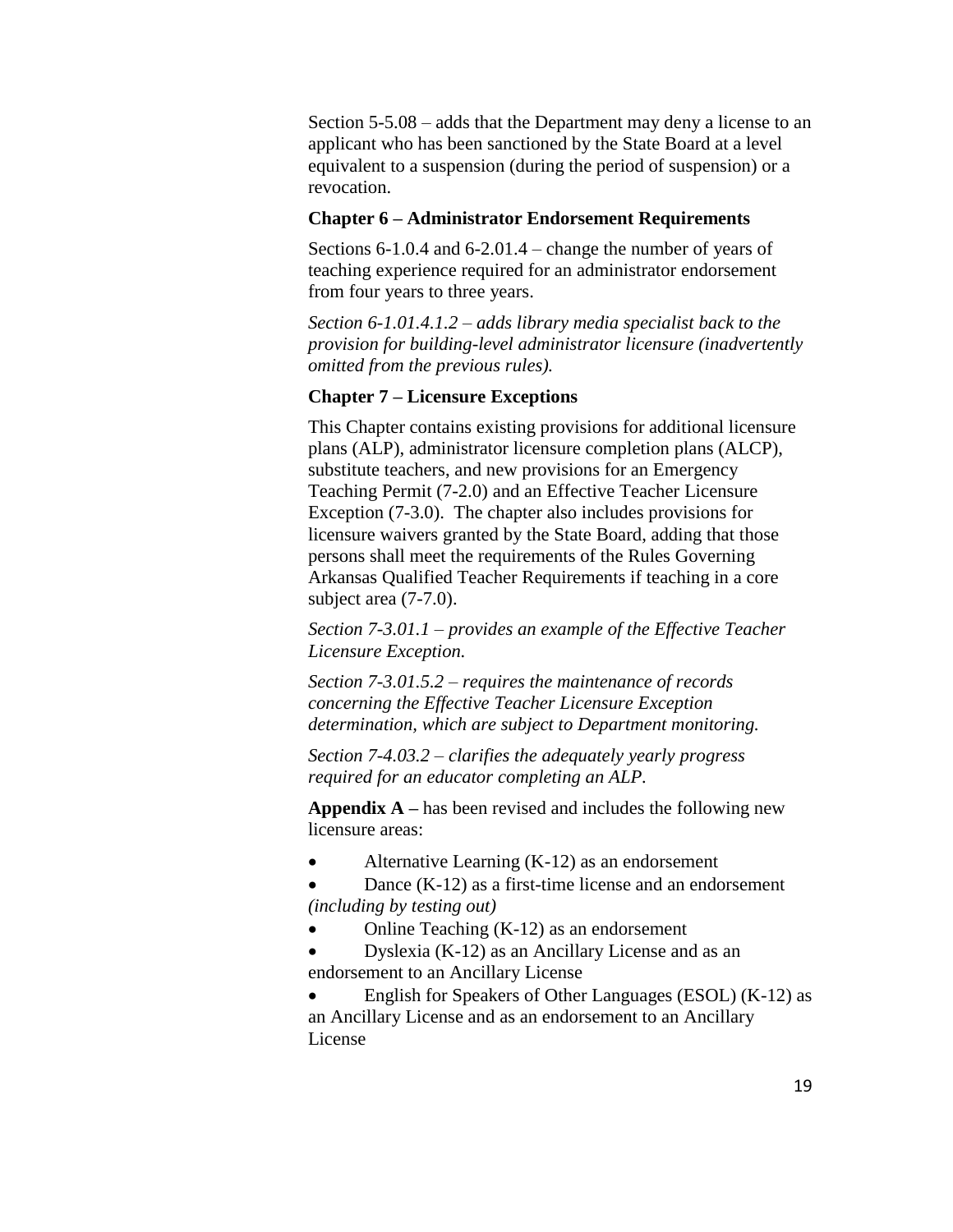**Appendix A** also now includes the areas for Career-Technical Permits

**Appendix B –** is new and includes the licensure application fees.

Fees will be nonrefundable application fees.

 Only one fee will be required for multiple simultaneous applications.

**PUBLIC COMMENT:** This rule was reviewed and approved by the Executive Subcommittee at its meeting of March 5, 2018, for emergency promulgation. With respect to permanent promulgation, a public hearing was first held on October 31, 2017, and the public comment period expired on November 13, 2017. Substantive changes were subsequently made, and a second public hearing was held on January 10, 2018. The second public comment period expired on January 22, 2018. The agency submitted a public comment summary, attached hereto, detailing all of the comments received, as well as its responses.

Rebecca Miller-Rice, an attorney with the Bureau of Legislative Research, asked the following initial questions:

(1) Section 3-5.02.4 – I believe there might be an extra "s" on the reference to the Administrative Procedure Act, as that Act is entitled in Ark. Code Ann. § 25-15-201. **RESPONSE:** A correction has been made.

(2) Section 4-2.01.9.1.3 – I think there might be a duplicative "if applicable." **RESPONSE:** A correction has been made.

(3) Section 4-3.05 – Aren't the Arkansas license and the license issued by reciprocity the same? Is it the fact that the out-of-state license was no longer in good standing that permits the Department to rescind the license it issued? **RESPONSE:** Yes, if the out-ofstate license is no longer in good standing, the Arkansas license may be rescinded.

(4) Section 4-4.01.2 – I think there might be an extra "27" in the second cited statutory reference? **RESPONSE:** A correction has been made.

(5) Section 4-4.02.2 – I believe the same issue might be present as referenced above in question (4). **RESPONSE:** A correction has been made.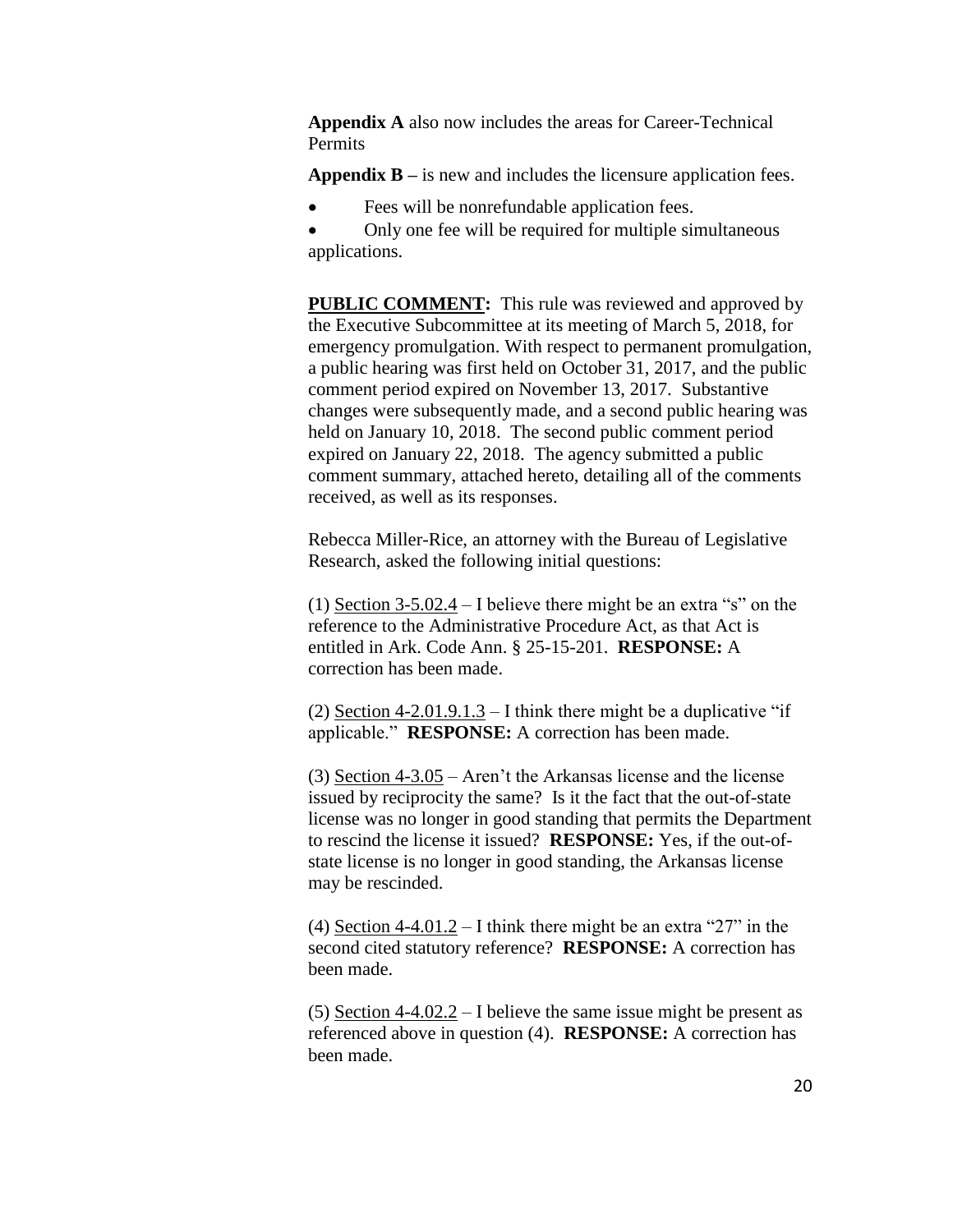(6) Page ADE  $317-57$  – I believe there might be two sections numbered 6-2.01.2.4. **RESPONSE:** A correction has been made.

(7) Section 7-4.03.2.2 – Could something be missing here? Maybe "the applicant must" before successfully? **RESPONSE:** A correction has been made.

Following the revisions made after the first public comment period, Ms. Miller-Rice posed the following questions:

(1) Section  $2-4.02.3$  – The revised rule states that the "full requirements will be appended to these rules upon approval." Will these appendixes go through the rule promulgation process before being appended? **RESPONSE:** Yes.

(2) Section 3-1.05 – In the same vein, the revised rule provides that any "specific additional requirements for educator residency programs" will be appended to the rules after recommendation by the Professional Licensure Standards Board and approval by the State Board. Will these also go through the rule promulgation process before being appended? **RESPONSE:** Yes.

(3) Section 4-3.01 – The revised rule allows reciprocity to a person holding a current or "expired" Standard License from another state; however, the following sections, sections 4-3.01.1 and 4- 3.01.1.2, require the receipt of a "valid" Standard License that has been in good standing. Does an "expired" license constitute a "valid" one, and can an expired license be in "good standing"? **RESPONSE:** The educator must bring their license current if it is expired. If they don't, then they have to take all of our current tests for their licensure area and level.

(4) Section 5-5.02 – Section 1 of Act 294 of 2017 appears to permit the Department to seek approval of an alternative method of demonstrating subject matter competency, "[i]f there is no assessment *available*." The revised rule, however, provides that such approval may be sought if a licensure content area assessment is not available or "*approved*." What is the reasoning behind the inclusion of the latter term, where that provision is not found in the Act? **RESPONSE:** A correction has been made to follow the language of the Act.

The proposed effective date is May 1, 2018.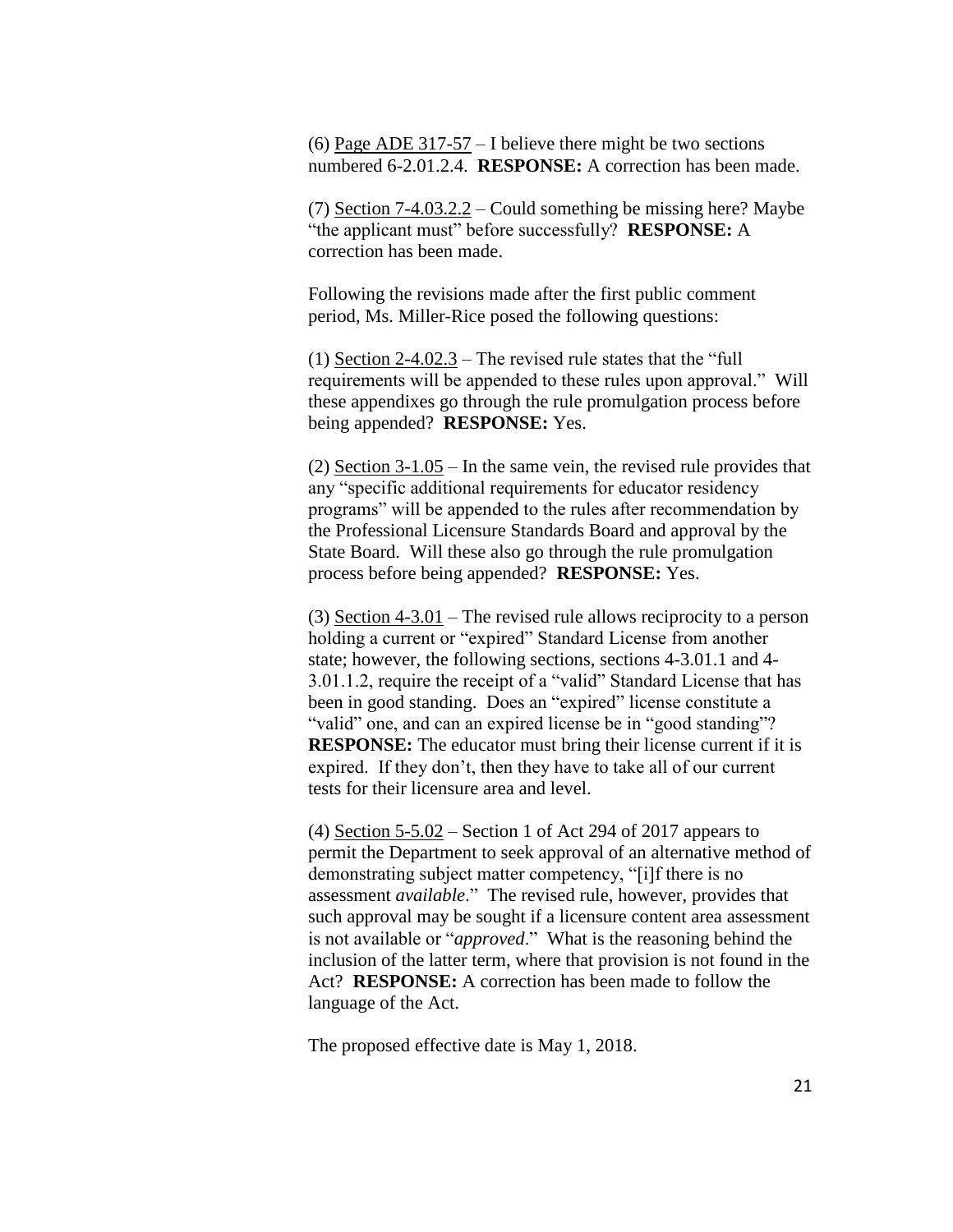**FINANCIAL IMPACT:** There is no financial impact.

**LEGAL AUTHORIZATION:** Changes to the rules were made in light of Act 294 of 2017, sponsored by Representative DeAnn Vaught, which amended the Arkansas Code concerning the licensure of public school teachers and administrators and licensure exceptions, authorized a tiered licensure system, and allowed school districts to base teacher compensation of licensure levels approved by the State Board of Education ("State Board"); Act 416 of 2017, sponsored by Senator Alan Clark, which required a person who applies for an elementary education K-6 teaching license or a special education K-12 teaching license to successfully pass a stand-alone reading test and a multi-subject test as a condition of licensure; Act 564 of 2017, sponsored by Representative DeAnn Vaught, which amended the Arkansas Code concerning the Professional Licensure Standards Board; Act 588 of 2017, sponsored by Representative Ron McNair, which altered the requirements for a lifetime teaching license; and Act 1063 of 2017, sponsored by Senator Joyce Elliott, which created the Right to Read Act, required licensed teachers at the elementary level to be proficient in scientific reading instruction, and required all other licensed teachers to have a cursory knowledge of scientific reading instruction.

Pursuant to Arkansas Code Annotated § 6-17-402(b), as amended by Acts 294, § 3, and 416, § 1, the State Board shall promulgate rules for the issuance, licensure, relicensure, and continuance of licensure of teachers in the public schools of this state. The rules shall require at a minimum that each in-state applicant: (1) for teacher licensure, completes an educator preparation program approved by the Department and demonstrates licensure content area knowledge and knowledge of teaching methods; and (2) for an administrator's license, demonstrates knowledge of state-adopted competencies and standards for educational leaders. *See* Ark. Code Ann. § 6-17-402(b)(1), (2), as amended by Act 294, § 3. Further, the State Board may promulgate rules for a tiered system of licensure, which may include without limitation: (1) an emergency teaching permit; (2) a technical permit; (3) a provisional license; (4) a novice or first-time license; (5) a standard license; and (6) a license with advanced requirements. *See* Ark. Code Ann. § 6-17-402(c)(1), as amended by Act 294, § 3. The State Board shall also promulgate rules for the licensure of individuals through reciprocity with other states under Ark. Code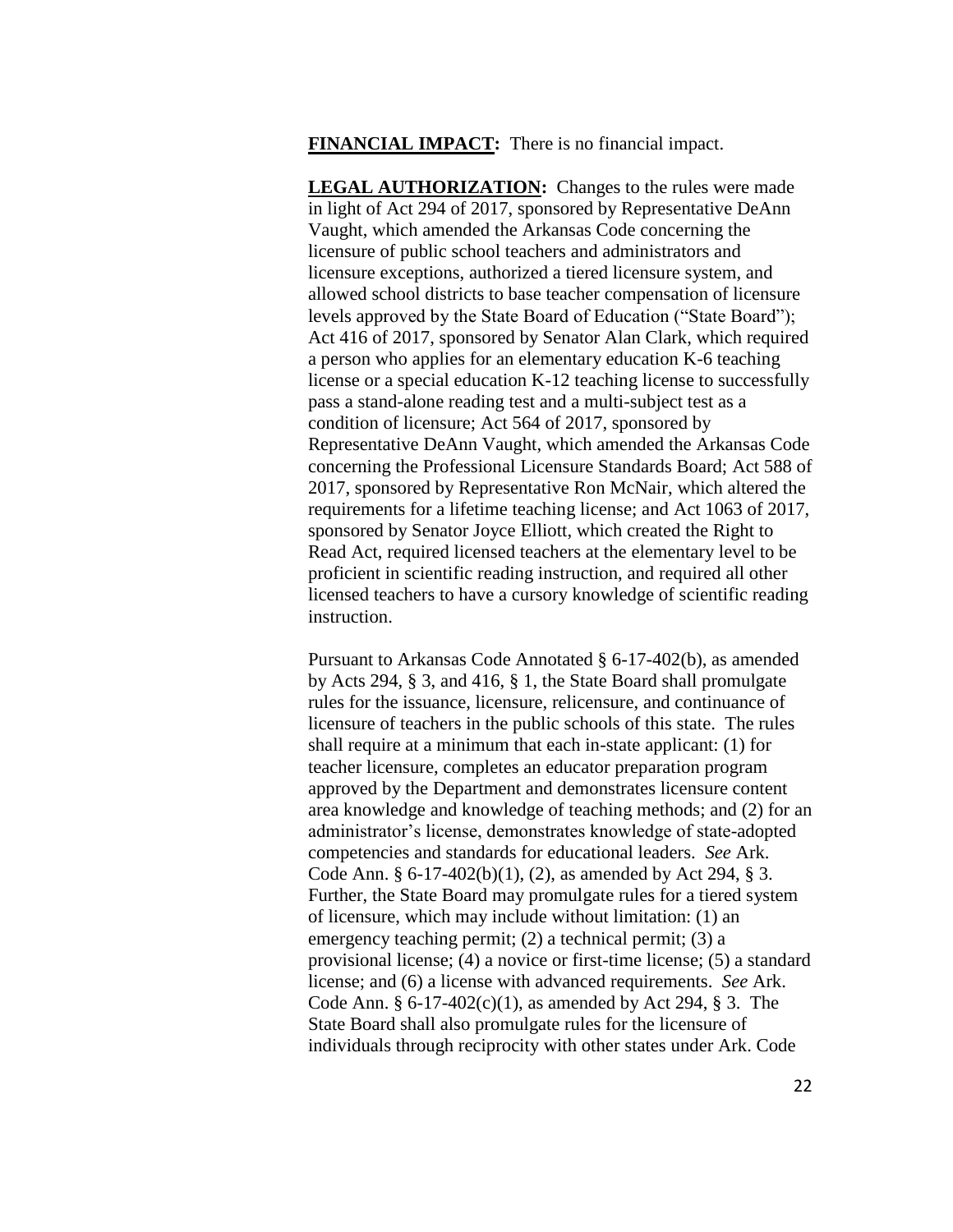Ann. § 6-17-403. *See* Ark. Code Ann. § 6-17-402(f), as amended by Act 294, § 3.

# **5. DEPARTMENT OF ENVIRONMENTAL QUALITY, OFFICE OF LAND RESOURCES (Kevin White and Jarrod Zweifel)**

# **a. SUBJECT: Regulation No. 12: Storage Tanks**

**DESCRIPTION:** The Arkansas Department of Environmental Quality (ADEQ) proposed this rulemaking before the Arkansas Pollution and Ecology Commission (APC&EC) to Regulation No. 12 (Storage Tanks) to incorporate state law changes concerning storage tanks made by the Arkansas General Assembly, to include without limitation Acts 257, 534, and 584 of 2017; and federal regulatory changes promulgated by the United States Environmental Protection Agency (EPA) in the *Federal Register*, 80 FR 41566-41683, July 15, 2015, concerning 40 C.F.R. Parts 280-281. The Commission's authority for amending Regulation 12 is found in Ark. Code Ann. § 8-7-802 and the Petroleum Storage Tank Trust Fund Act, Ark. Code Ann. § 8-7-901 *et seq*.

The proposed amendments to the regulation include the following:

 Revisions to Reg.12.109 to remove the one thousand foot (1,000') limitation related to secondary containment and monitoring for all new or replaced underground storage tanks, secondary containment and monitoring for all new or replaced piping connected to any underground storage tank, and an underdispenser spill containment for all new or replacement motor fuel dispenser systems consistent with Act 534 of 2017;

 Revisions to Reg.12.201 to make the registration of aboveground storage tanks optional; to allow the owner or operator of an aboveground storage tank containing petroleum to be potentially eligible for reimbursement under the Petroleum Storage Tank Trust Fund Act if the tank is registered and all fees required under state law or regulation are paid consistent with Act 584 of 2017;

 Incorporates changes to 40 C.F.R. Parts 280-281 that concern airport hydrant fuel distribution systems and field constructed tanks, which are now defined as underground storage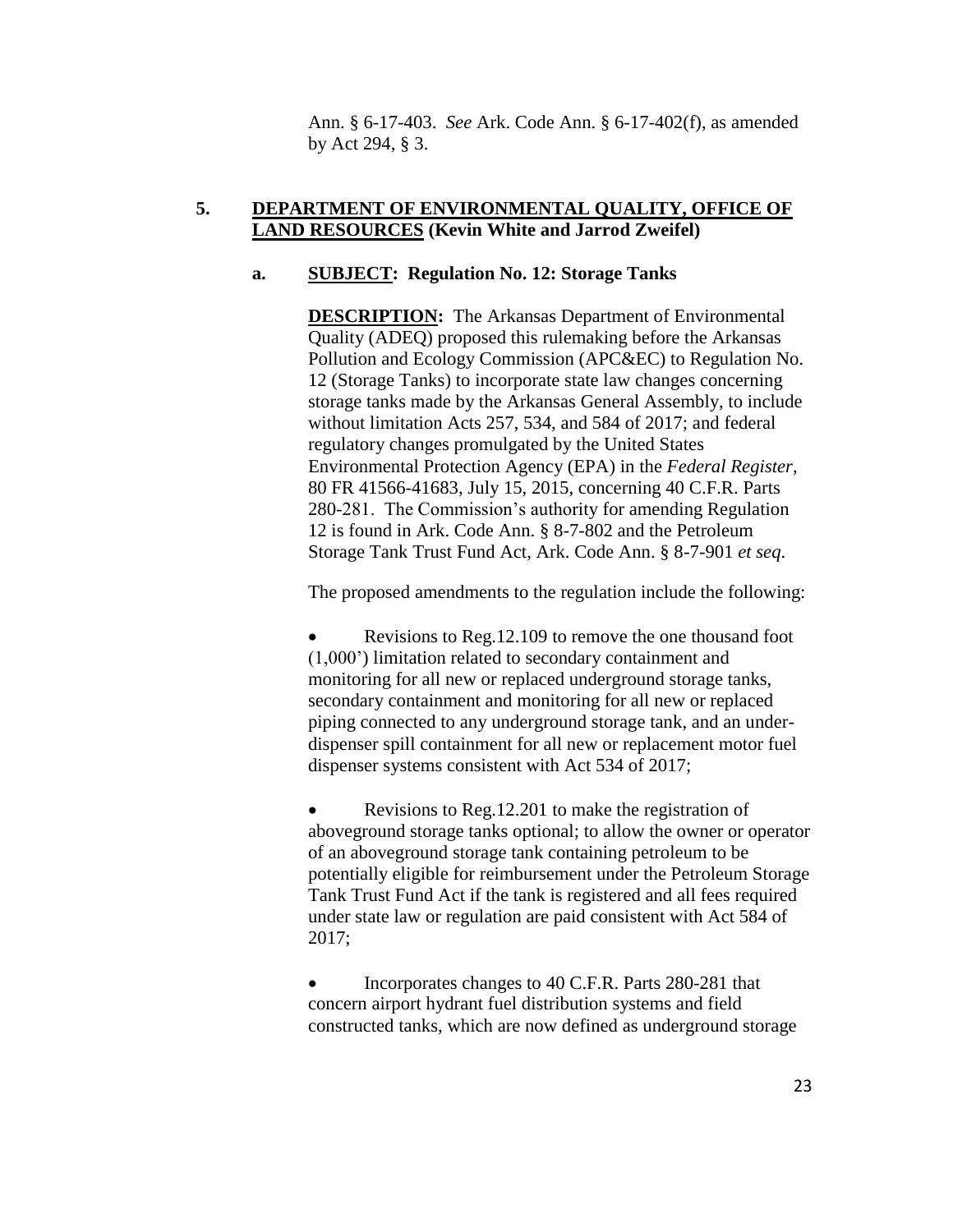tanks, in Reg.12.104 by changing the date that Regulation 12 incorporates federal regulations by reference; and

 Minor revisions to include correcting typographical, grammatical, formatting, and stylistic errors, to include without limitation a minor change to Reg.12.320 required by Act 257 of 2017.

**PUBLIC COMMENT:** A public hearing was held on September 6, 2017. The public comment period expired on September 20, 2017. The Department provided the following summary of the comments that it received and its responses:

# **Charles M. Miller, Executive Director, Arkansas Environmental Federation**

**Comment:** The Arkansas Environmental Federation (AEF) is a non-profit association with over 200 members, primarily Arkansas businesses and industries that manufacture products, provide services, and employ skilled workers in Arkansas while also insuring that their operations comply with all federal and state environmental, safety and health regulations. As such, the AEF appreciates the opportunity to submit comments on proposed revisions to Arkansas Pollution Control & Ecology Commission (APC&EC) Regulation 12 (storage tanks). **Response:** The Department acknowledges the comment.

**Comment:** AEF's comments focus specifically on the Act 584 of 2017 provisions that eliminate the registration and fee requirements for petroleum aboveground storage tanks ("ASTs"). Additional provisions of Act 584 provided petroleum ASTs the ability to access the Arkansas Petroleum Storage Tank Trust Fund in the event such tanks opted to meet the registration/fee requirements.

#### **Reg.12.201 Registration Requirements**

(A) As provided by state and federal law and except as otherwise provided in this section, all owners and operators of storage tanks must register their tanks in accordance with this Regulation.

 $(B)(1)$  No An owner or operator shall not receive any regulated substance into any underground storage tank for which without furnishing current and proper proof of registration, as provided by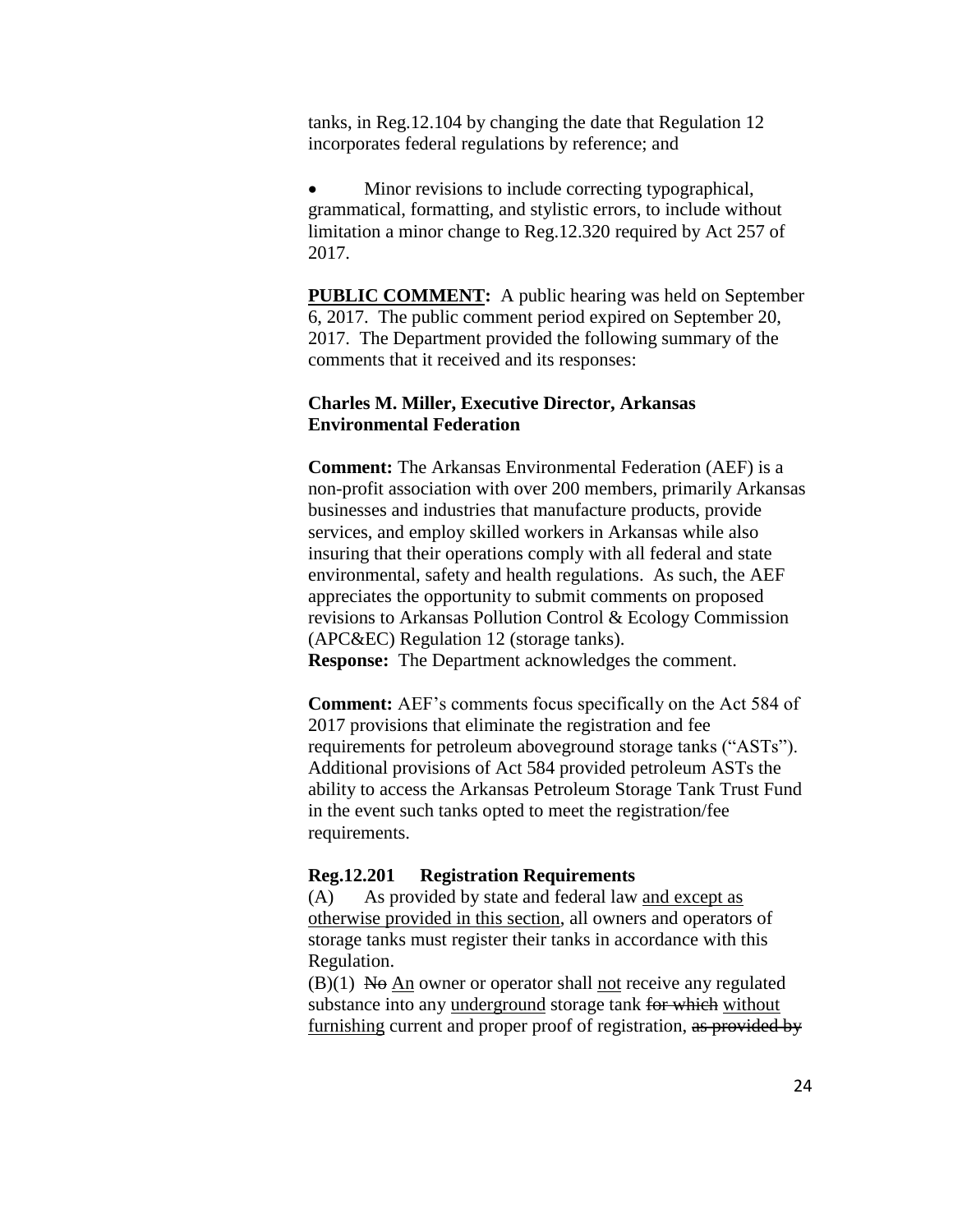under Reg.12.202(A), has not been furnished to the person selling the regulated substance.

(2) No A person selling any regulated substance shall not deliver, or cause to be delivered, a regulated substance into any underground storage tank for which he or she has not obtained current and proper proof of registration, as provided by under Reg.12.202(A), from the owner or operator.

(C) The provisions of this This Regulation shall not apply to aboveground tanks located on farms, if the contents of which are used for agricultural purposes and not held for resale.

(D) The provisions of this This Regulation shall not apply to aboveground tanks storing a regulated substance at a location on a transitory or temporary basis, for example, short-term use at nonpermanent construction, roadway maintenance, timber harvesting, or emergency response locations.

(E) The provisions of this This Regulation shall not apply to storage tanks containing a *de minimis* concentration of a regulated substance.

(F)(1) An aboveground storage tank that contains petroleum may be registered under this section at the option of the owner or operator for the purpose of allowing potential eligibility for reimbursement under the Petroleum Storage Tank Trust Fund Act, Ark. Code Ann.§ 8-7-901 et seq.

(2) If an owner or operator of an aboveground storage tank that contains petroleum chooses to register the aboveground storage tank under this section, a certification of registration under Reg.12.203 must be obtained and the storage tank registration fees under Reg.12.203 must be paid.

**Response:** The Department agrees that the suggested change would provide helpful clarification. Reg. 12.201(F) will be changed to add a new subdivision (F)(2) as indicated above.

### **Steve Ferren, Executive Vice President, Arkansas Oil Marketers Association**

**Comment:** I am writing on behalf of the Arkansas Oil Marketers ("AOMA") in regards to Notice of Proposed Regulation Changes, Public Hearing, and Public Comment Period – Regulation 12. AOMA very much appreciated the Arkansas Department of Environmental Quality ("ADEQ") holding the June  $8<sup>th</sup>$  stakeholder meeting which provided myself and several of our members the opportunity to express views on the draft and related issues. We have appreciated the opportunity to work with the agency as it finalizes formal proposed revisions to Regulation 12.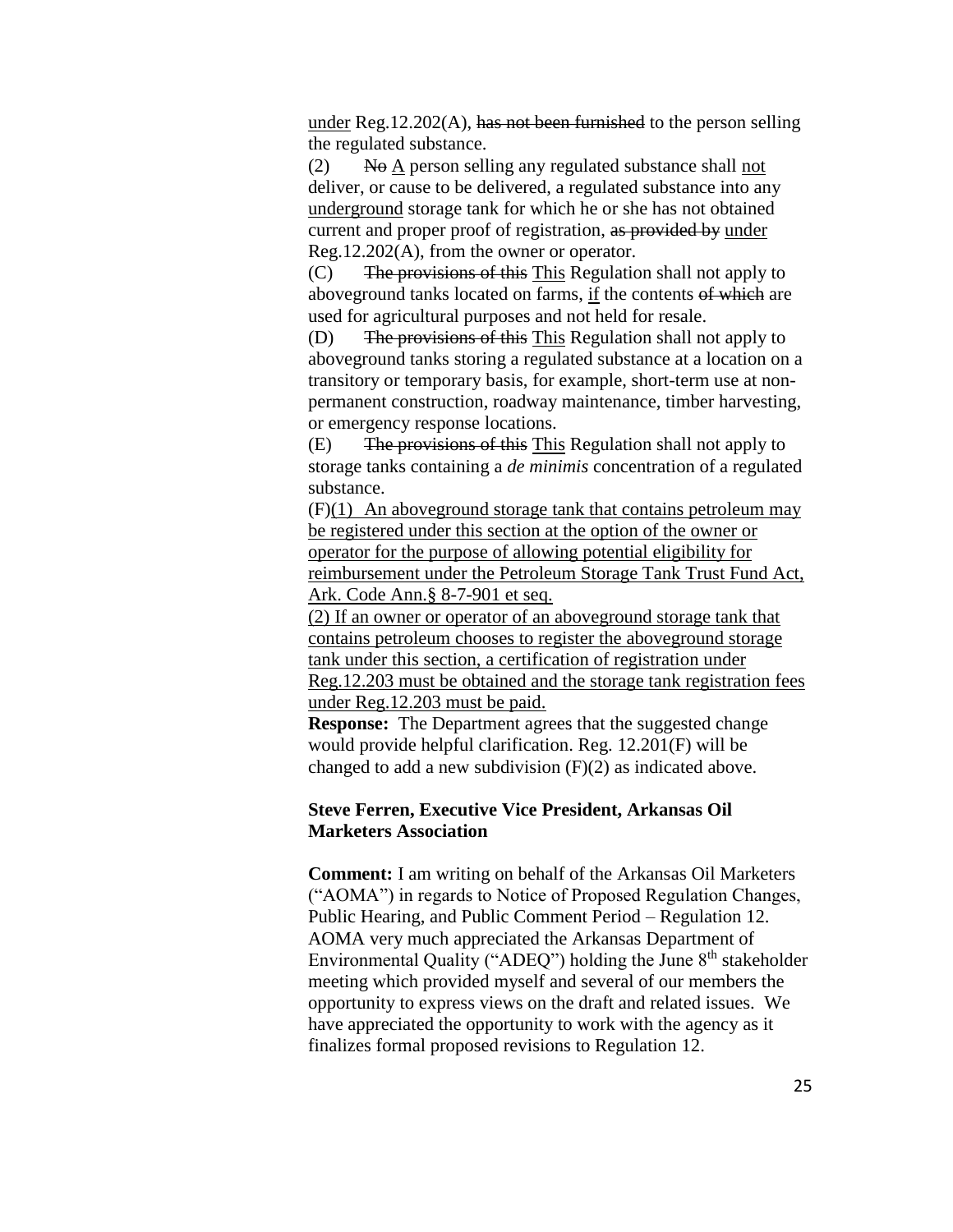AOMA has over 200 members which include independent petroleum marketing companies who represent wholesaler and retailers of gasoline, diesel, lubricants and renewable fuels. Associate members include companies that provide petroleum equipment and environmental services to our industry. Many of our members are small family-owned businesses and play a vital role in supplying petroleum products to various areas of our state. By necessity, both underground storage tanks ("USTs") and aboveground storage tanks ("ASTs") are a critical component of a typical AOMA member's operation.

As you may know, AOMA has a long history in working with ADEQ on the Arkansas statutory and regulatory provisions addressing both USTs and ASTs. We worked with ADEQ and the Arkansas General Assembly in the late 1980s in crafting the two statutes that both provided the agency authority to regulate USTs and created the trust fund. Further, we have continued to stay involved with legislative and regulatory changes related to these programs over the past two-and-a-half decades.

We have always appreciated ADEQ's sensitivity to the need to protect the environment along with recognition that a substantial portion of the regulated community using USTs and ASTs are small businesses. Further, these facilities are often located in rural parts of the state and may be critical sources of petroleum products for a large area. In other words, these facilities play a vital role in many Arkansas communities.

AOMA recognizes that the changes to Regulation No. 12 are driven by the 2015 revisions to the federal UST regulations along with the Arkansas General Assembly legislation which includes:

- Act 534 (addressing UST piping secondary containment)
- Act 584 (AST registration/fees)

AOMA would like to emphasize that it continues to support Arkansas's operation of this delegated federal UST program. We recognize the need for swift preparation by ADEQ of a rules/program package that can be approved by the United States Environmental Protection Agency ("EPA"). Therefore, we plan to provide to ADEQ any necessary assistance to facilitate revision of Regulation No.12.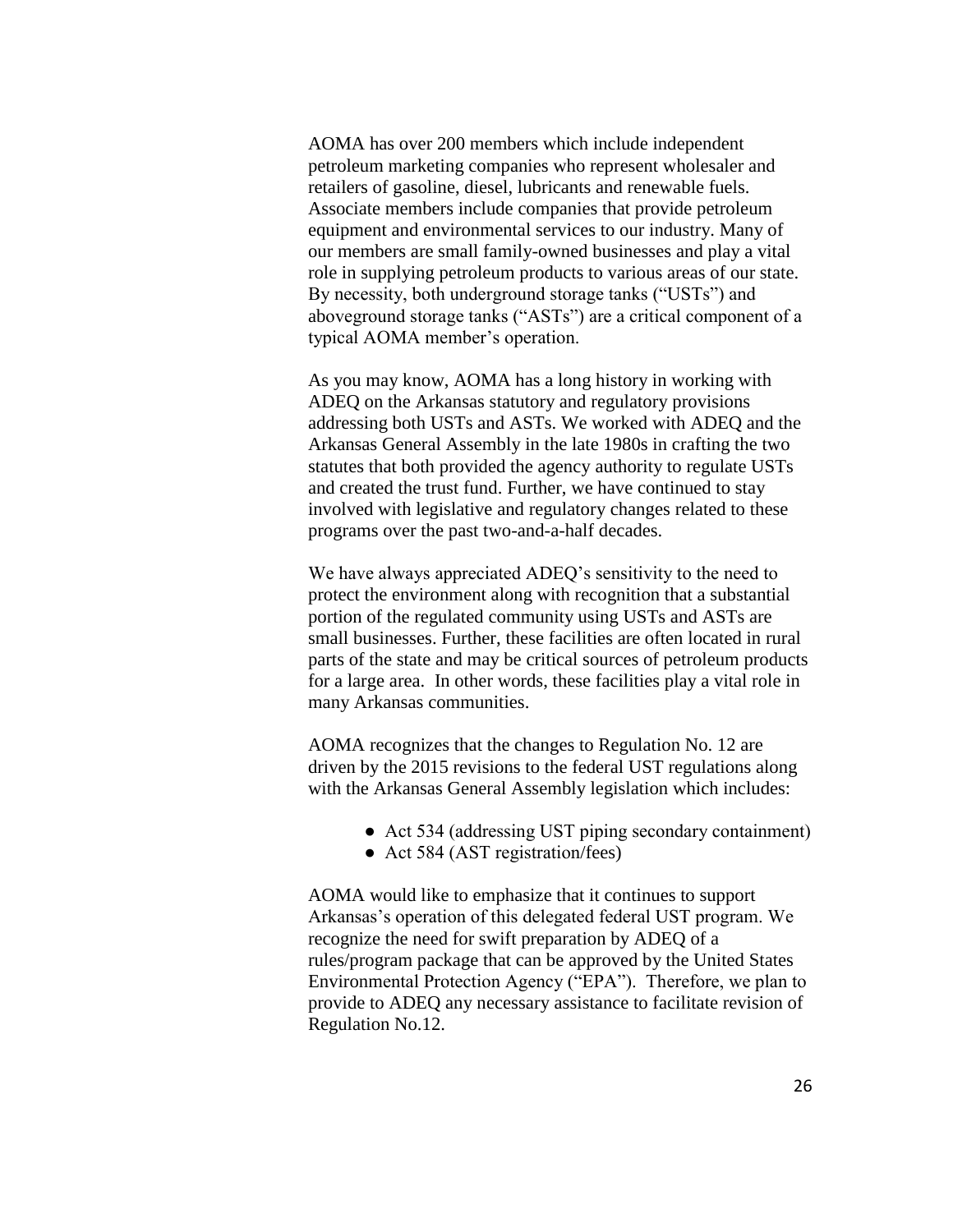As you know, revisions to the federal UST regulations have been minor and infrequent since their original promulgation. The Arkansas UST statute has always required that Arkansas promulgate companion regulations that are neither more nor less stringent than the federal UST regulations. Further, Arkansas Pollution Control and Ecology Commission Reg. 12.104 has simply mandated that the UST regulations adopted by the EPA be incorporated by reference.

The Reg. 12.104 (Incorporation of Federal Regulations) language has simplified the Arkansas rulemaking process in regards to USTs. However, as we discussed in prior stakeholder meetings, the 2015 UST revisions offer states certain choices in terms of regulatory requirements. Therefore, AOMA believes it important to identify for ADEQ the areas in which EPA has provided the states flexibility in terms of certain UST regulatory requirements. We would like to work with ADEQ in determining how these choices can be specified in Regulation No. 12 and yet maintain the simplicity provided by Reg. 12.104 (Incorporation of Federal Regulations).

**Response**: The Department acknowledges the comment.

**Comment:** The choices discussed below were identified in a June 8<sup>th</sup> memorandum from our national association (Petroleum Marketers Association of America) ("PMAA") titled *Strategies for State Adoption of EPA 2015 UST Amendments*. An abbreviated discussion of these choices/recommendations include:

AOMA opposes and believes ADEQ should consider adopting language that would eliminate use of the Petroleum Equipment Institute UST Standards as either part of Regulation No. 12 or as a matter of agency policy which include:

○ PEI Recommended Practice 1200 (RP-1200) protesting an inspection of UST systems

○ PEI Recommended Practice 900 (RP-900) addressing walkthrough inspections

AOMA requests that the agency consider language which states that any referenced industry standards shall not impose any additional regulatory requirements not included under 40 CFR Part 280 of the federal UST regulations.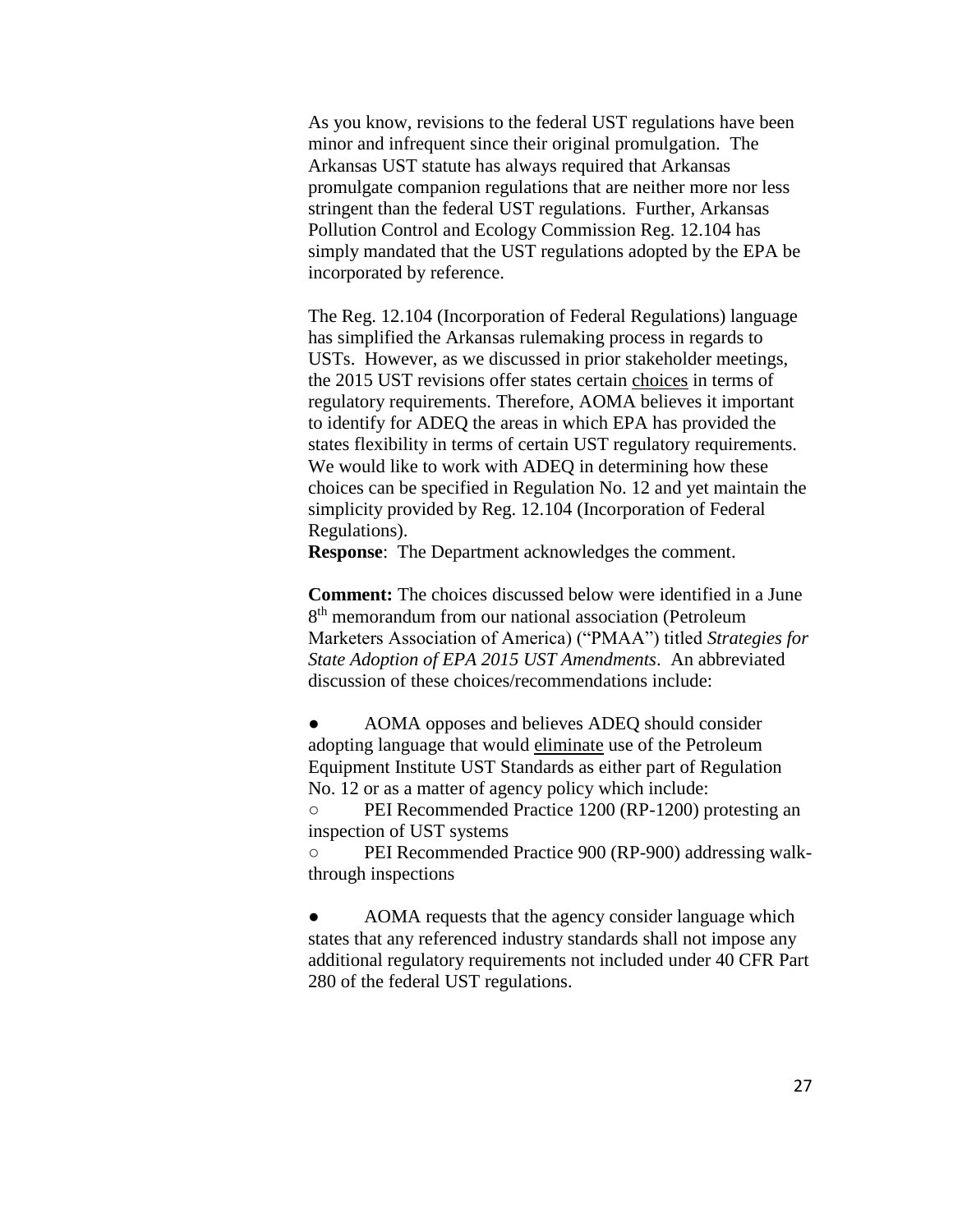Incorporate in Regulation No. 12 the alternative test method for containment sumps that was proposed by PMAA and subsequently adopted by EPA

• EPA recognized PMAA's alternative integrity test method for sumps used as secondary containment and interstitial monitoring for UST system piping as "equally protective of the environment"

○ PMAA notes that this test method can therefore be used in place of the RP-1200 containment sump test method referenced in the 2015 revisions

AOMA will provide ADEQ any necessary documentation regarding EPA's prior recent approval

**Response:** According to 40 CFR 280 of the Federal Regulations, PEI Recommended Practice 900 (RP-900) is only an option for owners and operators to use to meet the monthly walk-through inspection requirements. PEI Recommended Practice 1200 (RP-1200) is an option allowing alternatives in case codes of practice and manufacturer's requirements are not available. ADEQ acknowledges that EPA approved PMAA's low liquid level integrity test as an alternative test method for containment sumps.

**Comment:** Since ADEQ has delegated UST program authority the State has two compliance deadline options

○ A later compliance deadline will provide the many Arkansas service and small businesses affected by the 2015 UST revisions additional time to obtain the necessary capital and/or financing to fund the necessary improvements

○ The <u>October 13, 2021</u> deadline option should be adopted by ADEQ

**Response:** The October 13, 2021 deadline is being adopted by ADEQ for the date of full compliance with the federal regulations. In order to meet that deadline ADEQ will require monthly walkthrough inspections to be initiated by no later than October 13, 2018, and within one year, annual release detection equipment testing will need to be completed. Spill containment, liquid tight sumps (sumps installed on or after July 1, 2007), and overfill prevention devices will need to be tested before October 13, 2021.

**Comment:** As to the legislatively driven Regulation No. 12 revisions, AOMA has the following comments.

First, the revisions to Regulation No. 12 that correspond to Act 534 appear to accurately track that legislation. ADEQ had previously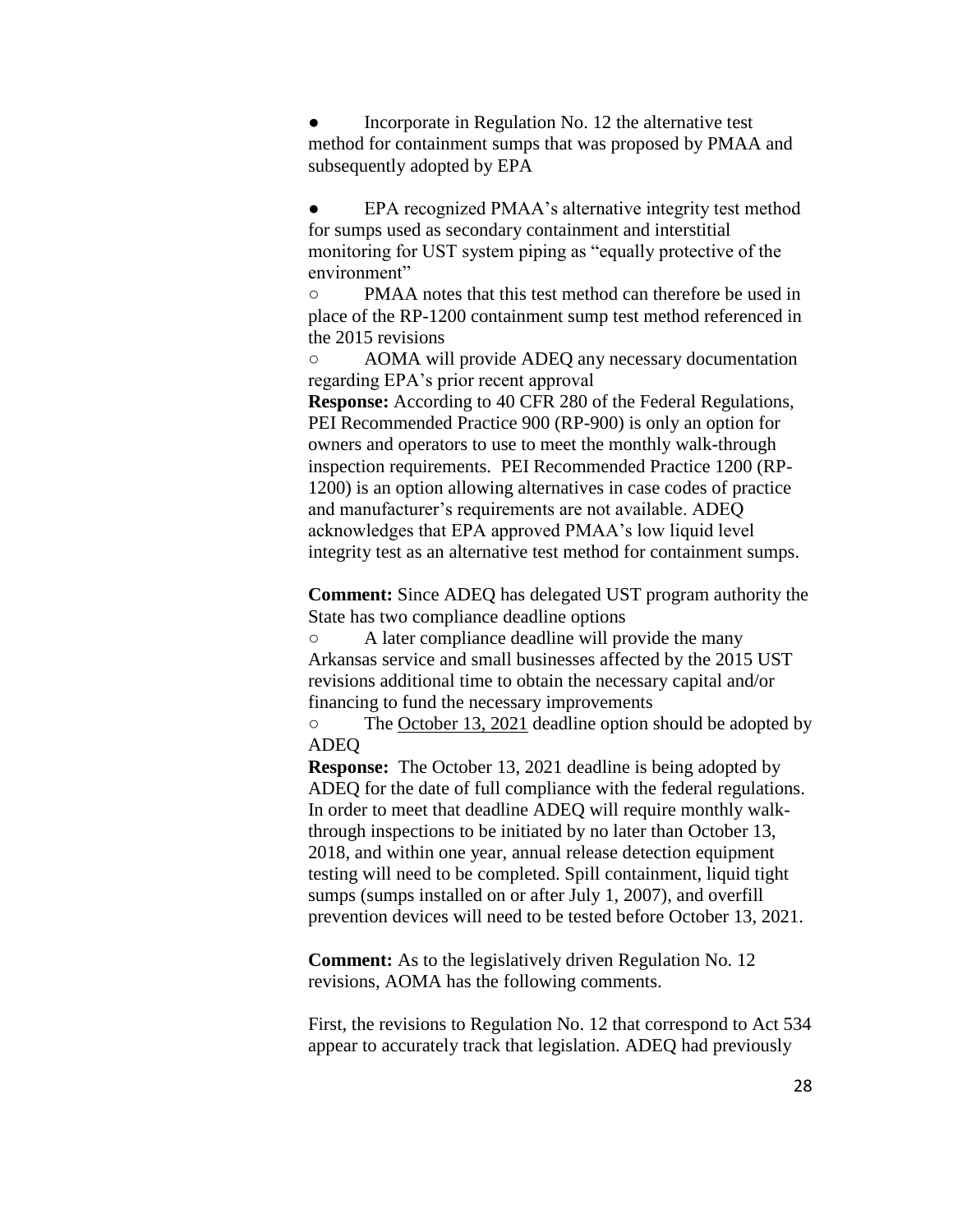asked for our input as to the legislative choice in terms of secondary containment. As a result, we support the relevant language.

**Response:** The Department acknowledges the comment.

**Comment:** Second, significant revisions to Regulation No. 12 will need to be made to the draft revisions to comply with Act 584. The Arkansas Environmental Federation ("AEF") has submitted comments providing the necessary changes. AOMA supports these proposed changes and they are attached to our comments. Again, we believe that Regulation No. 12 should be revised to reflect Act 584's mandates.

In summary, Act 584 eliminated any mandatory registration or fee requirements for ASTs. Instead, it provided that the registration and fee requirements would only be applicable if an AST chose to participate in the trust fund. The elimination of mandatory fee and payment requirements also meant that the AST delivery and receipt prohibitions found in Chapter 2 would logically be eliminated.

Our reading of the draft revisions indicates that the only change to Chapter 2 is the adding of "F" which provides owners or operators of ASTs the option of registration to access the trust fund. It does not appear that the provisions of Chapter 2 mandating AST registration/fee payment have been removed. Further, the provisions prohibiting sale or receipt of motor fuel to such ASTs also remain in Chapter 2. This is at odds with the legislation and necessary revisions must be made. We believe this was simply an agency oversight.

**Response:** See response to Comment by Charles M. Miller, regarding Reg.12.201.

**Comment:** Finally, in regards to Regulation No. 12, a number of AOMA members have raised an issue that we would like to see addressed as soon as possible. We would be happy to work with ADEQ in drafting appropriate language.

As you know, the Chapter 2 UST requirements mandate registration certification (with appropriate color sticker for the current year) prominently displayed at the location. It is our understanding that transport companies rely on that certification when delivering motor fuel to that location.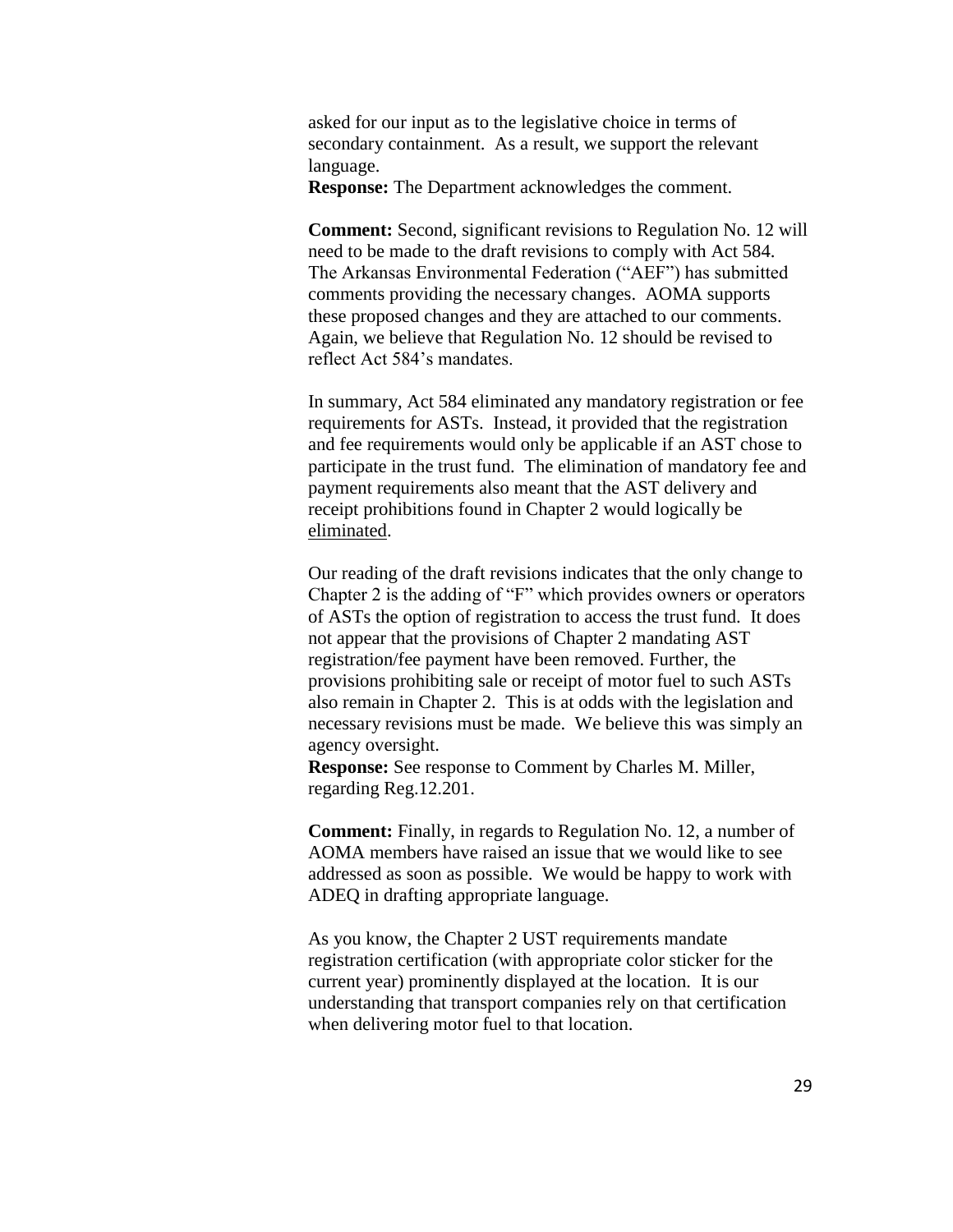AOMA understands that ADEQ takes the position that if there is a change in ownership in the USTs/property the current certificate is invalid. Further, we understand that the transport company may be subject to penalties for delivering motor fuel into an unregistered UST. Similarly, it is our understanding that until the new certificate (with the new owner) is issued and prominently displayed at the site, no deliveries may be made. AOMA respectfully suggests that Chapter 2 should be revised to provide a "Safe Harbor" of some type for a valid certification being posted.

AOMA has serious concerns about penalties being imposed upon marketers or transportation companies that deliver motor fuel to a location if it has a current UST certificate at the site or the ADEQ website identifies the UST fees as having been paid (i.e., current).

We would suggest that Chapter 2 be revised to provide a grace period for filing registration paperwork. A 30-day grace period for the UST seller and buyer to submit the relevant paperwork and receive the new registration certificate should therefore be incorporated into Chapter 2. Further, penalties for failing to timely file a change of registration should not be imposed upon transportation companies or a marketer supplying the fuel in such limited circumstances. Instead, the only parties that should be penalized during this limited period would be the seller or buyer of the UST.

**Response:** The Department acknowledges the comment. The changes recommended in this comment were not proposed in the pending regulatory amendment and not included in the statutorilyrequired public notice. Therefore, this comment is beyond the scope of this rulemaking.

**Comment:** AOMA also would like to address three issues that may not necessarily be incorporated into Regulation No. 12. We believe one or more other commenters are putting forth these recommendations. These issues need to be considered as ADEQ begins implementation of the 2015 UST revisions. They include:

#### Reuse of Water in Hydrostatic Testing

Under the topic, "UST Sump Test Water Characterization And Disposal" within the EPA "Questions and Answers About the 2015 UST Regulations – As of May 2017" ("Q&A"), EPA provides multiple references indicating the reuse of test waster is permissible. We support other commenters' recommendation of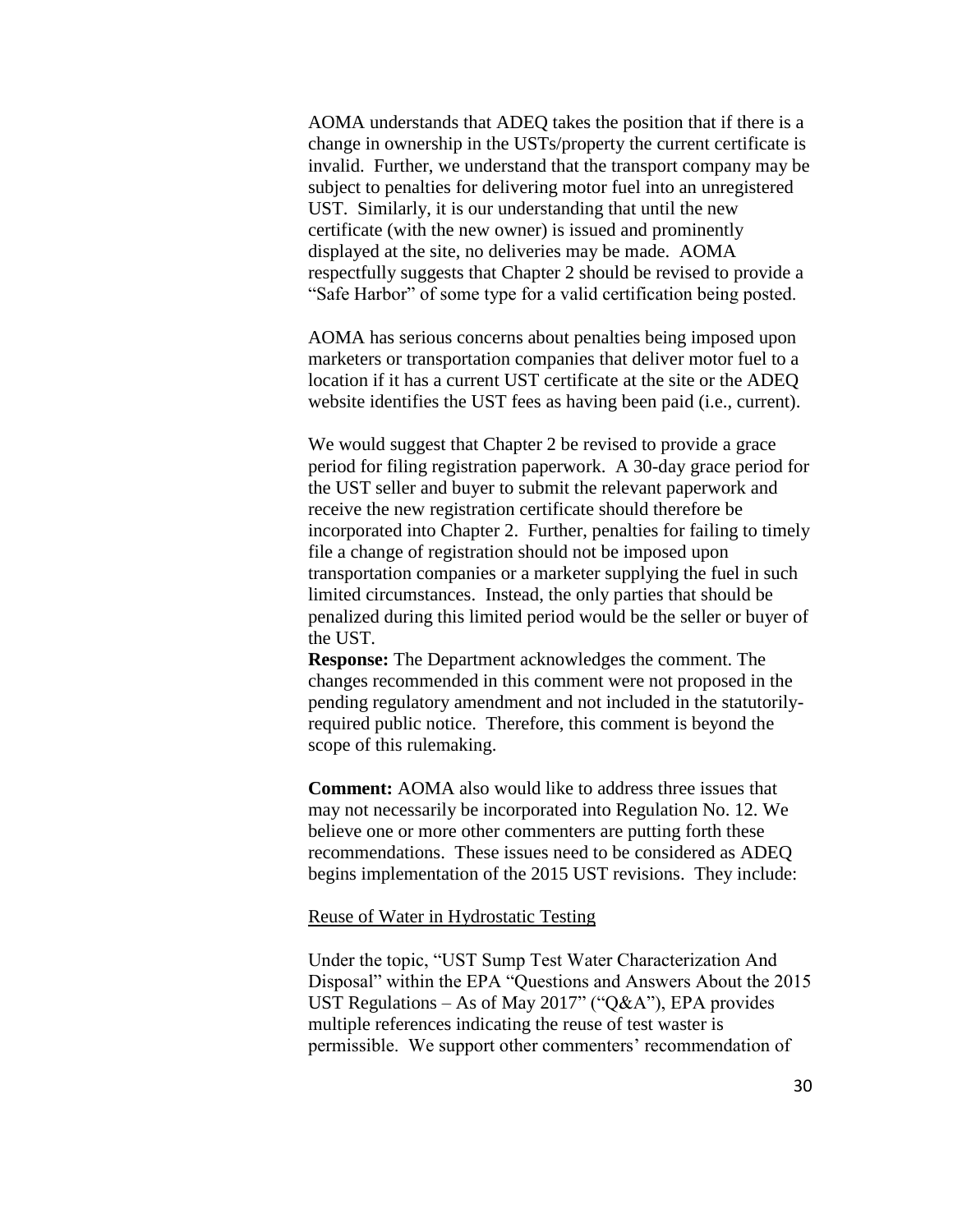the reuse of test water to support conservation goals, reduce (potentially hazardous) waste generation, and reduce the burden of increased costs on the industry. We recommend as an option organizations work with third party service providers to develop a testing approach incorporating a "milk-run" schedule in which it would only service their organization during the milk-run; thereby, eliminating the potential for cross contamination between fuel stations from separate companies. In this approach, test water will be introduced to sumps for site testing, and at the conclusion of the test, the water will be placed into a mobile tank and transported to the next test site.

#### Test Water Management

EPA also provides in the Q&A additional direction under the "UST Sump Test Water Characterization and Disposal" topic that test water can be cleaned or filtered while the water is being used/reused to test multiple sumps. Specifically, the Q&A states:

*"A testing contractor or UST facility owner and operator could potentially reuse the water over and over again, especially if the test water is filtered in between uses to remove any free or dissolved petroleum. When the tester decides not to reuse the water, it then becomes a waste, must be characterized, and either properly disposed or determined if it can be reclaimed."*

We support other commenters that recommend the approval of filtration, absorption, or enzymatic cleaning agents to remove and/or reduce the petroleum constituents to further prolong the test water life cycle. They also note and we support their analysis that EPA has concluded that a waste determination would not need to be made until the completion of the testing cycle. The testing contractor who determines when to remove the water from service should be considered the "generator" of the test water.

#### Alternative Test Methods

Other commenters note that in the Q&A topic "Containment Sump – Alternative Test Procedures," EPA acknowledges that requiring UST owners to test sumps at 4 inches above the highest penetration as outlined in PEI RP1200 "*may create unusual challenges and unintended consequences.*" They note that EPA provides an example of a site using liquid sensors in the sumps along with positive shutdown to illustrate an acceptable alternative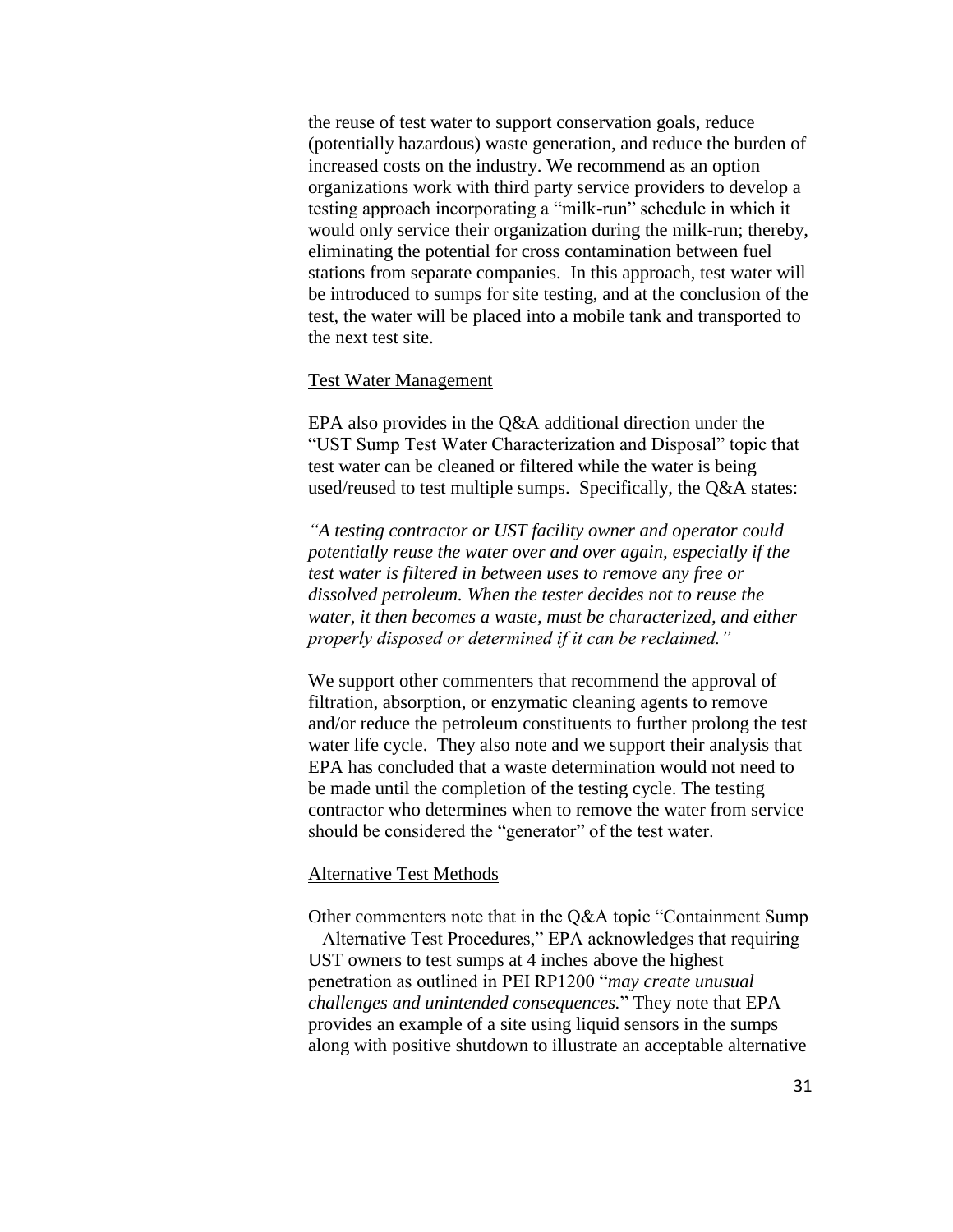test method. In this example, the agency provides guidance that an acceptable test measure would be to fill the sump to the level which would activate the sensor. AOMA also agrees with this position, and recommends ADEQ approve this test method to conserve water and significantly reduce waste.

Finally, AOMA is concerned that the 2015 UST revisions will require activities that generate greater amounts of water that may be regulated. The previous example of hydrostatic testing is one example. We would respectfully request the initiation of a stakeholder process with ADEQ Water and UST personnel to explore creative options for addressing the disposition options. Temporary, General NPDES or authorizations need to be discussed. Because it will take some time to consider alternatives and the length of the permitting process AOMA believes this discussion should start in the near future.

AOMA recognizes that several of these comments are not germane to the proposed revisions to Regulation 12. Nevertheless, we believe that these suggested action items are time sensitive and discussions should begin in the near future on how to address these issues.

**Response:** The Department acknowledges the comment. This comment concerns issues that were not proposed in the pending regulatory amendment and not included in the statutorily-required public notice. Therefore, this comment is beyond the scope of this rulemaking.

### **Audray K. Lincoln, Region 6, Environmental Protection Agency**

**Comment:** What are the implementation dates for your rules? **Response:** Arkansas does and will continue to use the implementation dates required by the federal regulations for SPA states.

**Comment:** ADEQ IBR which takes in all of the federal dates but many of these will be before the effective date of the rule. How will ADEQ deal with implementation dates of different issues? **Response:** For clarity, the difference between the effective date of APC&EC Reg. 12 and the EPA's implementation dates will be distinguished. First, the effective date of the amended APC&EC Reg. 12 as a state regulation is the date the regulation will have the full force and effect of law in Arkansas, which is ten (10) days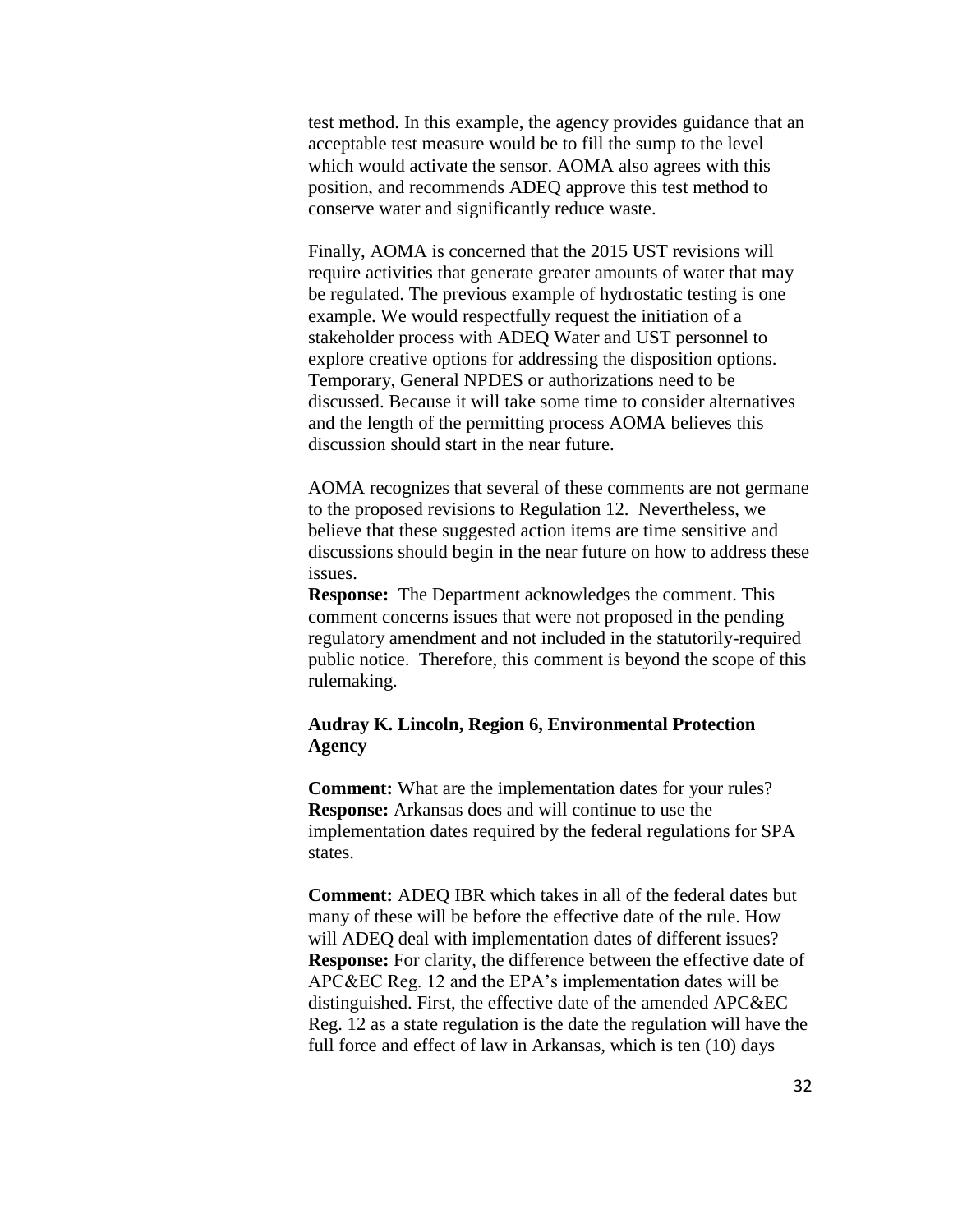after filing with the Arkansas Secretary of State after final adoption by the APC&EC.

As for the incorporation by reference (IBR) date, Arkansas law does not allow for the prospective adoption of federal law or regulations. Historically, all amendments to APC&EC Reg. 12 have used the date of the APC&EC's final adoption of the rulemaking as the date the most recent version of federal law and regulation can be incorporated in Reg. 12.104. Therefore, the effective date of the amendments to APC&EC Reg. 12 will be after APC&EC's final adoption and ten (10) days after filing with the Arkansas Secretary of State.

Second, as far as the EPA's implementation timeline, Arkansas has been using and will continue to use the implementation dates that have occurred to date as required by the SPA. All EPA implementation dates in the federal regulations will be incorporated by reference into APC&EC Reg. 12 after it is effective.

**Comment:** We find it confusing as to what Reg 12.104 means if there are not specified implementation dates for specific requirements: 12.104 "…and provided that the effective date of the provisions adopted herein by reference as provisions of this Regulation shall be the date such the provisions are specified as being effective by the Commission in its rulemaking and the effective date of the federal regulations adopted herein shall have no bearing on the effective date of any provisions of this Regulation:…"

**Response:** The quoted language is distinguishing between the effective date of APC&EC Reg. 12 and the federal regulations cited in Reg. 12.104. Arkansas law does not allow for the prospective adoption of federal law or regulations. However, nothing in Reg. 12.104 restricts ADEQ from following the EPA's implementation timeline that exists in the cited federal regulations as they exist on the date the APC&EC adopts the amendments to Reg. 12.

Rebecca Miller-Rice, an attorney with the Bureau of Legislative Research, asked the following question:

Reg.12.109: In Sections  $(A)(1)$ ,  $(B)(1)$ , and  $(C)(1)$ , the proposed revisions, via footnotes, have maintained the limitation that the sections apply only to those respective tanks or fuel dispenser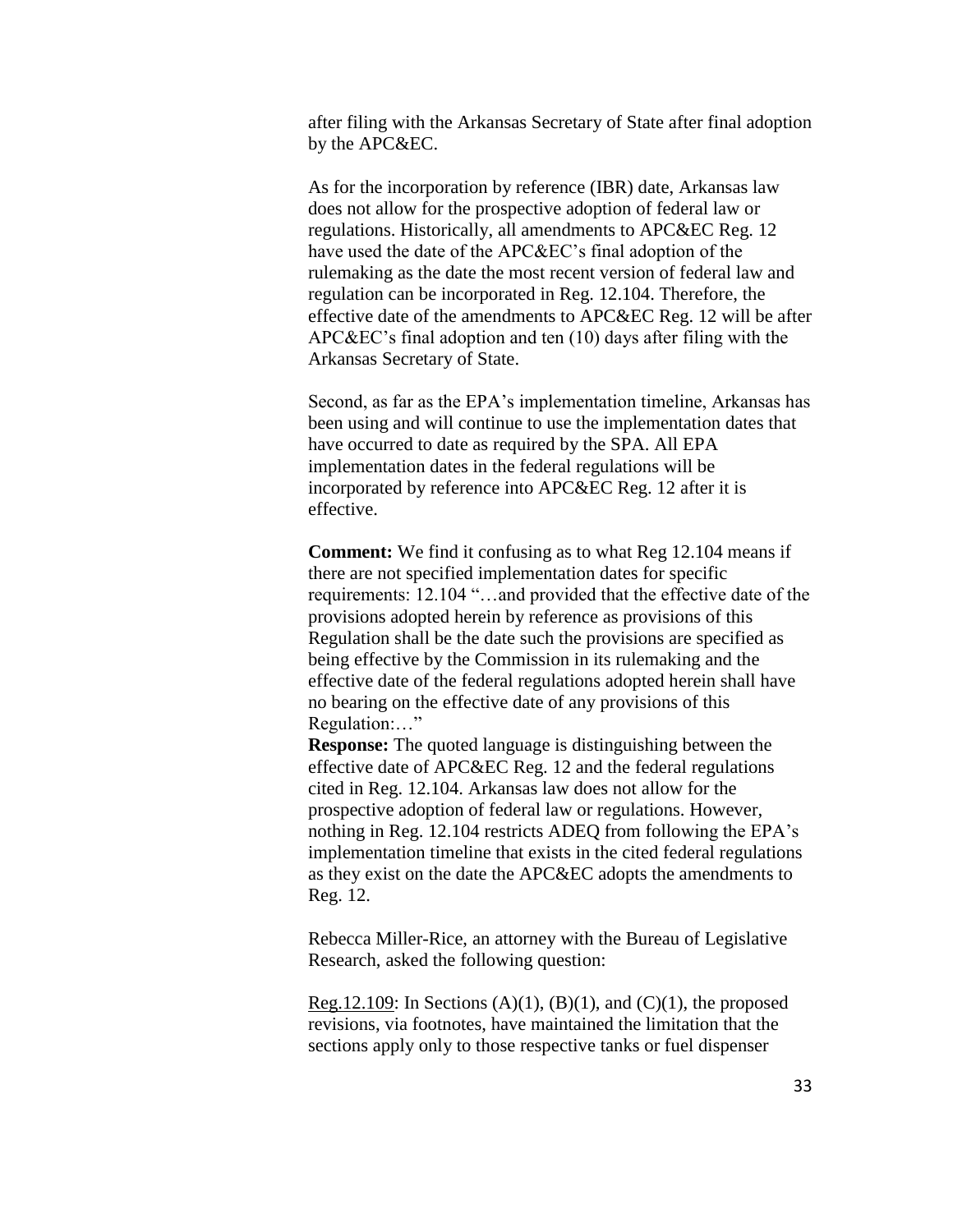systems installed or replaced after July 1, 2007; however, that date limitation appears to have been specifically stricken from the respective provisions in Act 534 of 2017, §§ 1, 2, and 4. Can you reconcile this for me? **RESPONSE:** The federal regulation removed the July 1, 2007 reference. Act 534 of 2017 removed this date as well to avoid any interpretation that the state law was more stringent than the federal regulation. However, during the stakeholder meetings on the regulation, an issue was raised that the removal of the date completely from the regulation may cause confusion to the regulated community as far as establishing that an underground storage tank or piping was not in compliance with the secondary containment requirements in the regulation because the tank or piping was installed before July 1, 2007. Inspectors are trained about this and this date is included in inspection forms. In response to all of this information, the decision was made to include the date in footnotes for clarity and as historical reference to the regulated community and the public.

The proposed effective date is pending legislative review and approval.

**FINANCIAL IMPACT:** For owners and operators of regulated storage tanks, there is an estimated cost of \$2,400 for walk-through inspections, testing of sumps, and spill buckets.

There is no cost to state, county, and municipal governments to implement the rule.

**LEGAL AUTHORIZATION:** Pursuant to Arkansas Code Annotated § 8-7-802(a)(1), the Arkansas Pollution Control and Ecology Commission has the power and duty to promulgate, after notice and public hearing, and to modify, repeal, and enforce, as necessary or appropriate to implement or effectuate the purposes and intent of Title 8, Chapter 7, Subchapter 8 of the Arkansas Code concerning regulated substance storage tanks, rules and regulations relating to an underground storage tank release detection, prevention, corrective action, and financial responsibility program as required by the federal Resource Conservation and Recovery Act of 1976 and the Energy Policy Act of 2005, Pub. L. No. 109- 58. The Commission is further authorized to adopt appropriate rules and regulations not inconsistent with the Petroleum Storage Tank Trust Fund Act, codified at Ark. Code Ann. §§ 8-7-901 through 8-7-909, to carry out the intent and purposes of and to assure compliance with the Act. *See* Ark. Code Ann. § 8-7-903(b).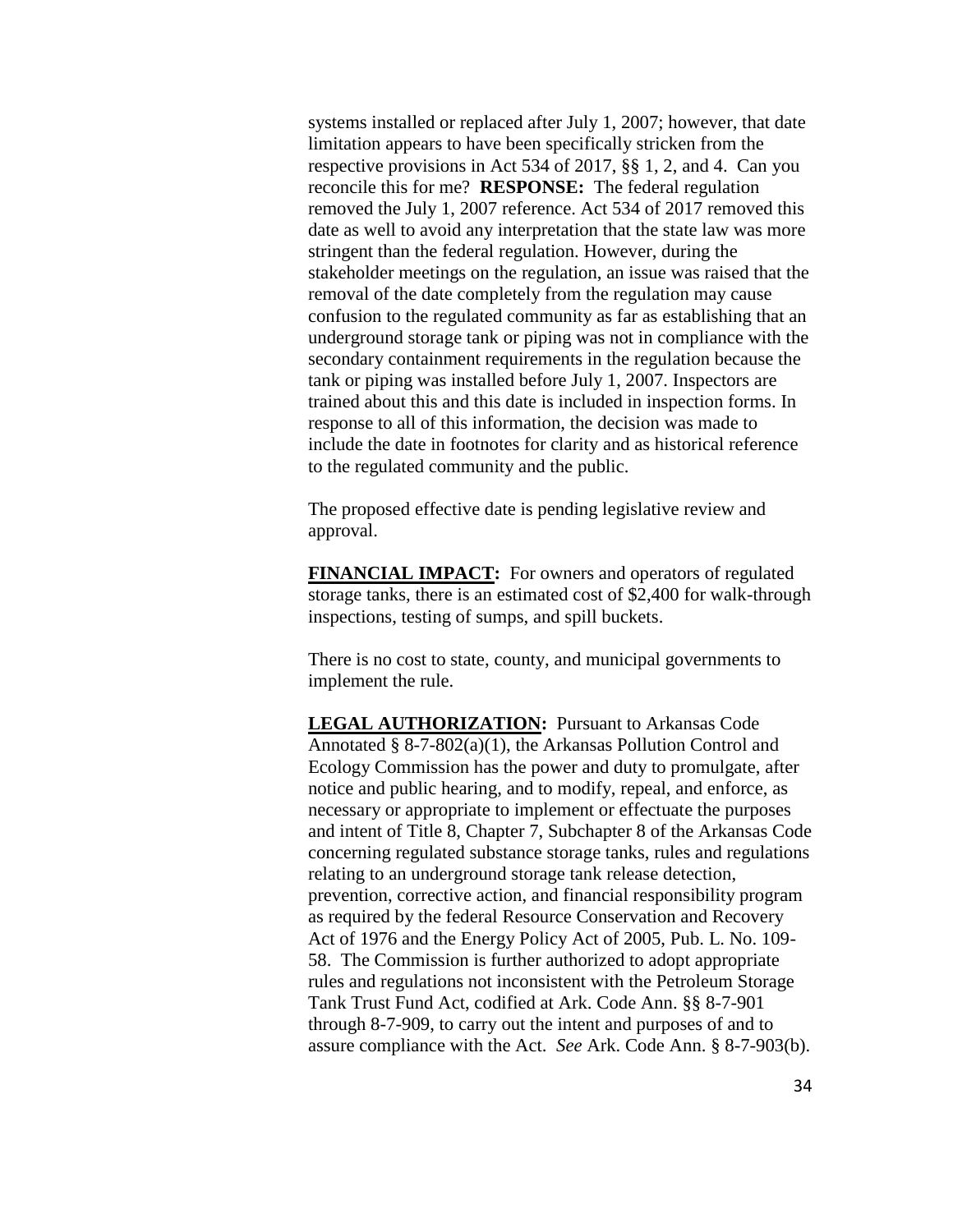The proposed revisions implement changes brought about by Act 257 of 2017, sponsored by Representative Matthew Shepherd, which made technical corrections to Title 8 of the Arkansas Code concerning environmental law; Act 534 of 2017, sponsored by Representative Les Eaves, which amended the law concerning underground storage tanks and secondary containment; and Act 584 of 2017, sponsored by Representative Andy Davis, which amended the law to make the registration of aboveground storage tanks optional and amended the eligibility for reimbursement from the Petroleum Storage Tank Trust Fund. Per the Department, the revisions also include changes required to comply with federal law, specifically, *Federal Register*, 80 FR 41566-41683, July 15, 2015, concerning 40 C.F.R. Parts 280-281.

# **b. SUBJECT: Regulation 30: Remedial Action Trust Fund Hazardous Substance Site Priority List**

**DESCRIPTION:** The Arkansas Department of Environmental Quality (ADEQ) proposes this rulemaking before the Arkansas Pollution Control and Ecology Commission (Commission) for amendments to Regulation No. 30 (Arkansas Remedial Action Trust Fund Hazardous Substances Site Priority List) to adopt changes to state law in Act 1073 of the 2017 Regular Session of the Arkansas General Assembly and update the State Priority List Sites. The Commission's authority for amending Regulation 30 is found in the Remedial Action Trust Fund Act, Ark. Code Ann. § 8- 7-501 *et seq.*

The proposed amendments to the regulation include the following:

● **Sites Proposed for Deletion from the State Priority List:** In Chapter 3, two (2) sites are proposed to be deleted from those currently listed because site investigation and necessary remedial activities have been completed and the sites no longer pose a potential unacceptable risk to human health or the environment from hazardous substances defined under the Remedial Action Trust Fund Act. The sites proposed for delisting are:

- (1) Star Starett/Leer Mfg., Dumas, Desha County; and
- (2) Value Line, Arkadelphia, Clark County;

● **Brownfield Assessment Funding:** A new Chapter 4 was added to address Act 1073 and the use of assessment grants for potentially contaminated sites for the facilitation of economic development and environmental improvement. Act 1073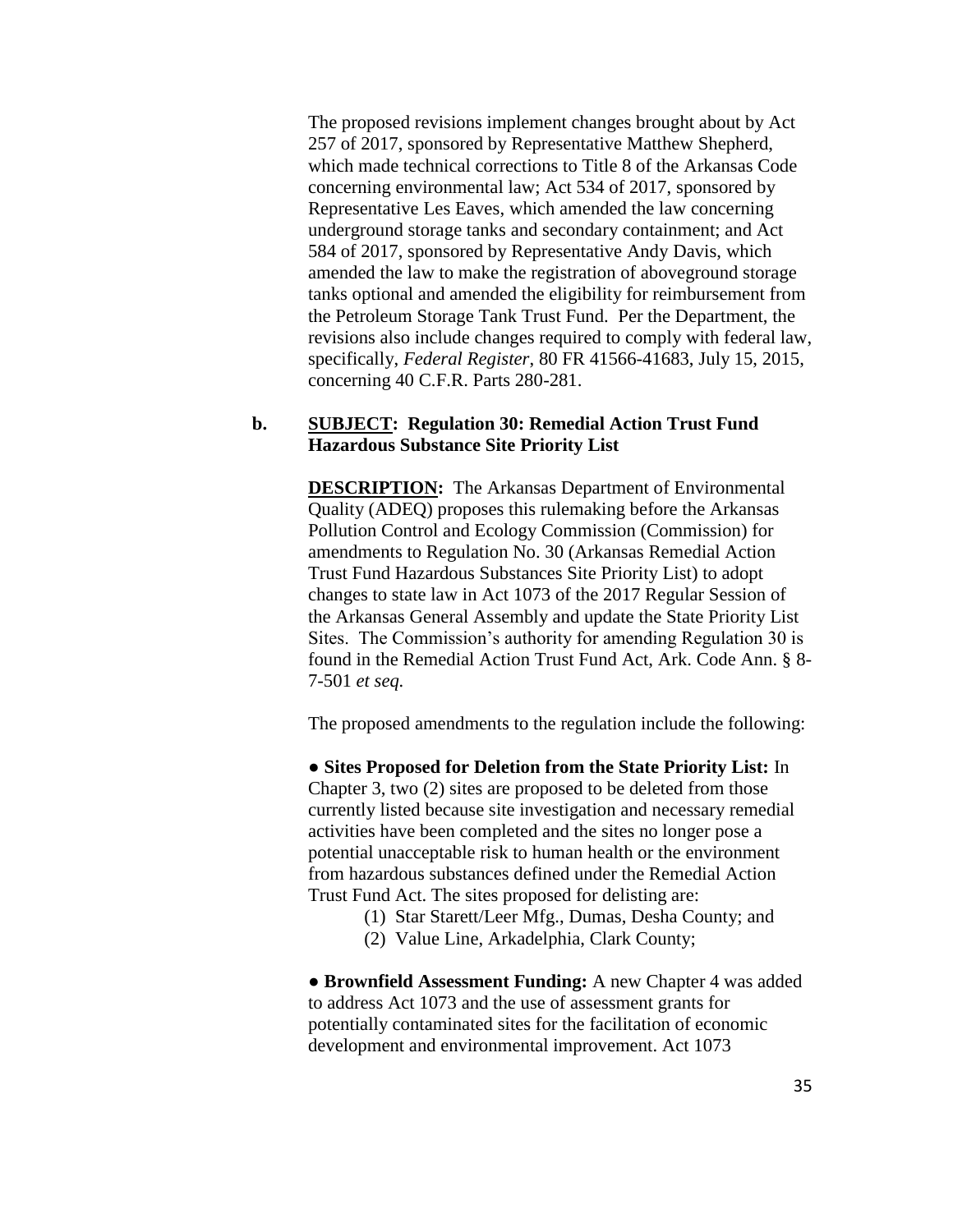authorizes the use of up to ten percent (10%) of the moneys collected for the Hazardous Substance Remedial Action Trust Fund to be used for conducting site assessments of potentially contaminated sites under certain conditions; and

● **Minor revisions** to include correcting typographical, grammatical, formatting, and stylistic errors.

There are no sites proposed for addition to the State Priority List and no changes to the National Priority List Sites.

**PUBLIC COMMENT:** A public hearing was held on December 4, 2017. The public comment period expired on December 18, 2017. The Department received no comments.

The proposed effective date is May 1, 2018.

**FINANCIAL IMPACT:** There is no financial impact. There is a total program cost for implementing investigations, cleanup, and long-term care of sites listed in the regulation of \$2.25 million for this fiscal year and \$2.25 million for the next fiscal year.

**LEGAL AUTHORIZATION:** Pursuant to Arkansas Code Annotated § 8-7-506, the Arkansas Pollution Control and Ecology Commission shall adopt regulations under the Remedial Action Trust Fund Act, codified at Ark. Code Ann. §§ 8-7-501 through 8- 7-525, necessary to implement or effectuate the purposes and intent of the Act. Included among the proposed rule changes are those made in light of Act 1073 of 2017, sponsored by Senator John Cooper, which amended the law concerning the use of assessment grants for potentially contaminated sites for the facilitation of economic development and environmental improvement, amended the Remedial Action Trust Fund Act, and amended the Hazardous Substance Remedial Action Trust Fund.

# **6. DEPARTMENT OF FINANCE AND ADMINISTRATION, OFFICE OF STATE PROCUREMENT (David Withrow, Mary Kathryn Williams, and Edward Armstrong)**

**a. SUBJECT: Amendments to Arkansas Procurement Law**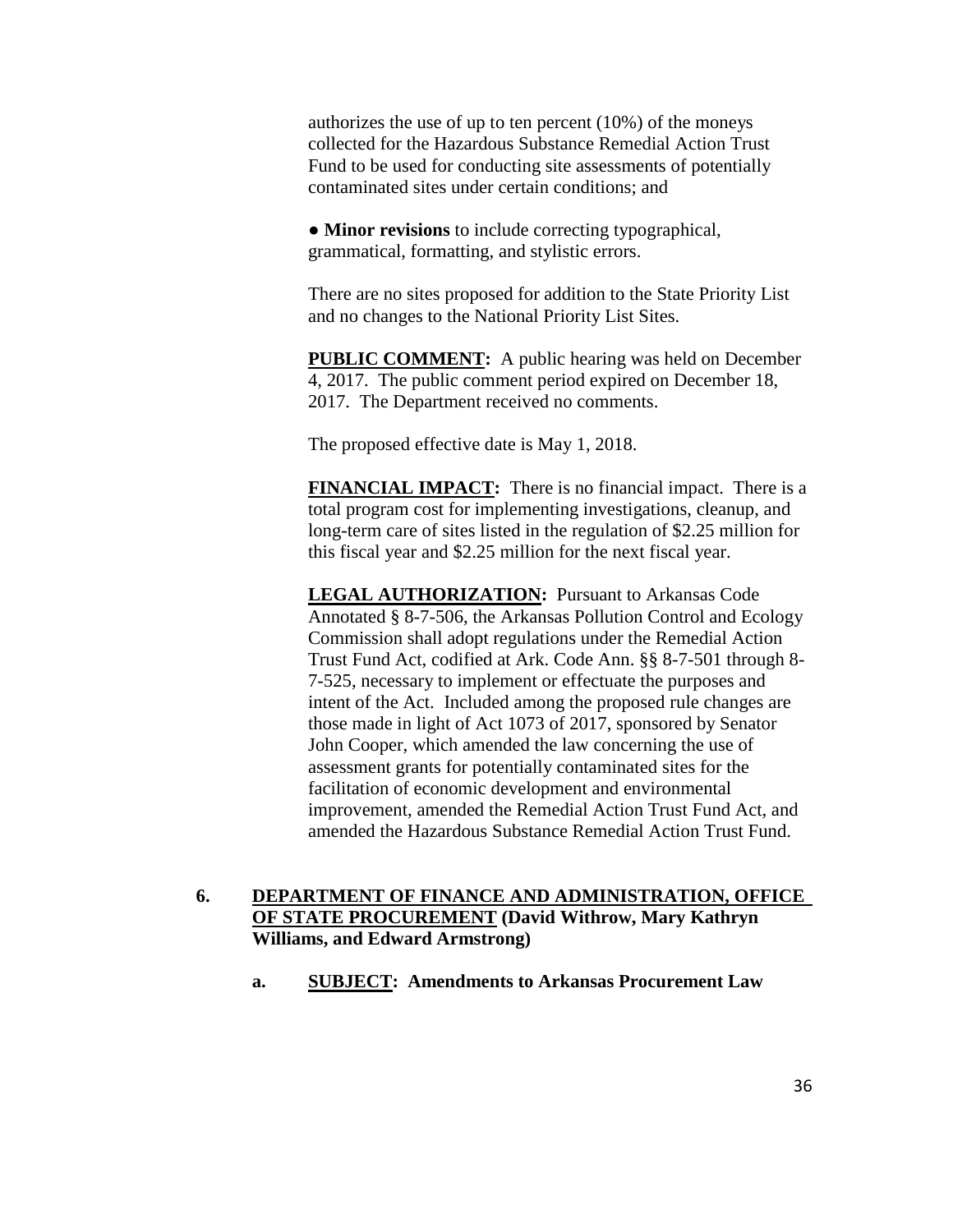**DESCRIPTION:** Due to legislation passed during the 91<sup>st</sup> General Assembly, as well as other rule changes deemed necessary, the rules are being amended. **Rule Changes Pursuant to Legislation**

#### **Act 609**

• R7: 19-11-203 is being added to define "academic medical center," which will be defined as consisting "of a public medical school and its primary teaching hospitals and clinical programs."

#### **Act 617**

R1: 15-4-3803 is being added to provide definitions to help agencies implement the local food, farms, and jobs requirements.

R2: 15-4-3803 is being added to provide guidance on how agencies should implement the local food, farms, and jobs requirements.

#### **Act 696**

R15: 19-11-229 is being amended to provide guidance on negotiations of competitive sealed bids. The rule is substantially similar to the one in place, but further amplifies appropriate circumstances in which to conduct negotiations, pursuant to the amended statute. Additionally, it is being renumbered to R14: 19- 11-229 due to numbering changes in the rules to this statute.

#### **Act 710**

R1: 25-1-503 is being added to provide guidance for how agencies should implement the new prohibition against contracting with and investing in companies that boycott Israel. The new rule follows a similar process as the contractor certification regarding the prohibition of employing or contracting with illegal immigrants.

R3: 19-11-265 is being amended for clarity and housekeeping. Additionally, the rule is being amended to add language requiring proper certification from contractors before entering a contract, pursuant to ACA § 25-1-503.

#### **Act 882**

• R1: 19-11-244 and R2: 19-11-244 are being rescinded and replaced in their entirety by new rules R1: 19-11-244, R2: 19-11- 244, R3: 19-11-244, R4: 19-11-244, R5: 19-11-244 and R6: 19-11- 244. The new rules provide more clearly defined requirements and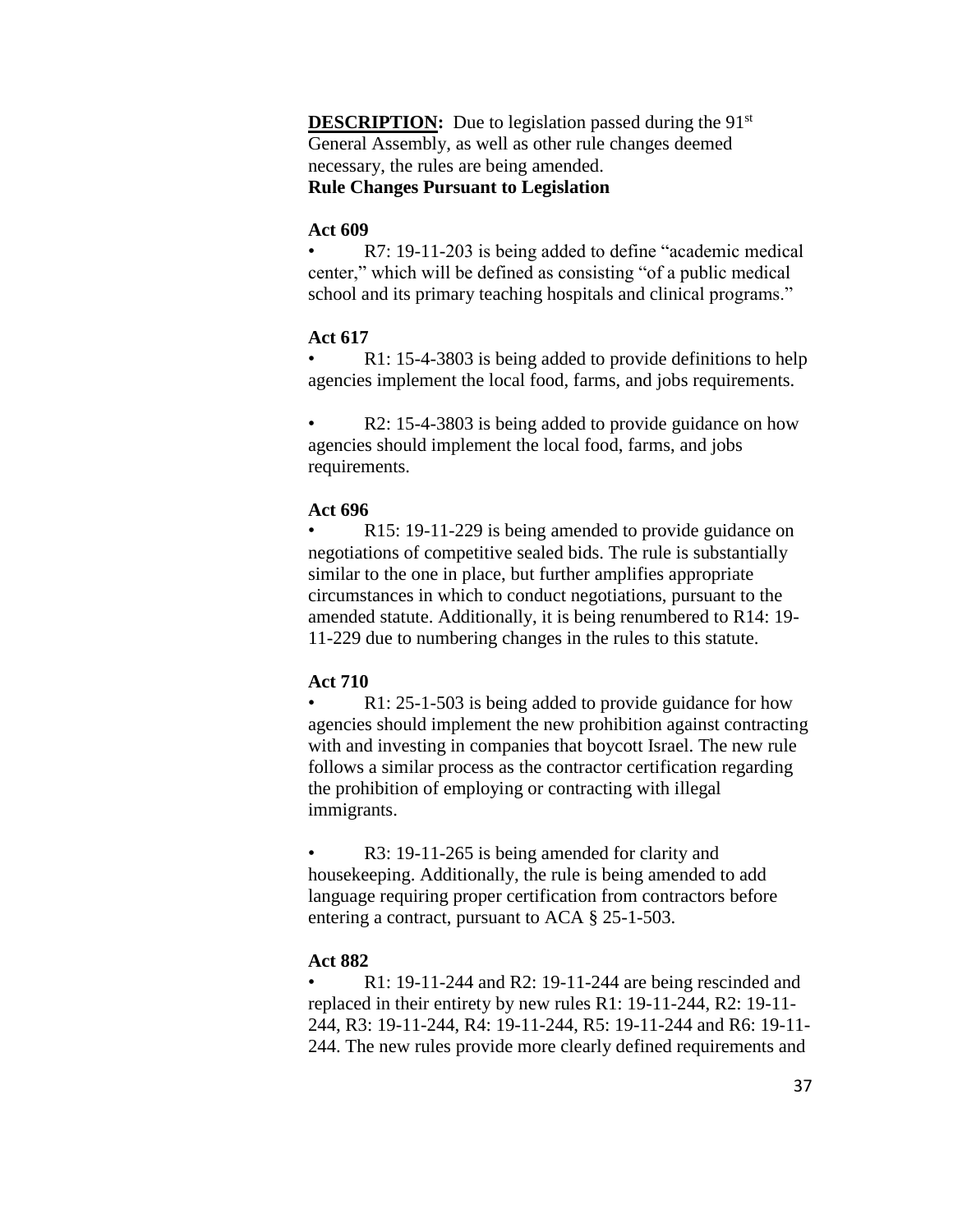rules of procedure for protestors, agencies, and interested parties, as well as reflect the amended statute.

#### **Act 1004**

• The following rules are being amended to reflect the new review thresholds: R1: 19-11-204 (b), R2: 19-11-204, R2: 19-11- 229, R14: 19-11-229, R10: 19-11-230, R1: 19-11-231(1), R2: 19- 11-232, R2: 19-11-233, R1: 19-11-234, R2: 19-11-234, R7: 19-11- 234, R1: 19-11-251. The amended rules are substantially the same as the old rules except that the thresholds have been updated per the amended statutes.

#### **Act 1080**

R1: 19-11-231(3) is being added to provide guidance for agencies to utilize the small procurement thresholds for certified minority business enterprises and certified women-owned business enterprises.

#### **Rule Changes for Clarity or Housekeeping**

R1: 19-11-105 is being amended to better align the relevant procurement processes with the statutory requirements. The rule is substantially the same as the old rule except that it requires contractors to specifically agree to refrain from prohibited activity for the aggregate term of the contract.

R1: 19-11-203(f) is being amended for clarity.

R1: 19-11-203(i) is being added to define "fees" in order to provide guidance to agencies regarding exempt commodities and services.

R2: 19-11-203 is being amended to cross reference the relevant code citation, rescinding the language referencing the specific threshold amount. The rule is substantially the same as the old rule except that the new rule will not require updating if the threshold amounts are modified by future legislation.

R6: 19-11-203 is being amended to reference the correct code subsection citation.

R1: 19-11-204 is being amended to provide better clarity as to the appropriate utilization of requests for qualifications.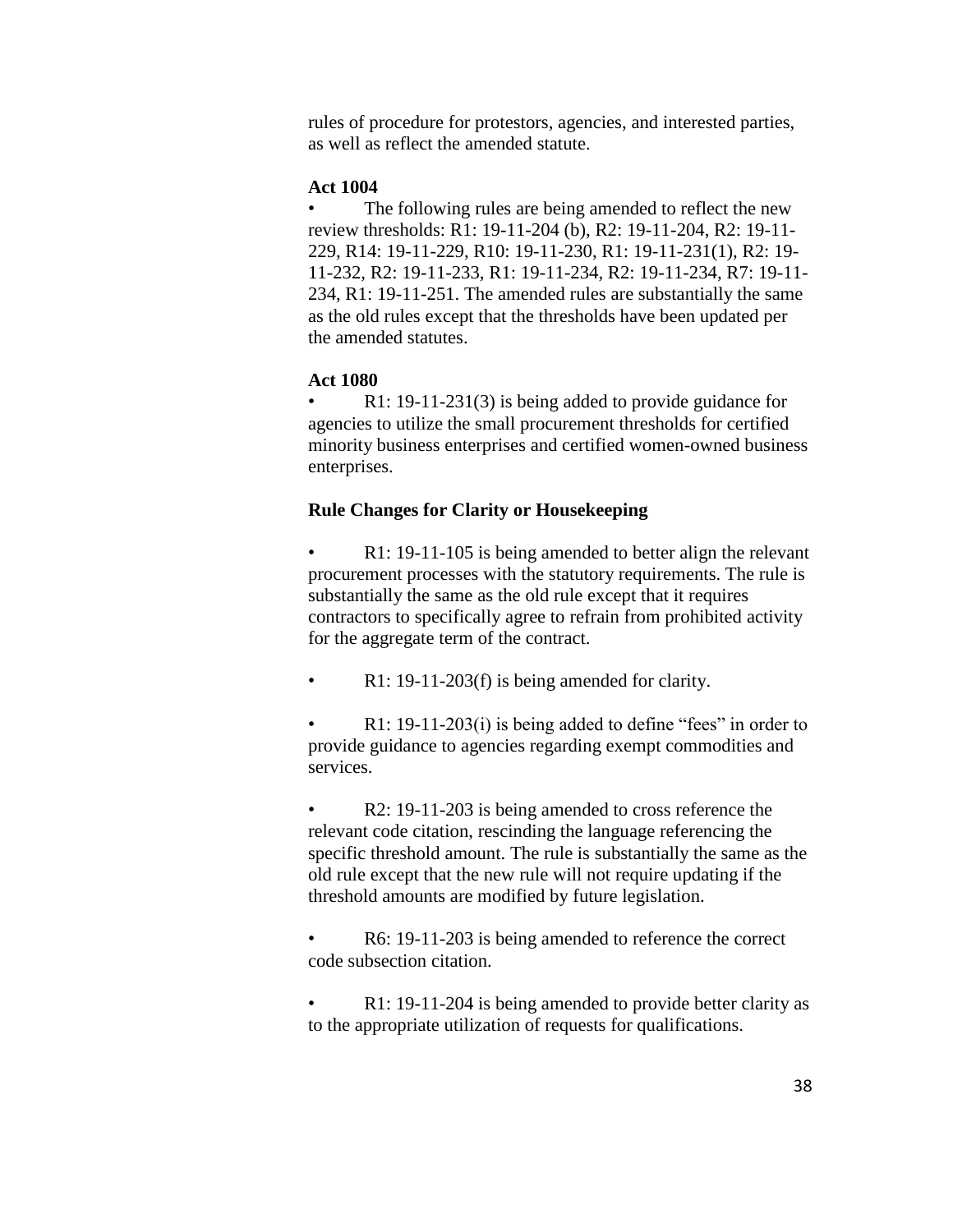R1: 19-11-217 is being amended to designate the using agency as the party responsible for inspecting and accepting delivery of services or commodities.

• R2: 19-11-217 is being amended to better align the rule with statutory responsibilities of the State Procurement Director to collect procurement information and data from agencies.

R3: 19-11-217 is being re-promulgated without amendment for housekeeping purposes.

R4: 19-11-217 is being amended for clarity and housekeeping.

R1: 19-11-223 is being amended to rescind language to better align the rule with procurement law.

• R1: 19-11-229, R3: 19-11-229, R5: 19-11-229, R7: 19-11- 229, R8: 19-11-229, R9: 19-11-229, R10: 19-11-229, R12: 19-11- 229, and R13: 19-11-229 are being amended for clarity and housekeeping.

• R1: 19-11-230, R2: 19-11-230, R3: 19-11-230, R4: 19-11-230 and R5: 19-11-230 are being amended for clarity and housekeeping.

R6: 19-11-230 is being amended to add and clarify grounds for rejecting offeror proposals. The offeror's record of past performance or irresponsibility is being added as grounds for rejection, and clarifying language has been added to require documentation for reasons supporting a written determination that it is in the best interest of the state to reject a proposal.

• R7: 19-11-230 is being amended for clarity and housekeeping. Additionally, the rule is being amended to add language stating that disqualifying offerors for minor technical deficiencies or irregularities is not necessarily aligned with the public interest of maintaining robust competition.

R8: 19-11-230 is being amended for clarity and housekeeping.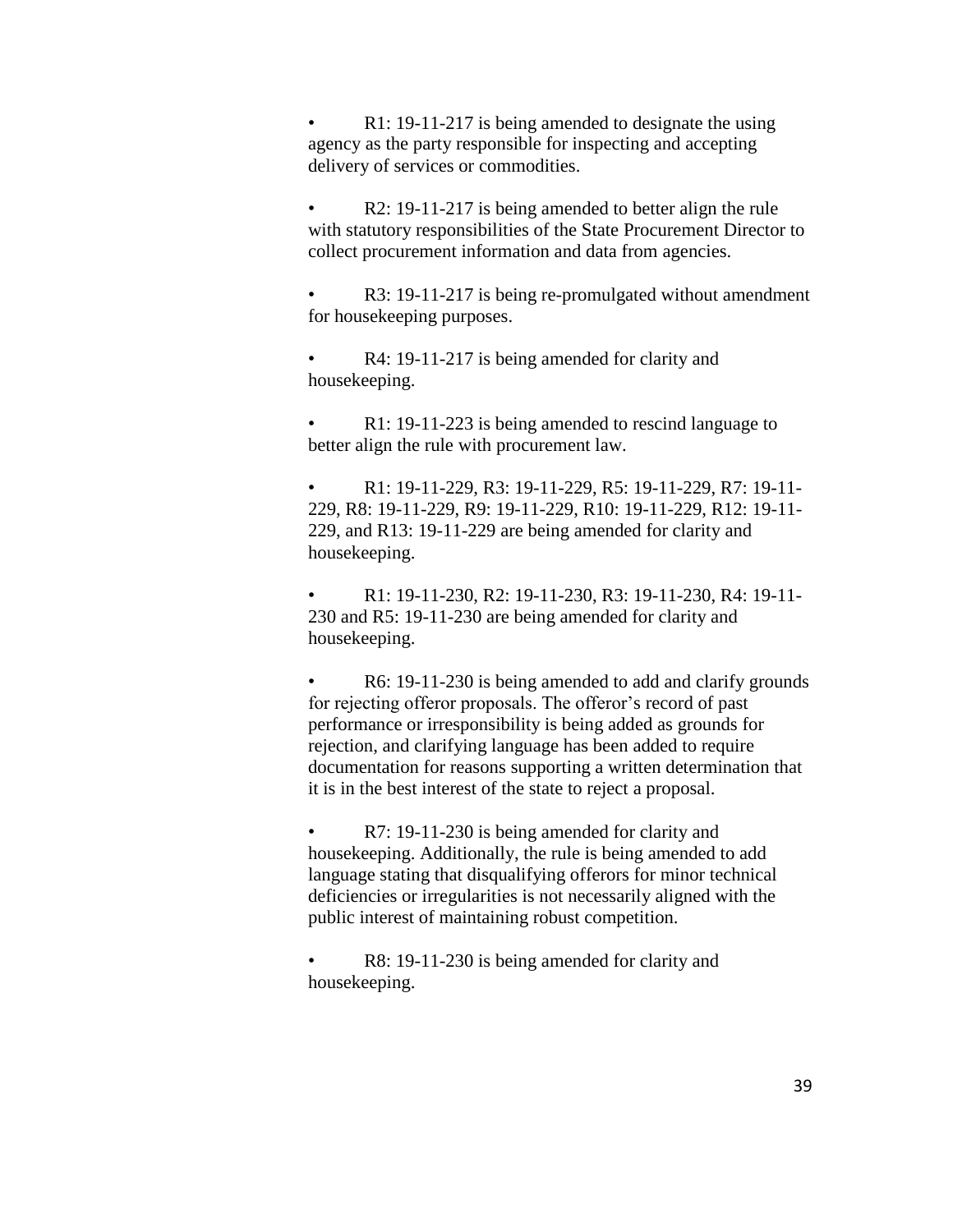R1: 19-11-232 is being amended for clarity and housekeeping. Additionally, the rule is being amended to rescind outdated language regarding sole source procurements.

R1: 19-11-233 is being amended for clarity and housekeeping.

R1: 19-11-241 is being re-promulgated without amendment for housekeeping purposes.

• R2: 19-11-241 is being amended for clarity and housekeeping.

R1: 19-11-242 is being amended for clarity and housekeeping. Additionally, the rule is being amended to add language permitting the Director of Marketing and Redistribution to offer commodities valued at one hundred dollars (\$100) or less for sale to the public without the going through twenty day hold period.

R2: 19-11-242 is being amended for clarity and housekeeping. Additionally, the rule is being amended to add language to better align the rule with the statute, specifically adding rules pertaining to agencies leasing commodities to nonprofits, as well as requiring purchasers to pick up purchased commodities.

R3: 19-11-242 is being amended to add definitions to better align the rule with the statute, specifically defining "lease" and "donation."

R3: 19-11-245 is being amended for clarity and housekeeping.

R1: 19-11-246 is being amended to add language to better align the rule with the statute, specifically adding language capturing the various potential causes for contract termination referenced in the statute.

• R1: 19-11-265 and R2: 19-11-265 are being repromulgated without amendment for housekeeping purposes.

• R6: 19-11-265 is being amended to add guidance for agencies as to reporting requirements under the statute.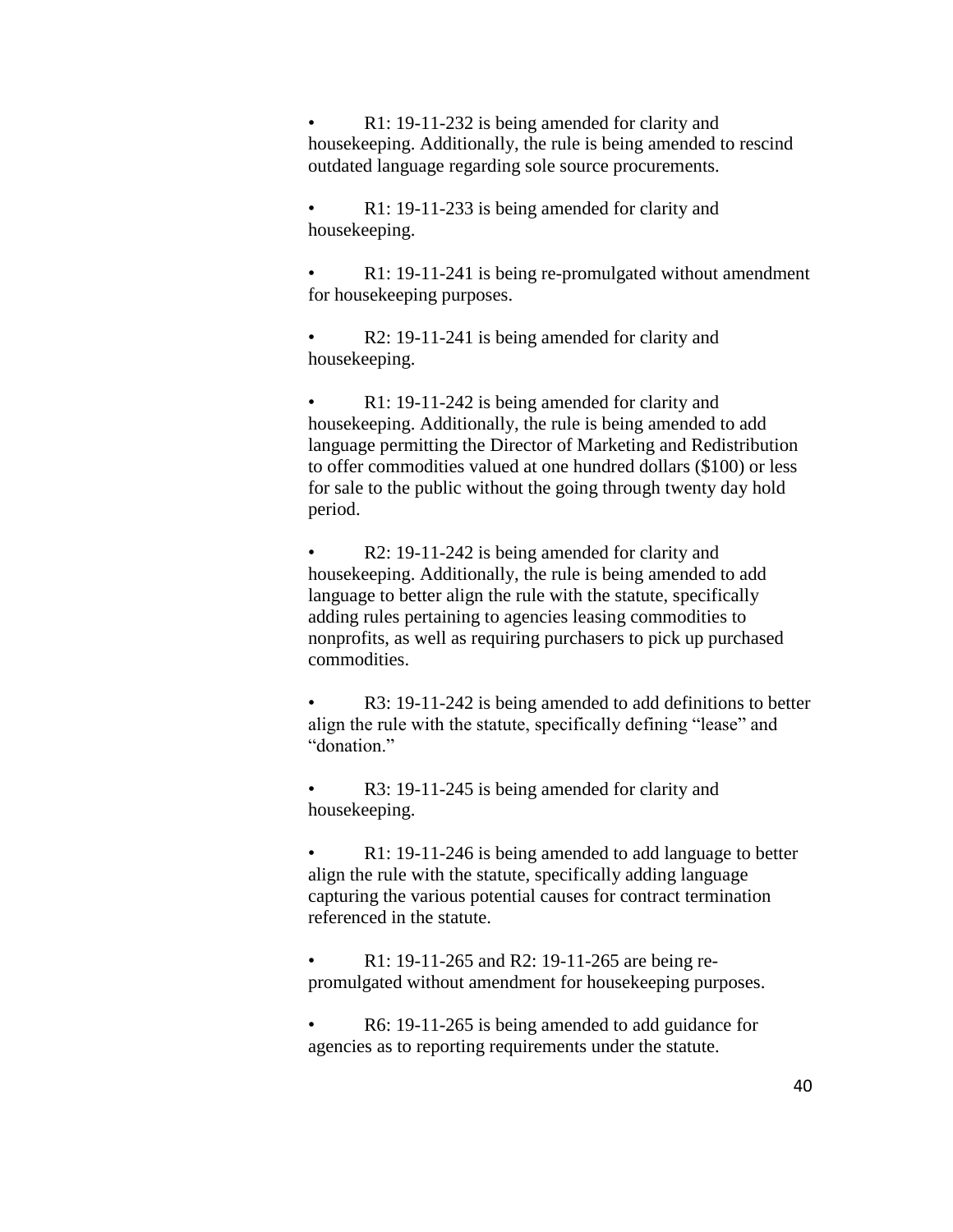Specifically, maintenance contracts have been defined and excluded from the reporting requirements, and for purposes of the statute, "regular" has been defined and clarified.

R1: 19-11-715 is being added to provide guidance for agencies when requesting advisory opinions or waivers of conflicts of interest. Specifically, the information required pursuant to the statute is explained, as well as other information the Director of the Department of Finance and Administration requires to ensure determinations comply with ethics and procurement law.

R1: 19-11-802 is being amended to add guidance and clarity related to sending notice to vendors deemed best suited to perform the work specified. Specifically, vendors should register with the Office of State Procurement for the scope of work or services they provide, or vendors recommended to the Office of State Procurement for the scope of the work or services sought.

• Appendix 8 is being rescinded in its entirety for better efficiency and housekeeping purposes.

**PUBLIC COMMENT:** A public hearing was held on January 8, 2018. The public comment period expired on January 8, 2018. There were no comments.

The proposed effective date is pending legislative review and approval.

**FINANCIAL IMPACT:** There is no financial impact.

**LEGAL AUTHORIZATION:** The State Procurement Director, upon the approval of the Director of the Department of Finance and Administration, has the authority and responsibility to promulgate regulations and may also adopt rules governing the internal procedures of the Office of State Procurement. *See* Ark. Code Ann. §19-11-217(b)(1) and (2) (Repl. 2016). Regulations shall be promulgated by the Director in accordance with the applicable provisions of this subchapter [Procurement Law] and of the Arkansas Administrative Procedure Act, §25-15-201 et seq. *See* Ark. Code Ann. §19-11-225 (a) (Repl. 2016).

Definitions and agency guidance was added to the rules to implement the Local Food, Farms, and Jobs Act, Act 617 of 2017, sponsored by Representative Rick Beck. *See* Ark. Code Ann. §15-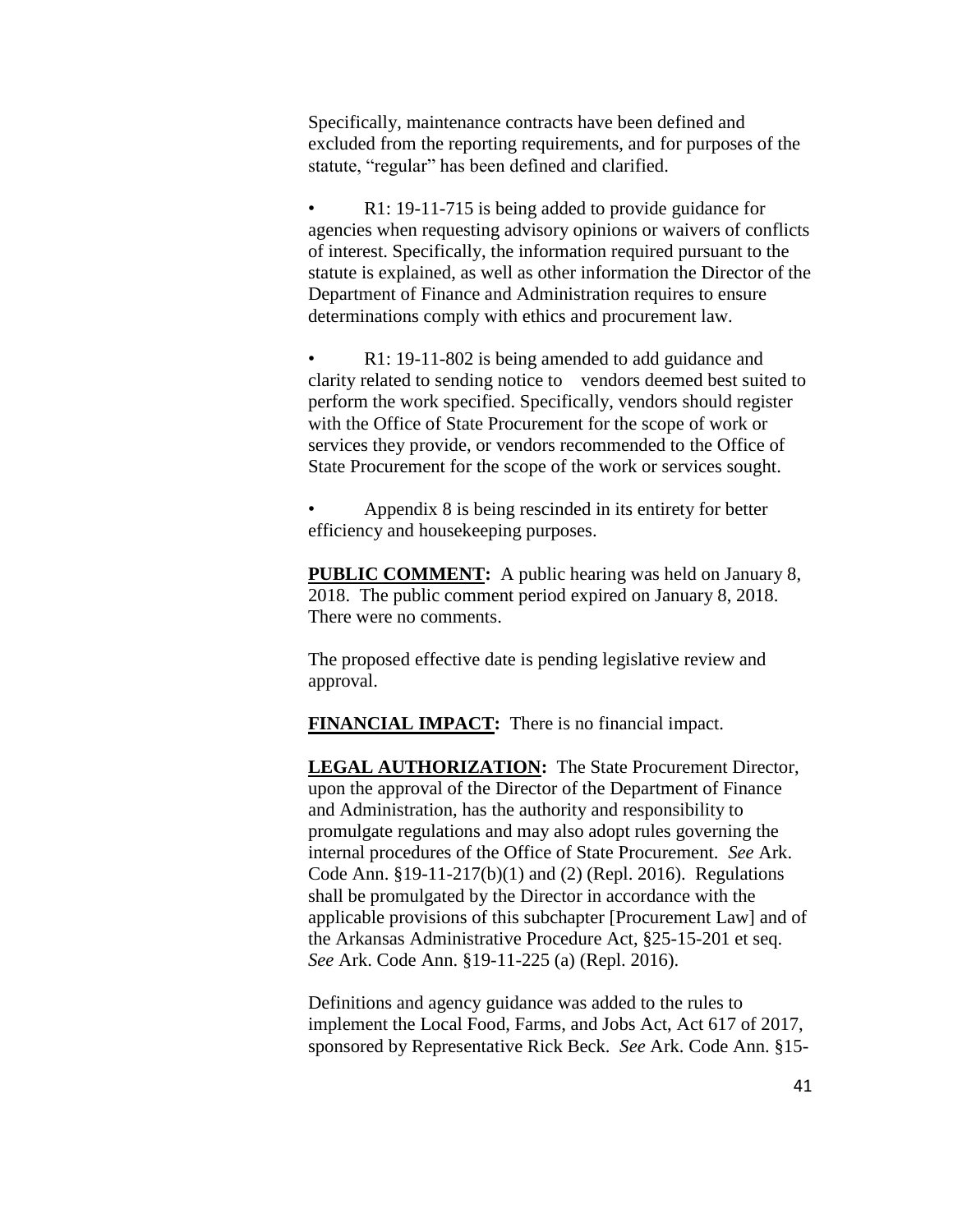4-3808 (Supp. 2017). Additional proposed changes to procurement rules were made pursuant to Senator Bart Hester's Act 609 of 2017, which added "commodities and services purchased by an academic medical enter using revenue derived from and used for patient care and hospital enterprises" to the definition of "exempt commodities and services." *See* Ark. Code Ann. §19-11-203(14) (Supp. 2017). The changes also provide guidance on appropriate circumstances in which to conduct negotiations of competitive sealed bids as directed by Act 696 of 2017, sponsored by Senator Hester. *See* Ark. Code Ann. §19-11- 229(h) (Supp. 2017).

The proposed amendments implement Act 710 of 2017, sponsored by Senator Hester, which prohibits public entities from contracting with and investing in companies that boycott Israel. *See* Ark. Code Ann. §25-1-503 (Supp. 2017). The changes implement Act 882 of 2017, sponsored by Senator Hester, which addressed resolution of protested solicitations and awards of a contract. The proposed rules clarify the protest process and procedure under which the Director utilizes the authority to settle or resolve a protest in accordance with the law and procurement rules. *See* Ark. Code Ann. §19-11-244 (Supp. 2017). The rules reflect the changes made by Act 1004 of 2017, sponsored by Representative Grant Hodges, which amended the law to increase the price thresholds on small procurements and competitive sealed bidding. *See* Ark. Code Ann. §19-11-229 and 234 (Supp. 2017). Finally, the proposed changes provide guidance for agencies to help implement Act 1080 of 2017, sponsored by Representative Michael John Gray, which encourages procurement from certified minority and women-owned business enterprises. *See* Ark. Code Ann. §15-4- 315.

# **7. ARKANSAS GEOGRAPHIC INFORMATION SYSTEMS OFFICE (Shelby Johnson)**

#### **a. SUBJECT: Arkansas Centerline File Standard**

**DESCRIPTION:** The Arkansas Centerline File (ACF) Standard was first promulgated as a state rule September 15, 2002, and this data standard is intended to make road centerline files more uniform and to facilitate the sharing of a statewide seamless road centerline spatial data layer. These data are created locally by individual cities or counties, then shared with the Arkansas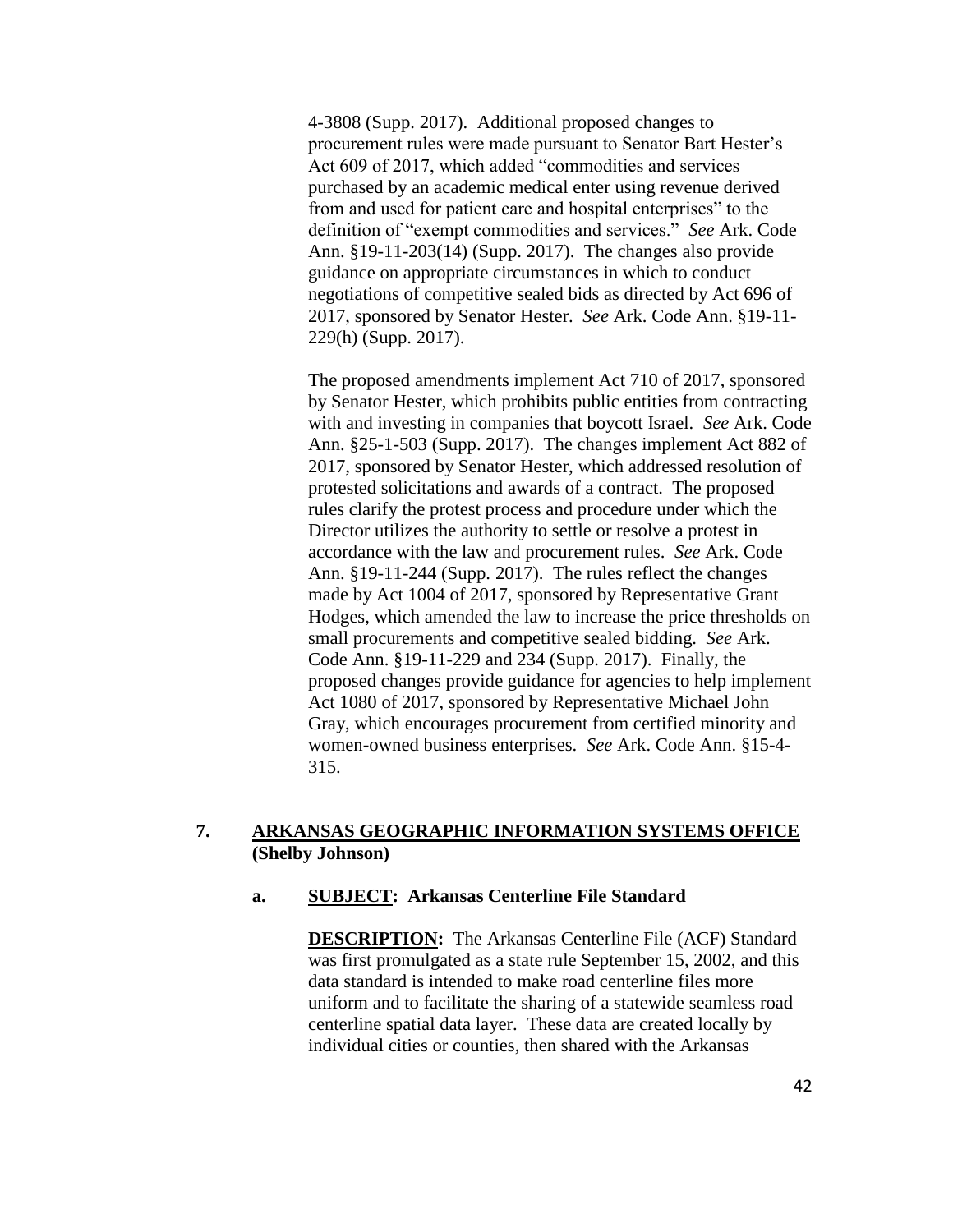Geographic Information Systems (GIS) Office for publication into an aggregated collection of the whole state. Therefore, it is essential for all those involved in the process to utilize a common structure.

The impetus for the revision was largely born out of the all public linear referencing system project the Arkansas Geographic Information Systems (GIS) Office jointly completed with the Arkansas Department of Transportation (ARDOT). To meet Federal Highway Administration (FHWA) specifications, the ARDOT has a need to incorporate certain standardized attributes in addition to those already in the standard. These additions also greatly enhance the ability of counties and other local public jurisdictions to use the data to inventory and manage their road networks by incorporating attributes such as road jurisdiction and surface type in a standardized manner.

**PUBLIC COMMENT:** No public hearing was held. The public comment period expired on February 15, 2018. Public comments were as follows:

#### (1) **Commenter's Name**: Judi Frigon

## **Commenter's Business/Agency**: Benton County 9-1-1 Administration

#### **Summary of Comments**:

a. CITY\_L and CITY\_R would be a problem for emergency 9-1-1 dispatching because we need to know what municipality is the responding agency or if it is in the County. Some of our zip codes do not correspond with the city it is actually located in. We have a field CITY ZIP that uses the USPS city name.

b. RD\_CLASS AND RD\_DESIGN should be spelled out and not abbreviated. You would need a code book to understand what the abbreviations designate.

c. LOG\_DIRECT should be designated as log and anti-log. A and B is very confusing.

#### **Agency's response to comment**:

a. Thank you for your comments on the proposed revisions to the Arkansas Centerline File Standard. We appreciate your interest in our rule making process. We will give careful consideration to your suggestions as we move forward.

b. We have completed review of all public comments submitted. Based on your comments, we will make the following changes to the proposed revision of the ACF Standard.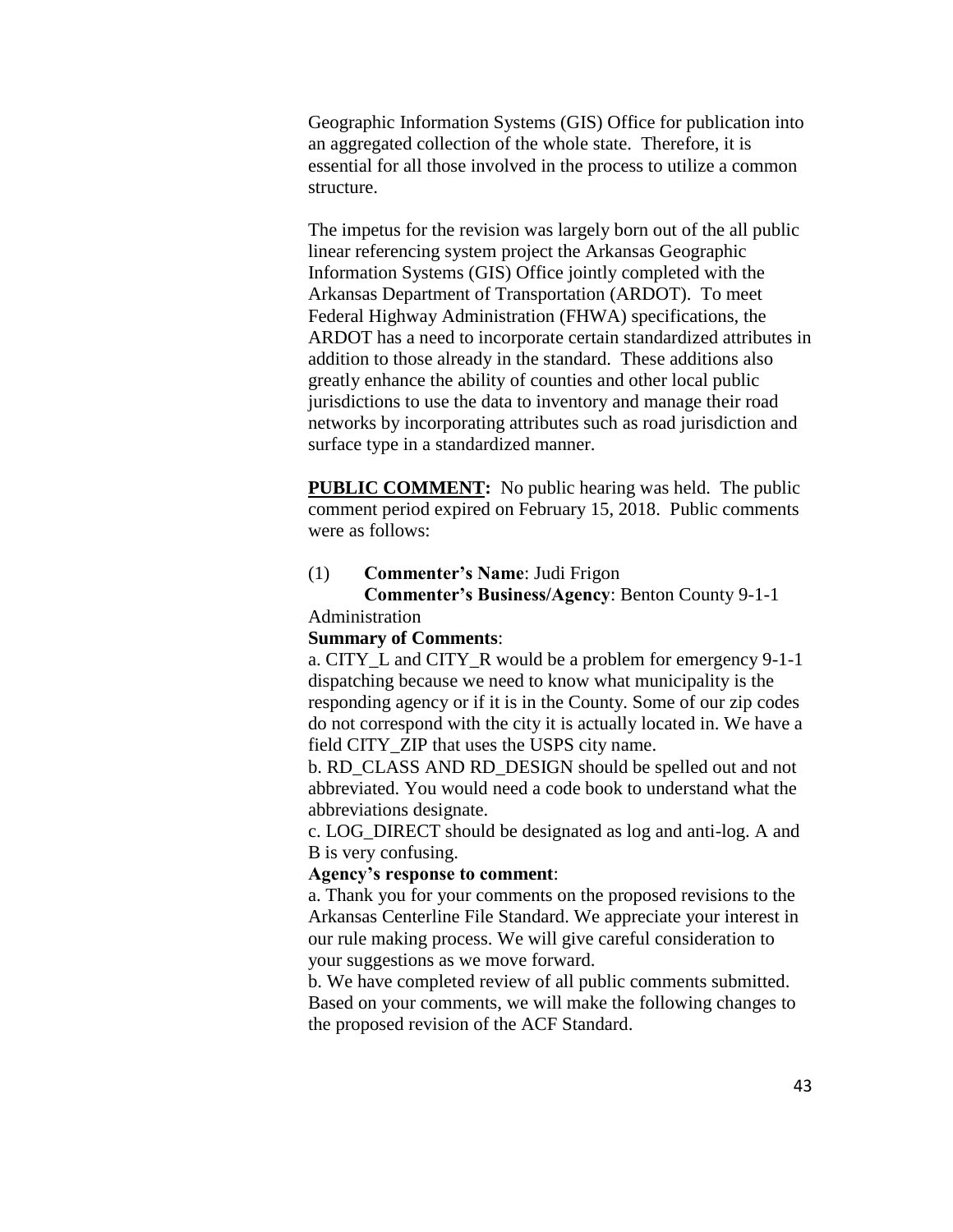i. Add two additional data fields to reflect a road's location in relation to the municipal boundaries in which the road may be situated. Those values may be different than the USPS city name used for mailing purposes. The addition of separate fields for left and right side municipal city name will accommodate E9-1- 1 dispatch functions.

ii. Utilize the previously established standardized full text descriptors rather than codes to populate the RD\_CLASS, RD\_DESIGN, and LOG\_DIRECT data fields.

iii. Add a street prefix type field

iv. Add a concatenated full street name field

v. Add graphics and/or aerial imagery snapshots in the Definition of Terms section

## **Changes made to proposed revision as a result of these comments:**

a. The agency will add two additional data fields to reflect a road's location in relation to the municipal boundaries in which the road may be situated. Those values may be different than the USPS city name used for mailing purposes. The addition of separate fields for left and right side municipal city name will accommodate E9-1-1 dispatch

functions.

b. The agency will utilize the previously established standardized full text descriptors rather than codes to populate the RD\_CLASS, RD\_DESIGN, and LOG\_DIRECT data fields.

#### (2) **Commenter's Name**: Lara Wood

## **Commenter's Business/Agency**: Arkansas GIS Office **Summary of Comments:**

a. I'd like to propose including a PSTR\_FULNAM (corresponding to the current APF standard) field, which would consist of a concatenation of the four street name elements (PRE\_DIR, PSTR\_NAME, PSTR\_TYPE, PSUF\_DIR). This addition could aid in definition queries and labeling, among other things. b. I would like to suggest changing the Left and Right From and To range fields for all appropriate fields (16 total, including Alternate name fields) from Text to Integer. This allows for sorting numerically, as well as aiding in definition queries involving mathematical operators such as "greater than" or "less than". **Agency's response to comment:**

a. Thank you for your comments on the proposed revisions to the Arkansas Centerline File Standard. We appreciate your interest in our rule making process. We will give careful consideration to your suggestions as we move forward.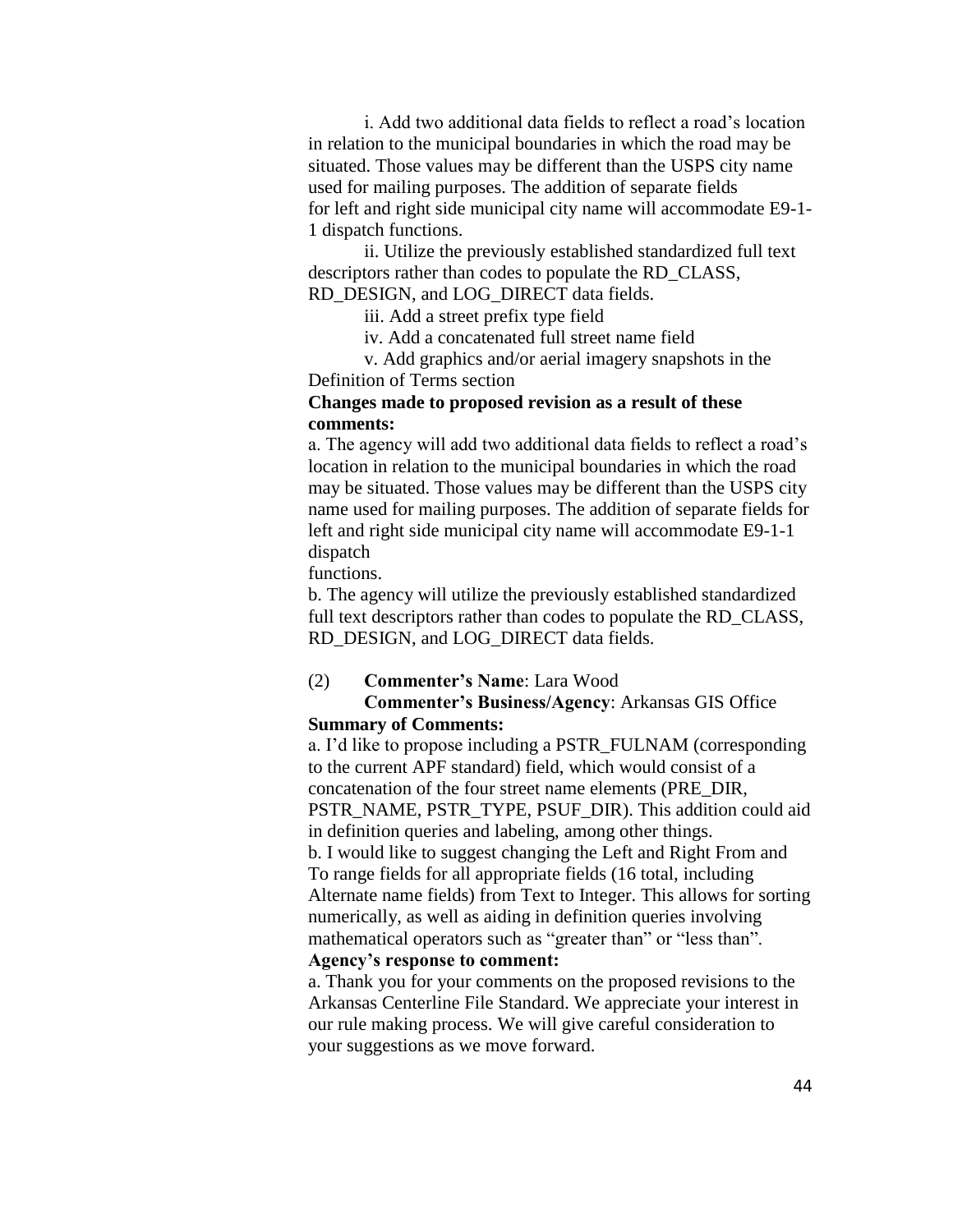b. As a result of your comments on the proposed revision to the ACF Standard, the agency will add a concatenated street name field to the table schema and change the address range fields to a long integer.

## **Changes made to proposed revision as a result of these comments:**

a. The agency will add a data field containing a concatenated version of the complete street name.

b. The agency will also change the address range data fields' type from text to long integer.

## (3) **Commenter's Name**: Jonathan Hall

**Commenter's Business/Agency**: Little Rock Police Department

#### **Summary of Comments:**

a. The proposed standard does not clearly articulate "exceptions" to the "Must Not Intersect" Topology rule. These exceptions are necessary, unless additional attributes are added to the standard, to build topologically correct street networks for routing (navigation).

In my opinion, 1.b. should explicitly state that centerlines shall not be split at grade-separated overpasses and underpasses.

The standard's intent may be consistent with my comment, but the language describing "exceptions" in 1.b. is not clear. As worded currently, ("exceptions to this could be"), the standard may lead GIS technicians to split every centerline where "Must Not Intersect" topology errors occur.

Admittedly, not splitting centerlines at grade-separations complicates a GIS technician's work, applying the "Must Not Intersect" Topology rule, and identifying legitimate "exceptions" to the rule at every overpass or underpass.

Modern CAD (Computer Assisted Dispatch) software is capable of generating turn-by-turn driving directions for first responders to an emergency location, and locating the first responder with the shortest drive-time from the emergency location. Most, if not all, CAD software that supports generating driving directions, and nearest-unit dispatching, require centerlines have additional attributes, or require centerlines that have no node at grade-separated overpasses and underpasses.

I am not suggesting additional attributes. I suggest that for ACF to support CAD navigation and routing functions, centerlines must not be split at grade separations.

**Agency's response to comment:**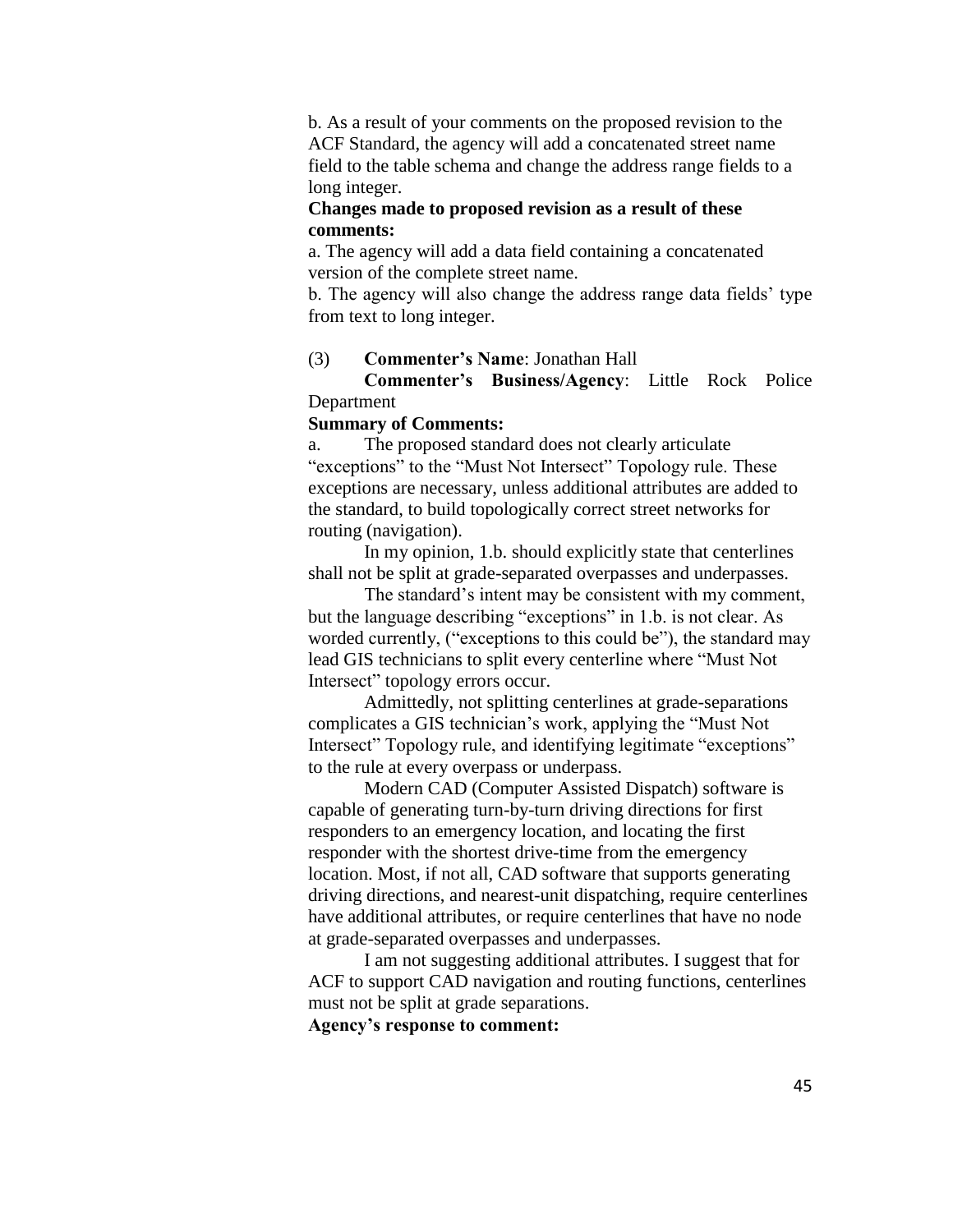Thank you for your comments on the proposed revisions to the Arkansas Centerline File Standard. We appreciate your interest in our rule making process. We will give careful consideration to your suggestions as we move forward.

#### **Changes made to proposed revision as a result of these comments:**

a. The agency clarified the language, making it more specific, pertaining to the geometry of grade-separated intersections in the sections referenced by Mr. Hall's comments.

#### (4) **Commenter's Name**: Elizabeth Bowen

# **Commenter's Business/Agency**: Northwest Arkansas

# Regional Planning Commission

# **Summary of Comments:**

a. Add Prefix\_Type

- b. Add complete road name field
- c. Add USPS City\_L
- d. Add USPS City\_R
- e. Add Functional Class
- f. For RD-Class spell out instead of abbreviations
- g. For Rd-Design spell out instead of abbreviations
- h. Add Hwy\_Num
- i. Add Ownership

j. Add CommunityL Add CommunityR

k. Add speed Limit

l. Add speed emveh

- m. Add Rd\_Width
- n. Add Max height
- o. Add max Weight
- p. Add One way
- q. Add Sign\_Color
- r. For Log\_Direct instead of A&B put log and anti-log
- s. Add Rd\_SurfMat (ie asphalt, chip&seal, gravel, concrete, etc)
- t. Page 15 add visuals like you have on pages  $4&5$

#### **Agency's response to comment:**

a. Thank you for your comments on the proposed revisions to the Arkansas Centerline File Standard. We appreciate your interest in our rule making process. We will give careful consideration to your suggestions as we move forward.

b. We have completed review of all public comments submitted. Based on your comments, we will make the following changes to the proposed revision of the ACF Standard.

i. Add two additional data fields to reflect a road's location in relation to the municipal boundaries in which the road may be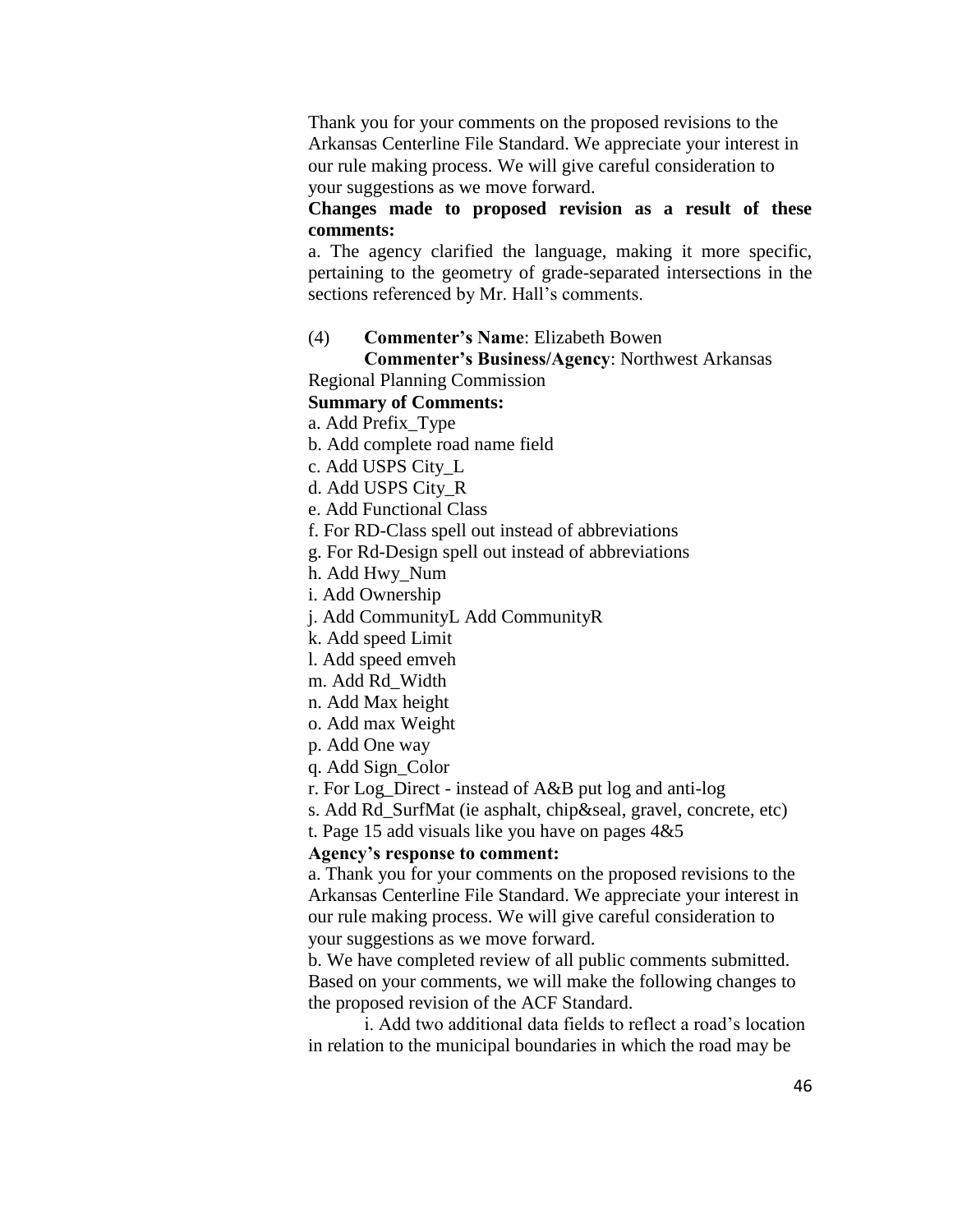situated. Those values may be different than the USPS city name used for mailing purposes. The addition of separate fields for left and right side municipal city name will accommodate E9-1-1 dispatch functions.

ii. Utilize the previously established standardized full text descriptors rather than codes to populate the RD\_CLASS, RD\_DESIGN, and LOG\_DIRECT data fields.

iii. Add a street prefix type field

iv. Add a concatenated full street name field

v. Add graphics and/or aerial imagery snapshots in the Definition of Terms section

#### **Changes made to proposed revision as a result of these comments**:

a. The agency will add data fields to the standard schema containing the following attributes:

i. Street prefix type

ii. Concatenated street name

iii. The agency will add two additional data fields to reflect a road's location in relation to the municipal boundaries in which the road may be situated. Those values may be different than the U.S. Postal City name used for mailing purposes. The addition of separate fields for left and right side municipal city name will accommodate E9-1-1 dispatch functions.

b. The agency will utilize the previously established standardized full text descriptors rather than codes to populate the RD CLASS, RD\_DESIGN, and LOG\_DIRECT data fields.

c. Add graphics and/or aerial imagery snapshots in the Definition of Terms section

## (5) **Commenter's Name**: Mayor Kevin Johnston

#### **Commenter's Business/Agency**: City of Gentry **Summary of Comments:**

a. I received an email from the Arkansas Municipal League in reference to the "PROPOSED REVISION TO THE ARKANSAS CENTERLINE FILE STANDARD - OPPORTUNITY TO COMMENT."

I merely wanted to confirm the response you were hoping to receive from municipalities as, we, at the City of Gentry want to do all we can to assist in your successful project.

Are you in need of any necessary comments on the proposed revision or are you in need of our city's assistance as it pertains to our boundaries?

#### **Agency's response to comment:**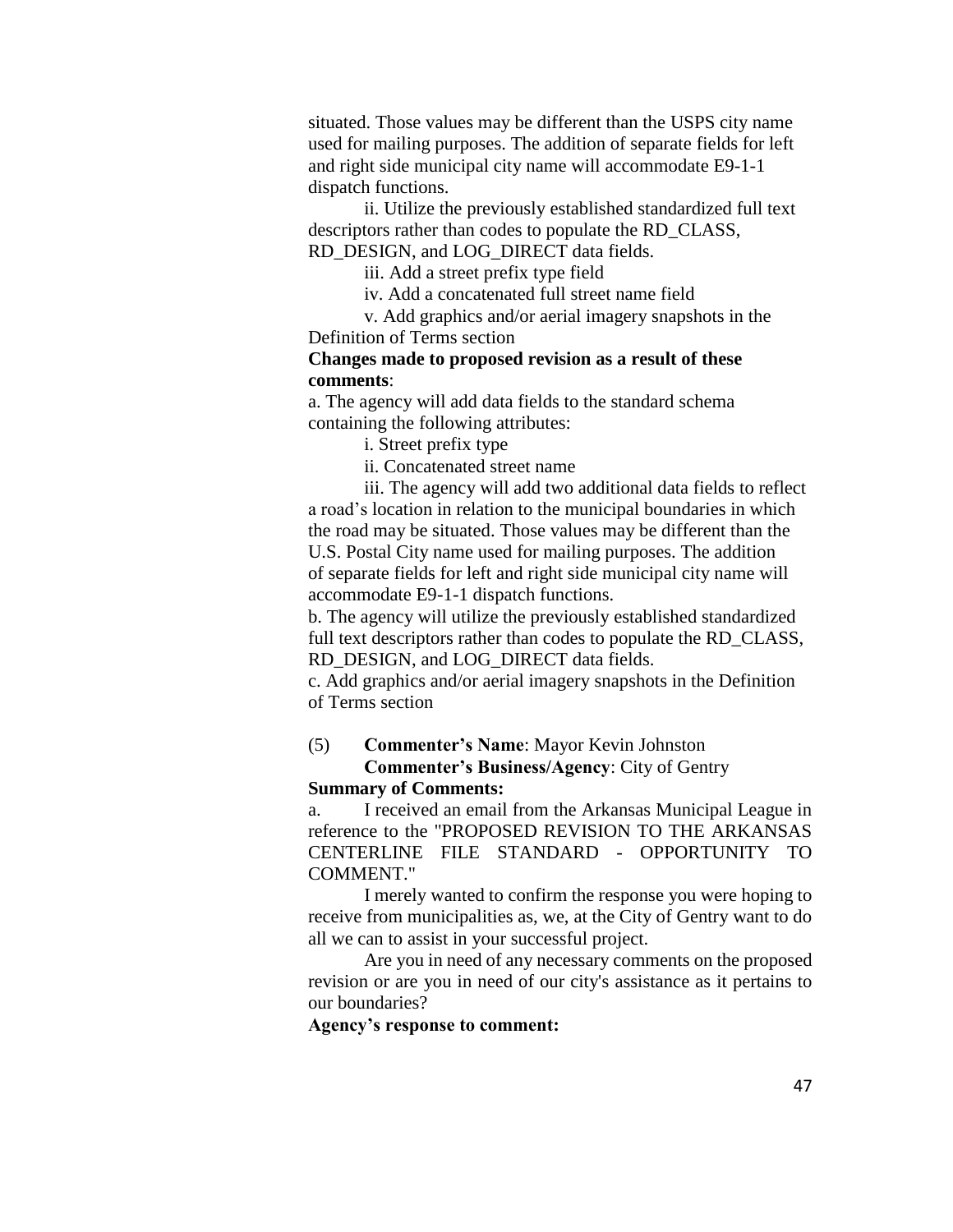Thank you for your inquiry. Since the Arkansas Centerline File (ACF) Standard (primarily a database publication standard) is an official state rule, a public comment period is required when revisions are proposed. We distributed notice of such via as many of the appropriate channels that are available to us, e.g. the Arkansas Municipal League. We would welcome any comments you may wish to submit, but the revisions to the standard are not likely to affect you directly, outside of your relationship with the Benton County 9-1-1 office. The standard and the proposed revisions more directly impact them since they maintain a countywide dataset compatible with the existing data standard.

Part of revision that may be of interest or benefit to you, however, are the data fields we added that store attributes pertaining to a road's jurisdiction (state, county, municipal, private, etc.) and surface type (paved or unpaved). This level of detail has not been present in a standardized form until now, and it allows a data user to quickly map, query, and summarize roads of various types.

# **Changes made to proposed revision as a result of these comments:**

None

(6) **Commenter's Name**: Matthew Charton

**Commenter's Business/Agency**: DataScout, LLC; Arkansas GIS Board member

#### **Summary of Comments:**

a. You have two "or" in your description of RD DESIGN: Design characteristic of the road. Acceptable values are 'DC', 'SC', 'TC', 'CS', or 'RA', 'RG', 'FR', or 'HF'.

#### **Agency's response to comment:**

Thank you for your comments on the proposed revisions to the Arkansas Centerline File Standard. We appreciate your interest in our rule making process and have corrected the error you identified. **Changes made to proposed revision as a result of these comments:**

Corrected repeated word error.

## (7) **Commenter's Name**: Matthew DeLong

**Commenter's Business/Agency**: Arkansas GIS Office **Summary of Comments:**

a. Change AH\_District to AH\_Dist to keep field names less than 11 characters which causes truncation of field names with some GIS file formats.

b. Change Unique\_ID data type to Long Integer so the field will sort.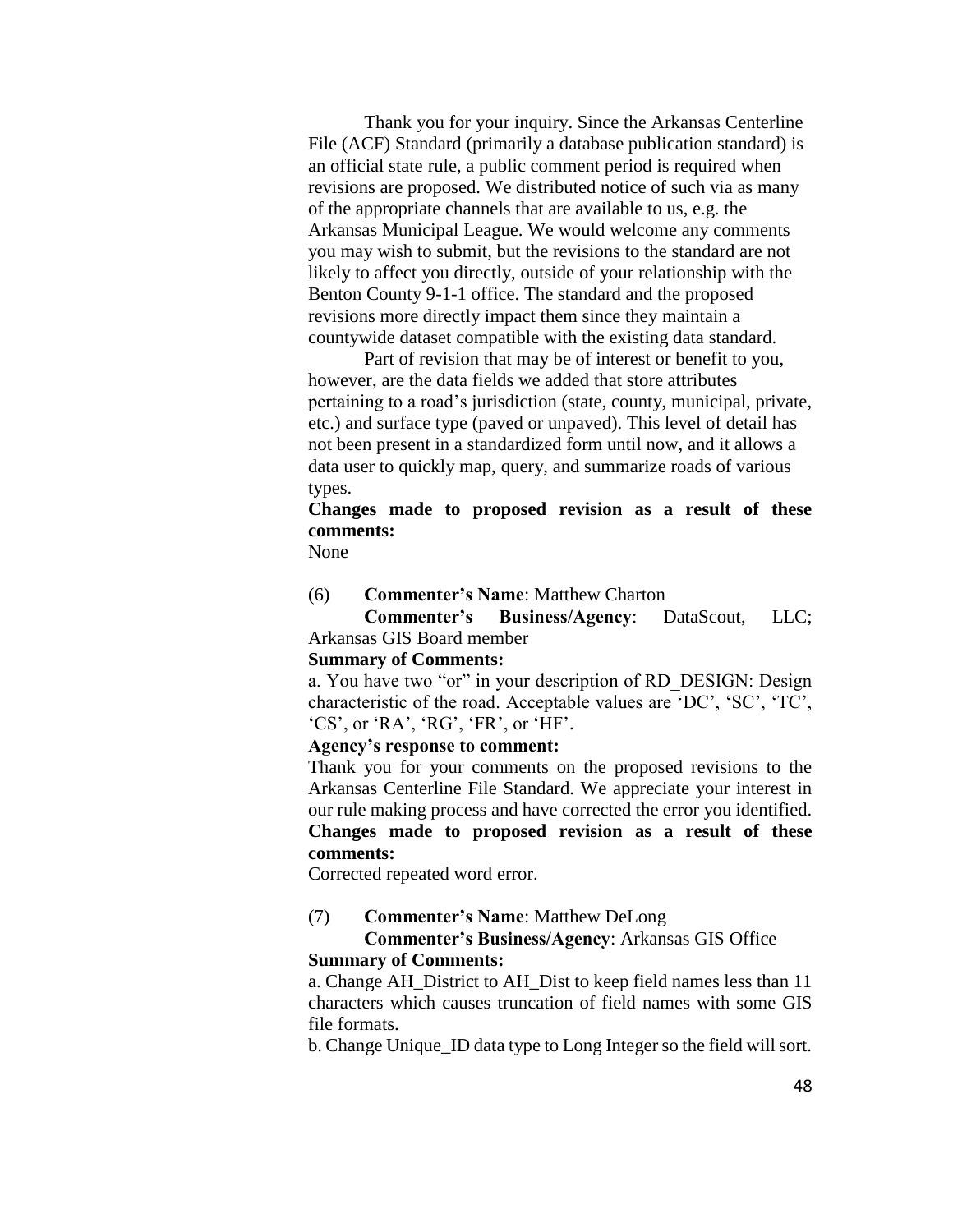#### **Agency's response to comment:**

Thank you for your comments on the proposed revisions to the Arkansas Centerline File Standard. We appreciate your interest in our rule making process. We will make the two revisions you suggested in your comments.

**Changes made to proposed revision as a result of these comments:**

The agency will change the field name and data type for AH\_District and Unique ID, respectively, as recommended in Mr. DeLong's comments.

The proposed effective date is June 6, 2018.

**FINANCIAL IMPACT:** There is no financial impact.

**LEGAL AUTHORIZATION:** The Arkansas Geographic Information Systems Board shall coordinate the development and maintenance of a statewide road centerline database. Ark. Code Ann. § 15-21-504(d)(2)(C).

# **8. DEPARTMENT OF HEALTH, CENTER FOR HEALTH PROTECTION, HEALTH FACILITIES SECTION (Robert Brech)**

## **a. SUBJECT: Abortion Facilities in Arkansas – Fetal Tissue Disposal**

**DESCRIPTION:** This clarifies that abortion facilities are not responsible for fetal remains expelled away from their facilities.

**PUBLIC COMMENT:** The Department had a public hearing on November 13, 2017, and the public comment period expired on that date. The Department received two written comments:

Bettina Brownstein, an attorney representing Little Rock Family Planning Services, stated the following in an October 23, 2017, letter regarding the proposed revisions to the Rules and Regulations for Abortion Facilities in Arkansas promulgated pursuant to Act 535 of 2015 and Act 603 of 2017:

The enforcement of Act 603 was preliminarily enjoined by order of the Eastern District of Arkansas on February 28, 2017. The Court found that Act 603 was likely to be found unconstitutionally vague. This order has been appealed. However, only until such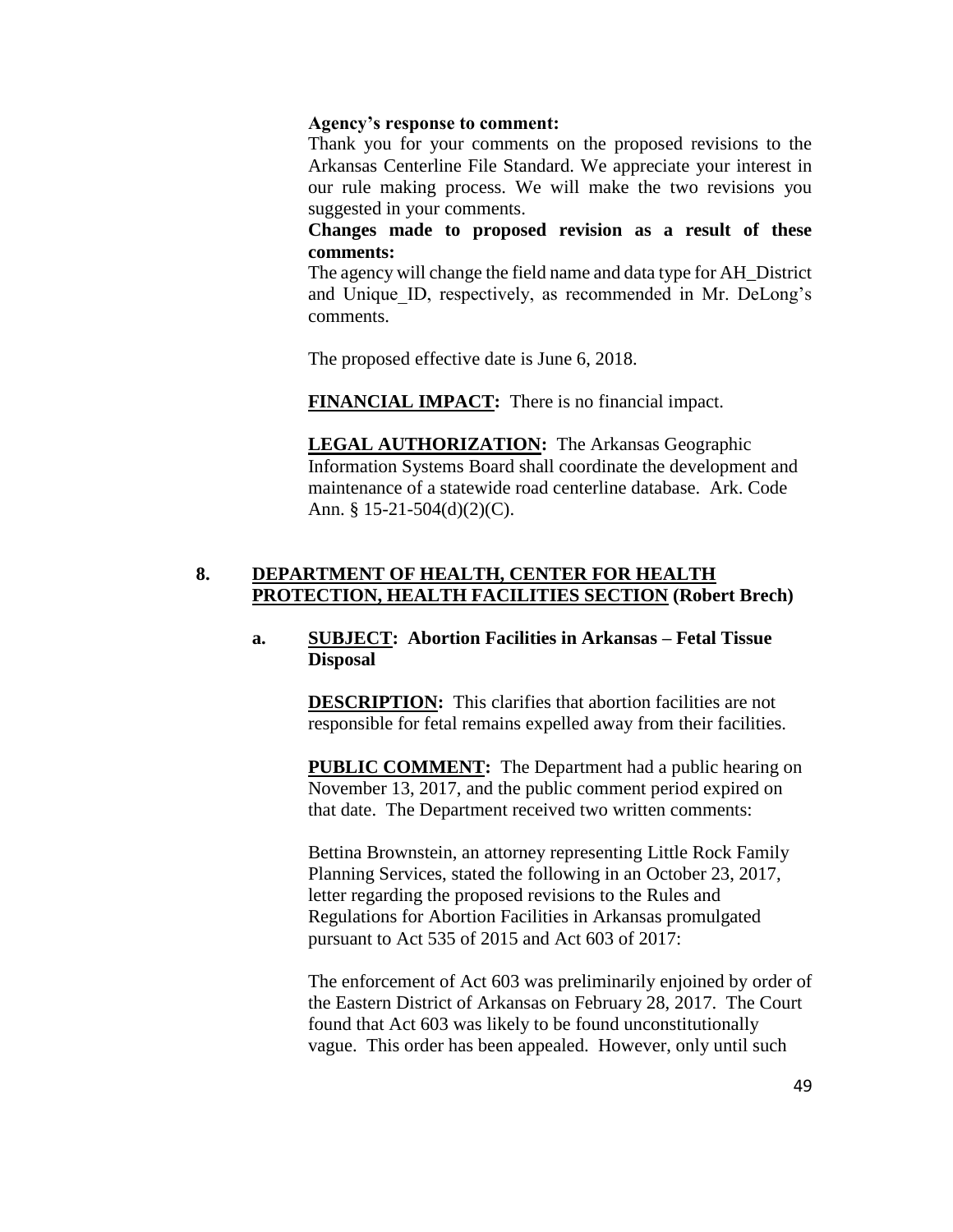time and only if the February 28, 2017, order is reversed would Act 603 go into effect. Of course, the enforcement of any ADH rules and regulations implementing Act 603 is contingent on the federal court's decision, and no rule or regulation can go into effect absent a court order upholding its constitutionality.

Bettina Brownstein, as cooperating attorney for the ACLU of Arkansas, Susan Talcott Camp and Ruth Harlow, of the American Civil Liberties Union Foundation, and Hillary Schneller, from the Center for Reproductive Rights, all serving as attorneys for Little Rock Planning Services, sent a November 13, 2017, letter submitting comments in response to the Notice of Public Hearing. The comments to the 2017 proposed rules for abortion facilities regarding tissue disposal stated the following:

These proposed changes, as summarized in the Notice, alter a definition, "add[] requirements for proper disposition of dead fetuses and fetal remains, and specif[y] circumstances under which the requirements are inapplicable." The Notice acknowledges that it relies on Act 603 of 2017 (referred to herein as the "Tissue Disposal Mandate") as purposed authority for these changes.

Our comments raise three objections in opposition to the noticed rulemaking. First, no public hearing, public comment process, or other regulatory action, should be occurring at this time, because the Tissue Disposal Mandate has been enjoined. The Department of Health's proposed rule and solicitation of input only cause confusion for abortion facilities, their physicians and their patients, at a time when the law and rules that pre-date the Tissue Disposal Mandate continue to govern. Second, even if the Department could proceed with a rules change, the proposal—like the Tissue Disposal Mandate on which it is based—would impose unconstitutional burdens on women, is inconsistent with other legal obligations of abortion facilities, and is unworkable. Third, to the extent that the Department may wish to clarify the application of any of its rules to medication abortions, versus surgical abortions, it must do so separate and apart from any reliance on the enjoined Tissue Disposal Mandate. The currentlyproposed Subsection  $6(0)(1)$ , which attempts to differentiate medical from surgical procedures and waive tissue disposal requirements from medication abortions, shares the same flaws as the larger proposed Section 6(O).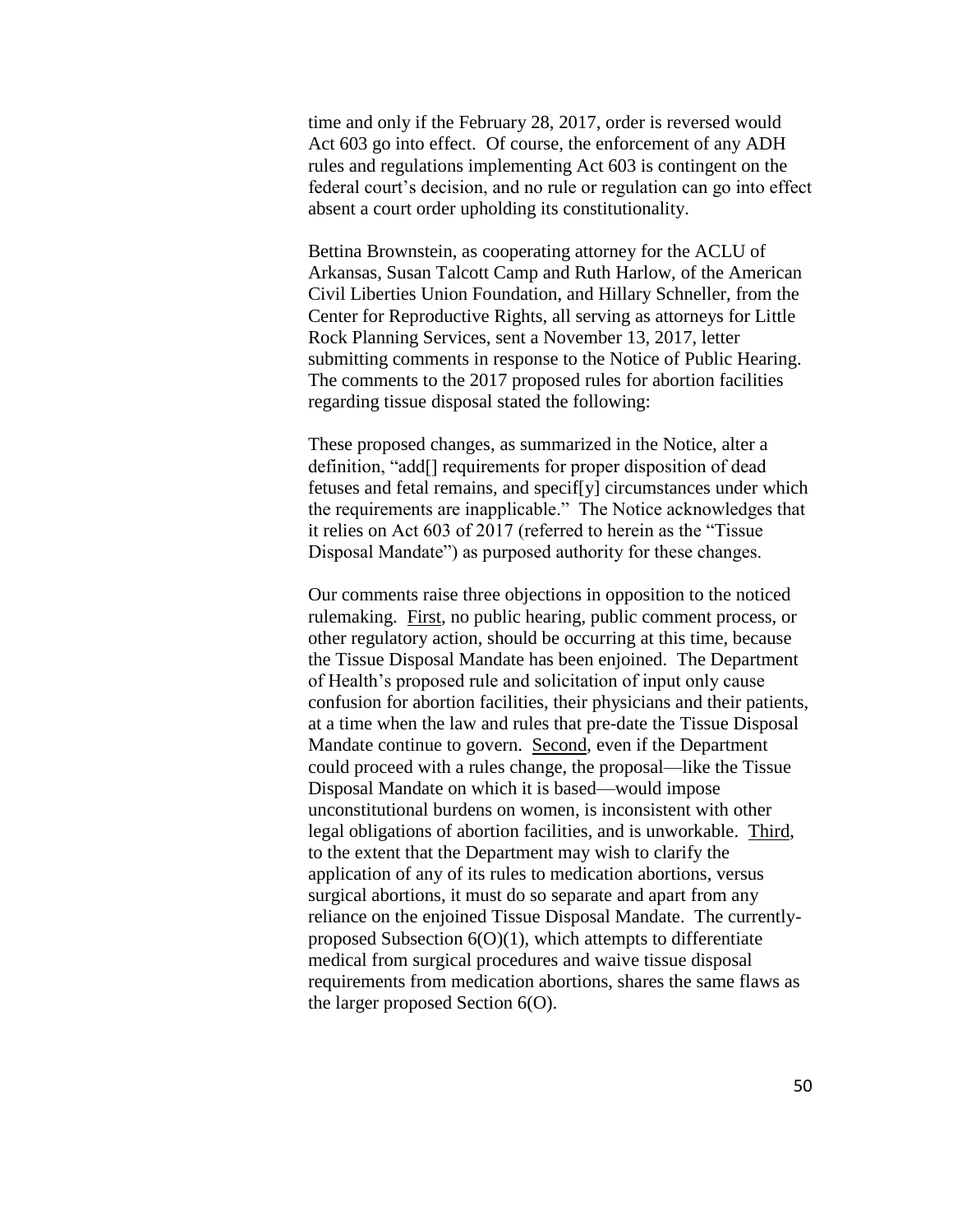## 1. State Action to Enforce the Tissue Disposal Mandate is Barred By a Preliminary Injunction

As you know, the United States District Court for the Eastern district of Arkansas in *Hopkins v. Jegley*, Case No. 4:17-cv-00404- KGB, has found Dr. Hopkins likely to succeed in striking down the Tissue Disposal Mandate as unconstitutional. That Court found that the Mandate likely imposes an unconstitutional undue burden on Arkansas abortion patients and is impermissibly vague. The Court entered a preliminary injunction enjoining enforcement of any of the Tissue Disposal Mandate's requirements on July 28, 2017. The Court ordered the direct defendant in the litigation, including the Prosecuting Attorney for Pulaski County and all members of the Arkansas State Medical Board, "to notify immediately all state officials responsible for enforcing [the Tissue Disposal Mandate] about the existence and requirements of the preliminary injunction," which remains in force today and prohibits enforcement of the Mandate. An appeal has been filed, and it will likely be years before the *Hopkins v. Jegley* litigation is finally resolved.

In light of the preliminary injunction, the Tissue Disposal Mandate, including as it sought to amend Ark. Code Ann. §§20- 17-801 and -802, currently has no regulatory force or effect. The prior version of Sections 801 and 802 continue to govern the operation of abortion facilities and you Department's oversight of them. In particular, the pre-existing Subsections  $801(a)(1)(A)$ ,  $801(a)(3)$ , and  $802(a)$ , as provided in Act 535 of 2015, specify that physicians and facilities disposing of tissue after an abortion "shall ensure that the fetal remains and all parts are disposed of in a fashion similar to that in which other [human] tissue is disposed and in a respectful and proper manner," including by directly releasing the human tissue for incineration, cremation or other specified methods of tissue disposal.

It was only with the Tissue Disposal mandate enacted in 2017 that Arkansas attempted to require that tissue from an abortion be "disposed of in accordance with the provisions of Ark. Code Ann. §20-17-102[,]" the Final Disposition Rights Act ("FDRA"). The Department's proposed new Part O in Section 6 of the Rules and Regulations for Abortion Facilities attempts to impose such a requirement of ensuring compliance with the FDRA, but doing so now, by regulation, is contrary to the currently-governing version of Sections 801 and 802. Those statutes govern how facilities and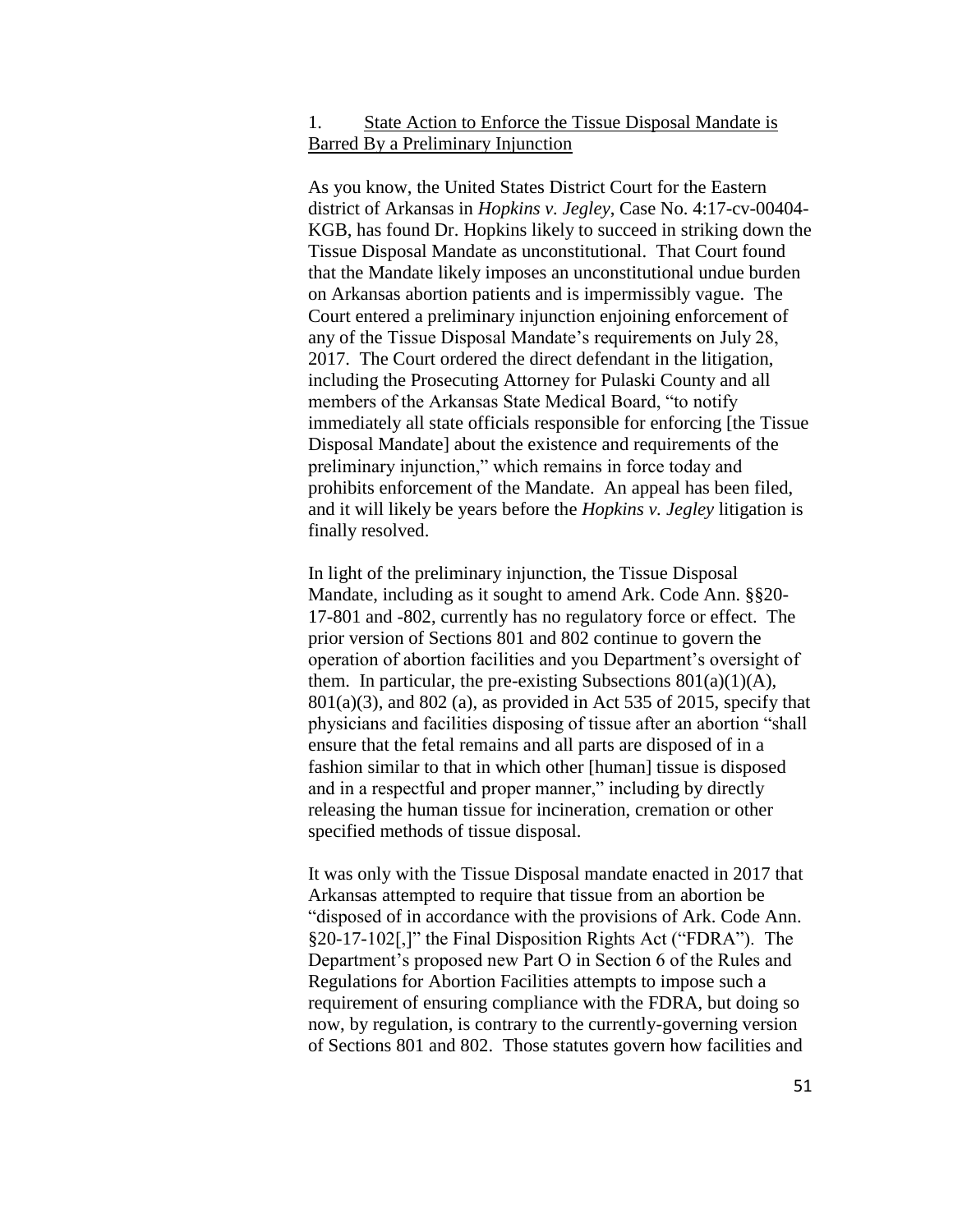physicians who provide abortions are to dispose of embryonic and fetal tissue (with patients having 48 hours in some instances to direct otherwise), and apply the general standards quoted in the previous paragraph. The FDRA, by contrast, describes an elaborate system of determining control over one's own eventual remains or over the dead bodies of next of kin, and is directed at funeral homes and crematoria, not health care providers.

Of course, a regulation cannot amend a statute by rulemaking, nor can a regulation specify requirements that are contrary to statute. *See Yamaha Motor Corp., U.S.A. v. Richard's Honda Yamaha*, 344 Ark. 44, 56, 38 S.W.3d 356, 363 (2001) ("an administrative regulation cannot be contrary to statute"); *State ex rel. Atty. Gen. v. Burnett*, 200 Ark. 655, 140 S.W.2d 673, 675 (1940) (striking as void a rule that attempted to amend the governing statute). The proposed new Section 6(O) should be withdrawn and considered no further, because there is no statutory authority for it. It contradicts the currently governing law in Section 801 and 802.<sup>1</sup>

# 2. Proposed Section 6(O) Is Not Only Contrary to Current Governing Law, But Suffers from the Same Defects as the Enjoined Mandate

As exhaustively shown in the *Hopkins v. Jegley* litigation, it is impossible for abortion physicians or facilities, in the context of that care, to ensure compliance with the FDRA and its rules for control over disposition of dead bodies. *See* 2017 WL 3220445 at \*56-\*68. For example, a woman's decision about whether to proceed with an abortion or continue her pregnancy is constitutionally protected as her own yet the FDRA introduces additional decision-makers into her abortion care, such as her sexual partner, or, if she and her sexual partner are minors, both her own parents and his parents. Attempting to comply with the FDRA would cause abortion facilities and their staffs not only to

 $\overline{a}$ 

 $<sup>1</sup>$  To the extent that the Department wishes to clarify the regulatory definition of</sup> "dead fetus" in Part F of Section 3 ("Definitions'), to become a definition of both "dead fetus and fetal remains," the Department has the statutory authority to do that under the currently governing versions of Sections 801 and 802, which came from Act 535 of 2015. Act 535 is also referenced in the Notice of Public Hearing for November 13, 2017. Such amendment of that definition, however, which tracks Section 801(b)(2)(A) and reflects the use of the phrase "fetal remains" elsewhere in Sections 801 and 802, will not affect how tissue disposal currently occurs.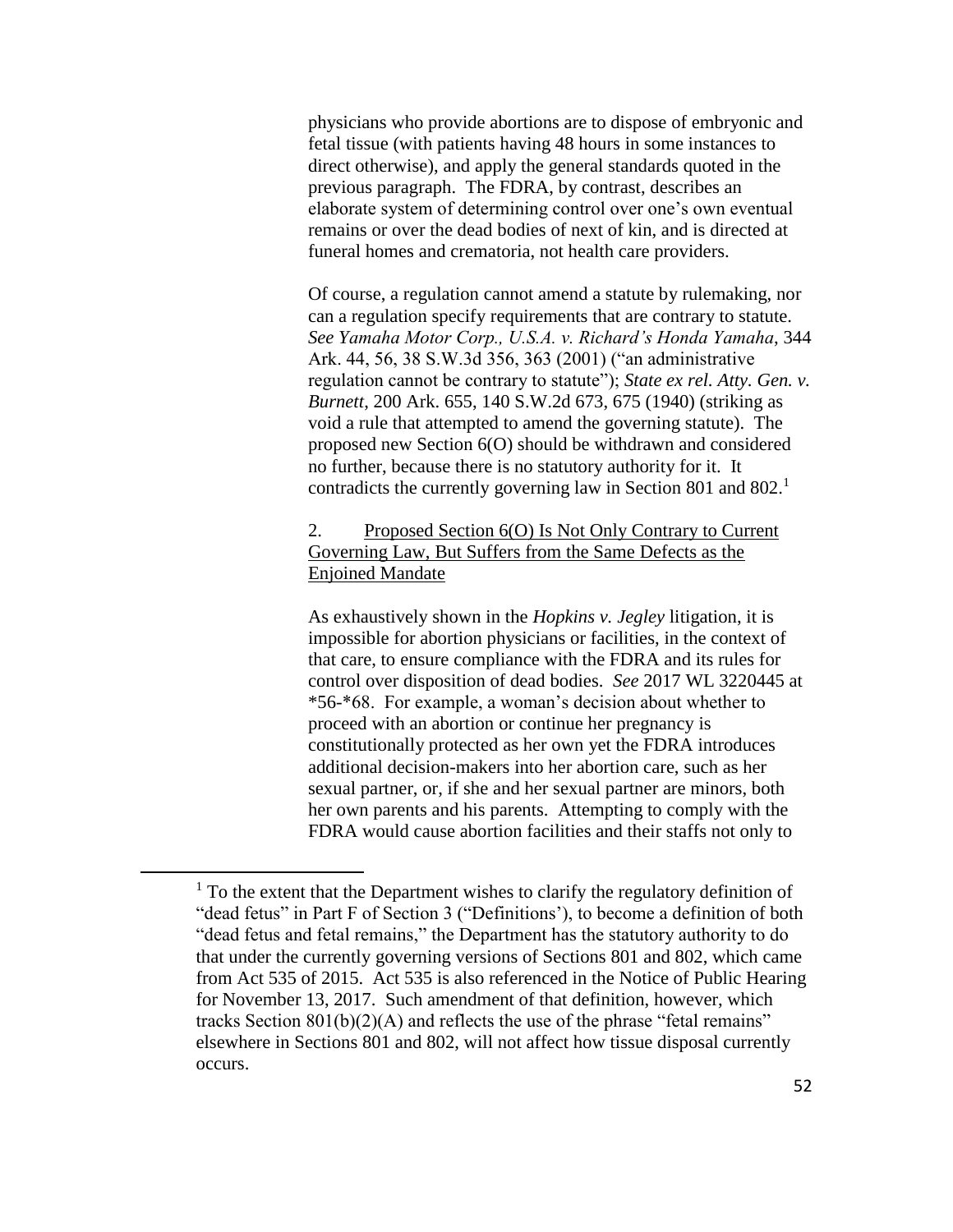intrude upon their patient's autonomy, but also to breach physician-patient confidentiality. The FDRA, as another example, also includes cost-sharing and dispute-resolution mechanisms over which a physician or facility has no control, and that they cannot police to ensure compliance. Moreover, the FDRA was enacted to govern much different circumstances, and is repeatedly vague or inapposite as applied to physicians and health care facilities. As the District Court found, it fails to explain to either providers or enforcement authorities what exactly is required or forbidden. 2017 WL 3220445 at \*67.

Proposed Section 6(O) has all the same failings, because it states only that, "Each facility shall ensure that each dead fetus or fetal remains are disposed of in accordance with the provisions of Ark. Code Ann. §20-17-102" – the FDRA – but adds no clarity or explanation as to how that might conceivably occur. The proposed regulation is therefore itself unconstitutionally vague, and threatens to impose the same undue burdens as the Tissue Disposal Mandate if it were ever allowed to become final and effective. The Department should, instead, withdraw the proposed regulation.

#### 3. Subsection (1) Also Rests on Flawed Authority; It Confuses Further with "Human Remains"

Subsection  $6(O)(1)$  attempts to carve out medication abortions from the over-arching requirement of Section 6(O), and thus is attempting to limit the Departments' regulation and oversight of tissue disposal. But that sub-part is part of a larger regulatory section that conflicts with the Constitution and is without current statutory authority. See supra Points  $1 \& 2$ . In addition, the Department does not have sole regulatory and enforcement authority with regard to the requirements of the Tissue Disposal Mandate, should they ever take effect. Thus, the Department cannot, without a court's intervention or the participation of all other enforcement authorities, unilaterally adopt a limiting construction of the Mandate.

The subsection also adds to the confusion created by the proposed regulations, because it references "human remains" when the definition in the proposed regulatory changes uses the terms "dead fetus or fetal remains[.]" That definition encompasses either embryonic or fetal tissue, and under the current versions of the statutory Sections 801 and 802, such tissue also is included in the definition of "human tissue." Subsection  $6(0)(1)$ 's reference to "human remains," however, does not track any aspect of the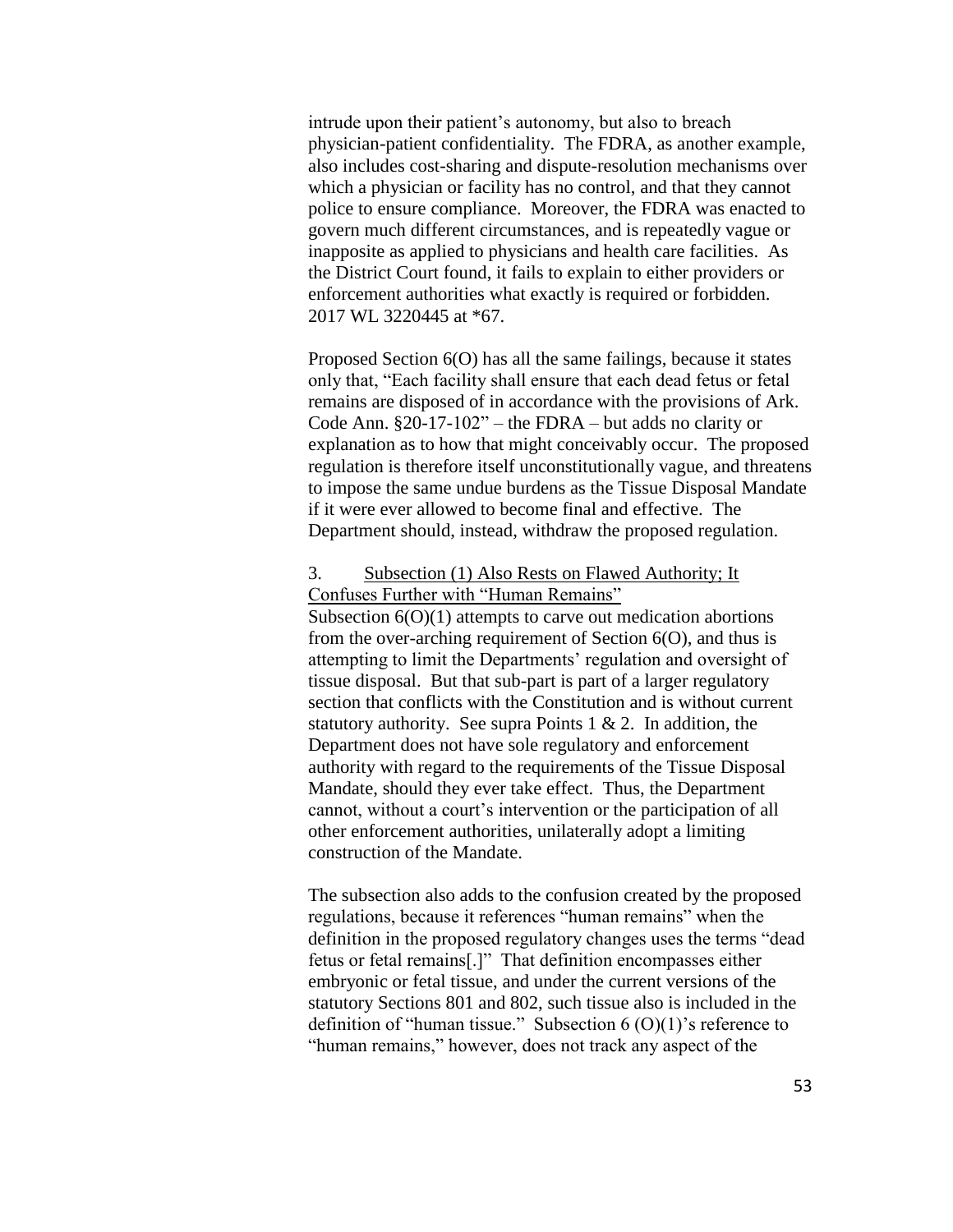currently-governing statutes that relate to tissue disposal after an abortion, and instead is a phrase used at time in the FDRA to reference an individual's body after death. Even this exclusion from Section 6(O)'s requirements, in light of its confusing content and lack of any proper statutory authority, cannot stand alone and should be abandoned.

If the Department sought to draft a new regulation specifying that its oversight of abortion facilities' proper disposition of embryonic and fetal tissue does not extend to tissue expelled or evacuated after a patient leaves the facility, as is the case in medication abortion, the Department could do so under the current governing statutes. The limitations in Section 801, for example, do not apply unless a physician or facility has acquired possession of the tissue, which would not occur when tissue passes outside the facility. Section 802's requirement is simply that "tissue be disposed of in a fashion similar to that in which other tissue is disposed," and that would encompass tissue, for example, passed through miscarriage at home and disposed there; the "same fashion" of disposal is permitted for tissue from a medication abortion. Thus, the objective of Subsection  $6(0)(1)$  can be accomplished, but not pursuant to that subsection as proposed.

**RESPONSE:** The Department has no plans to enforce the controverted provisions until the matter is resolved.

The proposed effective date for the rule is pending legislative review and approval.

**FINANCIAL IMPACT:** There is no financial impact.

**LEGAL AUTHORIZATION:** The Department of Health has the authority to make any and all necessary and reasonable rules and regulations of a general nature for the protection of the public health and safety. *See* Ark. Code Ann. §20-7-109(a)(1)(A).

The purpose of this proposed rule is to implement changes resulting from Act 603 of 2017, sponsored by Representative Kim Hammer, which requires "all dead fetuses be disposed of in accordance with the Arkansas Final Disposition Rights Act." In addition to adding the requirements of Act 603, the Department states that the purpose is to clarify that abortion facilities are not responsible for the disposition of dead fetuses and fetal tissue when the evacuation occurs outside the presence of the inducing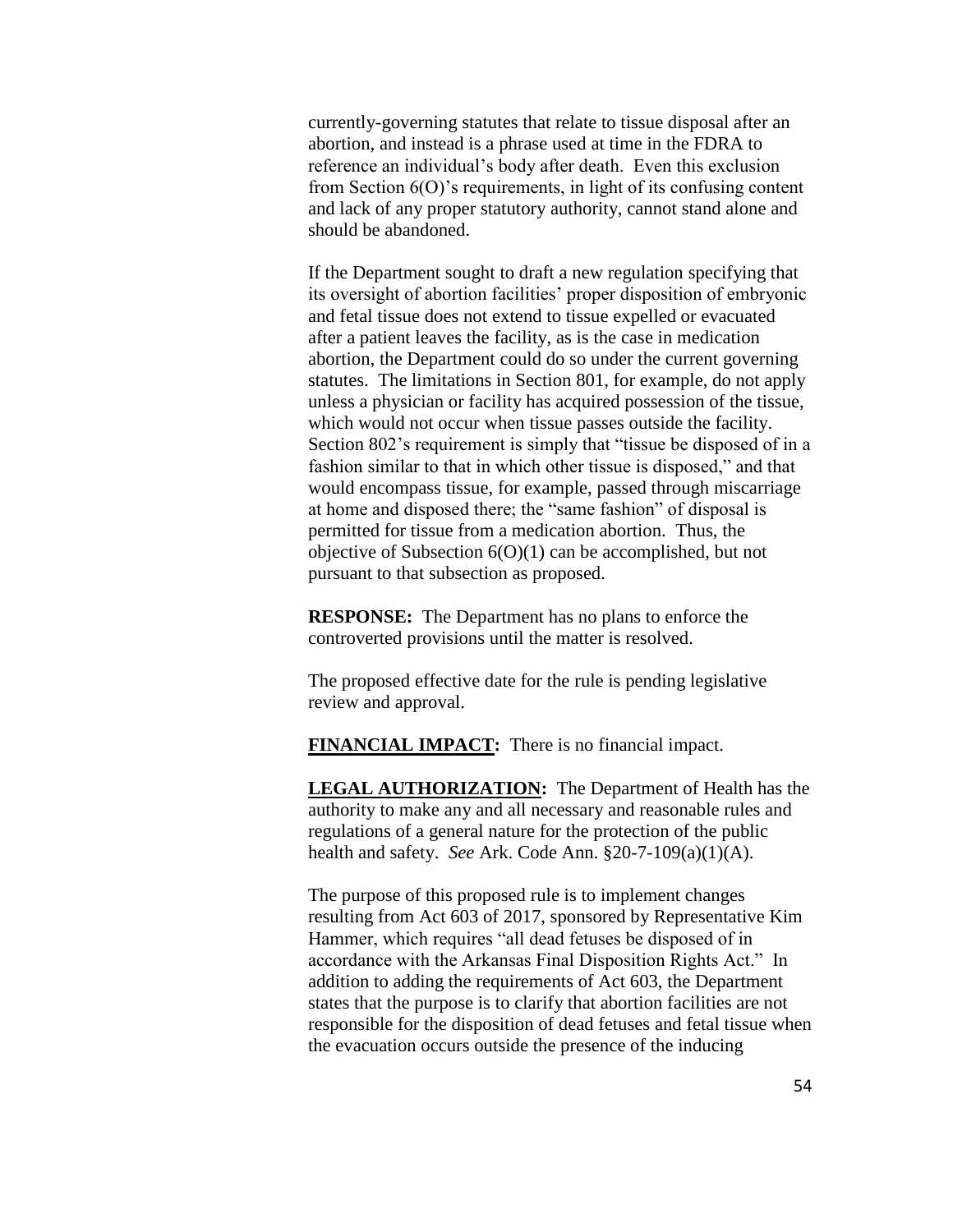physician or away from the facility in which the physician administered the inducing medications. This proposed rule change also amends the current rules to include the definition of "dead fetus [or fetal tissue]" as defined by Ark. Code Ann. §20-17- 801(b)(2)(A).

## **9. DEPARTMENT OF HEALTH, CENTER FOR HEALTH PROTECTION, PHARMACY SERVICES (Robert Brech)**

## **a. SUBJECT: List of Controlled Substances**

**DESCRIPTION:** The proposed amendments update the List of Controlled Substances to include these drugs.

1. 25B-NBOMe.2-(4-bromo-2,5-dimethoxyphenyl)-N-(2 ethoxybenzyl)ethanamine. The DEA has placed this hallucinogenic substance into Schedule 1 because it has no recognized medical use. To follow DEA scheduling, this drug would be included as Schedule 1. Page 5, (46).

2. AB-FUBINICA. N-(1-amino-3-methyl-1-oxobutan-2-yl)-1- (4-fluorobenzyl)-1H-indazole- 3-carboxamide. The DEA has scheduled this synthetic cannabinoid because it has no recognized medical use. This drug would be included as Schedule VI. Page 19, I, (ix).

3. ADB-PINACA. N-(1-amino-3,3-dimethyl-1-oxobutan-2 yl)-1-pentyl-1H-indazole-3- carboxamide. The DEA has scheduled this synthetic cannabinoid because it has no recognized medical use. This drug would be included as Schedule VI. Page 19, I, (x).

4. The DEA has scheduled the following synthetic cathinones as Schedule 1 because they have no recognized medical use. These drugs will be included as Schedule I. Page 6, 11b, 9-16.

- 4-methyl-N-ethylcathinone (4-MEC)
- 4-methyl-alpha-pyrrolidinopropiophenone (4-MePPP)
- 2-(methylamino)-1-phenylpentan-1-one (Pentedrone)
- 1-(1,3-benzodioxol-5-yl)-2-(methylamino) pentan-1-one (Pentylone, MDBP)
- 4-fluoro-N-methylcathinone (4-FMC,Flephedrone)
- 3-fluoro-N-methylcathinone (3-FMC)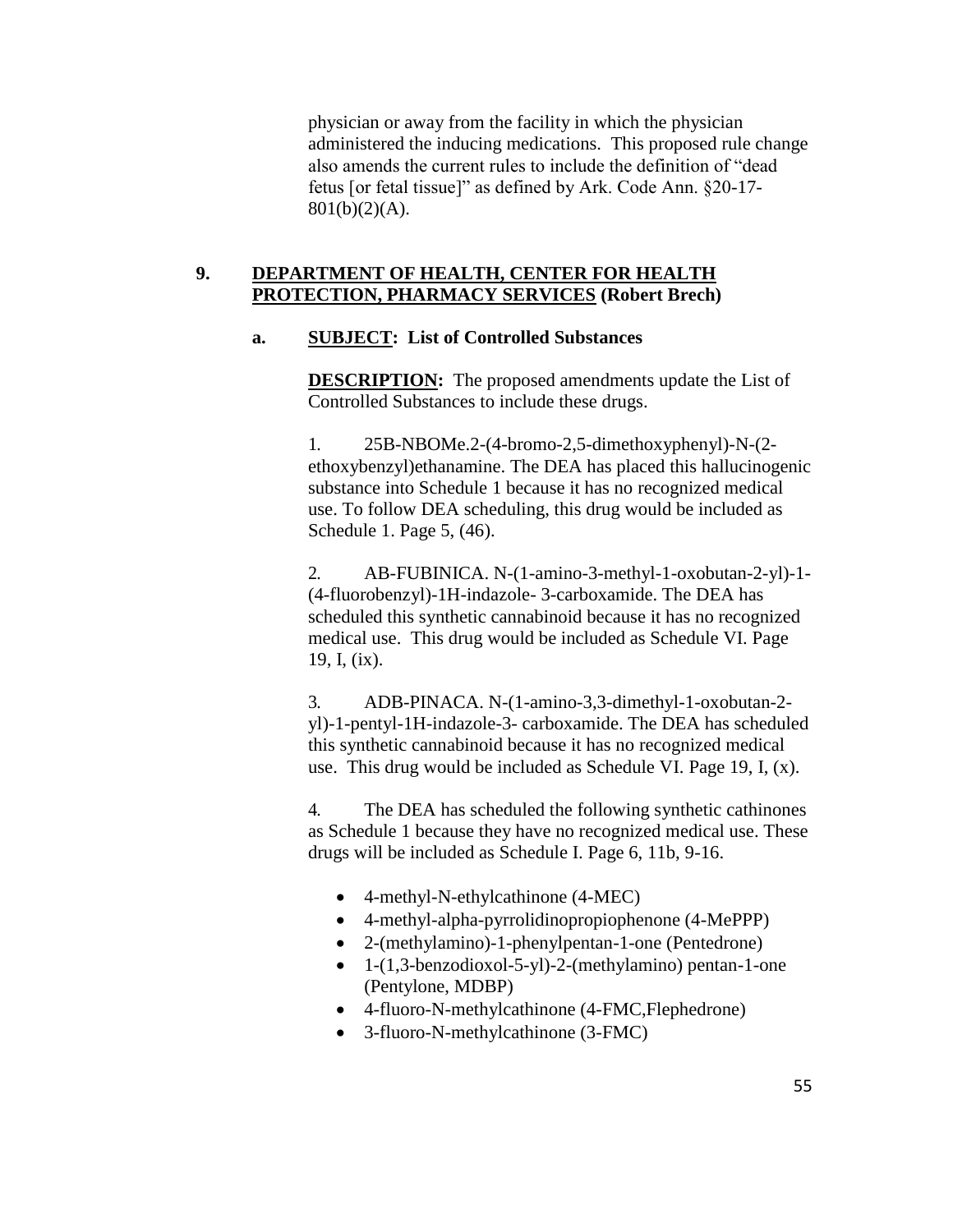- 1-(naphthalen-2-yl)-2-(pyrrolidin-1-yl) pentan-1-one (Naphyrone)
- Alpha-pyrrolidinobutiophenone ([Alpha]-PBP)

5. 5-Flouro-AMB. N-[[1-(5-fluoropentyl)-1H-indazol-3 yl]carbonyl]-L-valine, methyl ester. Page 20, (K) (xvi). Felisia Lackey, Chief Forensic Chemist-Drug Section, Arkansas State Crime Laboratory, requested that this synthetic cannabinoid with no recognized medical use be included into Schedule VI. Page 20, (K), xvi.

6. MMB-CHMICA. Methyl (1-(cyclohexylmethyl)-1Hindole-3-carbonyl)-L-valinate. Page 20, (K) (xvii). Felisia Lackey, Chief Forensic Chemist-Drug Section, Arkansas State Crime Laboratory, requested that this synthetic cannabinoid with no recognized medical use be included into Schedule VI. Page 20, (K), xvii.

7. To follow Act 440 of 2017, language is added on page 21 (c) (1) to consider the designation, rescheduling, or de scheduling of a marijuana derived substance. This will allow the scheduling if FDA approves cannabidiol and other substances to be prescribed to treat medical conditions. Page 21, (c)(1).

**PUBLIC COMMENT:** A public hearing was held on December 5, 2017, and the public comment period expired on the same date. No public comments were submitted to the Department regarding the proposed rule.

The proposed effective date is pending legislative review and approval.

**FINANCIAL IMPACT:** There is no financial impact.

LEGAL AUTHORIZATION: A "controlled substance" is a drug, substance, or immediate precursor in Schedules I through VI. *See* Ark. Code Ann. §5-64-101(4) (Repl. 2016). The Director of the Department of Health may "add a substance to or delete or reschedule any substance enumerated in a schedule pursuant to the procedures of the Arkansas Administrative Procedure Act[.]" *See* Ark. Code Ann. §5-64-201(a)(1)(A)(i) (Supp. 2017). If any substance is designated as a controlled substance under federal law and notice of the designation is given to the Director, the Director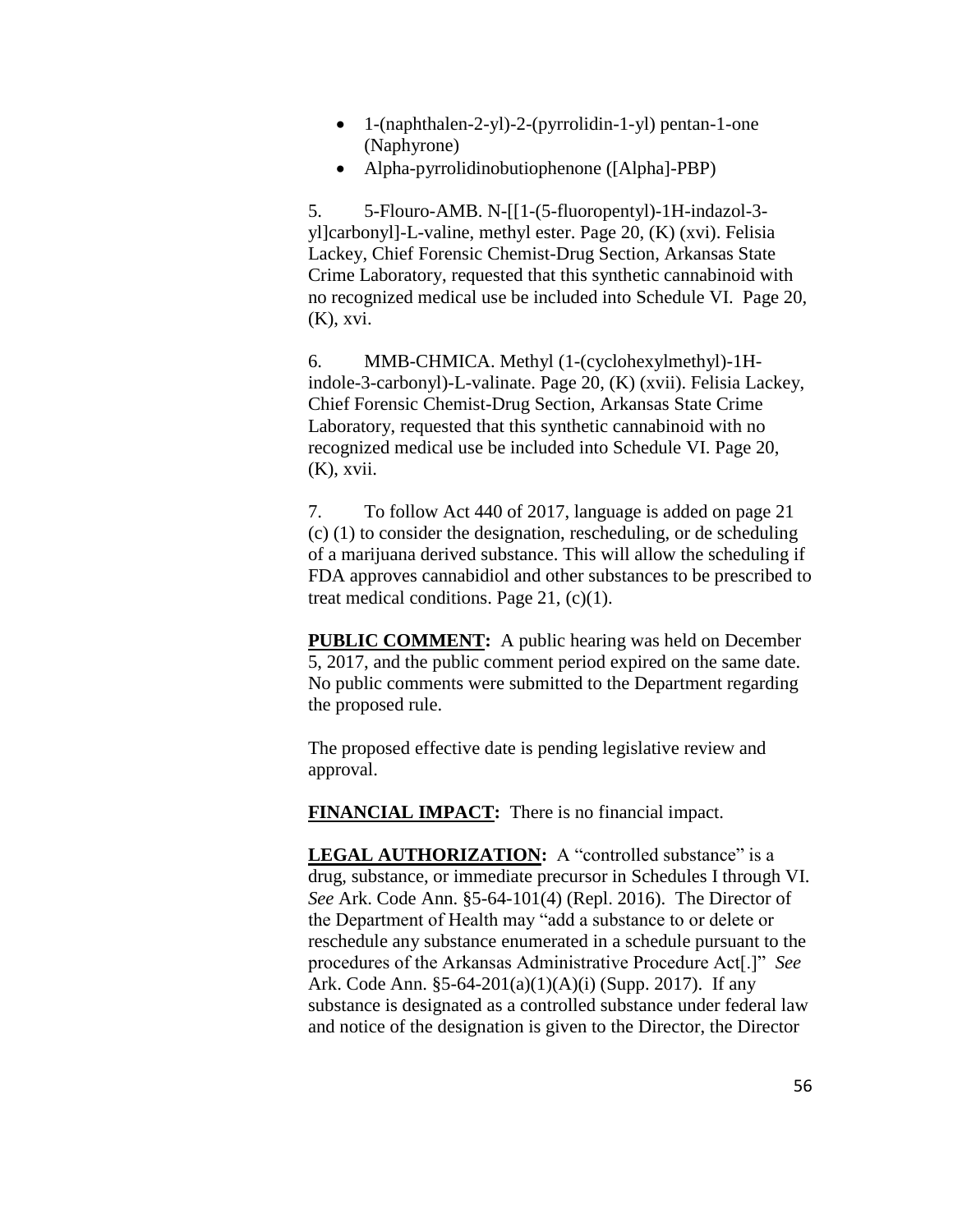shall similarly control the substance unless the Director objects to the inclusion. *See* Ark. Code Ann. §5-64-201(d)(1) (Supp. 2017).

Additional authority is provided by Act 440 of 2017, sponsored by Representative Justin Boyd, to allow for potential future recognition of a legal marijuana-derived Schedule VI controlled substance. If notice has been given to the Director that the United States Food and Drug Administration has designated, rescheduled, or de-scheduled a marijuana-derived substance as a prescription medication, the Director shall consider the designation, rescheduling, or descheduling of the marijuana-derived substance. *See* Ark Code Ann. §5-64-201(d)(4) (Supp. 2017).

## **10. DEPARTMENT OF HUMAN SERVICES, AGING AND ADULT SERVICES (Craig Cloud)**

#### **a. SUBJECT: 502: Senior Community Service Employment Program (SCSEP)**

**DESCRIPTION:** Division of Aging and Adult Services (DAAS) policy at section 502 is being amended to comply with the Older Americans Act Title V  $\S$  518(a)(3). Individuals are only eligible to receive SCSEP services for a total of 48 months in their lifetime. This change eliminates any extensions to this timeframe to align policy with the DAAS SCSEP goal of helping each participant transition from the program to unsubsidized employment as soon as possible.

**PUBLIC COMMENT:** No public hearing was held. The public comment period expired on December 19, 2017. The Department received no comments.

The proposed effective date is pending legislative review and approval.

**FINANCIAL IMPACT:** There is no financial impact.

**LEGAL AUTHORIZATION:** DHS is authorized to "make rules and regulations and take actions as are necessary or desirable to carry out the provisions of this chapter [Public Assistance] and that are not inconsistent therewith." Arkansas Code Annotated §20-76- 201 (12). DHS and its various divisions are authorized to promulgate rules as necessary to conform to federal statutes, rules,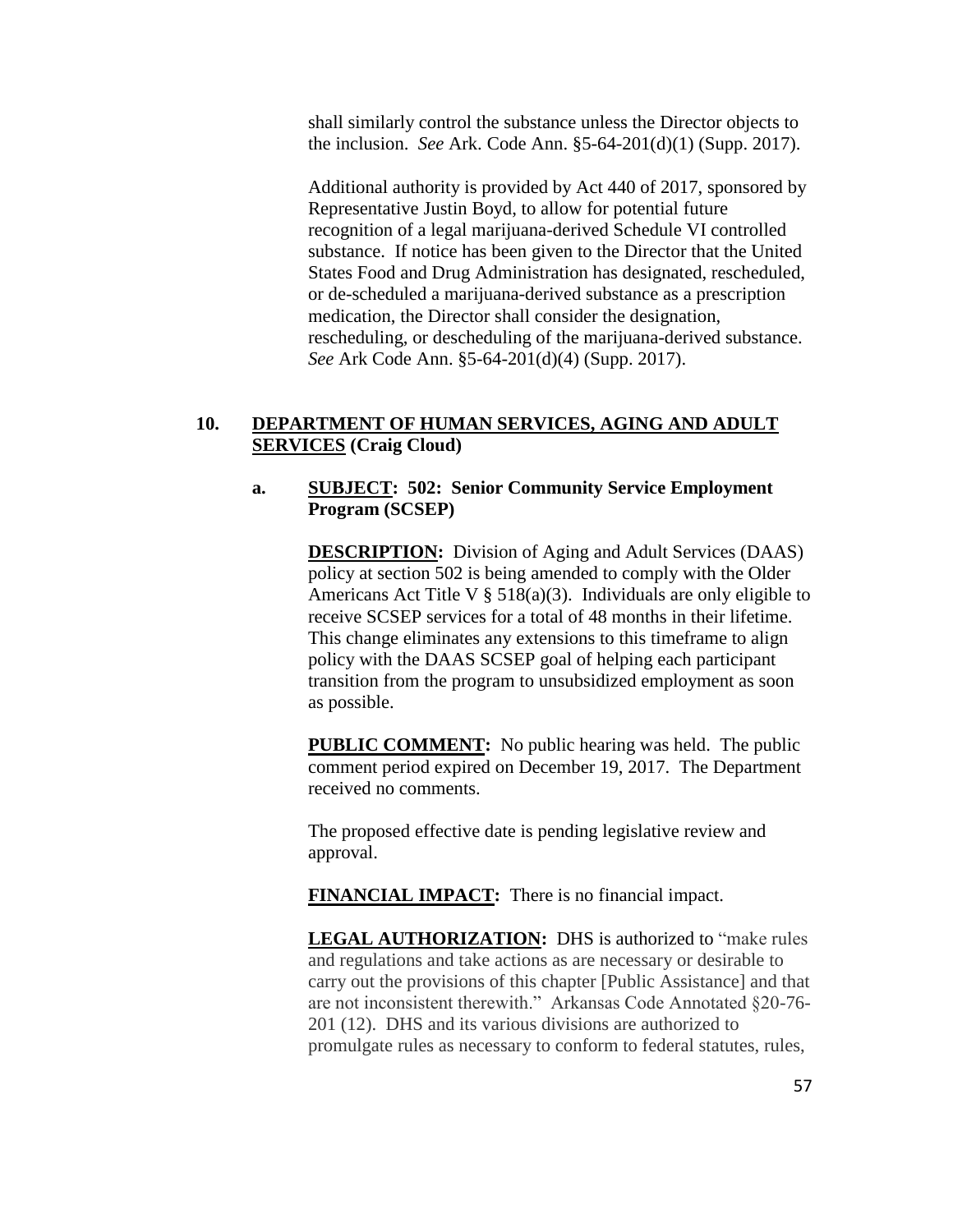and regulations. *See* Ark. Code Ann. §25-10-129(a)(2)(A) and (b) (Supp. 2017).

The Division of Aging, Adult, [and Behavioral Health] Services is the programmatic division within DHS, *see* Ark. Code Ann. §25- 10-102 (Supp. 2017), that serves as the state unit on aging that administers the federal programs created by the federal Older Americans Act, which was reauthorized in 2016. The Senior Community Service Employment Program, under Title V §518(a)(3) of the Older Americans Act, allows for participation for a period of up to 48 months in the aggregate (whether or not consecutive) under its definition of "eligible individual." *See* 42 U.S.C. 3056p.

The Senior Community Service Employment Program (SCSEP) is the federal program providing subsidized community service and employment training for low-income, unemployed persons age 55 and over. To implement this program, the Division of Aging, Adult, [and Behavioral Health] Services is authorized to enter into agreements and make program grants, and to make, issue, and amend rules and policies as necessary. *See* Ark. Code Ann. §20- 80-204 (Supp. 2017).

## **11. DEPARTMENT OF HUMAN SERVICES, CHILDREN AND FAMILY SERVICES (Christin Harper)**

## **a. SUBJECT: Case Opening**

**DESCRIPTION:** A summary follows:

The purpose of this regular promulgation is to:

o Revise the Division's procedure concerning Protection Planning, specifically to add the requirement for Division staff to reassess protection plans at 30 days to determine if a safety factor continues to exist and subsequently follow up with a petition for dependency-neglect if a safety factor continues. This revised rule will ensure State compliance with Act 963 of the 91<sup>st</sup> General Assembly, Regular Session.

o Clarify the Division's procedure concerning service provision across multiple counties, specifically to ensure consistent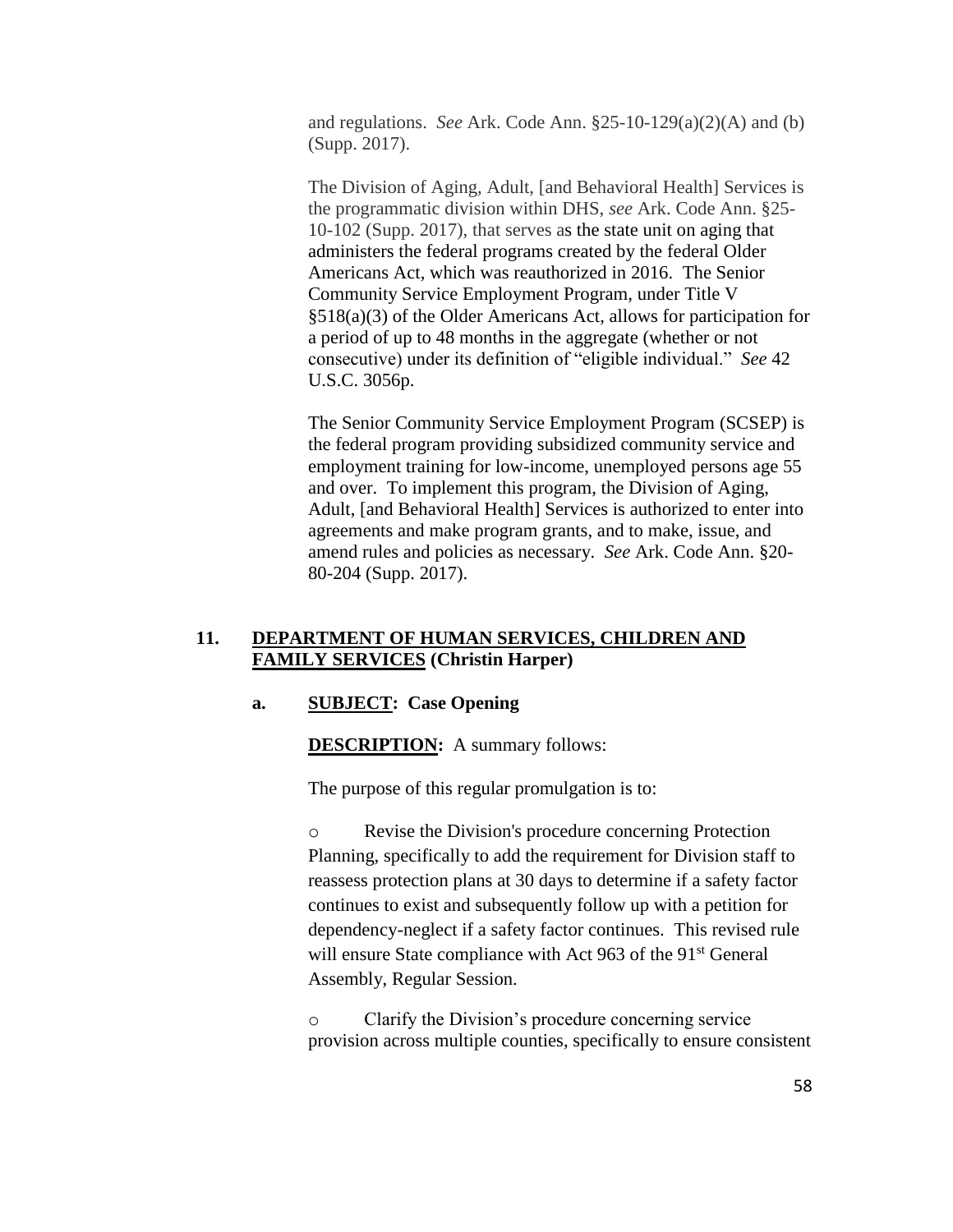provision of services to families being served by more than one DCFS County office.

o Update the Division's Safe Haven Procedure, specifically to ensure this procedure is consistent with the language in the newly added POLICY III-G: Services Case Opening for Infants if Abortion Results in Live Birth.

o Create Division policy to ensure service provision for infants if an abortion attempt results in live birth. This new rule will ensure State compliance with Act 392 of the 91<sup>st</sup> General Assembly, Regular Session.

o Create Division policy to ensure incarcerated parents are identified and included in case planning, monitoring of services, and are offered visitation as appropriate and in the best interest of the children involved. This new rule will ensure State compliance with Act 993 of the 91<sup>st</sup> General Assembly, Regular Session.

o Create Division policy to ensure consistent provision of services to families when the family includes an active duty military service member. This new rule will ensure State compliance with Act 528 of the  $91<sup>st</sup>$  General Assembly, Regular Session.

#### **Final Filing Summary of Changes**

#### **Revised Rule**

**PROCEDURE III-A1:** 

**Protective/Supportive Services Case Opening**

o Updated the Division's procedure to add the requirement for Division staff to reassess protection plans at 30 days to determine if a safety factor continues to exist and subsequently follow up with a petition for dependency-neglect if a safety factor continues.

## **PROCEDURE III-A2: Out-of-Home Placement Services Case Opening**

o Update the Division's procedure to add the requirement for Division staff to reassess protection plans at 30 days.

 **PROCEDURE III-A4: Out-of-Home Placement Outside the Initiating County**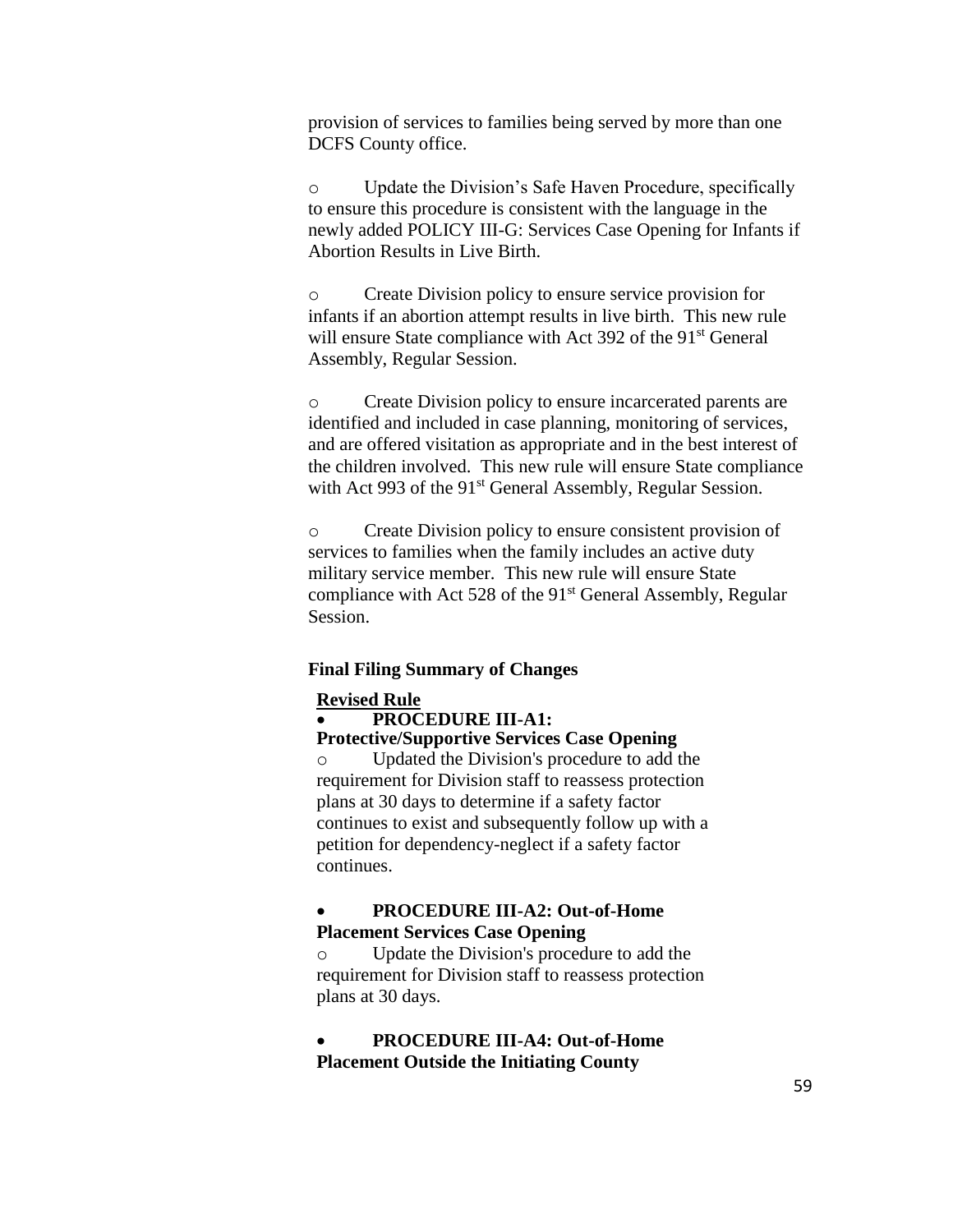o Ensures consistent provision of services to families being served by more than one DCFS County office.

## **PROCDURE VIII-F2: Voluntary Delivery of an Infant Under the Provisions of the Safe Haven Act**

o Ensures the language in the Division's Safe Haven Procedure is consistent with the language in the newly added POLICY III-G: Services Case Opening for Infants if Abortion Results in Live Birth.

# **POLICY III-G: Services Case Opening for Infants if Abortion Results in Live Birth**

o Ensures service provision for infants if an abortion attempt results in live birth.

#### **POLICY III-H: Services Case Opening for Incarcerated Parents**

o Ensures incarcerated parents are identified and included in case planning, monitoring of services and are offered visitation as appropriate and in the best interest of the children involved.

# **POLICY III-I: Coordination of Services for Active Duty Service Members**

o Ensures consistent provision of services to families when the family includes an active duty military service member.

**PUBLIC COMMENT:** The Department did not hold a public hearing. The public comment period expired on December 13, 2017. The Department did not receive any comments.

The proposed effective date for the changes to the rule is pending legislative review and approval.

**FINANCIAL IMPACT:** There is no financial impact.

**LEGAL AUTHORIZATION:** Generally, the Department of Human Services is authorized to "make rules and regulations and take actions as are necessary or desirable to carry out the provisions of this chapter [Public Assistance] and that are not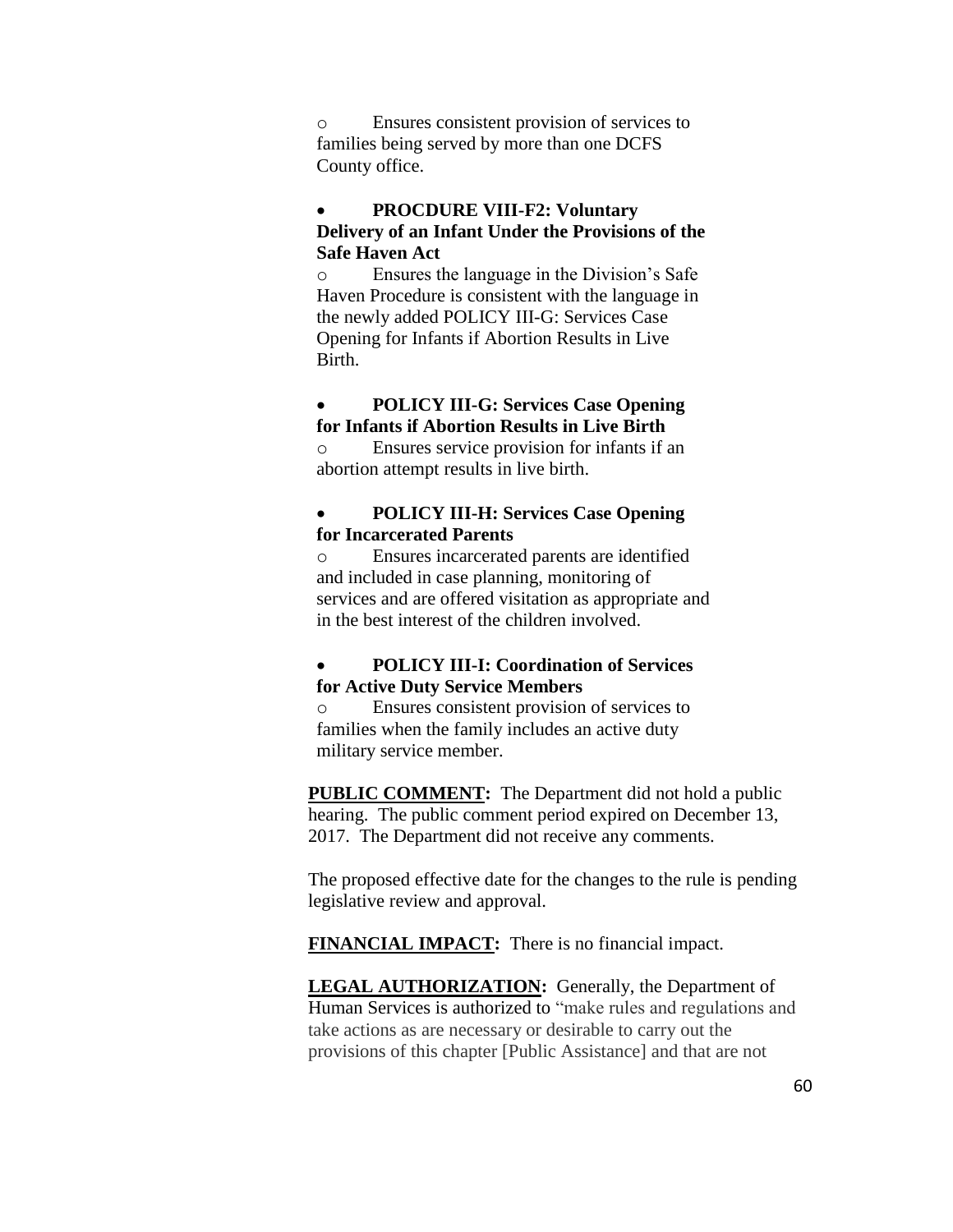inconsistent therewith." Arkansas Code Annotated § 20-76-201 (12). The Department's Division of Children and Family Services (DCFS) has the power to promulgate rules necessary to administer the laws that address protecting children from abuse and neglect and providing services and support to promote the safety, permanency, and well-being of Arkansas children and families. *See* Ark. Code Ann. §§9-28-101 and 103 (Repl. 2015).

Arkansas law requires DCFS to utilize the Missing Persons Information Clearinghouse after delivery of an infant under the Safe Haven Act. *See* Ark. Code Ann. §9-34-204. (Repl. 2015). Pursuant to Act 392 of 2017, sponsored by Senator Gary Stubblefield, any infant who is born alive as a result of an abortion shall be a ward of the state if before the abortion, the pregnant woman, or if married, the pregnant woman and her spouse, have stated in writing that they do not wish to keep the infant. *See* Ark. Code Ann. §20-16-604(h) (Supp. 2017).

Moreover, Act 528 of 2017, sponsored by Representative Charlene Fite, specified that the Department may promulgate rules and enter into an MOU with the U.S. Department of Defense to ensure that the appropriate military organization is notified of any member's alleged child maltreatment. *See* Ark. Code Ann. §12-18-508(f) (Supp. 2017). Act 963 of 2017, sponsored by Representative David Meeks, provided that the Department must reassess within thirty (30) days the health and safety of a child subject to a dependency-neglect protection plan that allowed a child to remain in his or her place of residence. *See* Ark. Code Ann. §12-18- 1001(d) (Supp. 2017). Additional authority is found in Act 993 of 2017, sponsored by Representative Vivian Flowers, which added to the definition of "reasonable efforts" to include the Department's responsibility to involve an incarcerated parent, under appropriate circumstances, in efforts to preserve a family before placing a child in foster care. *See* Ark. Code Ann. §9-27- 303(48) (Supp. 2017).

#### **b. SUBJECT: Volunteer and Relative Support and Involvement**

#### **DESCRIPTION:** A summary follows:

The purpose of this regular promulgation is to revise Division policy regarding: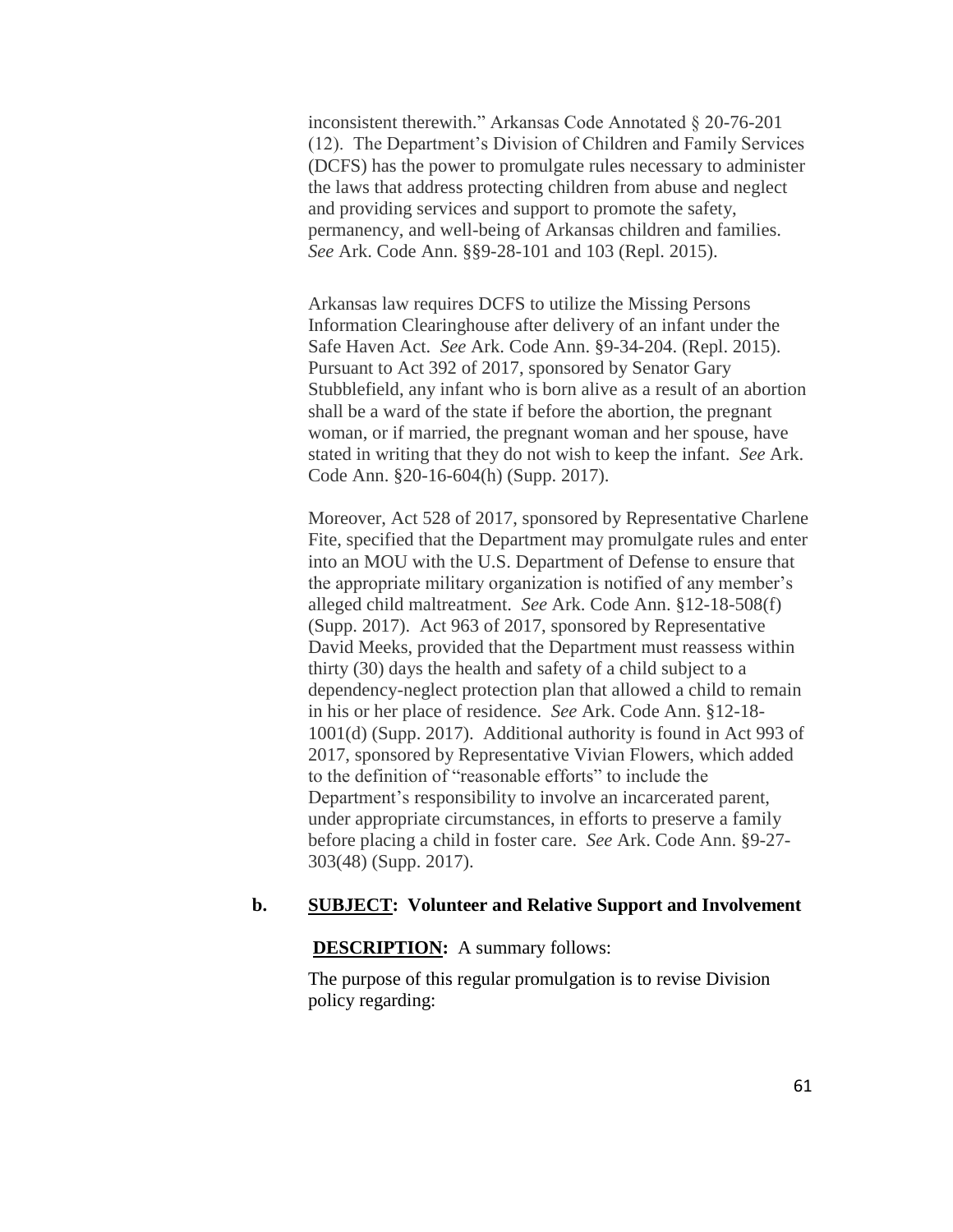Division Volunteers. This revised rule will create new procedure to ensure State compliance with ACT 1111 of the 91<sup>st</sup> General Assembly Regular Session.

• The presumption of fitness of non-custodial parents. This revised rule will ensure State compliance with ACT 701 of the 91<sup>st</sup> General Assembly Regular Session.

# **Final Filing Summary of Changes**

# **New Procedure**

# **Policy I-D: Division Volunteers and Related Procedures:**

o Updated the DCFS volunteer policy to clarify roles and responsibilities regarding processing and approving volunteers.

o Added relative and fictive kin volunteers.

o Addressed non-custodial parental visitation and contact.

# **Revised Rule**

# o **POLICY VI-C: Maintaining Family Ties in Out-of-Home Placements**:

o Updated the Division's procedure to add the requirement for Division staff to accept and process requests from relatives and fictive kin to become Division volunteers on a case specific basis and if in the best interest of the child.

o Provided clarity surrounding visitation and contact between foster children and non-custodial parents presumed fit.

**PUBLIC COMMENT:** The Department did not hold a public hearing. The public comment period expired on December 13, 2017. The Department did not receive any comments.

The proposed effective date for the changes to the rule is pending legislative review and approval.

**FINANCIAL IMPACT:** There is no financial impact.

**LEGAL AUTHORIZATION:** Generally, the Department of Human Services is authorized to "make rules and regulations and take actions as are necessary or desirable to carry out the provisions of this chapter [Public Assistance] and that are not inconsistent therewith." Arkansas Code Annotated §20-76-201 (12). The Department's Division of Children and Family Services (DCFS) has the power to promulgate rules necessary to administer the laws that address protecting children from abuse and neglect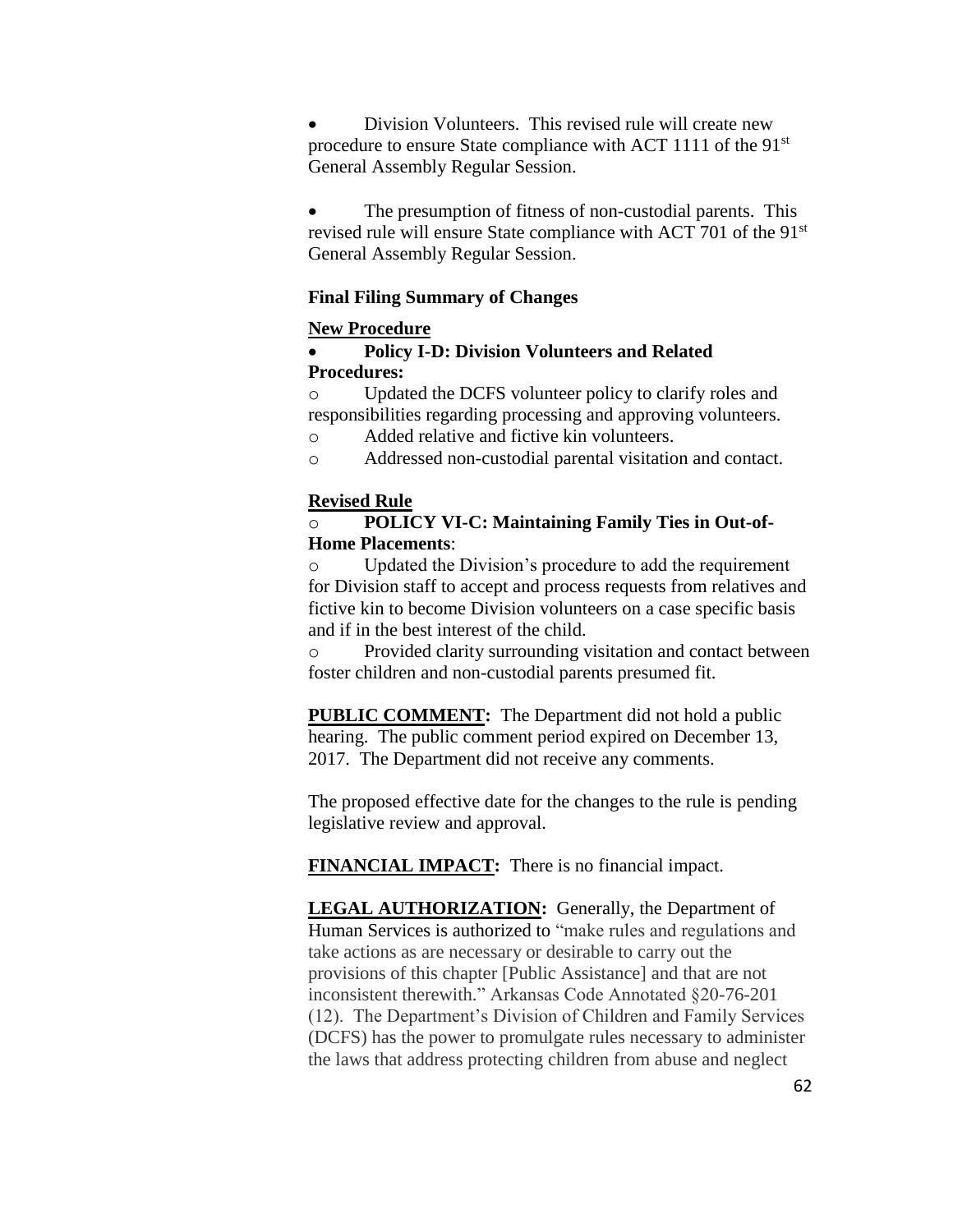and providing services and support to promote the safety, permanency, and well-being of Arkansas children and families. *See* Ark. Code Ann. §§9-28-101 and 103 (Repl. 2015).

Specific changes adding "relative or fictive kin volunteers" and applications and an approval process were made to the clarify roles and responsibilities as volunteer transporters for families pursuant to Senator Alan Clark's Act 1111 of 2017. In response to Act 701 of 2017, sponsored by Senator Clark, the policy on maintaining family ties in out-of-home was amended to clarify visitation and recognize the presumption that non-custodial parents are fit for purposes of contact and visitation with foster children in the absence of evidence to the contrary.

## **c. SUBJECT: Foster Parent Access to Records and Case Proceedings**

**DESCRIPTION:** A summary follows:

The purpose of this regular promulgation is to revise Division policy regarding:

Foster parent access to records, specifically:

o To clarify that information about a child in care may be provided to the foster parent whose home serves as placement for the child -- even though it may also contain information about the child's biological parents and/or siblings not placed in the foster home.

o To ensure the foster parent uses such information to help the child better understand the progression of his or her family's case and does not re-disclose information found in such records. This revised rule will ensure the State complies with Act 329 of the 91<sup>st</sup> General Assembly, Regular Session.

• Foster parents becoming a party to a foster care case while reunification remains the goal of the case. This revised rule will ensure the State complies with Act 701 of the 91st General Assembly, Regular Session.

## **Final Filing Summary of Changes**

**POLICY I-F: Confidentiality**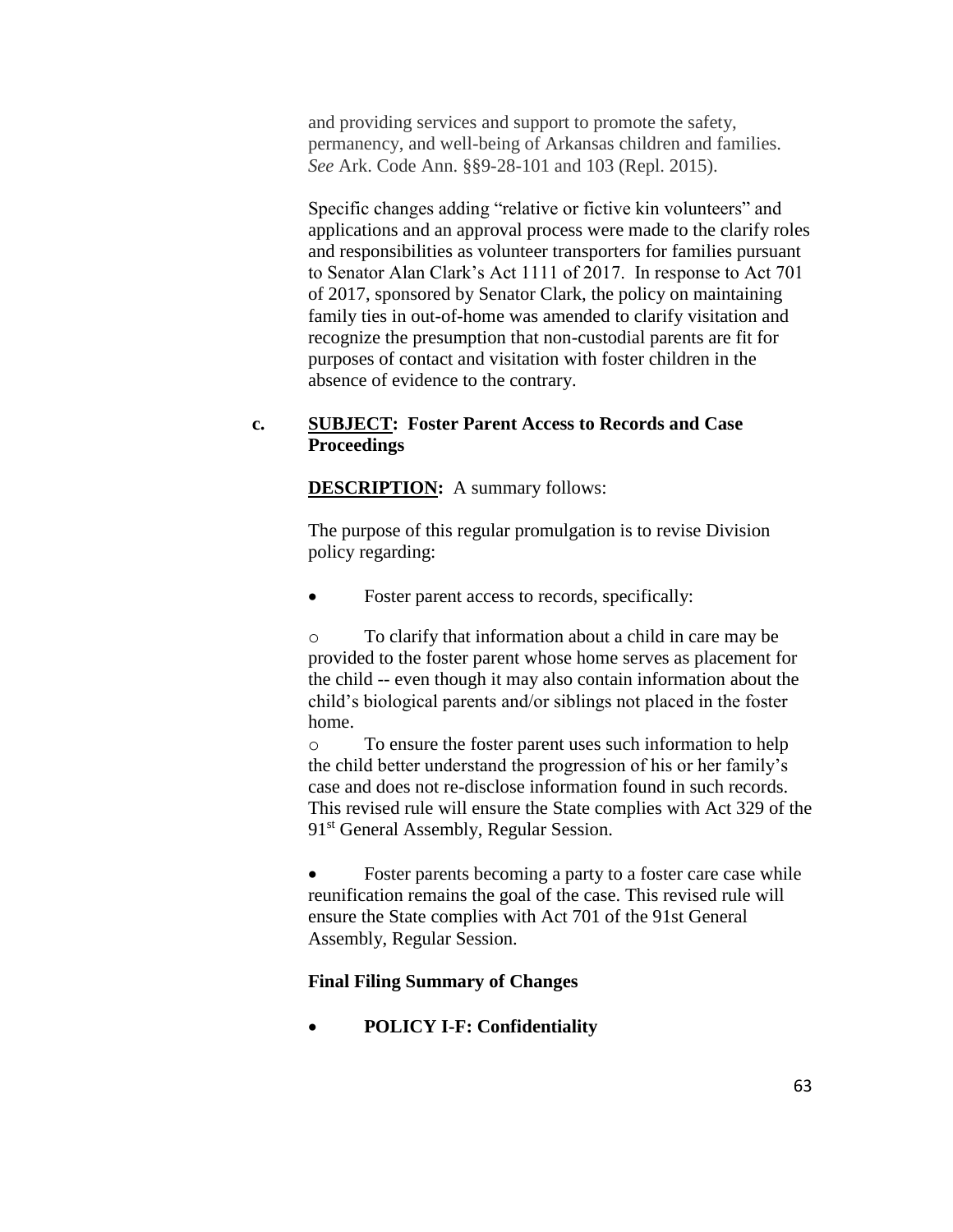o Clarified that foster parents may receive (but not redisclose) reports, case histories, and other written documents related to a foster care case of a child placed in the foster home even if such information contains information regarding the child's parents and/or siblings not placed in that foster home.

o Updated the form number for Department Release of Information Form.

## **POLICY VII-H: Providing Information to Foster Parents**

o Clarified that foster parents are included in case planning and hearings as appropriate and in the best interest of the children involved and provided an entire copy of the case plan for children in their home.

o Clarified that foster parents are not to be made parties to a foster care case while reunification remains the court ordered goal of the case.

**PUBLIC COMMENT:** The Department did not hold a public hearing. The public comment period expired on December 13, 2017. The Department did not receive any comments.

The proposed effective date for the changes to the rule is pending legislative review and approval.

**FINANCIAL IMPACT:** There is no financial impact.

**LEGAL AUTHORIZATION:** Generally, the Department of Human Services is authorized to "make rules and regulations and take actions as are necessary or desirable to carry out the provisions of this chapter [Public Assistance] and that are not inconsistent therewith." Arkansas Code Annotated §20-76-201 (12). The Department's Division of Children and Family Services (DCFS) has the power to promulgate rules necessary to administer the laws that address protecting children from abuse and neglect and providing services and support to promote the safety, permanency, and well-being of Arkansas children and families. *See* Ark. Code Ann. §§9-28-101 and 103 (Repl. 2015).

The confidentiality rules were updated to reflect Act 329 of 2017, sponsored by Representative Charlene Fite, that allows a foster parent to receive, but not disclose, information about a child's siblings and family. *See* Ark. Code Ann. §9-28-407 (h) (Supp. 2017). Further authority is provided, pursuant to Act 701 of 2017,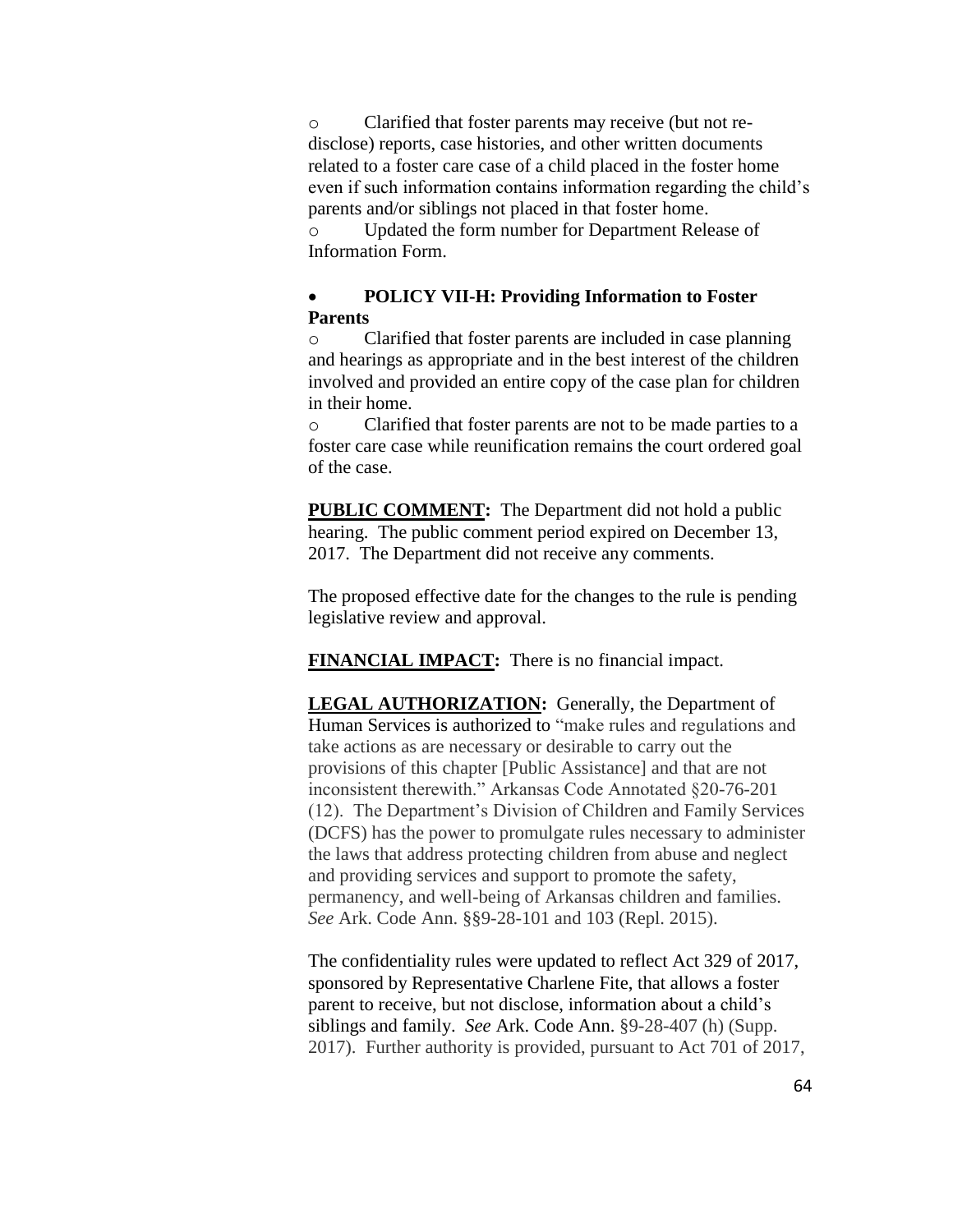sponsored by Senator Alan Clark, in circumstances when reunification remains the goal, foster parents are included in case planning as appropriate for the best interest of the child but are not made parties to the case *See* Ark. Code Ann. §9-27-325 (Supp. 2017).

# **d. SUBJECT: Resumption of Services Post-Termination and Reinstatement of Parental Rights**

# **DESCRIPTION:** A summary follows:

The purpose of this regular promulgation is to create Division policy and procedure regarding resumption of services to parents whose parental rights have been previously terminated, but who have had a material change in circumstance and whose children remain in foster care. Based on the resumption of services period, a reinstatement of parental rights may then be considered, as appropriate. This new rule will ensure the State is in compliance with Act 994 of the 91<sup>st</sup> General Assembly, Regular Session.

## **Final Filing Summary of Changes**

## **New Rule**

# **POLICY VIII-F: Resumption of Services Post-Termination and Reinstatement of Parental Rights and related procedures**

Created Division policy and procedure to provide guidance regarding determining appropriate cases for resumption of services and how to proceed if the court determines that, following resumption of services, a reinstatement of parental rights is in the best interest of the child.

**PUBLIC COMMENT:** The Department did not hold a public hearing. The public comment period expired on December 13, 2017. The Department did not receive any comments.

The proposed effective date for the changes to the rule is pending legislative review and approval.

**FINANCIAL IMPACT:** There is no financial impact.

**LEGAL AUTHORIZATION:** Generally, the Department of Human Services is authorized to "make rules and regulations and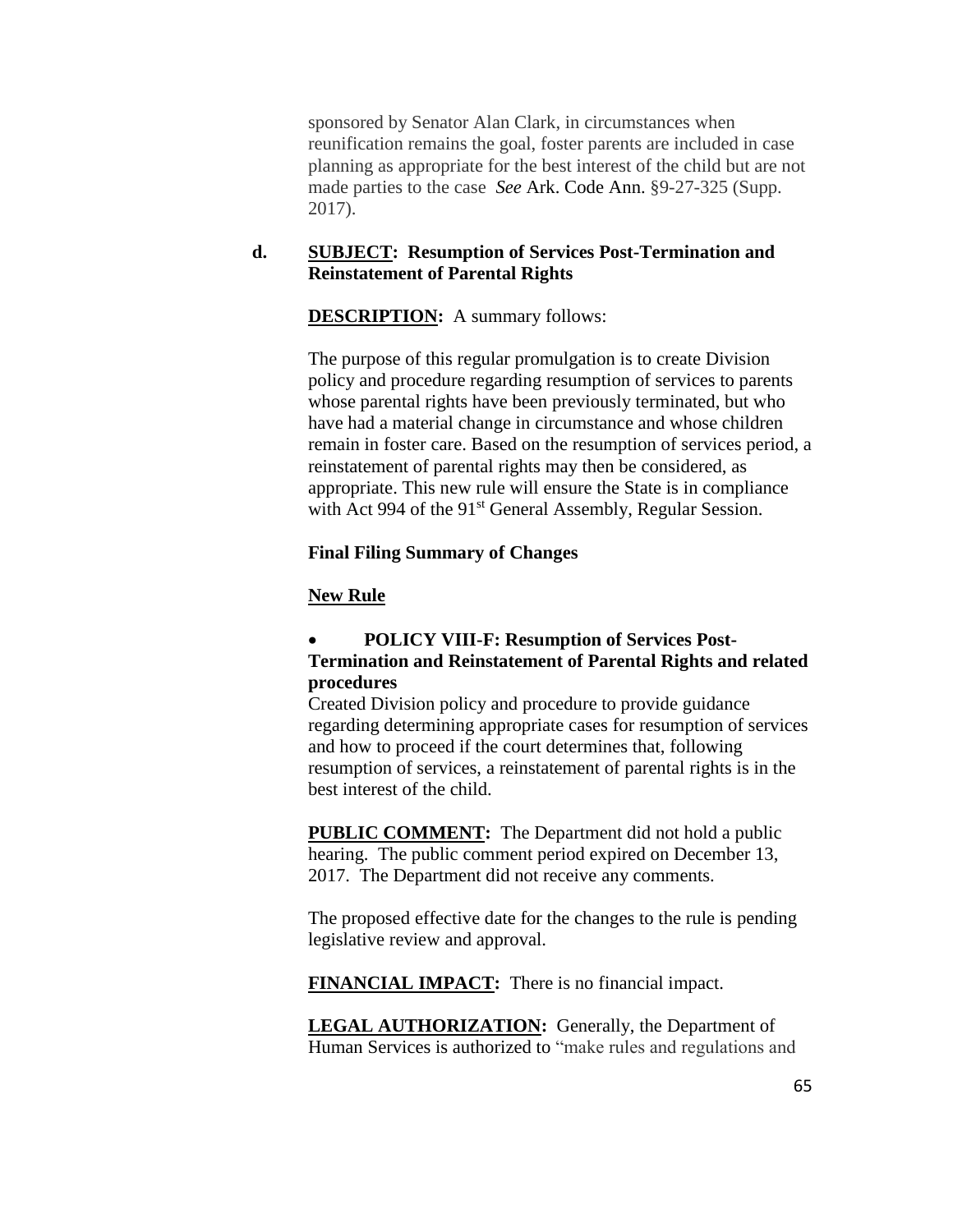take actions as are necessary or desirable to carry out the provisions of this chapter [Public Assistance] and that are not inconsistent therewith." Arkansas Code Annotated §20-76-201 (12). The Department's Division of Children and Family Services (DCFS) has the power to promulgate rules necessary to administer the laws that address protecting children from abuse and neglect and providing services and support to promote the safety, permanency, and well-being of Arkansas children and families. *See* Ark. Code Ann. §§9-28-101 and 103 (Repl. 2015).

The proposed new rules provide guidance to resume services to parents of children in foster care whose rights have been previously terminated under certain circumstances pursuant to Act 994 of 2017, sponsored by Representative David Meeks.

## **12. DEPARTMENT OF HUMAN SERVICES, COUNTY OPERATIONS (Mary Franklin)**

#### **a. SUBJECT: Medical Services Policy Manual Sections A-210, B-500, D-372 and D-373**

**DESCRIPTION:** The changes follow:

A-210 – If eligible, retroactive coverage for the Adult Expansion Group may start 30 days prior to the date of application.

B-500 – If eligible, retroactive coverage for Emergency Medicaid may start 30 days prior to the date of application. Removed example (e.g. the date of admission through the date of discharge from the hospital).

D-372 – If eligible, retroactive coverage for incarcerated individuals who are eligible in the adult expansion group may start 30 days prior to the date of application.

D-373 – Changed Health Care Independence Program to Adult Expansion Group. Removed guidance that incarcerated individuals cases should be closed due to incarceration status. Incarcerated individuals will now remain open in with no Medicaid coverage, until coverage is requested for dates of overnight medical treatment.

Retroactive coverage for the Adult Expansion Group is date specific.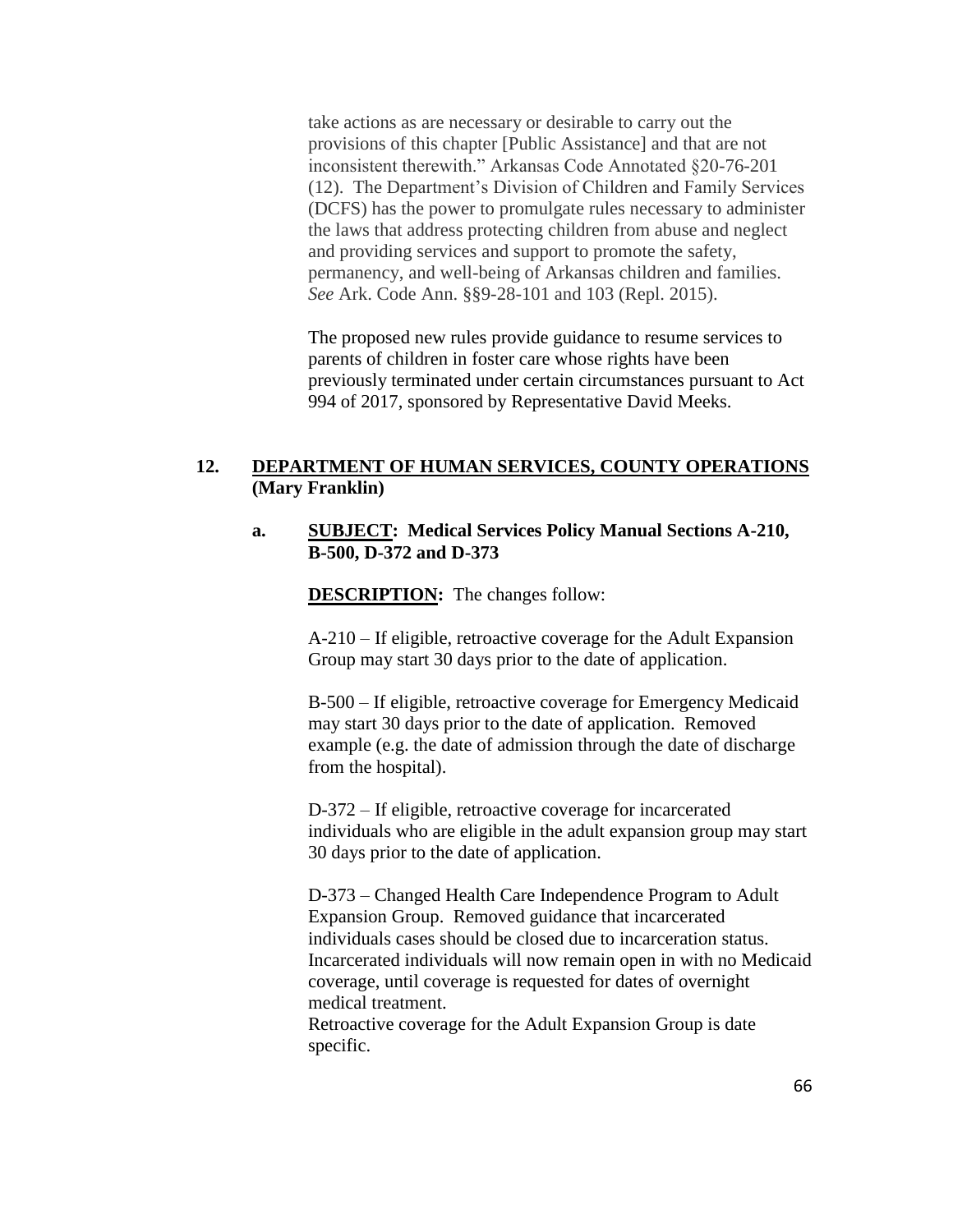**PUBLIC COMMENT:** No public hearing was held. The public comment period expired on February 9, 2018. The Department provided the following comment from Tom Masseau, Executive Director of Disability Rights Arkansas, and its response:

Disability Rights Arkansas, Inc. (DRA) is the federally authorized and funded nonprofit organization serving as the Protection & Advocacy System for individuals with disabilities in Arkansas. DRA is authorized to advocate for and protect human, civil, and legal rights of all Arkansas with disabilities consistent with federal and state law. I am writing on behalf of DRA to submit this letter with our comments on the proposed change to retroactive Medicaid eligibility from ninety (90) days prior to date of application to thirty (30) days prior. DRA is not in favor of this change.

A reduction in the retroactive eligibility period accomplishes nothing but increasing the financial burden on those who are already struggling with expensive and unforeseen medical emergencies. Additionally, it increases the financial burden on healthcare providers and the state by increasing the amount of uncompensated medical care costs in the state. Healthcare costs are already a significant driver of debt and bankruptcy, both in this state and nationwide, and it makes little sense to roll back protections meant to protect disadvantaged Arkansans.

There are ways to mitigate the potential damage caused by this change, such as an effective presumptive eligibility system. In 2016, when Arkansas last sought approval to eliminate retroactive eligibility, one aspect of the conditional approval was the implementation of a presumptive eligibility system. Presumptive eligibility would allow the state to enable qualified entities to make an immediate temporary eligibility decision, which would greatly streamline the determination process. Currently, presumptive eligibility is only used for pregnant women in Arkansas.

Another problem with the reduction of retroactive eligibility is that it is yet another change to the Medicaid system in Arkansas. Since the creation of Arkansas Works in 2014, there have been significant changes to the program every year. The elimination of retroactive eligibility is only one of several pending waiver amendments for the upcoming year. The confusion caused by keeping this program in permanent flux is bad not only for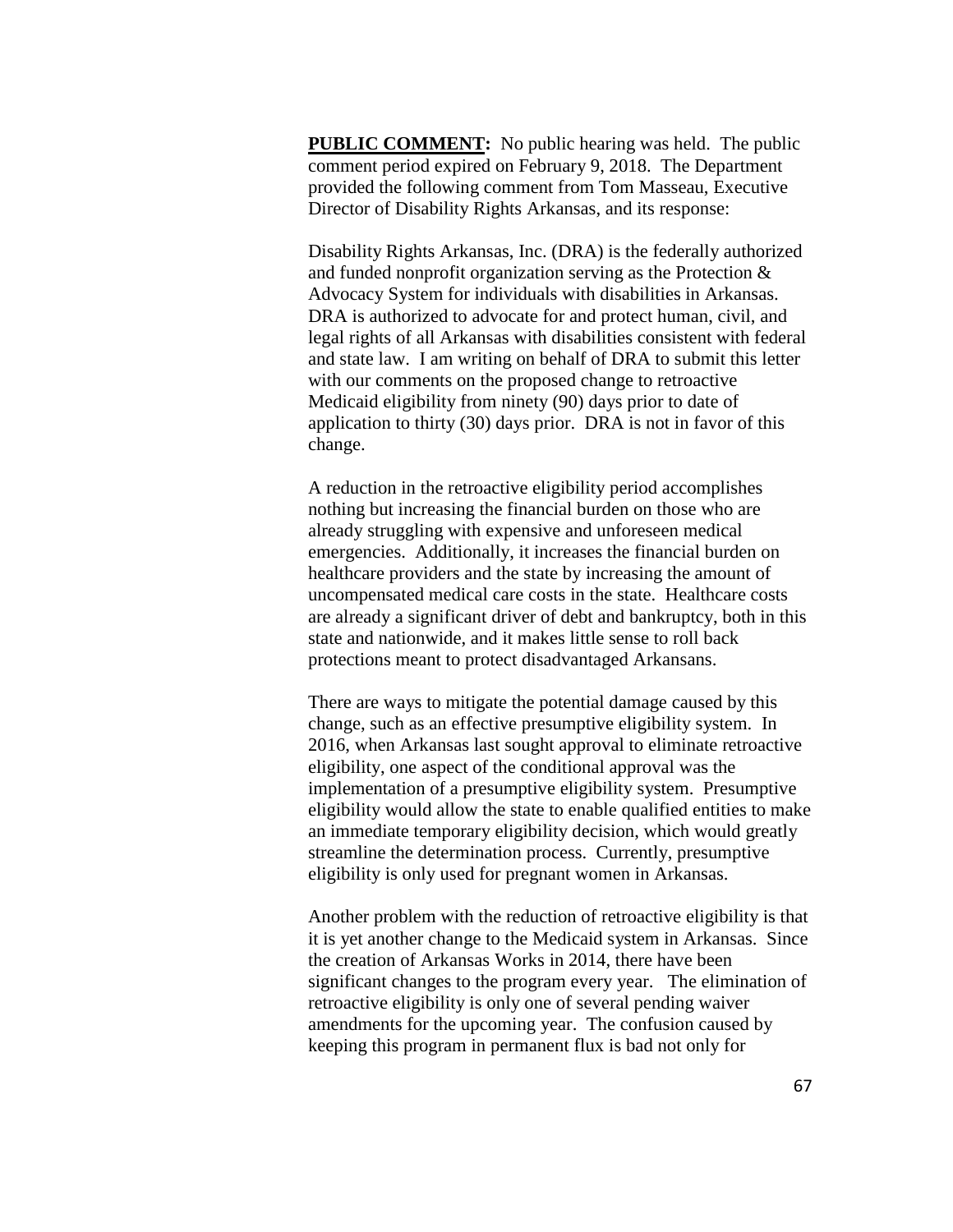consumers, but for the providers, and will lead to breaks in coverage and increased administrative costs.

While DRA understands that the state is concerned with making the best use of their Medicaid dollars, we feel that there are better ways to accomplish this goal than shortening the retroactive eligibility period. DRA appreciates the opportunity to provide these comments, and we hope that the State will carefully consider our position and recommendations.

#### **The Department's Response:**

Thank you for your comment regarding the proposed Medicaid policy revisions concerning retroactive coverage for the Arkansas Works eligibility group. Act 1 of the  $90<sup>th</sup>$  General Assembly, Second Extraordinary Session of 2016 amended and added language to Title 23 of the Arkansas Code requiring that Arkansas request this waiver of retroactive coverage for the Arkansas Works population.

The Department stated that it received CMS approval in March of 2018. The proposed effective date is May 1, 2018.

**FINANCIAL IMPACT:** The changes will result in a savings of \$6,945,192 in the current fiscal year (\$6,528,480 in federal funds and \$416,712 in general revenue) and a savings of \$20,835,576 in the next fiscal year (\$19,481,264 in federal funds and \$1,354,312 in general revenue).

**LEGAL AUTHORIZATION:** The Department of Human Services is authorized to "make rules and regulations and take actions as are necessary or desirable to carry out the provisions of this chapter [Public Assistance] and that are not inconsistent therewith." Arkansas Code Annotated §20-76-201 (12). Arkansas Code §20-77-107 specifically authorizes the department to "establish and maintain an indigent medical care program."

The Arkansas Works Program, created by Act 1 of the Second Extraordinary Session of 2016, empowered the Department to seek a waiver to eliminate retroactive eligibility for an eligible individual. *See* Ark. Code Ann. §23-61-1004 (a)(1)(E) (Supp. 2017). The Department is authorized to promulgate and administer rules to implement the Arkansas Works Program. *See* Ark. Code Ann. §23-61-1004 (c) (Supp. 2017).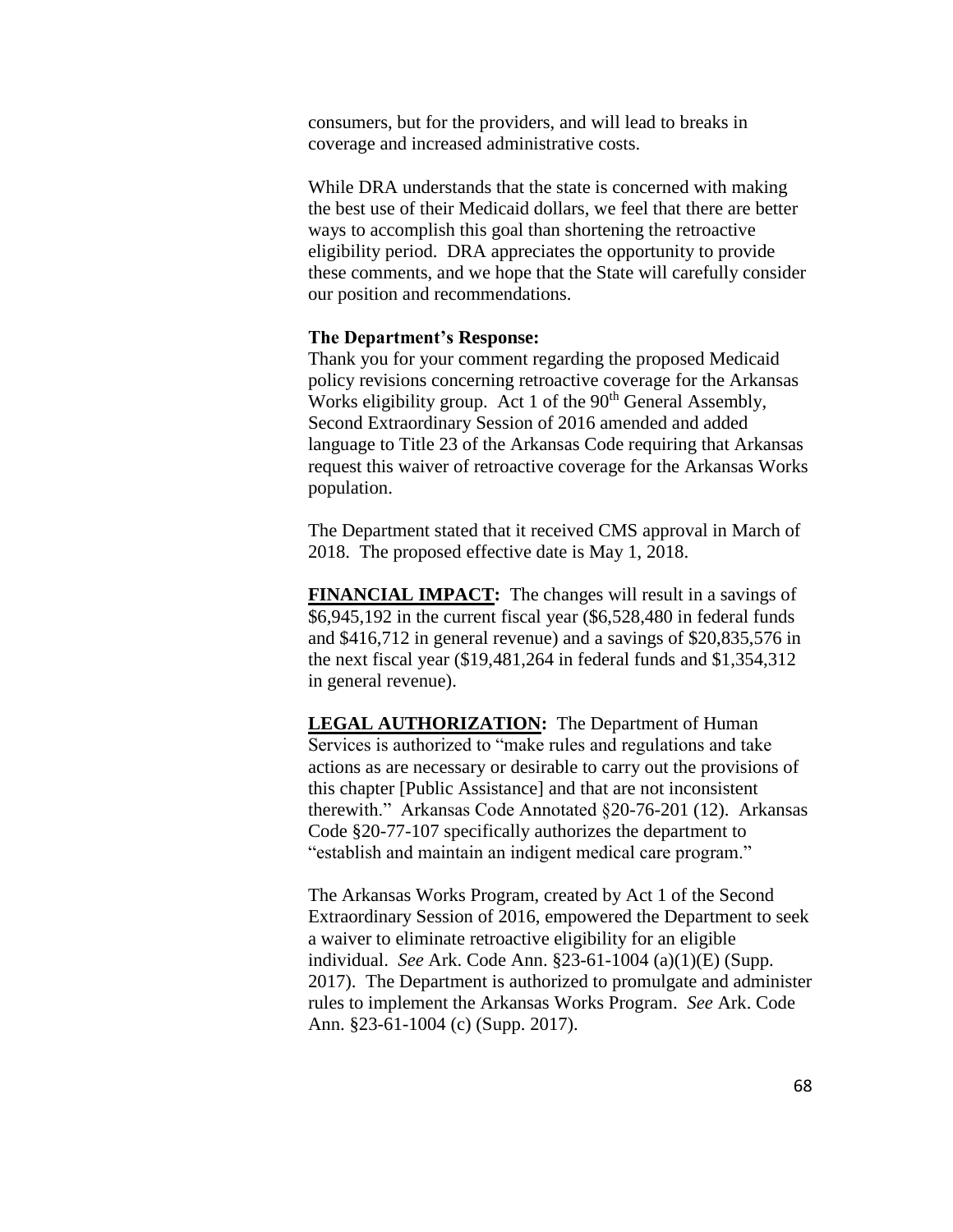#### **13. DEPARTMENT OF HUMAN SERVICES, MEDICAL SERVICES (Tami Harlan)**

#### **a. SUBJECT: Chiropractic 1-17, Section I-4-17 and State Plan Amendment 2017-012**

**DESCRIPTION:** In accordance with Act 1092 of 2017, effective for dates of service on or after January 1, 2018, a primary care physician referral is no longer necessary for Chiropractic Services for Arkansas Medicaid beneficiaries. This will not affect current benefit limits or private insurance requirements.

**PUBLIC COMMENT:** No public hearing was held. The public comment period expired on February 8, 2018. The Department received no comments.

The Department stated that it received CMS approval in March of 2018. The proposed effective date is May 1, 2018.

**FINANCIAL IMPACT:** The financial impact for the current fiscal year is \$14,212 (\$10,031 in federal funds and \$4,181 in general revenue) and \$56,849 for the next fiscal year (\$40,124 in federal funds and \$16,725 in general revenue). A small increase is anticipated in state funds in utilization with elimination of the PCP referral.

**LEGAL AUTHORIZATION:** The Department of Human Services is authorized to "make rules and regulations and take actions as are necessary or desirable to carry out the provisions of this chapter [Public Assistance] and that are not inconsistent therewith." Arkansas Code Annotated §20-76-201 (12). Arkansas Code §20-77-107 specifically authorizes the department to "establish and maintain an indigent medical care program."

Representative Jim Dotson's Act 1092 of 2017 directed the Department to adopt rules to allow a Medicaid recipient direct access to a chiropractic physician. The rules must allow a Medicaid recipient to receive diagnosis and treatment from a chiropractic physician without a referral from a primary care physician. The rules must provide a process for reporting diagnosis, treatment, costs of services, and cost-savings benefits and specify that the chiropractic physician shall receive the same reimbursement as if the Medicaid recipient had been referred by a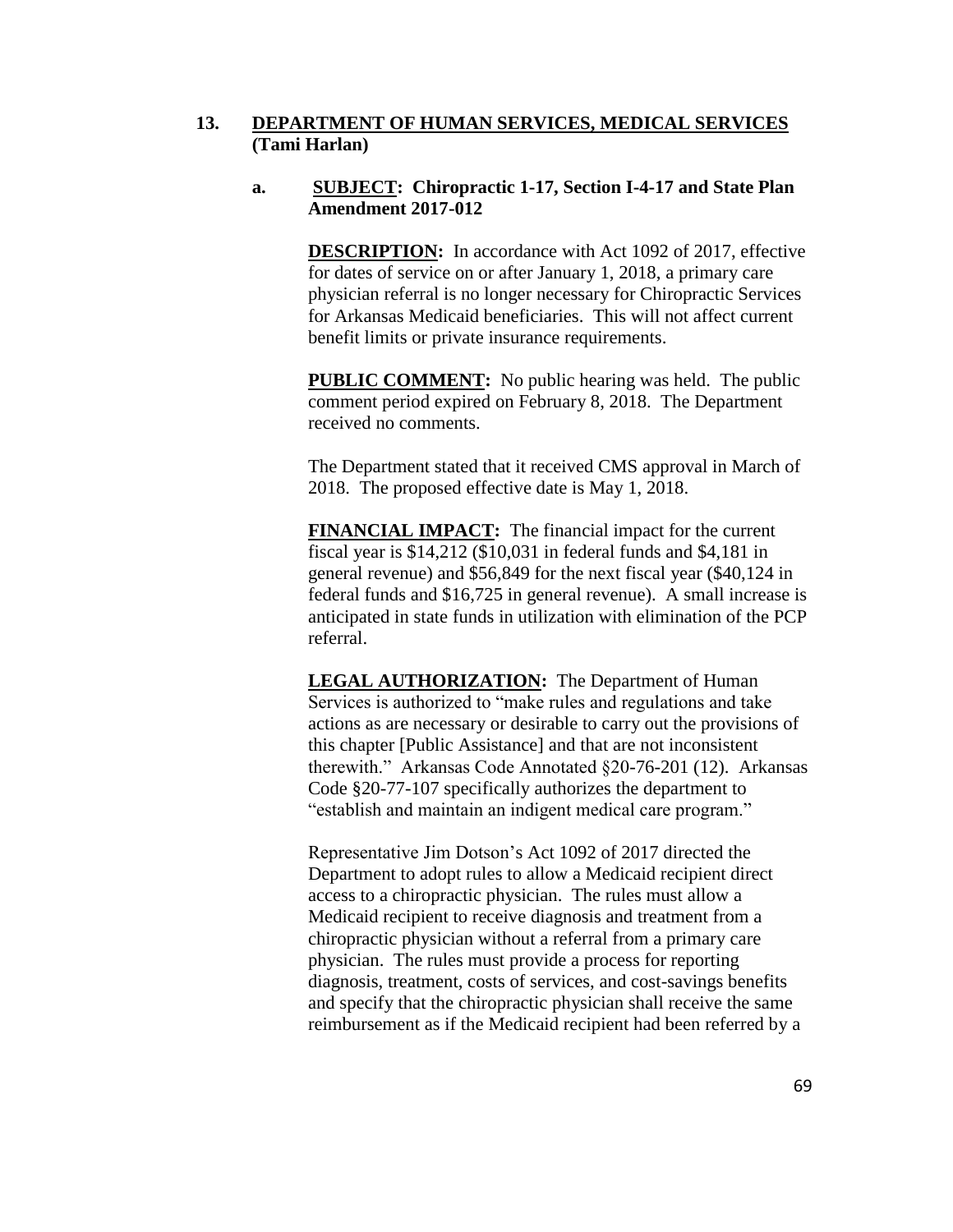primary care physician. *See* Ark. Code Ann. §20-77-132 (b) (Supp. 2017).

Federal law requires states to provide certain mandatory benefits and allows states the choice of covering other optional benefits. Under federal law, chiropractic services are optional benefits that states may cover. Section 273 of the 1972 Social Security Act Amendments expanded the Medicare definition of "physician" to include chiropractors. Expansion of this definition allowed chiropractors to participate in the Medicare and Medicaid programs.

# **14. DEPARTMENT OF HUMAN SERVICES, PROVIDER SERVICES AND QUALITY ASSURANCE (Craig Cloud and Mark White)**

# **a. SUBJECT: Criminal Records Check (DMS-736) Update; OLTC Rules and Regulations for Conducting Criminal Record Checks for Employees of Long Term Care Facilities §§303, 304, 305 and 306**

**DESCRIPTION:** The Office of Long Term Care underwent an audit performed by the Arkansas State Police (ASP) on behalf of the FBI to determine compliance with FBI requirements for performing national criminal background checks for long-term care employees and applicants for employment. The amendments are to correct deficiencies identified in the audit and that, if uncorrected, would bar federal background checks. Those changes include:

1. Having applications for background checks routed through the Office of Long Term Care rather than being submitted directly to the ASP.

2. Requiring the Office of Long Term Care to verify the identity of the applicant or employee prior to releasing the determination resulting from the background check.

3. No longer listing the actual convictions of the employee or the applicant.

4. Having all state background checks performed on-line with the ASP to allow current Office of Long Term Care staff to meet new federal requirements without the necessity of additional staff.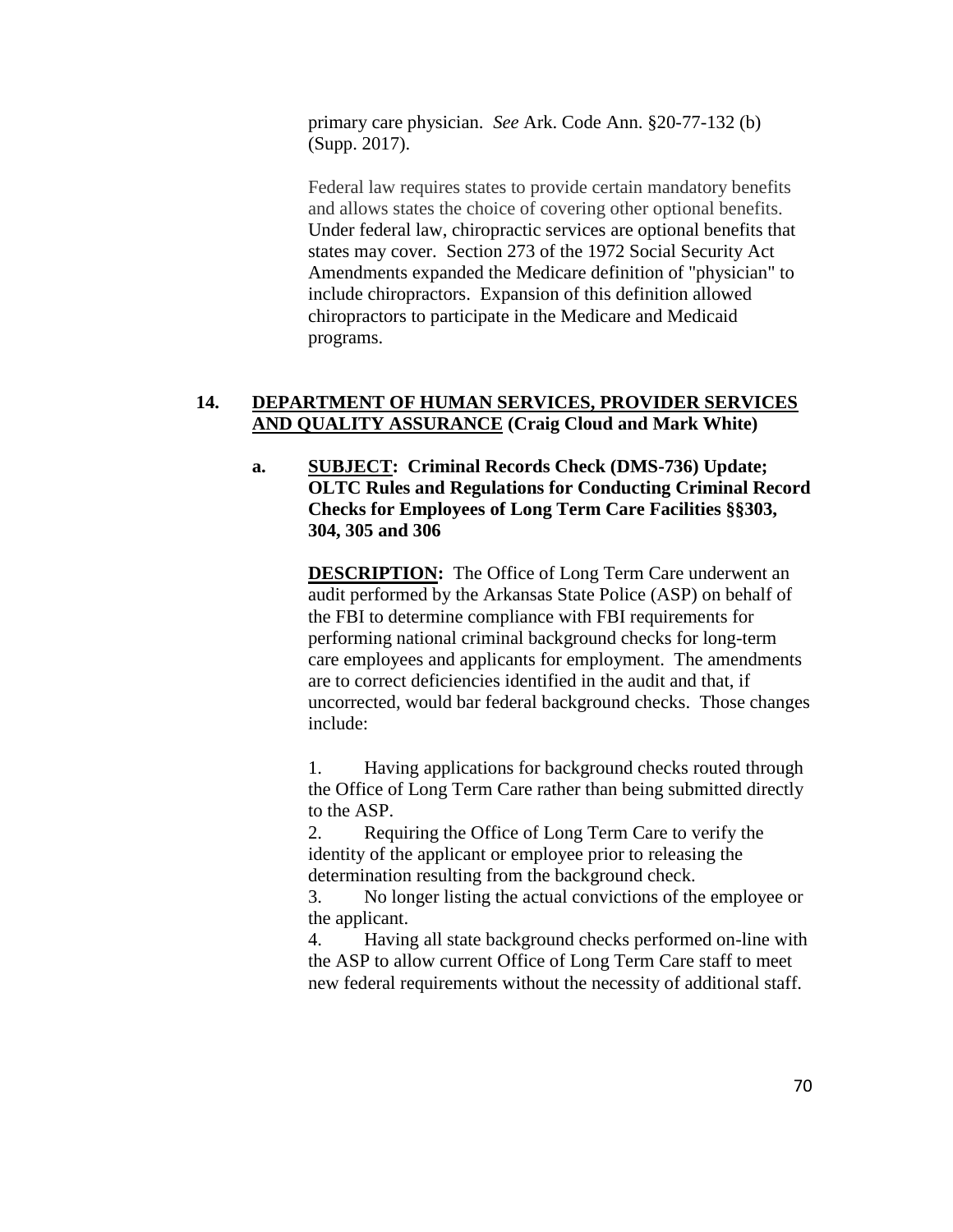**PUBLIC COMMENT:** No public hearing was held. The public comment period expired on February 9, 2018. The Department received no public comments.

The proposed effective date is May 1, 2018.

**FINANCIAL IMPACT:** There is no financial impact.

**LEGAL AUTHORIZATION:** The Department of Human Services is authorized to "make rules and regulations and take actions as are necessary or desirable to carry out the provisions of this chapter [Public Assistance] and that are not inconsistent therewith." Arkansas Code Annotated §20-76-201 (12). The authority for the revision to update the criminal records check policy is found in Chapter 38 of Title 20 of the Arkansas Code, which provides the procedures for the Department's Criminal Background Checks applicable to service providers, operators, employees or potential employees of a service provider. *See* Ark. Code Ann. §20-38-101, et seq. (Supp. 2017).

The Office of Long-Term Care is designated as the unit of state government primarily responsible for the inspection, regulation, and licensure of long-term care facilities and the regulation and licensure of long-term care facility administrators, and may promulgate rules and regulations as it shall deem necessary or desirable to properly and efficiently carry out its duties. *See* Ark. Code Ann. §20-10-203 (Repl. 2014). The Office is required to promulgate appropriate rules and regulations prescribing minimum staffing requirements for all long-term care facilities in the state. *See* Ark. Code Ann. §20-10-211 (Repl. 2014).

# **15. ARKANSAS JUDICIAL RETIREMENT SYSTEM (Gail Stone and Jessica Middleton)**

# **a. SUBJECT: Declaratory Order**

**DESCRIPTION:** Regulation 22 permits any retirant or member of the Arkansas Judicial Retirement System (AJRS) to ask questions concerning the applicability of any rule, statute, or other order of the AJRS Board of Directors. The retiree or member must submit a written petition for a declaratory order to the Executive Director of AJRS.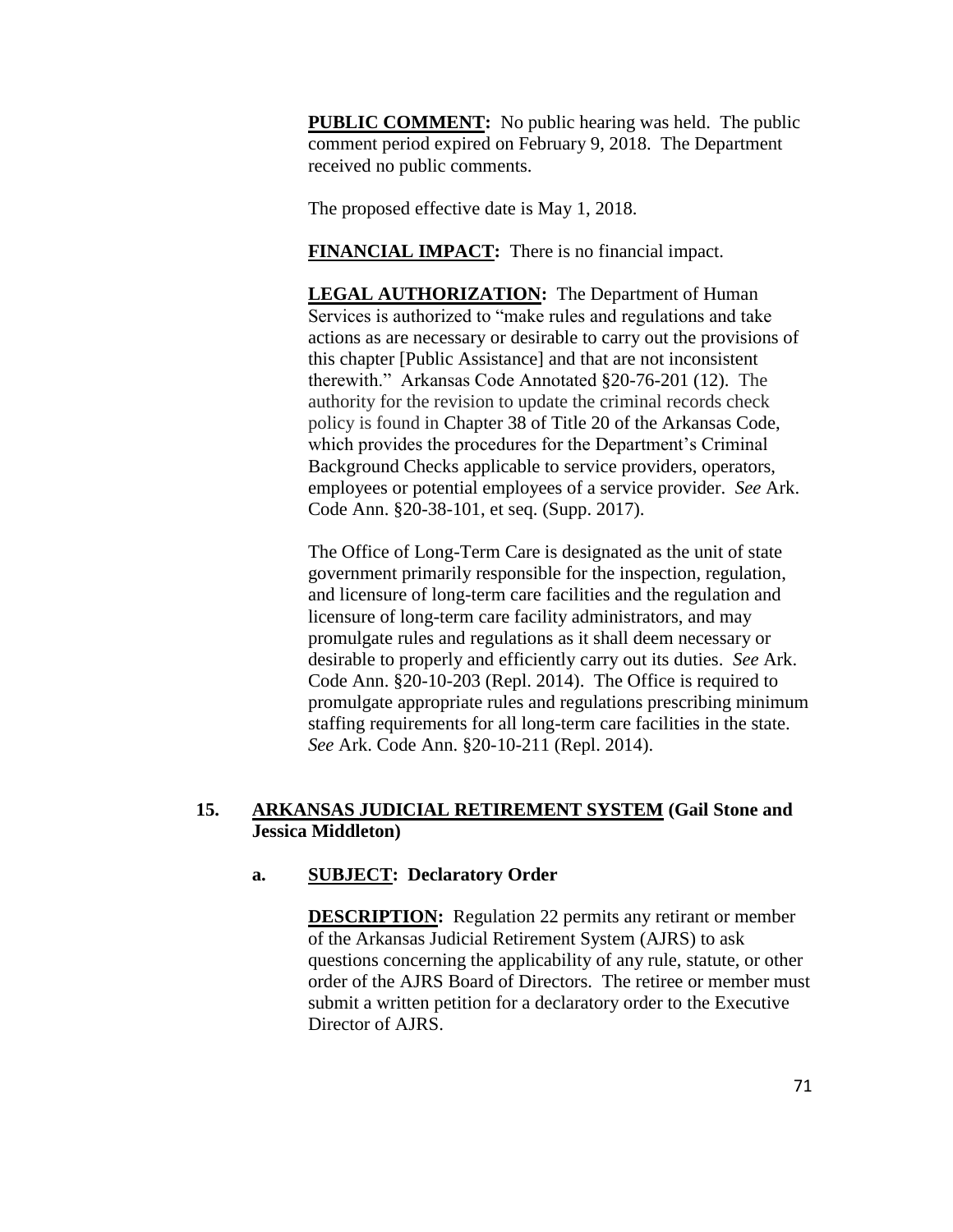**PUBLIC COMMENT:** A public hearing was held on January 12, 2018. The public comment period expired that same day. The System received no comments.

The proposed effective date is pending legislative review and approval.

**FINANCIAL IMPACT:** There is no financial impact.

**LEGAL AUTHORIZATION:** Pursuant to Arkansas Code Annotated § 25-15-206, each agency shall provide by rule for the filing and prompt disposition of petitions for declaratory orders as to the applicability of any rule, statute, or order enforced by it.

# **16. COMMISSION ON LAW ENFORCEMENT STANDARDS AND TRAINING (Jami Cook, Brad King, and Amanda Yarbrough)**

# **a. SUBJECT: CLEST Revision of Regulations and Specifications**

**DESCRIPTION:** The proposed rules change "law enforcement" unit" to "law enforcement agency" throughout. Other regulations are being changed so that they cite current law or regulation.

The changes made by Act 497 of 2017 are addressed in the proposed regulations and specifications. The Act provided for the Commission's discretion in granting extensions of time to attend the academy. The Act granted the Director authority to temporarily suspend a law enforcement officer's ability to serve as a law enforcement officer. The Act also incorporated administrative penalties related to violations of Commission rules.

Regulation 1034 is a new regulation designed to clean up and fully outline the decertification process. Many of the regulations in 1034 exist as they existed in prior regulations. It specifies that an officer may request a hearing within 20 days of the date of the notice, deferring to the Administrative Procedures Act for notification procedures. It incorporates the requirement that officers decertified from another state can only serve in this state at the discretion of the Commission. It states that hearings are to be conducted in accordance with the Administrative Procedures Act, and incorporates the subpoena power granted to the Commission in the 2017 session.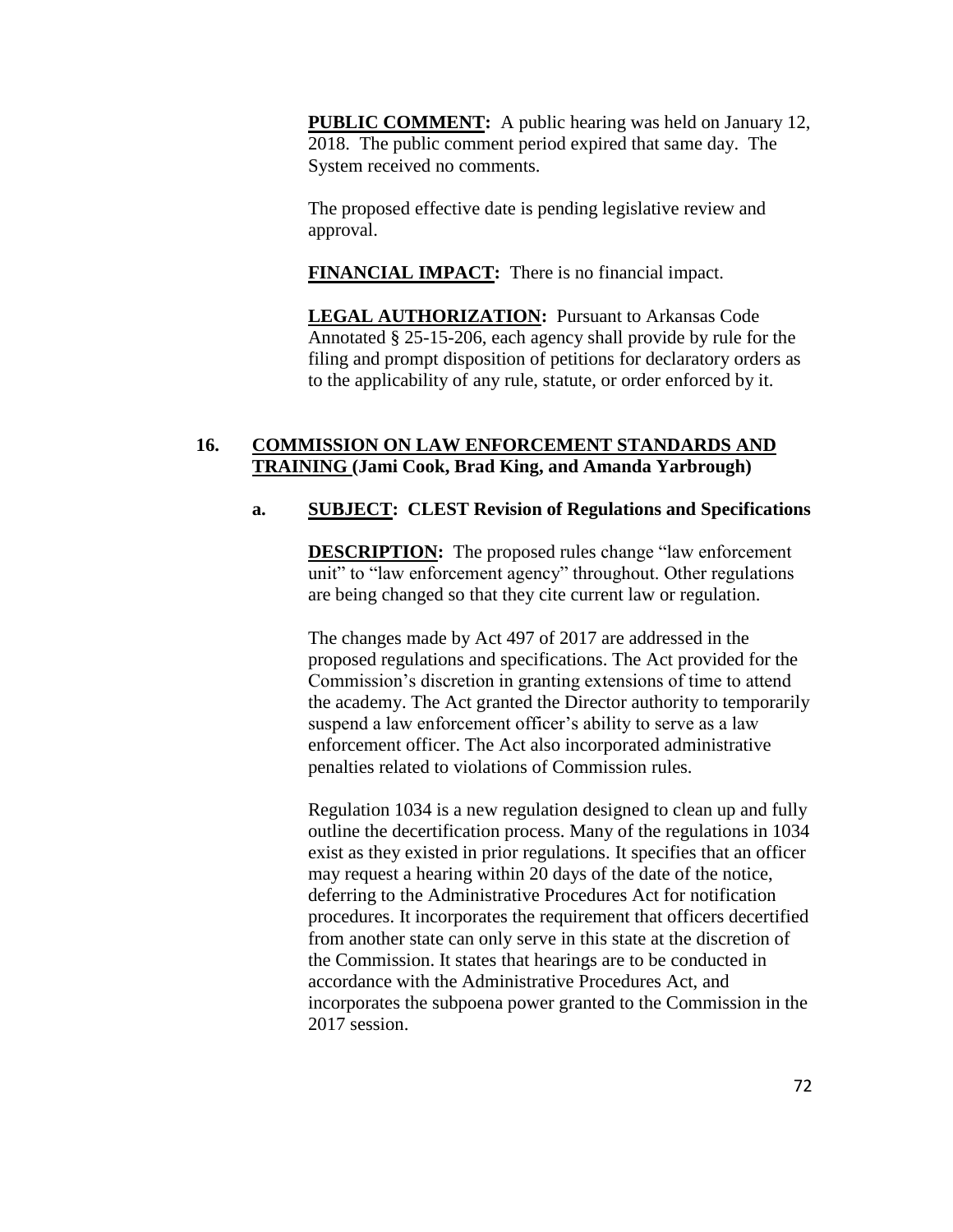Regulation 1005 adds the stipulation that auxiliary, part-time II and specialized officers that have previously been certified as a fulltime law enforcement officers and maintained the mandatory training requirements can return to full-time status without additional training. It also changes Full-time and Part-time I to "law enforcement officer."

Regulation 1002 restricts law enforcement officers to one classification within an agency.

Regulation 1001 clarifies that a law enforcement officer is employed by a law enforcement agency, receives a salary, or is an appointed auxiliary.

Regulation 1010 adds the requirement for an officer to get a certificate for classification within 90 days after completing the probationary period. It also provides for the expiration of certification of any law enforcement officer that has not served as a law enforcement officer for three consecutive years.

Regulation 1028 clarifies that the canine certification is voluntary but must meet standards if chosen.

**PUBLIC COMMENT:** No public hearing was held. The public comment period expired on December 19, 2017. No public comments were submitted to the agency. The proposed effective date is pending legislative review and approval.

**FINANCIAL IMPACT:** There is no financial impact.

**LEGAL AUTHORIZATION:** The Arkansas Commission on Law Enforcement Standards and Training is authorized to promulgate rules for the administration of Ark. Code Ann. § 12-9- 101 *et seq. See* Ark. Code Ann. § 12-9-104(1)(A). The commission may establish minimum selection and training standards for admission to employment as a law enforcement officer. *See* Ark. Code Ann. § 12-9-104(3)(A). Additionally, the commission is authorized to impose administrative penalties against a law enforcement agency or governmental entity for violations of commission rules as permitted under § 12-9-120. *See*  Ark. Code Ann. § 12-9-104(18). Portions of these rules implement Act 497 of 2017, sponsored by Representative Dwight Tosh, concerning law enforcement officer standards and training.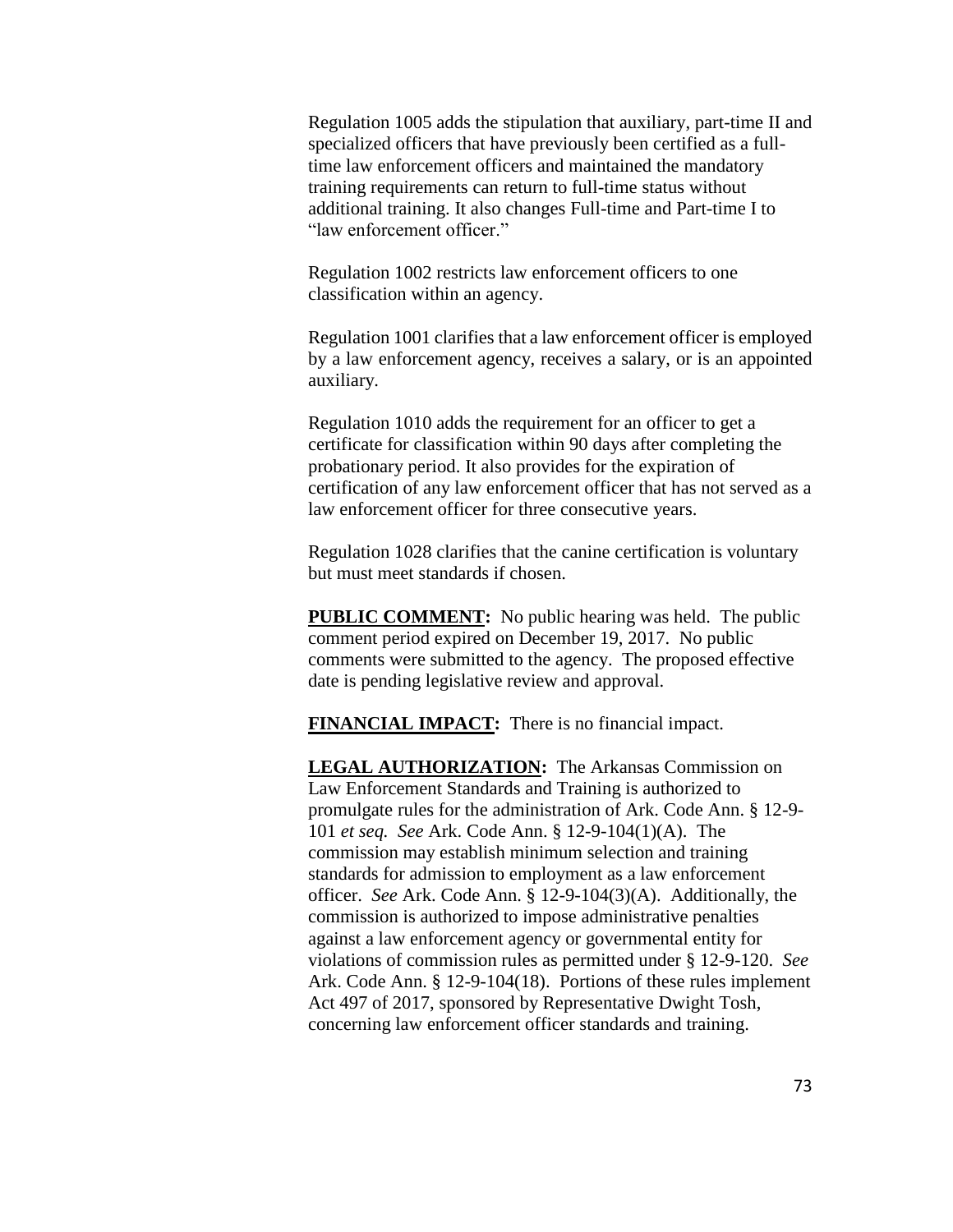# **17. STATE MEDICAL BOARD (Kevin O'Dwyer)**

### **a. SUBJECT: Regulation 24 Governing Physician Assistants**

**DESCRIPTION:** This amendment eliminates the 60 minute rule as follows:

A supervising physician must be able to reach the location of where the physician assistant is rendering services to the patients within one hour.

This has become outdated.

**PUBLIC COMMENT:** A public hearing was held on December 7, 2017, and the public comment period expired on that date. No public comments were submitted to the board. The proposed effective date is pending legislative review and approval.

**FINANCIAL IMPACT:** There is no financial impact.

**LEGAL AUTHORIZATION:** The Arkansas State Medical Board shall administer the provisions of Ark. Code Ann. § 17-105- 101 et seq., under such procedures as it considers advisable and may adopt rules that are reasonable and necessary to implement the provisions of this chapter (concerning physician assistants). Ark. Code Ann. § 17-105-118.

#### **18. STATE PLANT BOARD, PESTICIDE DIVISION (Terry Walker)**

## **a. SUBJECT: Regulation No. 7: Arkansas Pesticide Control Act Regulations**

**DESCRIPTION:** This rule will allow the State Plant Board to request additional information/research before a pesticide is registered for use in the State of Arkansas. The rule will allow the introduction of new pesticide technologies while providing protection for farmers who choose not to use the technology.

**PUBLIC COMMENT:** A public hearing was held on December 12, 2017. The public comment period expired on December 3, 2017. The Board provided the following public comment summary: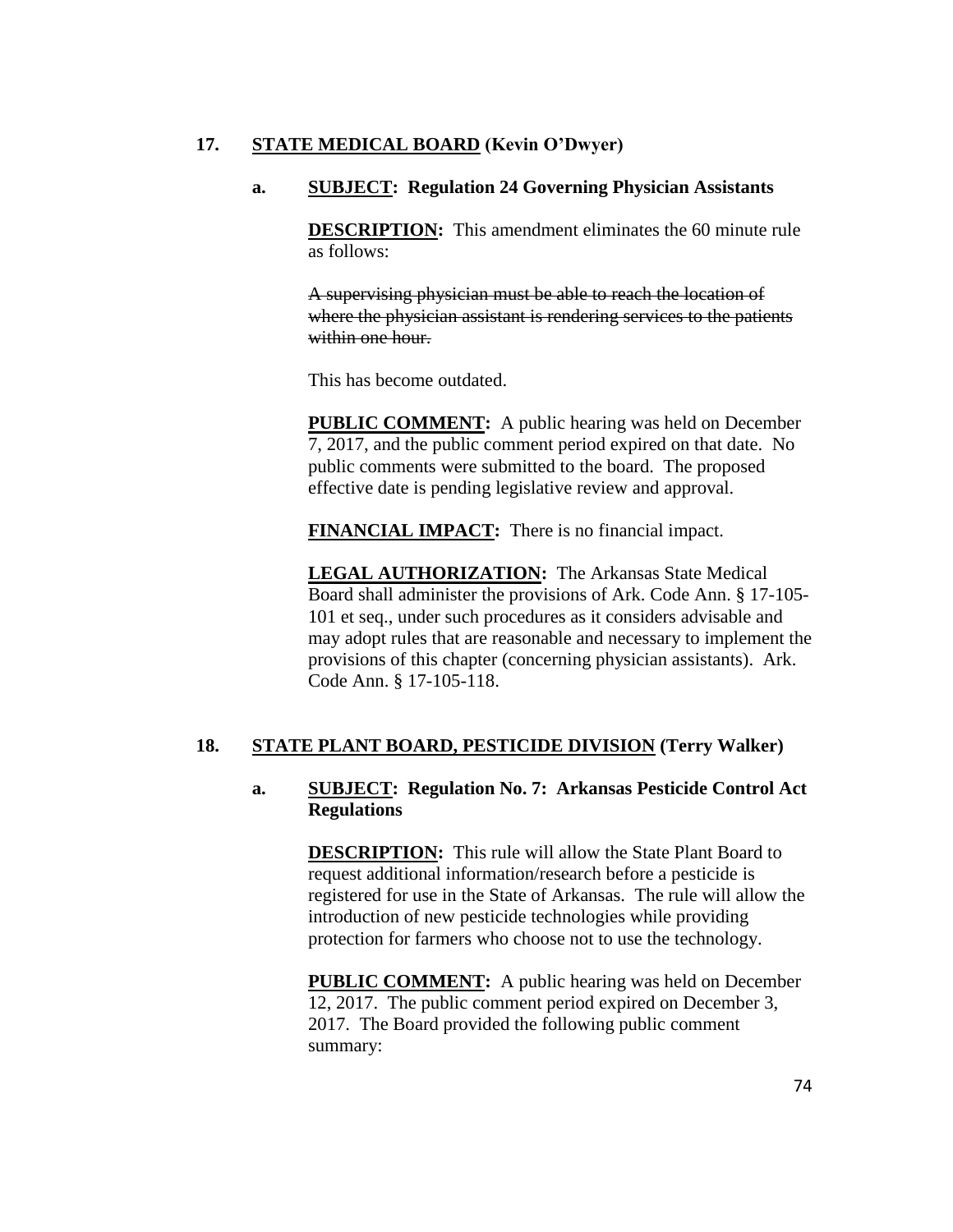One comment was received regarding Regulation # 7. Monsanto submitted a 23 page comment against Regulation # 7. In summary, Monsanto did not believe Regulation # 7 would solve the problems plaguing the Plant Board's regulatory process. The Board discussed Regulation # 7 and reviewed all comments. After deliberation, the Board voted to approve Regulation # 7 as is.

The proposed effective date is pending legislative review and approval.

**FINANCIAL IMPACT:** There is no financial impact.

**LEGAL AUTHORIZATION:** The Arkansas State Plant Board ("Board") is authorized, after due notice and a public hearing, to make appropriate regulations where the regulations are necessary for the enforcement and administration of the Arkansas Pesticide Control Act ("Act"), codified at Arkansas Code Annotated §§ 2- 16-401 through 2-16-419. *See* Ark. Code Ann. § 2-16-406(c). Unless exempted by Ark. Code Ann. § 2-16-407, each pesticide must have been accepted for registration by the Board, and the registration must be in force at the time it is sold, offered for sale, or distributed in this state. *See* Ark. Code Ann. § 2-16-407(a). In addition to the information statutorily required to be included in the statement filed with the Board by an applicant for registration, the Board may require: (1) the submission of the complete formula of any pesticide, including the active and inert ingredients, when the Board deems it necessary in the administration of the Act; and (2) a full description of the tests made and the results upon which the claims are based on any pesticide not registered pursuant to § 3 of the Federal Insecticide, Fungicide, and Rodenticide Act or any pesticide on which restrictions are being considered. *See* Ark. Code Ann. § 2-16-407(c)–(d). Pursuant to Ark. Code Ann. § 2-16- 407(e), the Board may further prescribe other necessary information by regulation.

# **b. SUBJECT: Arkansas Regulations on Pesticide Classification and Use-Enlist One**

**DESCRIPTION:** The amended Arkansas Regulations on Pesticide – Classification and Use will allow the introduction of a new pesticide technology while still providing a level of protection for the farmers with susceptible crops who do not choose to use the technology. The current regulation allows for the use of the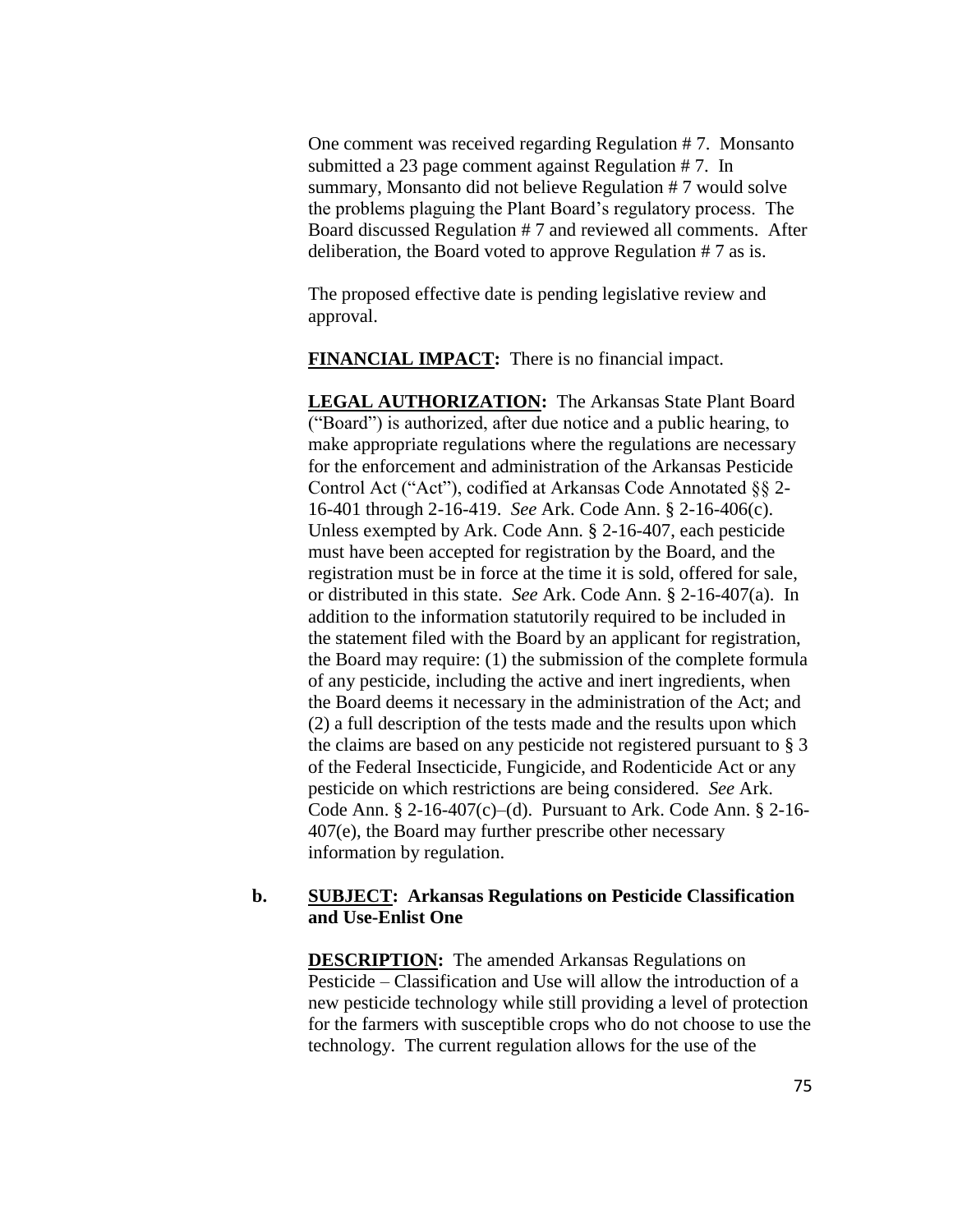pesticide Enlist Duo. The proposed regulation would also allow for the use of the stand-alone pesticide Enlist One under the same restrictions as Enlist Duo.

**PUBLIC COMMENT:** This rule was reviewed and approved by the Executive Subcommittee at its meeting of March 5, 2018, for emergency promulgation. With respect to permanent promulgation, a public hearing was originally scheduled for March 8, 2018, but was cancelled. The public comment period expired on March 4, 2018. The Board received no comments.

Rebecca Miller-Rice, an attorney with the Bureau of Legislative Research, asked the following question:

Was there a reason for the cancellation of the hearing? **RESPONSE:** The March 8 meeting was cancelled due to using the Emergency Rule process to get the Enlist One rule into effect quickly rather than have the Special Called Board meeting on the 8th. The meeting on the 8th was specifically to address the Enlist One rule but since we could not get on the calendar for a Rules and Regs Subcommittee meeting until April (which would be too late to allow usage of the product) we opted to use an emergency rule. Once the need for the meeting on the 8th was eliminated and we already have a regular quarterly meeting scheduled for the 27th, we opted to wait and address the Enlist One permanent rule promulgation on the 27th. We started this process last year in sufficient time to get the regular promulgation done but a problem with the label language on the product forced the manufacturer to get it corrected before proceeding.

The proposed effective date is pending legislative review and approval.

**FINANCIAL IMPACT:** There is no financial impact.

**LEGAL AUTHORIZATION:** The State Plant Board shall administer and enforce the Arkansas Pesticide Use and Application Act ("Act"), codified at Arkansas Code Annotated §§ 20-20-201 through 20-20-227, and shall have authority to issue regulations after a public hearing following due notice to all interested persons to carry out the provisions of the Act. *See* Ark. Code Ann. § 20-  $20-206(a)(1)$ . When the Board finds it necessary to carry out the purpose and intent of the Act, regulations may relate to the time, place, manner, amount, concentration, or other conditions under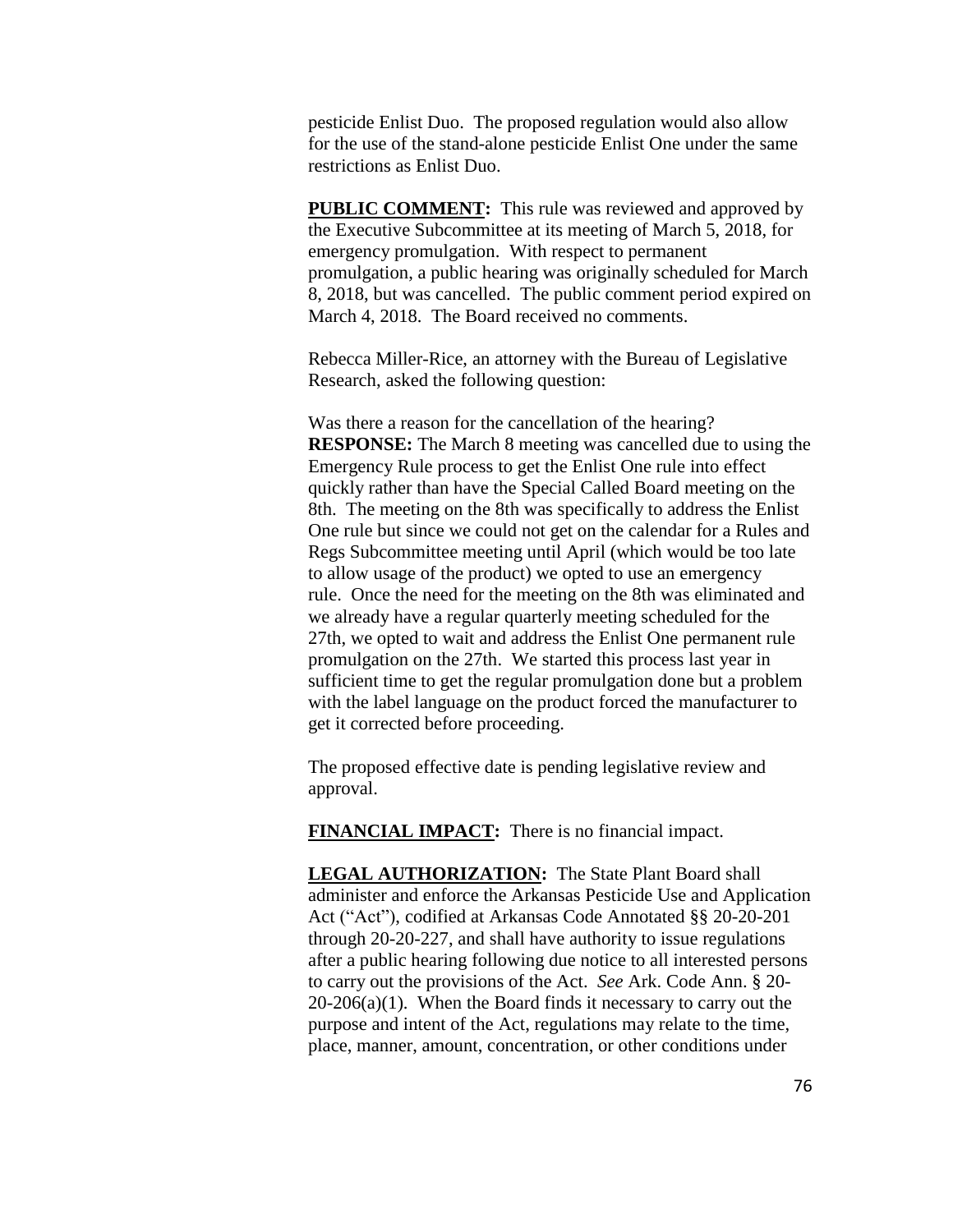which pesticides may be distributed or applied and may restrict or prohibit use of pesticides in designated areas during specified periods of time to prevent unreasonable adverse effects by drift or misapplication to: plants, including forage plants, or adjacent or nearby lands; wildlife in the adjoining or nearby areas; fish and other aquatic life in waters in reasonable proximity to the area to be treated; and humans, animals, or beneficial insects. *See id*. In issuing regulations, the Board shall give consideration to pertinent research findings and recommendations of other agencies of this state, the federal government, or other reliable sources. *See* Ark. Code Ann. § 20-20-206(a)(2).

# **19. STATE BOARD OF PUBLIC ACCOUNTANCY (James Corley and Mark Ohrenberger)**

### **a. SUBJECT: Rule 1 – Definitions**

**DESCRIPTION:** This rule updates definitions in Rule 1 due to changes made in the definitions in Act 277 of 2017.

**PUBLIC COMMENT:** A public hearing was held on November 17, 2017. The public comment period expired on November 16, 2017. No public comments were submitted to the agency.

Jessica Sutton, an attorney with the Bureau of Legislative Research, asked the following question: Concerning Rule 1, I noticed that Act 277 of 2017 had stricken the "financial statement" language from the definition of "attest," so it merely reads "services," not "financial statement services." The rule still reads "financial statement services," so I am curious if there is a reason the agency chose not to strike the language? **RESPONSE:** That was a drafting error. Change was made to match the rule with the statute.

The proposed effective date is pending legislative review and approval.

**FINANCIAL IMPACT:** There is no financial impact.

**LEGAL AUTHORIZATION:** The State Board of Public Accountancy may adopt rules for the orderly conduct of its affairs and for the administration of the Public Accountancy Act of 1975. *See* Ark. Code Ann. § 17-12-203(a). These rules implement Act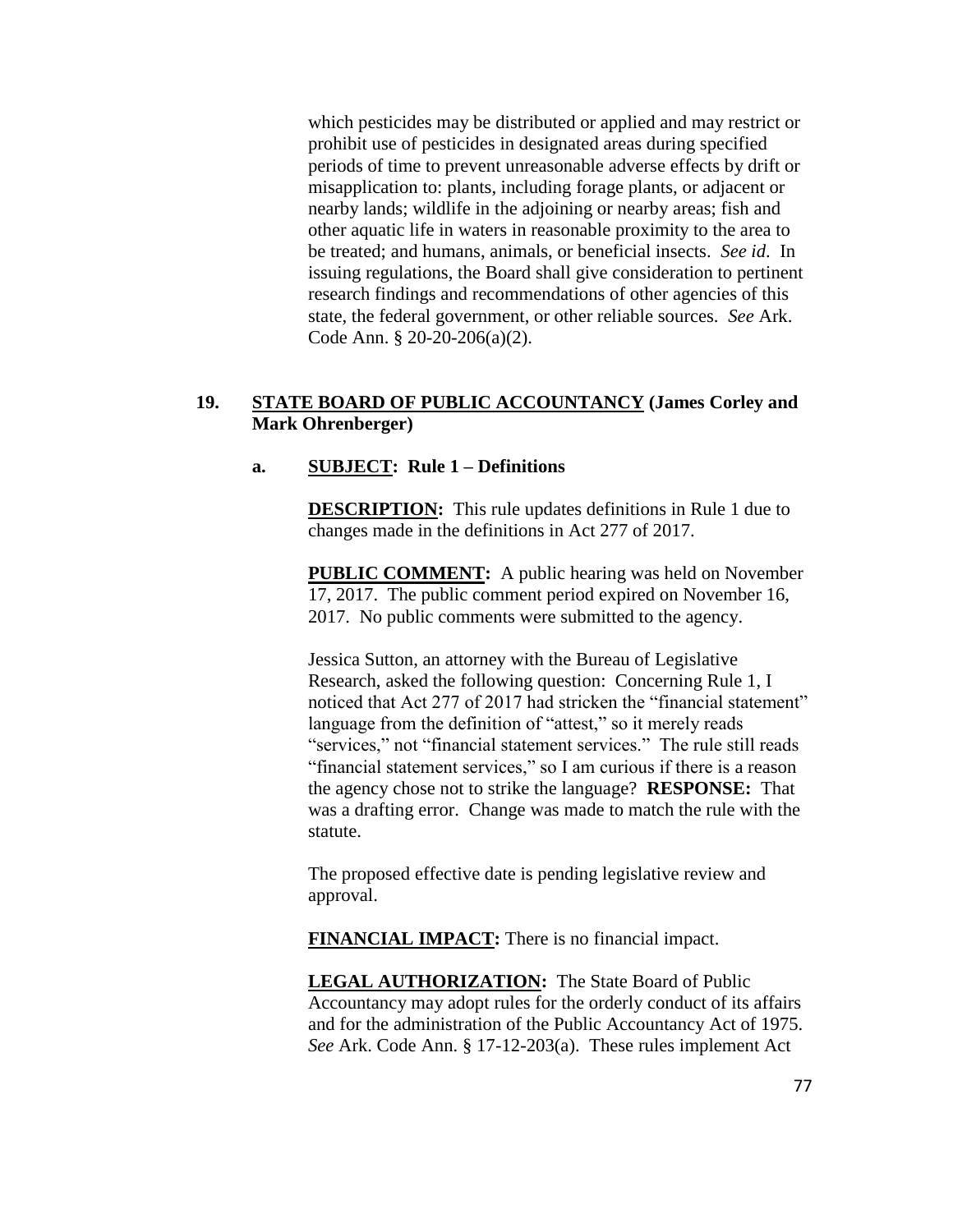277 of 2017, sponsored by Senator David Wallace, amending definitions concerning the profession of public accountancy.

# **b. SUBJECT: Rule 302 Client Records – Code of Professional Conduct**

**DESCRIPTION:** Rule 302 of the Board's Code of Professional Conduct involves requirements regarding records of clients of CPAs or CPA firms. This change would clarify that CPA's or CPA firms can only withhold certain records if there is an unpaid balance of fees owed to the CPA if those unpaid fees relate directly to the specific records being requested. For example, if a client requests copies of records related to their 2015 tax return that has been paid for, the CPA or CPA firm cannot withhold the records if there is an unpaid balance related to their 2016 tax return.

**PUBLIC COMMENT:** A public hearing was held on November 17, 2017. The public comment period expired on November 16, 2017. No public comments were submitted to the agency. The proposed effective date is pending legislative review and approval.

**FINANCIAL IMPACT:** There is no financial impact.

**LEGAL AUTHORIZATION:** The State Board of Public Accountancy may adopt rules for the orderly conduct of its affairs and for the administration of the Public Accountancy Act of 1975. *See* Ark. Code Ann. § 17-12-203(a). Additionally, the board may promulgate and amend rules of professional conduct appropriate to establish and maintain a high standard of integrity and dignity in the profession of public accountancy. Ark. Code Ann. § 17-12-  $203(c)(1)$ .

### **c. SUBJECT: Rule 13.8 – Retired and Disabled License Status for CPA's**

**DESCRIPTION:** Board Rule 13.8 contains requirements for when CPAs can take retired status, which allows them to not have to pay annual licensing fees or taking continuing education classes while remaining in good standing with the board. This amendment would relax the requirements for being eligible for retired status as well as create a similar status for disabled CPAs.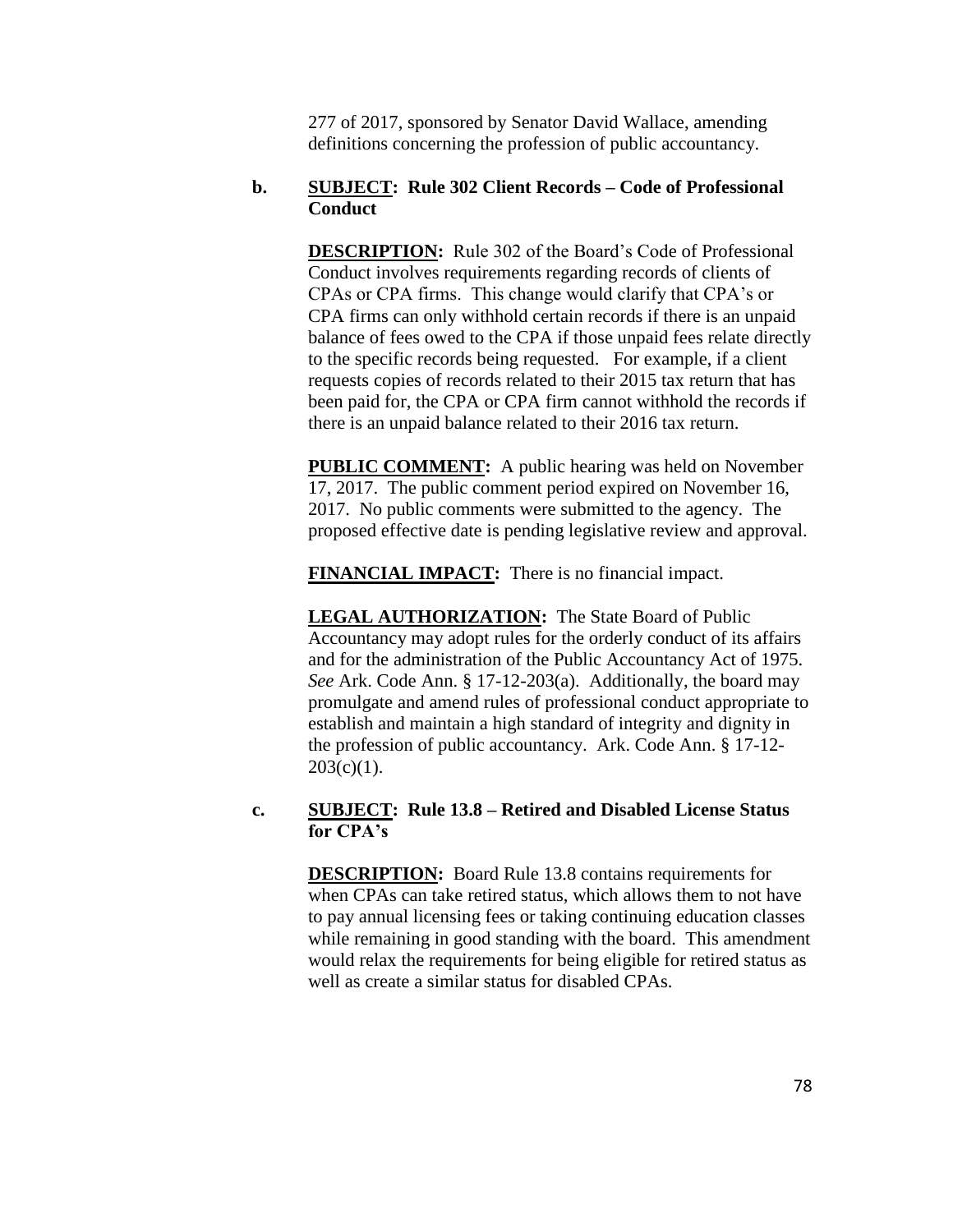**PUBLIC COMMENT:** A public hearing was held on November 17, 2017. The public comment period expired on November 16, 2017. Public comments were as follows:

# **Don Hollin**

**COMMENT:** Retired and disabled CPAs who are no longer able to work should not have to pay Arkansas membership dues. **RESPONSE:** No fees will be charged to retired or disabled CPAs under this proposed rule change.

# **Alfred Ferrell**

**COMMENT:** Too restrictive on the retired accountants who want to serve on a corporation board that they are also an investor or school board or other entity. **RESPONSE:** Retired CPAs will be able to serve on boards on a volunteer basis.

# **Internal – ASBPA Board Attorney**

**COMMENT:** Rule 13.8(c)(4) as currently worded implies that all determinations of employment/activity should be made in the affirmative, regardless of circumstance. **RESPONSE:** Change was made striking "For purposes of making a determination as to whether the individual fits one of these categories, the questions shall be resolved in favor of including the work as "an association with accounting work."

The proposed effective date is pending legislative review and approval.

**FINANCIAL IMPACT:** There is no financial impact.

**LEGAL AUTHORIZATION:** The State Board of Public Accountancy may adopt rules for the orderly conduct of its affairs and for the administration of the Public Accountancy Act of 1975. *See* Ark. Code Ann. § 17-12-203(a).

# **d. SUBJECT: Rule 20 – Peer Review**

**DESCRIPTION:** This new rule gives licensees instruction/guidance on how to meet the new peer review requirement as required by Act 278 of 2017. This act requires all CPAs/CPA firms that issue audits, reviews, or agreed upon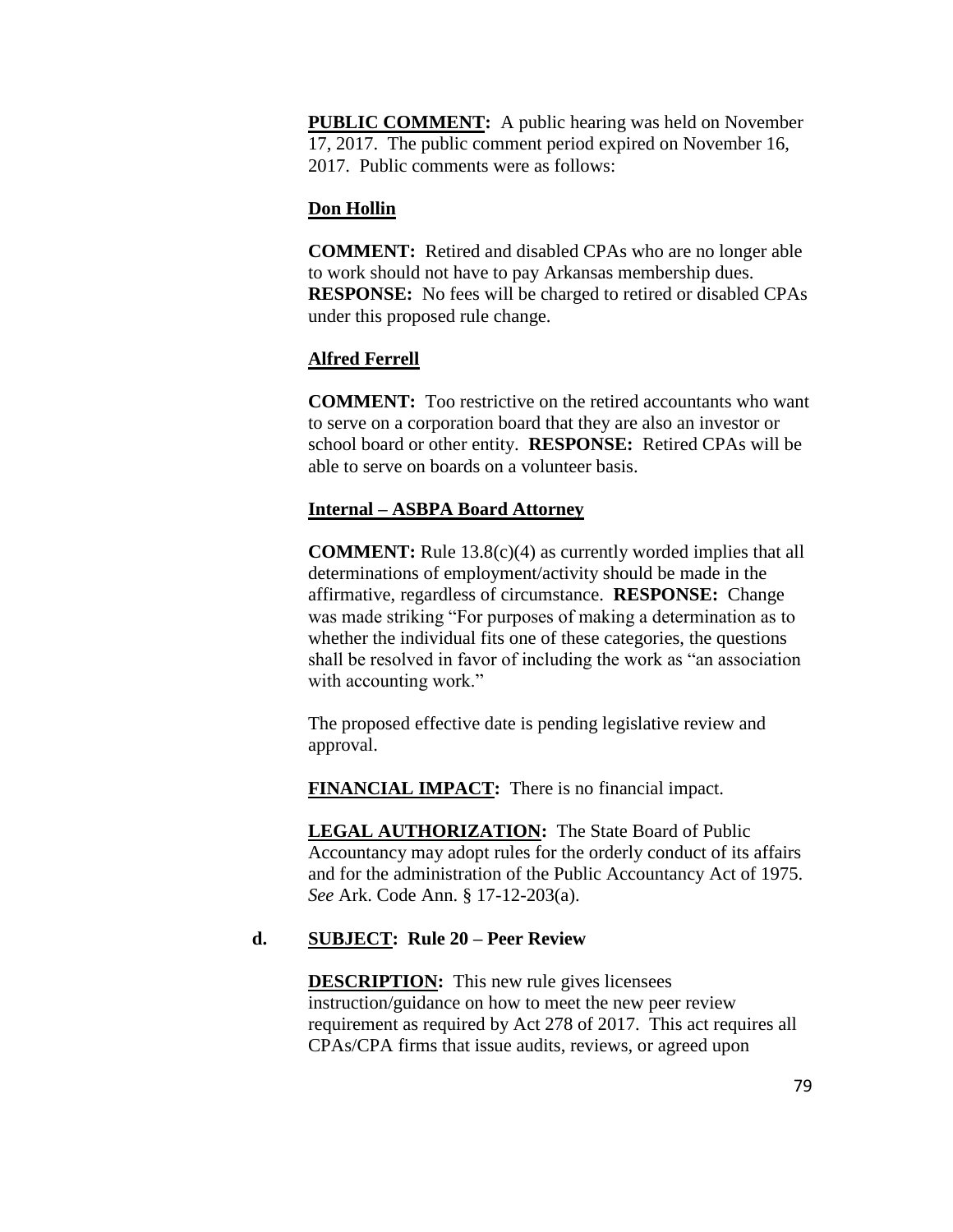procedures reports to enroll in a board approved peer review program by January 2019.

**PUBLIC COMMENT:** A public hearing was held on November 17, 2017. The public comment period expired on November 16, 2017. Public comments were as follows:

#### **Lance Talkington, CPA**

**COMMENT:** This appears to be a one size fits all approach that will benefit those who do the highest volume and effectively shrink the market in favor of those whose volume can justify the cost of participation. This kind of work is low profit relative to the ever increasing compliance requirements that continue to be put into play. In our case, we do this work as a favor to clients who engage us primarily for other more profitable matters. We will have no choice but to stop providing attest services if something like this passes given the unfavorable cost/benefit relationship that paying for AICPA type peer reviews entails for a firm of our size.

Larger firms who can justify participation will certainly be hoping that smaller firms choose as we do to hand over our clients willingly. I would personally expect more from my peers in terms of thinking something like through in a more thorough manner with consideration to the real business world side of it. The proposal as it stands now in our opinion is a purely academic proposal that ignores real world issues.

**RESPONSE:** This comment is not responsive to the rule changes being proposed, but the law change that was passed during the 2017 session. Under Ark. Code Ann. § 17-12-508, the Board is mandated to create rules that require licensees who provide attest services to go through peer review.

#### **American Institute of CPAs**

**COMMENT:** Rule 20.1(b) – we suggest removing this because it duplicates Rule 20.3(b). **RESPONSE:** We agree with this suggested change. Change was made.

**COMMENT:** Rule 20.2 – we suggest removing definitions from the rule. The Board should refer and rely on the definitions that are included in the AICPA Standards on Peer Review. This would eliminate the need to revise rules if definitions were to change.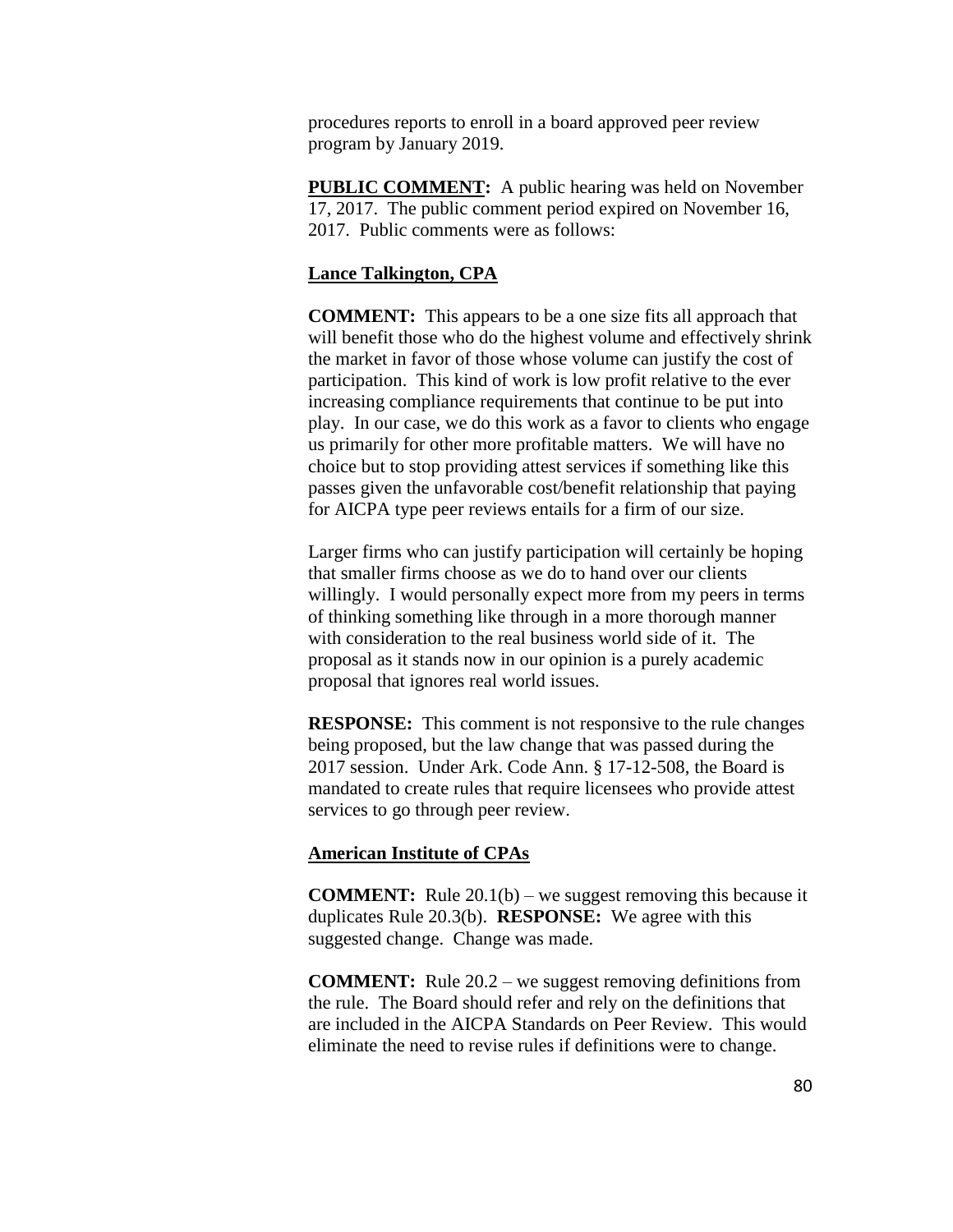**RESPONSE:** We do not agree with this suggested change. We believe it is appropriate for our licensees to have important terms clearly defined within the rule itself in order to avoid confusion. Also under the proposed rule other organizations besides the AICPA may be recognized by the Board as an approved sponsoring organization (Rule  $20.3(c)$ ). If that were to occur, it would not be appropriate to require another organization to operate under terms defined by the AICPA.

**COMMENT:** Rule 20.3 – minor wording changes. **RESPONSE:**  We agree with the suggested changes. Changes were made.

**COMMENT:** Rule 20.4 – minor wording changes. **RESPONSE:**  We agree with the suggested changes. Changes were made.

**COMMENT:** Rule 20.6 – Adding a starting date would eliminate confusion for licensees who have reviews in process prior to January 1, 2019. **RESPONSE:** We disagree with the changes. Licensees may have a peer review that was performed before January 1, 2019 that would need to be submitted to the Board to demonstrate that a valid peer review had been performed.

**COMMENT:** Rule 20.7(B) – change the term "practice monitoring" to "peer review." **RESPONSE:** We agree with this suggested change. Change was made.

**COMMENT:** Rule 20.7(b)(3) – add language stating that a PROC member is required to sign a confidentiality agreement. **RESPONSE:** We disagree with this suggested change. This is an AICPA policy but we do not believe it is appropriate to codify this within Board rules.

**COMMENT:** Rule 20.7(C) – minor wording changes. **RESPONSE:** We agree with the suggested changes. Changes were made.

**COMMENT:** Rule 20.7(e)(4). The PROC should observe, not establish, processes. **RESPONSE:** We agree with the suggested changes. Changes were made.

**COMMENT:** Rule 20.7(e)(5)(a) – Change the term "registrants" to "licensees." **RESPONSE:** We agree with the suggested changes. Changes were made.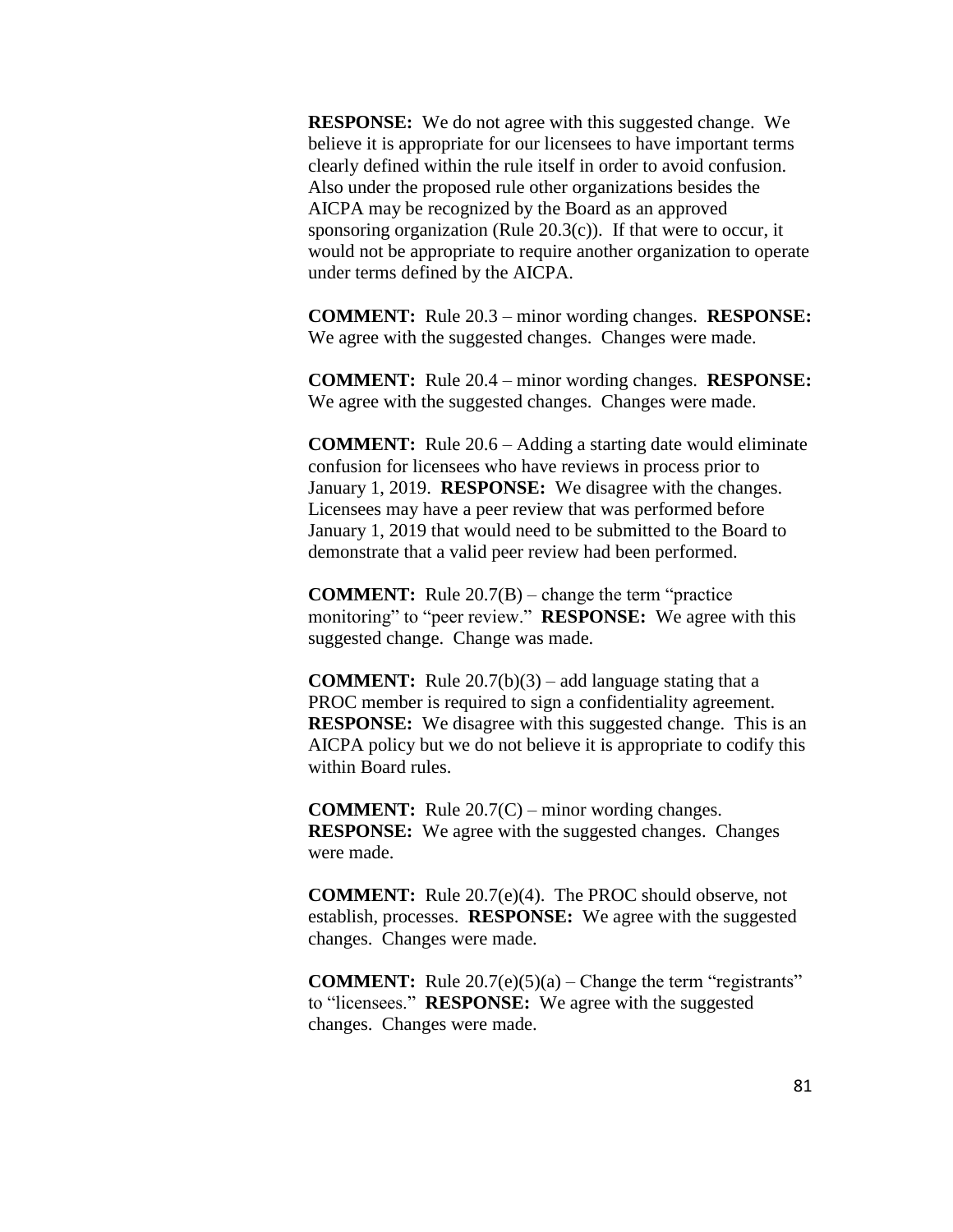Jessica Sutton, an attorney with the Bureau of Legislative Research, asked the following question: Concerning Rule 20, Act 278 of 2017 requires the peer review to occur one time every three years. The rule states that "[s]ubsequent peer reviews shall be completed such that the peer review has taken place and all peer review materials are submitted to the sponsoring organization within three years and six months from the peer review year end of the previous peer review." So would this mean that if a peer review occurs anytime in 2019, the next peer review will need to be completed no later than mid-year 2022, so that the peer review is occurring every 3 years? **RESPONSE:** The peer reviews do have to be completed every three years but the peer review report date and the peer review year are two different concepts. Licensees have some latitude in selecting their peer review year (fiscal year, calendar year, etc.) on their first peer review, so this wording is there to ensure that the subsequent peer reviews do not occur too far away from the original peer review year – but bottom line yes, the peer review reports need to be dated within three years of each other.

The proposed effective date is pending legislative review and approval.

**FINANCIAL IMPACT:** Beginning January 1, 2019, CPAs and CPA firms who issue attest reports will have to provide that they are enrolled in a peer review program. Then they have 18 months to complete the peer review. Once fully implemented, the board believes that the peer review requirements will impact approximately 200 licensees (individuals or firms). The cost of peer review will be approximately \$2,500 to \$9,000 every three years depending on the report types issued by the licensee. If no audits are issued, the costs will be on the lower end of the range. Of the 200 licensees, the board expects to be impacted approximately 50 issue audit reports. Note that the majority of the licensees (approximately 2/3) who issue attest reports are already going through peer review, so there will be no impact to them.

There is no cost to the state to implement this rule.

**LEGAL AUTHORIZATION:** The State Board of Public Accountancy may adopt rules for the orderly conduct of its affairs and for the administration of the Public Accountancy Act of 1975. *See* Ark. Code Ann. § 17-12-203(a). These rules implement Act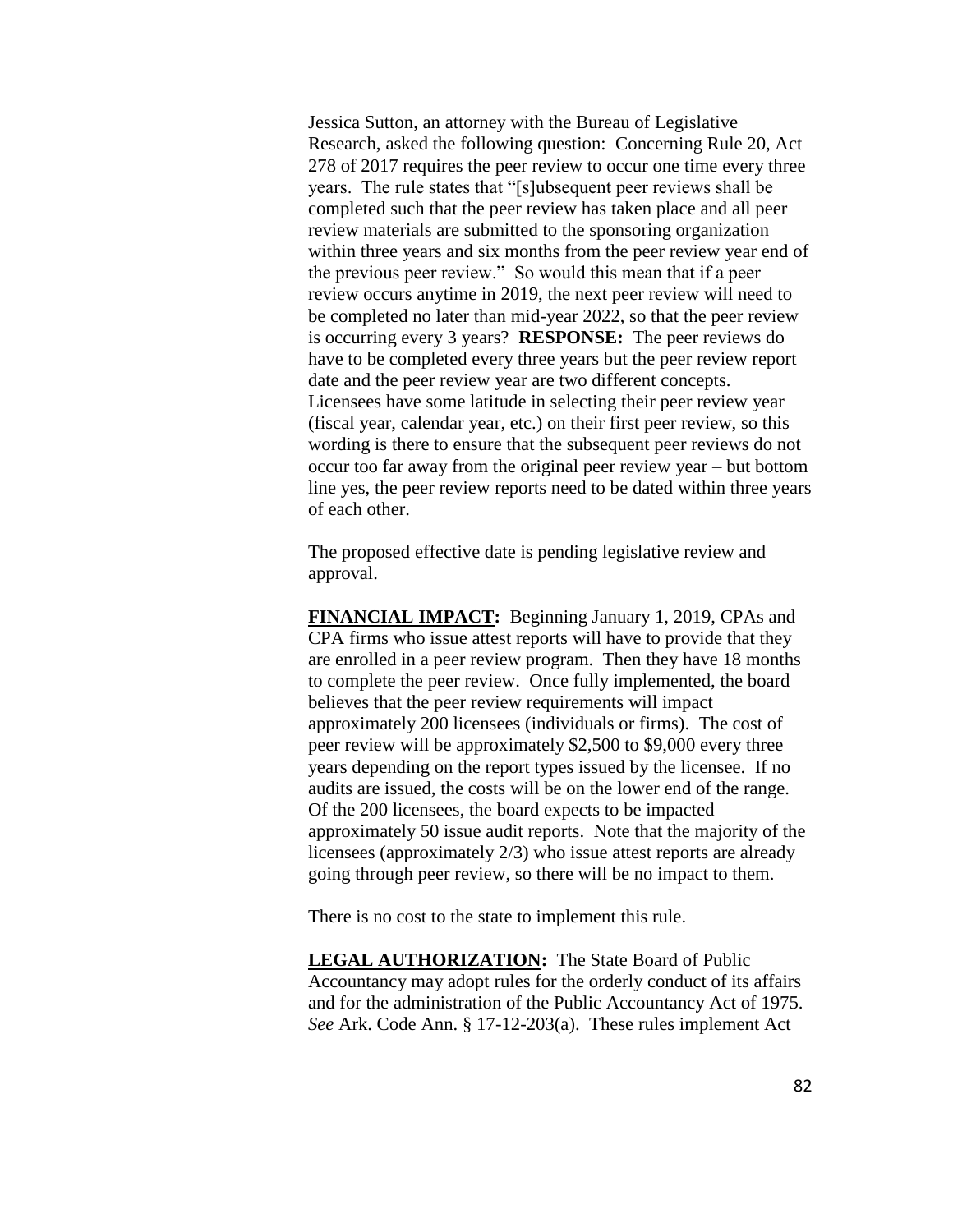278 of 2017, sponsored by Senator David Wallace, which requires a peer review program for public accountancy licensees.

## **20. PUBLIC SERVICE COMMISSION (John Bethel)**

# **a. SUBJECT: Amendments to Rules for Conservation and Energy Efficiency**

**DESCRIPTION:** The instant changes are recommended in order to incorporate statutory amendments to the conditions under which a qualified nonresidential customer may opt out of a utility's conservation and energy efficiency programs and measures, and direct its own conservation and energy efficiency programs and measures. Specifically, the proposed rule changes will incorporate the provisions of Act 309 of 2017, which added a state-supported institution of higher education as a qualifying entity, and Acts 78 of 2015 and 1102 of 2017, concerning the terms and conditions under which a qualified entity may repay an incentive or other benefits received from the utility as a condition of opting out of the utility's energy efficiency programs and measures. The proposed rule changes also: (1) clarify that the Arkansas Public Service Commission will provide on its official website and update as necessary the forms and instructions used to comply with the statutory requirements; (2) make minor, non-substantive, structural, and grammatical revisions; and (3) revise the rules' cover page, administrative history, and table of contents to incorporate the proposed changes.

**PUBLIC COMMENT:** A public hearing was held on January 9, 2018. The public comment period expired that same day. The Commission received no comments.

The proposed effective date is pending legislative review and approval.

**FINANCIAL IMPACT:** There is no financial impact.

**LEGAL AUTHORIZATION:** The Arkansas Public Service Commission is authorized to propose, develop, solicit, approve, require, implement, and monitor measures by utility companies that cause the companies to incur costs of service and investments that conserve, as well as distribute, electrical energy and existing supplies of natural gas, oil, and other fuels. *See* Ark. Code Ann.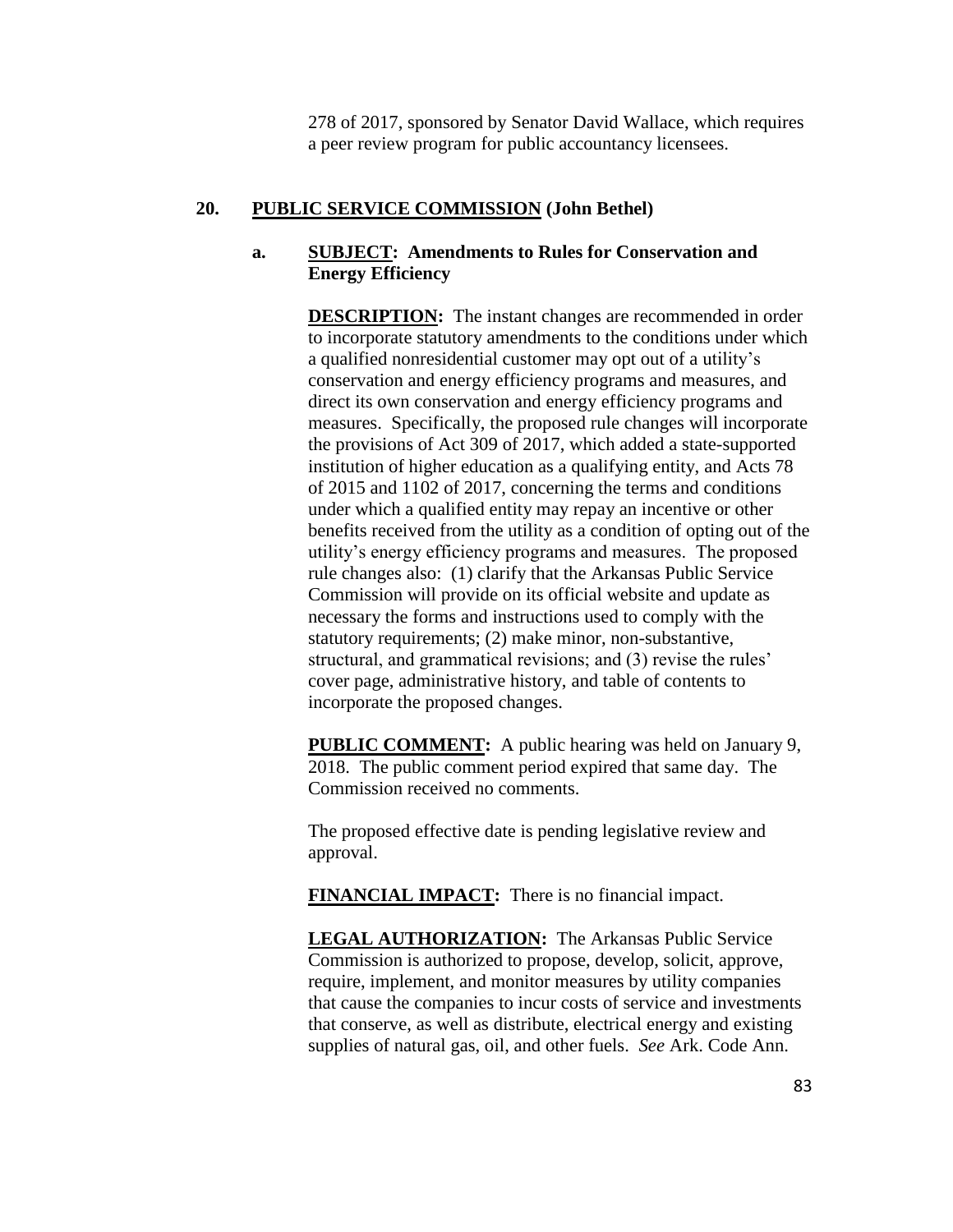§ 23-3-405(a)(1)(A). Pursuant to Arkansas Code Annotated § 23- 3-405(f), the Commission shall revise its rules and promulgate new rules only to the extent required to allow the Commission to incorporate and comply with subsections  $(c)$ – $(e)$  of the statute, concerning the authority of the Commission, rates and charges, and exemptions relating to the Energy Conservation Endorsement Act of 1977, codified at Ark. Code Ann. §§ 23-3-401 through 23-3- 405. The proposed changes include revisions made in light of Act 78 of 2015, sponsored by Representative Charlie Collins, which served to clarify the regulation of rates and charges under the Energy Conservation Endorsement Act of 1977; Act 309 of 2017, sponsored by Representative Rick Beck, which concerned the criteria that nonresidential business consumers must meet in order to opt out of utility-sponsored energy conservation programs and measures; and Act 1102 of 2017, also sponsored by Representative Beck, which amended the law concerning certain powers of the Commission and amended the law concerning the Commission's authority over energy conservation programs and measures.

### **21. TREASURER OF STATE (Emma Wills and T. J. Lawhon)**

### **a. SUBJECT: The Arkansas ABLE Program Rules and Regulations**

**DESCRIPTION:** The Arkansas Achieving a Better Life Experience (ABLE) Program is established pursuant to the Arkansas ABLE Act. The program is designed to satisfy the requirements of Section 529A of the Internal Revenue Code of 1986, as amended, and any regulations, rulings, announcements and other guidance issued thereunder. The Arkansas ABLE Committee established these rules governing the operation of the program. To the extent that these rules and regulations are interpreted to be inconsistent with provisions of Section 529A, the provisions of Section 529A shall prevail. The program may be affected by subsequent changes in federal and state legislation. The committee shall have the right to modify these rules from time to time to comply with then current federal law and regulations applicable to the program and for other purposes.

**PUBLIC COMMENT:** A public hearing was held on November 28, 2017. The public comment period expired on November 28, 2017. There were no comments. The proposed rules were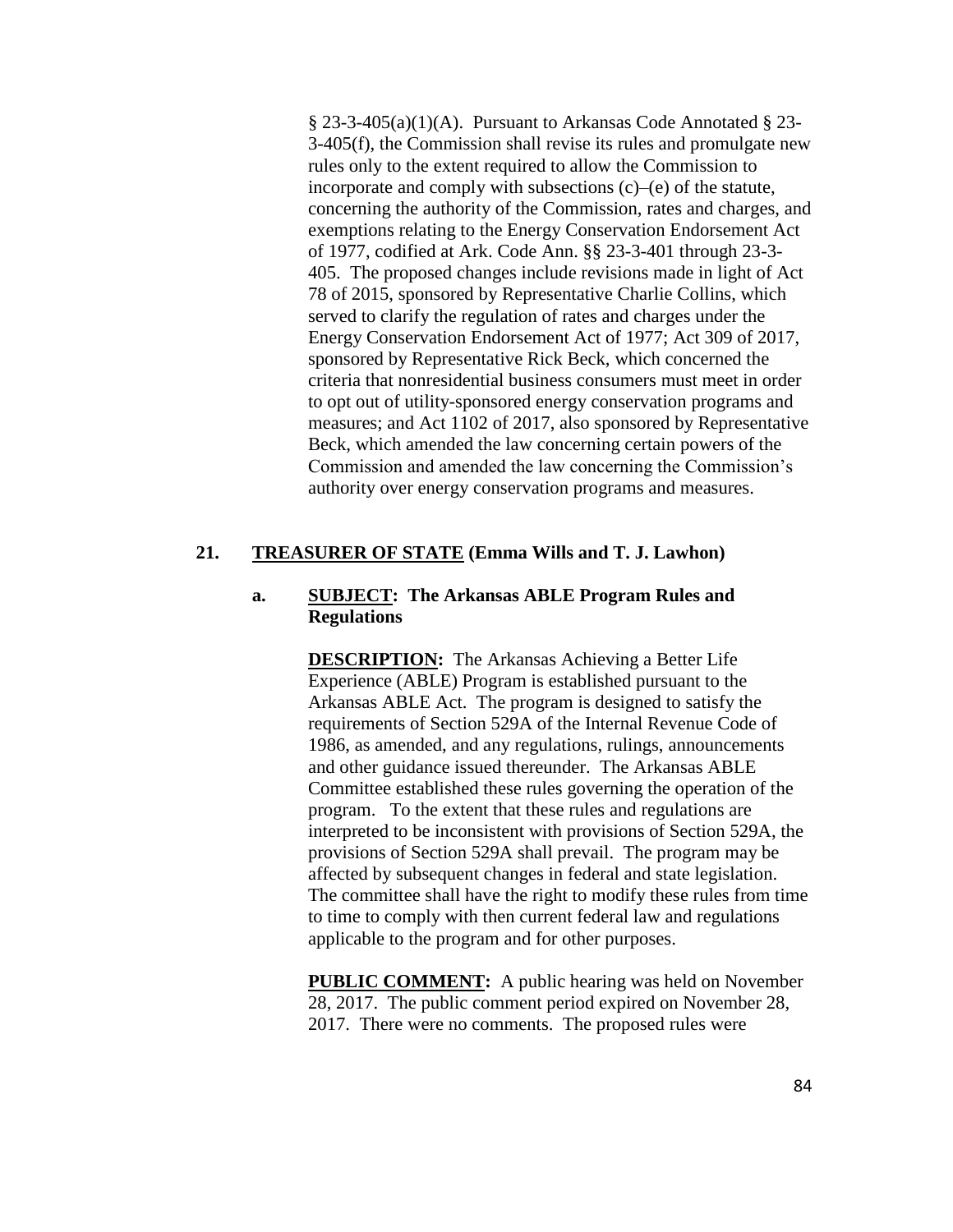promulgated on an emergency basis and approved at a meeting of the Executive Subcommittee on September 27, 2017.

The proposed effective date is upon review and approval by the Legislature.

**FINANCIAL IMPACT:** There is no financial impact.

**LEGAL AUTHORIZATION:** The proposed rules comply with Act 1238 of 2015, sponsored by Representative Julie Mayberry, and Act 324 of 2017, sponsored by Representative Andy Mayberry, to govern the operation and management of the Achieving a Better Life Experience ("ABLE") Program in Arkansas. ABLE Accounts, which are tax-advantaged savings accounts for individuals with disabilities and their families, were created as a result of the federal Achieving a Better Life Experience Act of 2014 or better known as the ABLE Act. *See* 26 U.S.C. 529A, as amended, as provided under the Tax Increase Prevention Act of 2014, Pub. L. No. 113-295.

An ABLE "Program Committee" is composed of the director of the Department of Human Services, the director of Arkansas Rehabilitation Services of the Department of Career Education and Workforce Development, and the Treasurer of State, or their respective designees. *See* Ark. Code Ann. §20-3-105(a) (Supp.2017). The Committee is authorized to adopt rules necessary to administer the ABLE Program and for the general administration of the program. *See* Ark. Code Ann. §20-3-105(c) and (d)(2) (Supp. 2017). The Treasurer of State shall manage the program for the Committee; provide office space, staff, and materials for the Committee; perform other services necessary to implement the Act; and conduct outreach and engage in financial educational activities with individuals with disabilities, stakeholders within the community of individuals with disabilities, and their support system. *See* Ark. Code Ann. §20-3-105(b) (Supp.2017).

### **22. WATER WELL CONSTRUCTION COMMISSION (Crystal Phelps and Bruce Holland)**

**a. SUBJECT: Rules and Regulations – Licensing and Permitting Rules**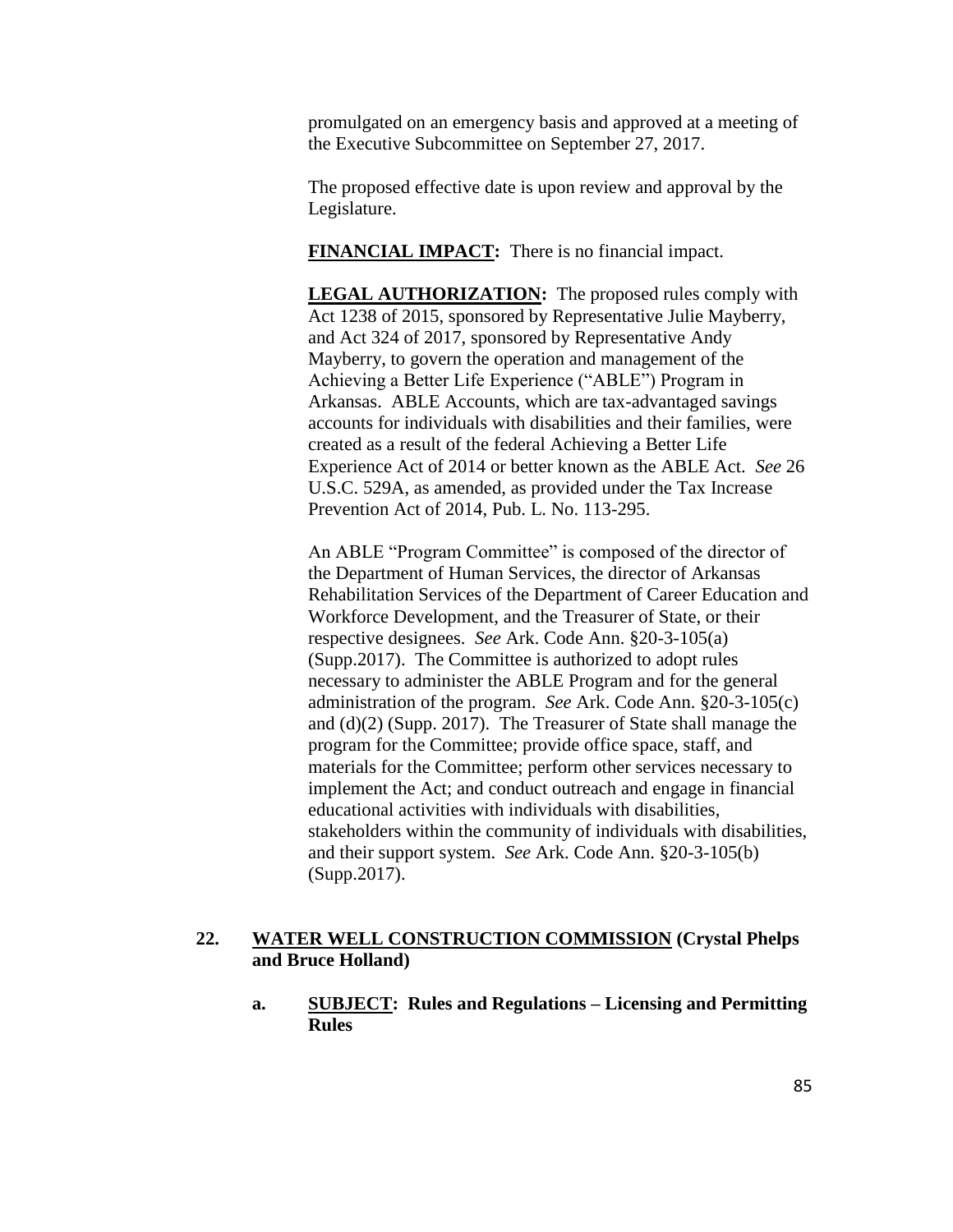**DESCRIPTION:** This update is proposed to comply with recent updates to Ark. Code Ann. § 17-1-106. These updates address hardship related to compliance with administrative rules regarding the issuance of licenses, certificates, and permits experienced by active duty service members, returning military veterans, and their spouses. AWWCC proposes adding Section 3.11 to address temporary accreditation, expedited certification, consideration of military training and experience, license or permit expiration, and continuing education exemptions for active duty service members, returning military veterans, and their spouses. The statutory definition of "returning military veteran" has also been added to the definitions found at Section 10. No other changes have been made.

**PUBLIC COMMENT:** A public hearing was held on December 11, 2017. The public comment period expired on December 27, 2017. The agency provided the following summary of the sole comment it received and its response:

Stanley L. Rasmussen, the Director of the Army Regional and Environmental Energy Office–Central, authored a letter welcoming the addition of Section 3.11. He stated that the addition of Section 3.11 acknowledges the skills and sacrifices of active duty service members, returning military veterans, and their spouses. **AGENCY RESPONSE:** Comment noted and appreciated.

Rebecca Miller-Rice, an attorney with the Bureau of Legislative Research, asked the following question:

It appears that Section 3.11.5 is premised on Ark. Code Ann. § 17- 1-106(f)(1), which requires a commission to allow full or partial exemption from continuing education for an active duty military service member "deployed outside of the State." The rule, however, appears to permit the exemption to an active duty military service member stationed in the State of Arkansas; it does not appear to require that the member be deployed outside of the state. Was there a reason for the Commission's distinction? **RESPONSE:** Language changed to mirror that of statute.

The proposed effective date is pending legislative review and approval.

**FINANCIAL IMPACT:** There is no financial impact.